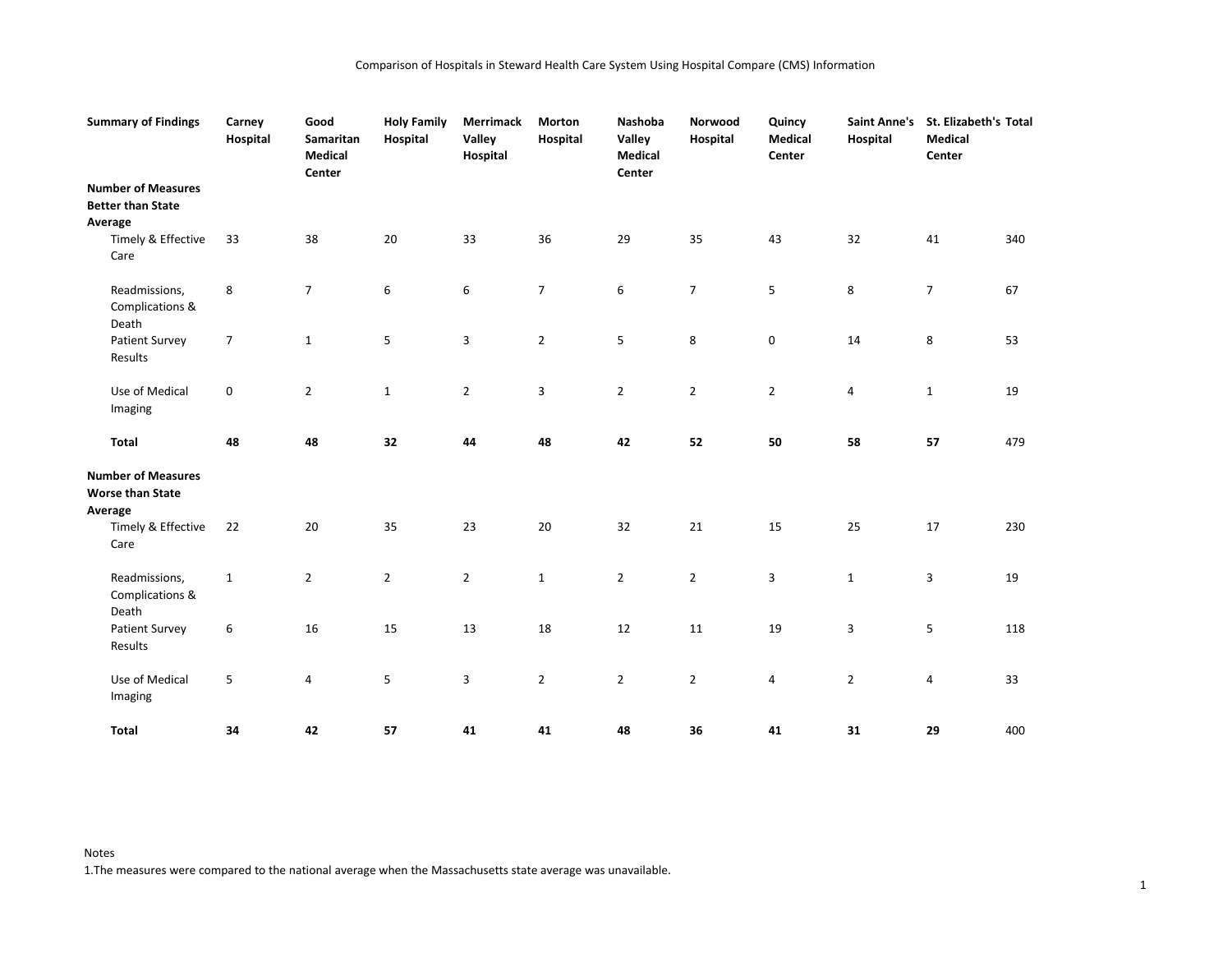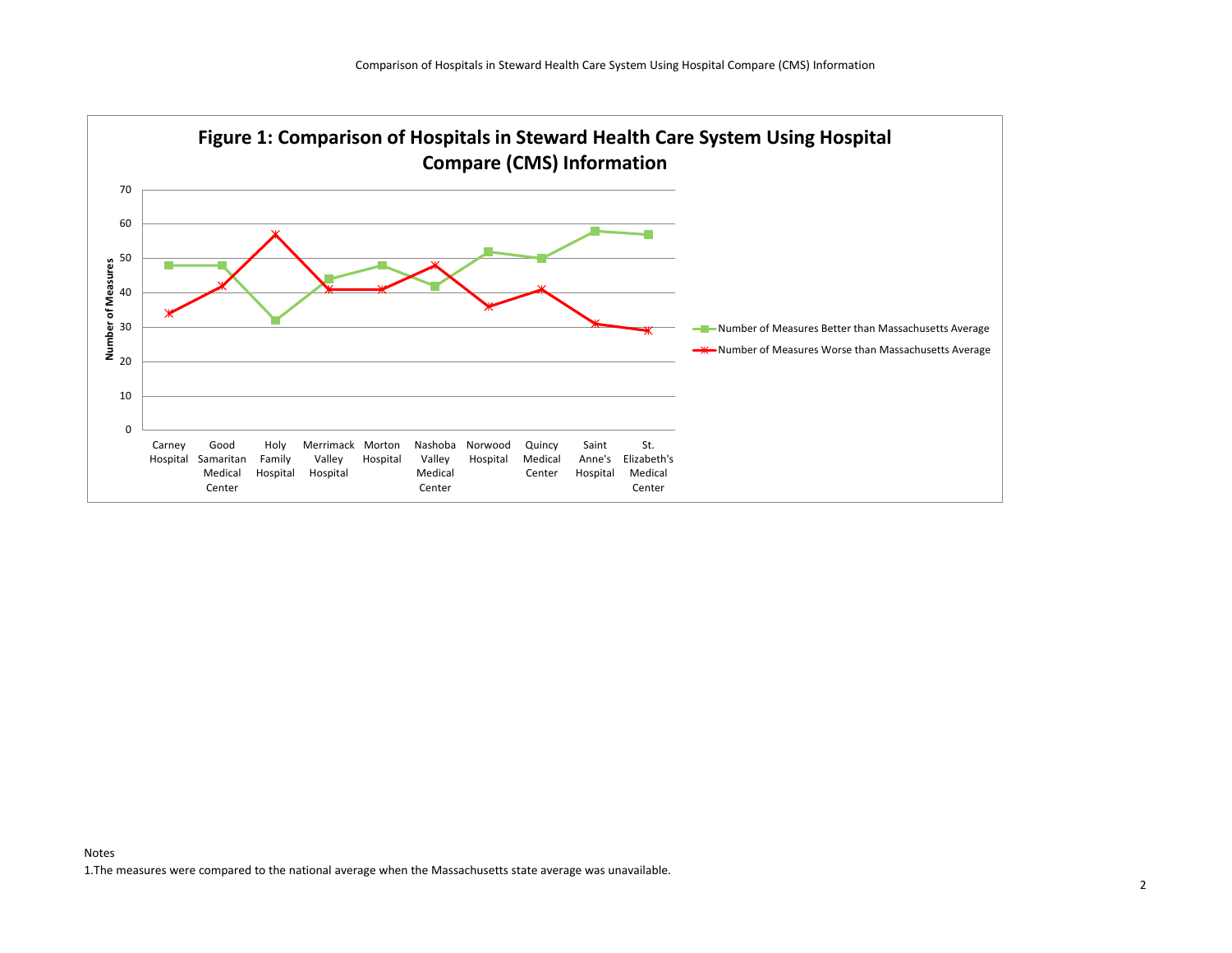## **Steward Hospitals, Study of "Hospital Compare" Data**

# **Table of Contents**

| Category                   | <b>Measure by Hospital</b>                   | <b>Page Number</b> |
|----------------------------|----------------------------------------------|--------------------|
| <b>Summary of Findings</b> |                                              |                    |
|                            | Number of Measures Better than State Average | 1                  |
|                            | Number of Measures Worse than State Average  | $\mathbf{1}$       |
|                            | Figure 1: Summary of Findings                | $\overline{2}$     |
| Timely & Effective Care    |                                              |                    |
|                            | <b>Timely Heart Attack Care</b>              |                    |
|                            | Carney Hospital                              | 1                  |
|                            | Good Samaritan Hospital                      | $\overline{7}$     |
|                            | Holy Family Hospital                         | 13                 |
|                            | Merrimack Valley Hospital                    | 19                 |
|                            | Morton Hospital                              | 25                 |
|                            | Nashoba Valley Medical Center                | 31                 |
|                            | Norwood Hospital                             | 37                 |
|                            | <b>Quincy Medical Center</b>                 | 43                 |
|                            | Saint Anne's Hospital                        | 49                 |
|                            | St. Elizabeth's Medical Center               | 55                 |
|                            | <b>Effective Heart Attack Care</b>           |                    |
|                            | Carney Hospital                              | $1 - 2$            |
|                            | Good Samaritan Hospital                      | $7 - 8$            |
|                            | Holy Family Hospital                         | 13-14              |
|                            | Merrimack Valley Hospital                    | 19-20              |
|                            | Morton Hospital                              | $25 - 26$          |
|                            | Nashoba Valley Medical Center                | 31-32              |
|                            | Norwood Hospital                             | $37 - 38$          |
|                            | <b>Quincy Medical Center</b>                 | 43-44              |
|                            | Saint Anne's Hospital                        | 49-50              |
|                            | St. Elizabeth's Medical Center               | 55-56              |
|                            | <b>Effective Heart Failure Care</b>          |                    |
|                            | Carney Hospital                              | $\overline{2}$     |
|                            | Good Samaritan Hospital                      | 8                  |
|                            | Holy Family Hospital                         | 14                 |
|                            | Merrimack Valley Hospital                    | 20                 |
|                            | Morton Hospital                              | 26                 |
|                            | Nashoba Valley Medical Center                | 32                 |
|                            | Norwood Hospital                             | 38                 |
|                            | <b>Quincy Medical Center</b>                 | 44                 |
|                            | Saint Anne's Hospital                        | 50                 |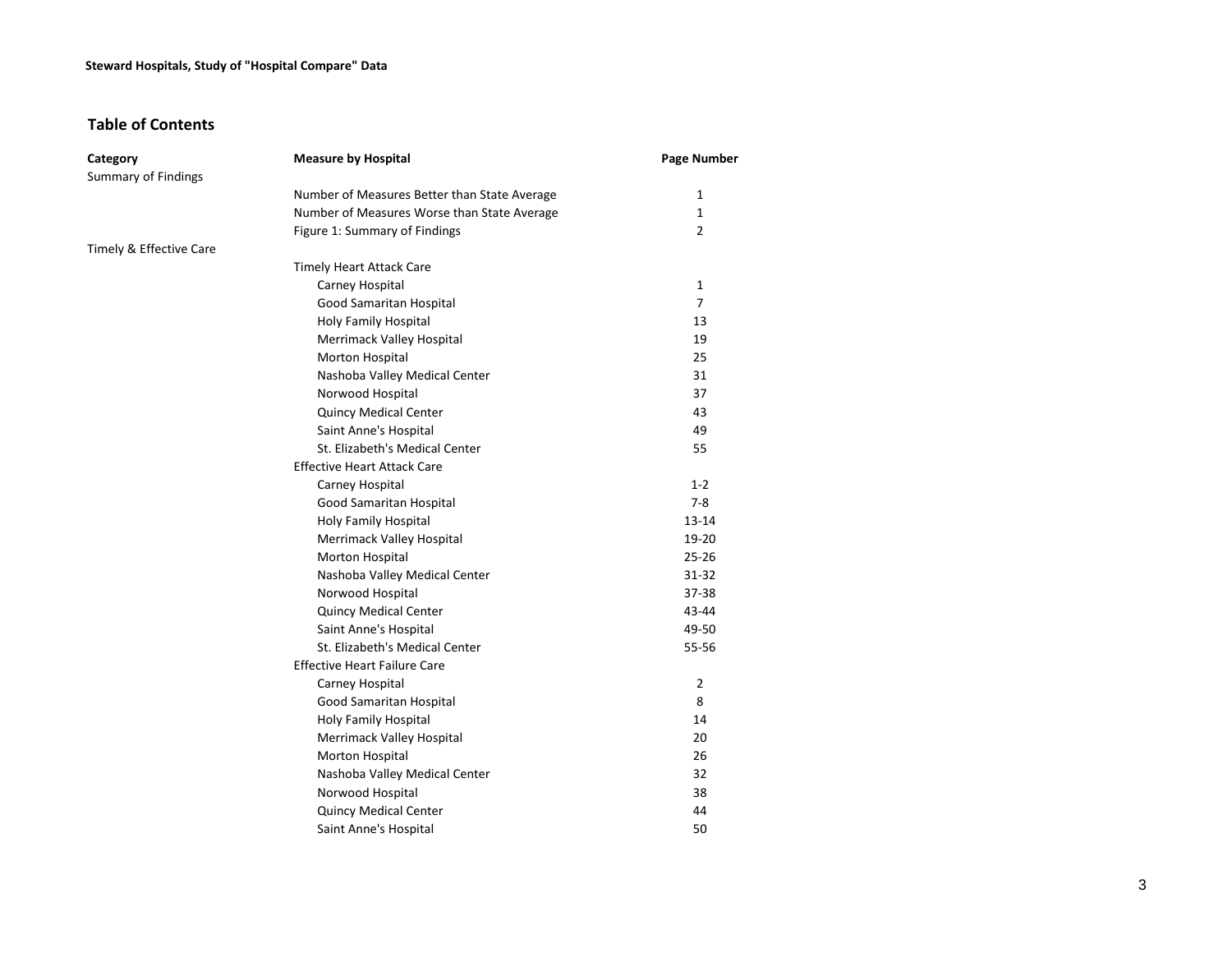| St. Elizabeth's Medical Center | 56 |
|--------------------------------|----|
| Timely Pneumonia Care          |    |
| Carney Hospital                | 3  |
| <b>Good Samaritan Hospital</b> | 9  |
| <b>Holy Family Hospital</b>    | 15 |
| Merrimack Valley Hospital      | 21 |
| Morton Hospital                | 27 |
| Nashoba Valley Medical Center  | 33 |
| Norwood Hospital               | 39 |
| <b>Quincy Medical Center</b>   | 45 |
| Saint Anne's Hospital          | 51 |
| St. Elizabeth's Medical Center | 57 |
| Effective Pneumonia Care       |    |
| Carney Hospital                | 3  |
| <b>Good Samaritan Hospital</b> | 9  |
| <b>Holy Family Hospital</b>    | 15 |
| Merrimack Valley Hospital      | 21 |
| Morton Hospital                | 27 |
| Nashoba Valley Medical Center  | 33 |
| Norwood Hospital               | 39 |
| <b>Quincy Medical Center</b>   | 45 |
| Saint Anne's Hospital          | 51 |
| St. Elizabeth's Medical Center | 57 |
| <b>Timely Surgical Care</b>    |    |
| Carney Hospital                | 4  |
| <b>Good Samaritan Hospital</b> | 10 |
| <b>Holy Family Hospital</b>    | 16 |
| Merrimack Valley Hospital      | 22 |
| Morton Hospital                | 28 |
| Nashoba Valley Medical Center  | 34 |
| Norwood Hospital               | 40 |
| <b>Quincy Medical Center</b>   | 46 |
| Saint Anne's Hospital          | 52 |
| St. Elizabeth's Medical Center | 58 |
|                                |    |
|                                |    |

| <b>Effective Surgical Care</b> |           |
|--------------------------------|-----------|
| Carney Hospital                | 4-5       |
| Good Samaritan Hospital        | $10 - 11$ |
| Holy Family Hospital           | 16-17     |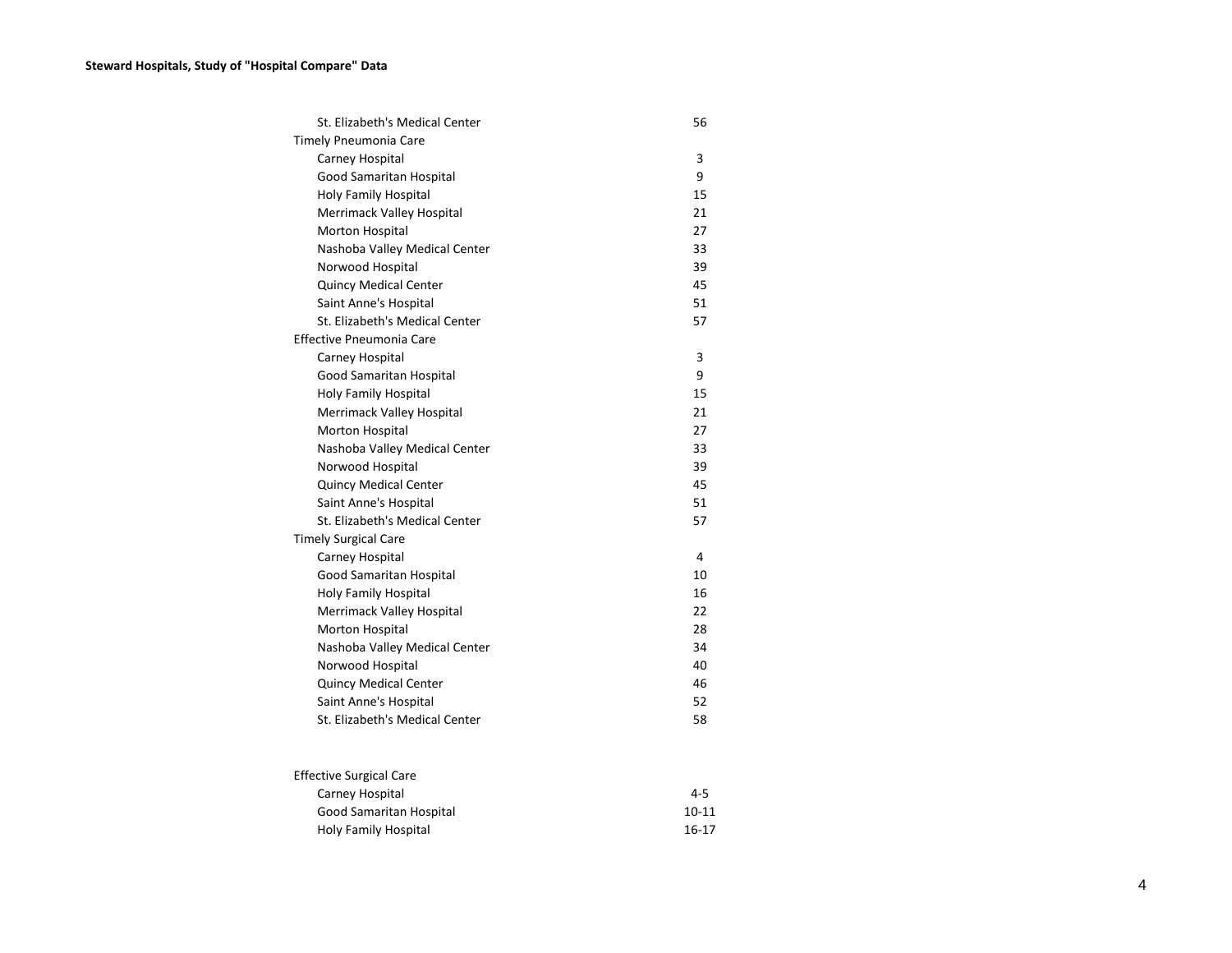| Merrimack Valley Hospital               | 22-23 |
|-----------------------------------------|-------|
| <b>Morton Hospital</b>                  | 28-29 |
| Nashoba Valley Medical Center           | 34-35 |
| Norwood Hospital                        | 40-41 |
| Quincy Medical Center                   | 46-47 |
| Saint Anne's Hospital                   | 52-53 |
| St. Elizabeth's Medical Center          | 58-59 |
| Effective Children's Asthma Care        |       |
| Carney Hospital                         | 5     |
| Good Samaritan Hospital                 | 11    |
| <b>Holy Family Hospital</b>             | 17    |
| Merrimack Valley Hospital               | 23    |
| Morton Hospital                         | 29    |
| Nashoba Valley Medical Center           | 35    |
| Norwood Hospital                        | 41    |
| <b>Quincy Medical Center</b>            | 47    |
| Saint Anne's Hospital                   | 53    |
| St. Elizabeth's Medical Center          | 59    |
| <b>Timely Emergency Department Care</b> |       |
| Carney Hospital                         | 6     |
| Good Samaritan Hospital                 | 12    |
| Holy Family Hospital                    | 18    |
| Merrimack Valley Hospital               | 24    |
| Morton Hospital                         | 30    |
| Nashoba Valley Medical Center           | 36    |
| Norwood Hospital                        | 42    |
| <b>Quincy Medical Center</b>            | 48    |
| Saint Anne's Hospital                   | 54    |
| St. Elizabeth's Medical Center          | 60    |
| <b>Preventive Care</b>                  |       |
| Carney Hospital                         | 6     |
| Good Samaritan Hospital                 | 12    |
| Holy Family Hospital                    | 18    |
| Merrimack Valley Hospital               | 24    |
| <b>Morton Hospital</b>                  | 30    |
| Nashoba Valley Medical Center           | 36    |
| Norwood Hospital                        | 42    |
| Quincy Medical Center                   | 48    |
| Saint Anne's Hospital                   | 54    |
| St. Elizabeth's Medical Center          | 60    |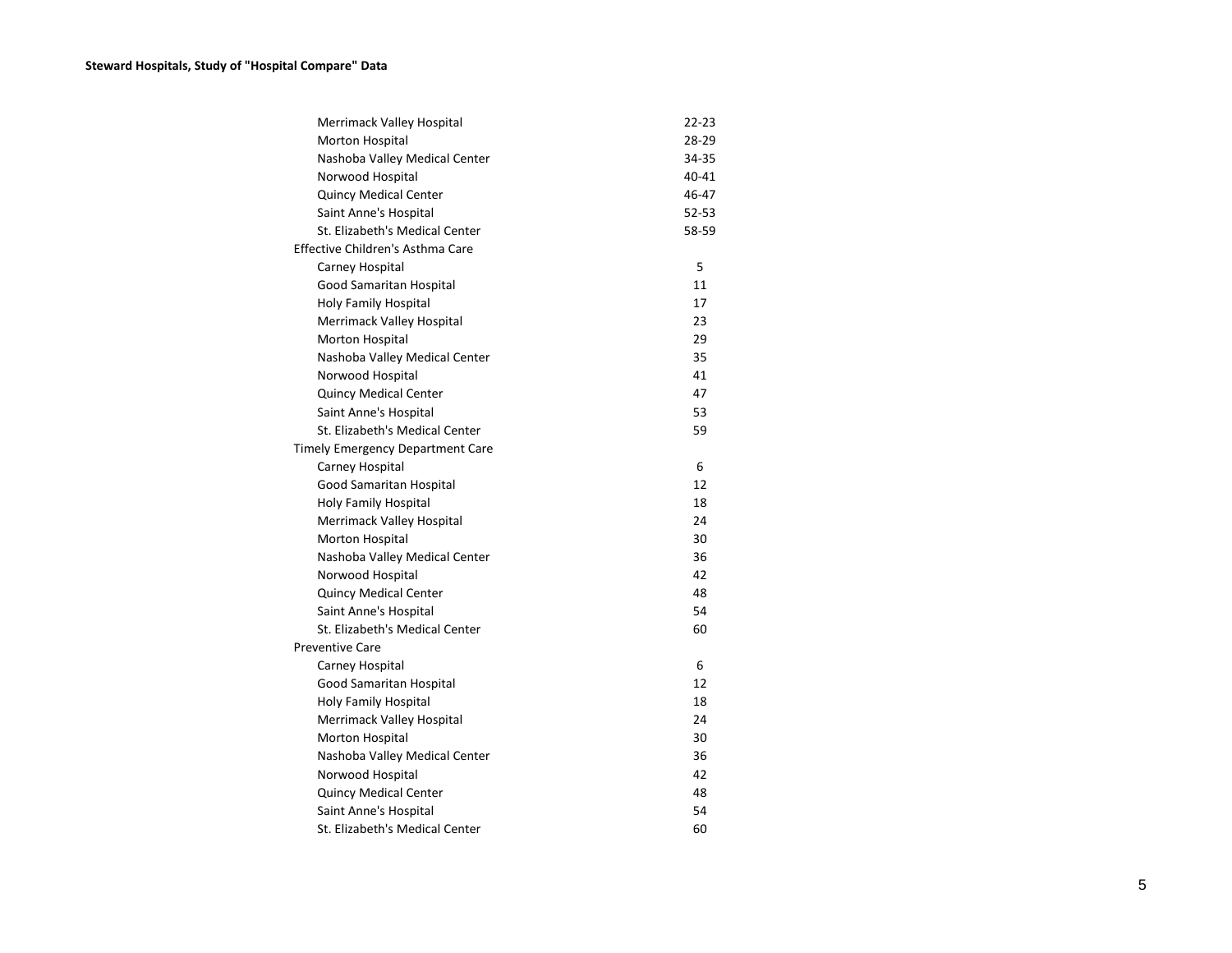## **Steward Hospitals, Study of "Hospital Compare" Data**

| Readmissions, Complications & Death    |                |
|----------------------------------------|----------------|
| 30-Day Outcomes Readmission and Deaths |                |
| Carney Hospital                        | $\mathbf{1}$   |
| Good Samaritan Hospital                | 5              |
| Holy Family Hospital                   | 9              |
| Merrimack Valley Hospital              | 13             |
| Morton Hospital                        | 17             |
| Nashoba Valley Medical Center          | 21             |
| Norwood Hospital                       | 25             |
| <b>Quincy Medical Center</b>           | 29             |
| Saint Anne's Hospital                  | 33             |
| St. Elizabeth's Medical Center         | 37             |
| Serious Complications and Deaths       |                |
| Carney Hospital                        | $1 - 2$        |
| Good Samaritan Hospital                | $5-6$          |
| Holy Family Hospital                   | $9 - 10$       |
| Merrimack Valley Hospital              | $13 - 14$      |
| Morton Hospital                        | $17 - 18$      |
| Nashoba Valley Medical Center          | $21 - 22$      |
| Norwood Hospital                       | $25 - 26$      |
| <b>Quincy Medical Center</b>           | $29 - 30$      |
| Saint Anne's Hospital                  | 33-34          |
| St. Elizabeth's Medical Center         | 37-38          |
| Deaths for Certain Conditions          |                |
| Carney Hospital                        | $2 - 3$        |
| Good Samaritan Hospital                | $6 - 7$        |
| Holy Family Hospital                   | $10 - 11$      |
| Merrimack Valley Hospital              | 14-15          |
| Morton Hospital                        | 18-19          |
| Nashoba Valley Medical Center          | $22 - 23$      |
| Norwood Hospital                       | $26 - 27$      |
| <b>Quincy Medical Center</b>           | $30 - 31$      |
| Saint Anne's Hospital                  | 34-35          |
| St. Elizabeth's Medical Center         | 38-39          |
| <b>Other Complications and Deaths</b>  |                |
| Carney Hospital                        | 3              |
| Good Samaritan Hospital                | $\overline{7}$ |
| Holy Family Hospital                   | 11             |
| Merrimack Valley Hospital              | 15             |
| <b>Morton Hospital</b>                 | 19             |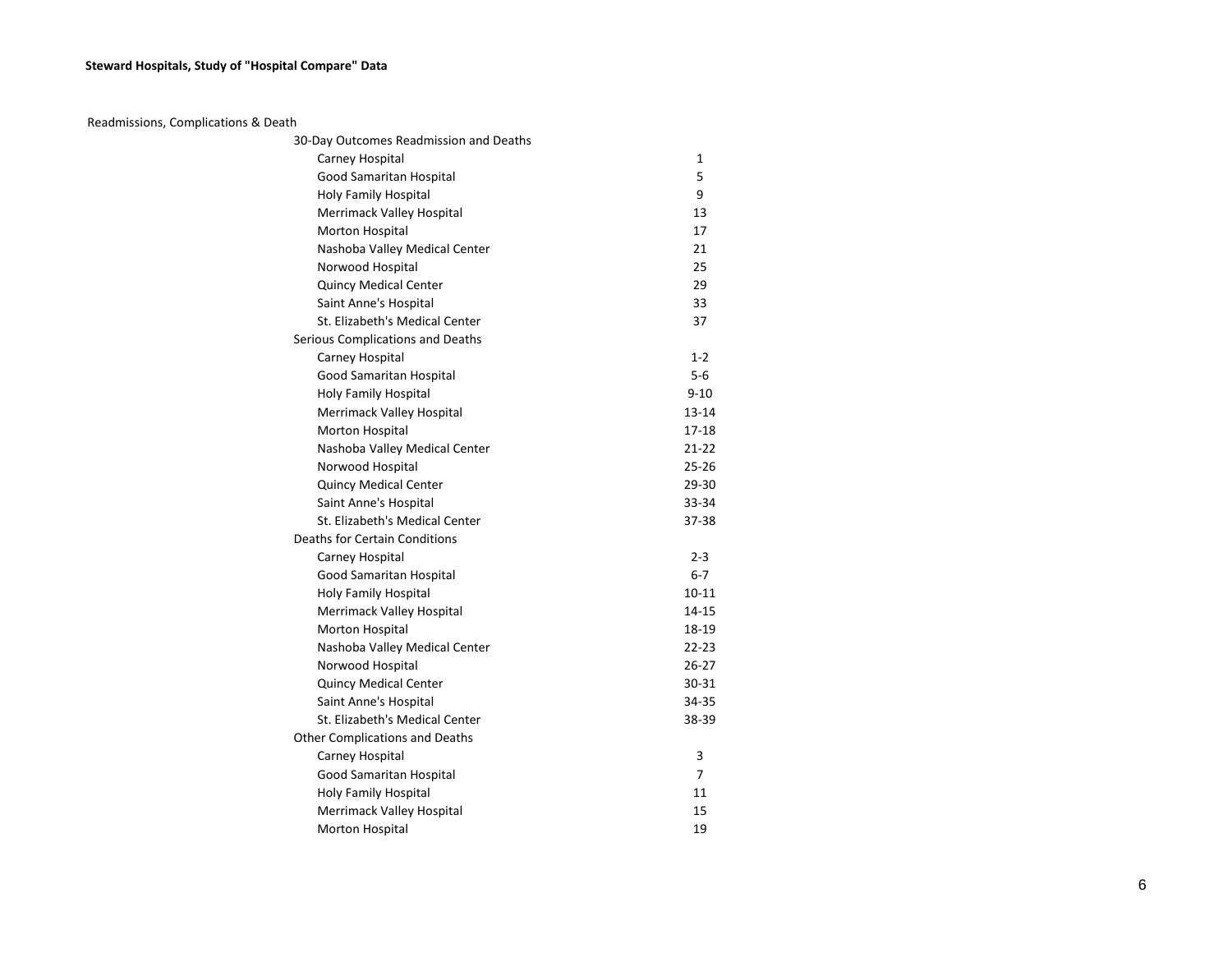| Nashoba Valley Medical Center           | 23        |
|-----------------------------------------|-----------|
| Norwood Hospital                        | 27        |
| <b>Quincy Medical Center</b>            | 31        |
| Saint Anne's Hospital                   | 35        |
| St. Elizabeth's Medical Center          | 39        |
| <b>Hospital Acquired Conditions</b>     |           |
| Carney Hospital                         | $3 - 4$   |
| Good Samaritan Hospital                 | $7 - 8$   |
| <b>Holy Family Hospital</b>             | $11 - 12$ |
| Merrimack Valley Hospital               | $15 - 16$ |
| <b>Morton Hospital</b>                  | 19-20     |
| Nashoba Valley Medical Center           | $23 - 24$ |
| Norwood Hospital                        | $27 - 28$ |
| <b>Quincy Medical Center</b>            | $31 - 32$ |
| Saint Anne's Hospital                   | 35-36     |
| St. Elizabeth's Medical Center          | 39-40     |
| <b>Healthcare Associated Infections</b> |           |
| Carney Hospital                         | 4         |
| <b>Good Samaritan Hospital</b>          | 8         |
| <b>Holy Family Hospital</b>             | 12        |
| Merrimack Valley Hospital               | 16        |
| Morton Hospital                         | 20        |
| Nashoba Valley Medical Center           | 24        |
| Norwood Hospital                        | 28        |
| <b>Quincy Medical Center</b>            | 32        |
| Saint Anne's Hospital                   | 36        |
| St. Elizabeth's Medical Center          | 40        |

Patient Survey Results

| <b>HCAHPS Questions</b>       |   |
|-------------------------------|---|
| Carney Hospital               | 1 |
| Good Samaritan Hospital       | 2 |
| Holy Family Hospital          | 3 |
| Merrimack Valley Hospital     | 4 |
| <b>Morton Hospital</b>        | 5 |
| Nashoba Valley Medical Center | 6 |
| Norwood Hospital              |   |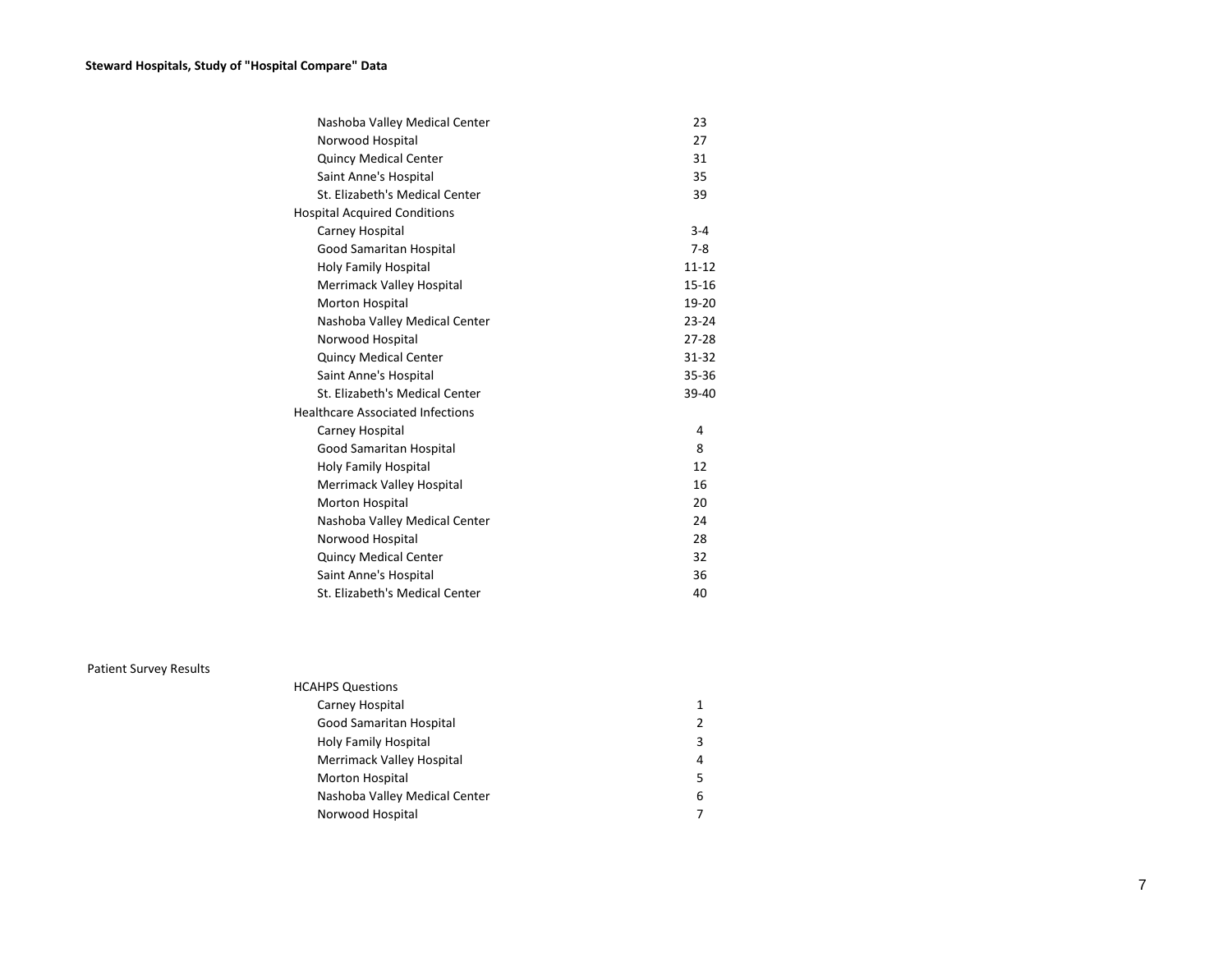## **Steward Hospitals, Study of "Hospital Compare" Data**

|                               | <b>Quincy Medical Center</b>                | 8            |
|-------------------------------|---------------------------------------------|--------------|
|                               | Saint Anne's Hospital                       | 9            |
|                               | St. Elizabeth's Medical Center              | 10           |
| Use of Medical Imaging        |                                             |              |
|                               | <b>Medical Imaging Usage</b>                |              |
|                               | Carney Hospital                             | $\mathbf{1}$ |
|                               | Good Samaritan Hospital                     | 2            |
|                               | Holy Family Hospital                        | 3            |
|                               | Merrimack Valley Hospital                   | 4            |
|                               | Morton Hospital                             | 5            |
|                               | Nashoba Valley Medical Center               | 6            |
|                               | Norwood Hospital                            | 7            |
|                               | <b>Quincy Medical Center</b>                | 8            |
|                               | Saint Anne's Hospital                       | 9            |
|                               | St. Elizabeth's Medical Center              | 10           |
| Medicare Spending per Patient |                                             |              |
|                               | Spending per Hospital Patient with Medicare |              |
|                               | Carney Hospital                             | $\mathbf{1}$ |
|                               | Good Samaritan Hospital                     | $\mathbf{1}$ |
|                               | <b>Holy Family Hospital</b>                 | 1            |
|                               | Merrimack Valley Hospital                   | $\mathbf{1}$ |
|                               | Morton Hospital                             | 1            |
|                               | Nashoba Valley Medical Center               | 1            |
|                               | Norwood Hospital                            | $\mathbf{1}$ |
|                               | <b>Quincy Medical Center</b>                | 1            |
|                               | Saint Anne's Hospital                       | 1            |
|                               | St. Elizabeth's Medical Center              | 1            |
|                               |                                             |              |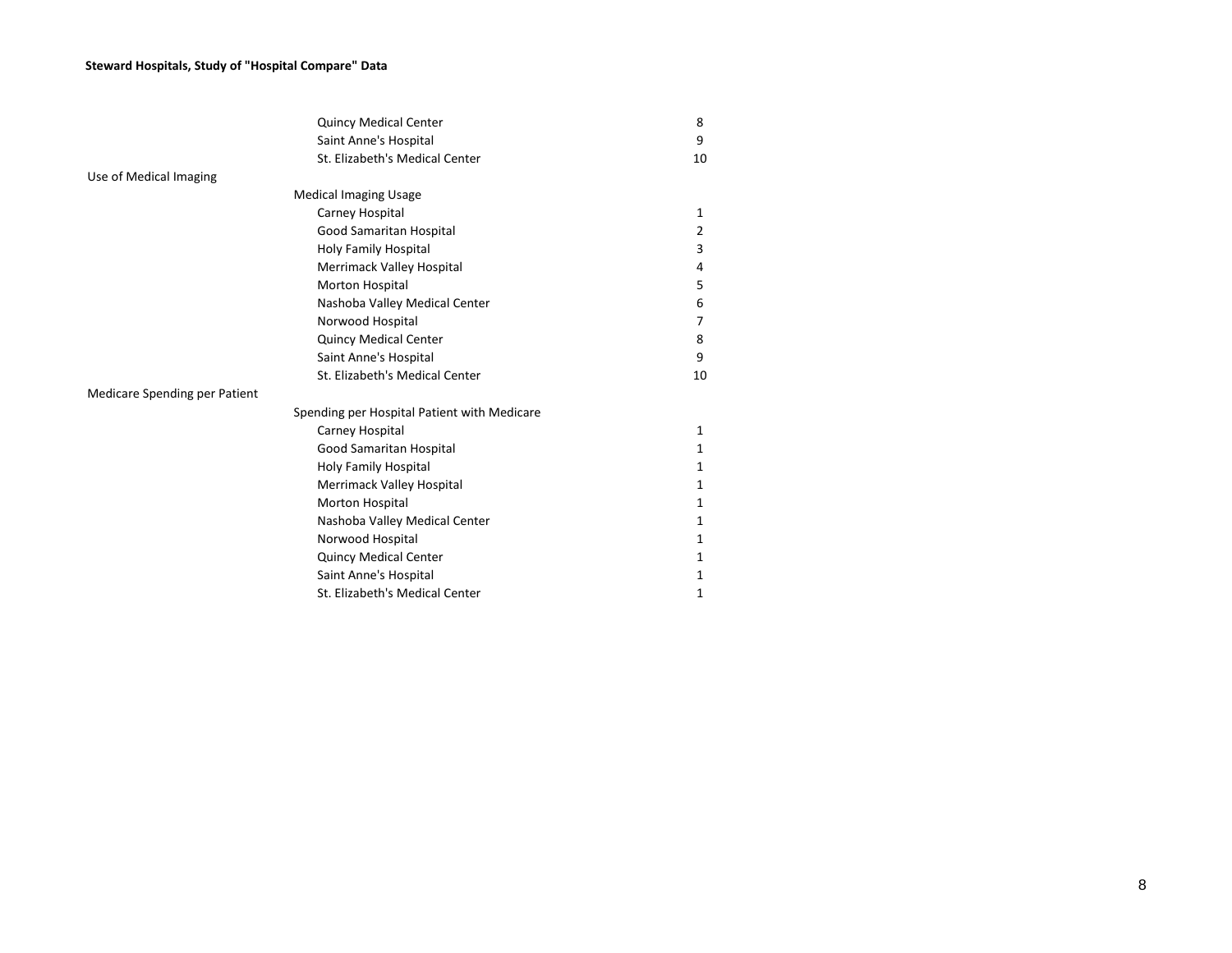| <b>Timely &amp; Effective Care</b>                                                                                                                                                                                                            | <b>Carney Hospital</b>              |               |           | <b>Massachusetts Average</b>            |           |           | <b>National Average</b> |           |           |
|-----------------------------------------------------------------------------------------------------------------------------------------------------------------------------------------------------------------------------------------------|-------------------------------------|---------------|-----------|-----------------------------------------|-----------|-----------|-------------------------|-----------|-----------|
|                                                                                                                                                                                                                                               | <b>Current Data</b>                 | 2008 - Q4     | 2005 - Q4 | <b>Current Data</b>                     | 2008 - Q4 | 2005 - Q4 | <b>Current Data</b>     | 2008 - Q4 | 2005 - Q4 |
| <b>Timely Heart Attack Care</b><br>Average number of minutes before outpatients<br>with chest pain or possible heart attack who<br>needed specialized care were transferred to<br>another hospital. (A lower number of minutes is<br>better). | 4/1/2011<br>3/31/2012<br>56 Minutes |               |           | $4/1/2011$ -<br>3/31/2012<br>59 Minutes |           |           | 0 Minutes               |           |           |
| Average number of minutes before outpatients<br>with chest pain or possible heart attack got an<br>ECG. (A lower number of minutes is better).                                                                                                | 9 Minutes                           |               |           | 8 Minutes                               |           |           | 0 Minutes               |           |           |
| Outpatients with chest pain or possible heart<br>attack who got drugs to break up blood clots<br>within 30 minutes of arrival. (Higher numbers are<br>better).                                                                                | Not Available                       |               |           | 74%                                     |           |           | 71%                     |           |           |
| Outpatients with chest pain or possible heart<br>attack who got aspirin within 24 hours of arrival.<br>(Higher numbers are better).                                                                                                           | 97%                                 |               |           | 97%                                     |           |           | 12%                     |           |           |
| Heart Attack Patients Given Fibrinolytic<br>Medication Within 30 Minutes of Arrival.                                                                                                                                                          | Not Available                       | Not Available |           | 33%                                     | 41%       | 35%       | 60%                     | 40%       | 31%       |
| Heart Attack Patients Given PCI Within 90<br>Minutes of Arrival (In 2005, the measure was<br>assessed for 120 minutes).                                                                                                                       | Not Available                       | Not Available |           | 95%                                     | 75%       | 75%       | 94%                     | 67%       | 61%       |
| <b>Effective Heart Attack Care</b>                                                                                                                                                                                                            | 4/1/2011                            |               |           |                                         |           |           |                         |           |           |
| Heart Attack Patients Given ACE Inhibitor or ARB<br>for Left Ventricular Systolic Dysfunction (LVSD).                                                                                                                                         | 3/31/2012                           | 91%           | 100%      |                                         | 90%       | 83%       |                         | 88%       | 80%       |
| <b>Heart Attack Patients Given Smoking Cessation</b><br>Advice/Counseling.                                                                                                                                                                    |                                     | 100%          | 33%       |                                         | 92%       | 74%       |                         | 92%       | 75%       |
| Heart Attack Patients Given Aspirin at Arrival.                                                                                                                                                                                               |                                     | 100%          | 98%       |                                         | 97%       | 97%       |                         | 94%       | 91%       |

1.The time period covered by the current data is dependent on the measure. Each time period has been identified.

2.Empty cells represent items that are not measured for a time period.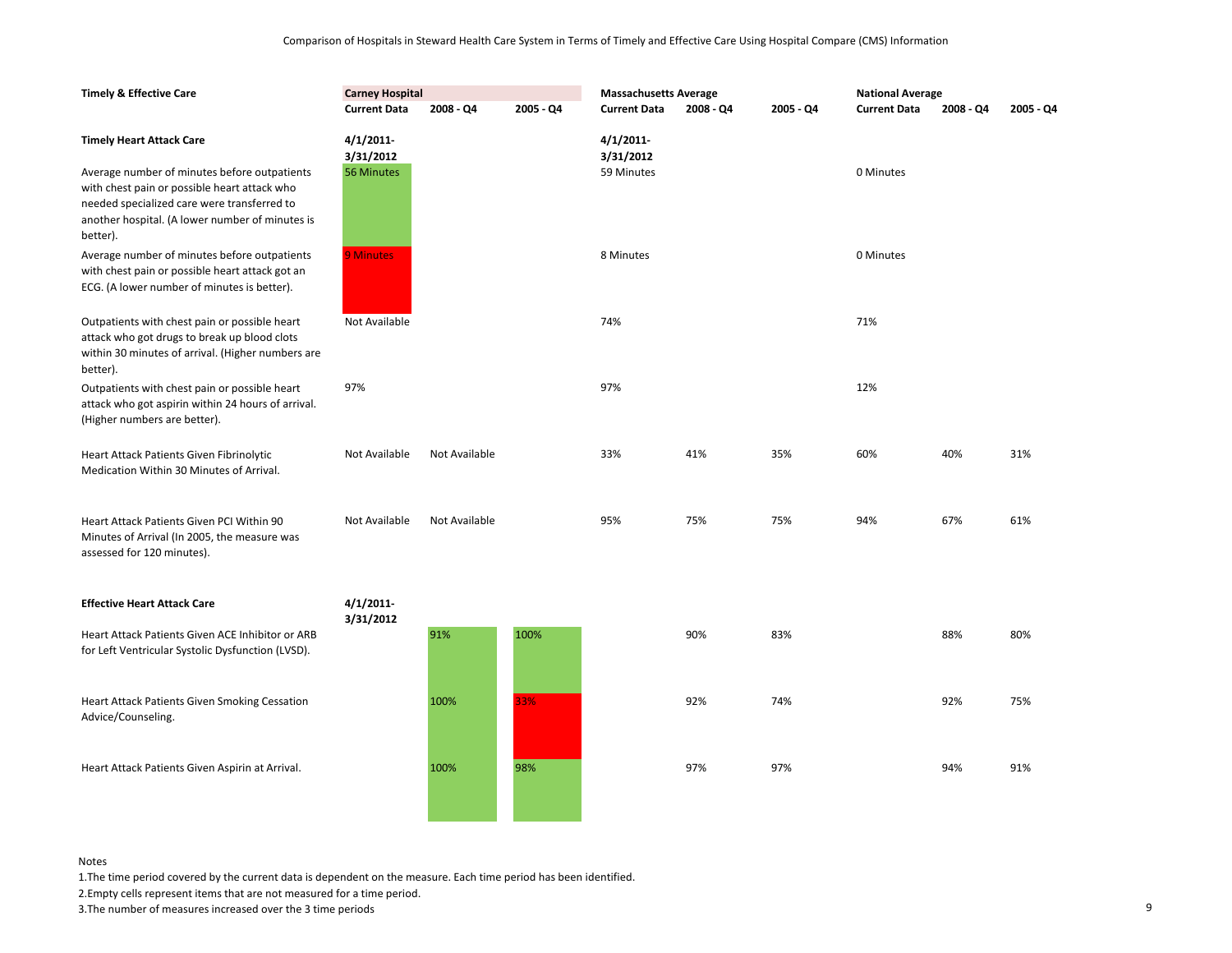| <b>Timely &amp; Effective Care</b>                                                                                                                                     | <b>Carney Hospital</b><br><b>Current Data</b> | 2008 - Q4 | 2005 - Q4 | <b>Massachusetts Average</b><br><b>Current Data</b> | 2008 - Q4 | 2005 - Q4 | <b>National Average</b><br><b>Current Data</b> | 2008 - Q4 | 2005 - Q4 |
|------------------------------------------------------------------------------------------------------------------------------------------------------------------------|-----------------------------------------------|-----------|-----------|-----------------------------------------------------|-----------|-----------|------------------------------------------------|-----------|-----------|
| Heart Attack Patients Given Aspirin at Discharge.                                                                                                                      | 100%                                          | 100%      | 100%      | 100%                                                | 97%       | 96%       | 99%                                            | 91%       | 87%       |
| Heart Attack Patients Given Beta Blockers at<br>Discharge.                                                                                                             |                                               | 100%      | 100%      |                                                     | 97%       | 96%       |                                                | 92%       | 86%       |
| Heart Attack Patients Given Beta Blockers at<br>Arrival                                                                                                                |                                               | 100%      | 98%       |                                                     | 96%       | 96%       |                                                |           | 84%       |
| Heart Attack Patients Given a Prescription for a<br>Statin at Discharge.                                                                                               | Too few cases                                 |           |           | 98%                                                 |           |           | 98%                                            |           |           |
| <b>Effective Heart Failure Care</b>                                                                                                                                    | $4/1/2011$ -<br>3/31/2012                     |           |           |                                                     |           |           |                                                |           |           |
| Heart Failure Patients Given Discharge<br>Instructions.                                                                                                                | 86%                                           | 77%       | 37%       | 94%                                                 | 75%       | 51%       | 93%                                            | 69%       | 48%       |
| Heart Failure Patients Given an Evaluation of Left<br>Ventricular Systolic (LVS) Function.                                                                             | 100%                                          | 94%       | 84%       | 99%                                                 | 95%       | 89%       | 99%                                            | 87%       | 79%       |
| Heart Failure Patients Given ACE Inhibitor or ARB<br>for Left Ventricular Systolic Dysfunction (LVSD).                                                                 | 100%                                          | 80%       | 87%       | 96%                                                 | 88%       | 81%       | 96%                                            | 87%       | 79%       |
| Heart Failure Patients Given Smoking Cessation<br>Advice/Counseling.                                                                                                   |                                               | 84%       | 49%       |                                                     | 90%       | 66%       |                                                | 89%       | 68%       |
| <b>Timely Pneumonia Care</b><br>Pneumonia Patients Given Initial Antibiotic(s)<br>Within 6 Hours After Arrival (In 2005, this<br>measure was assessed within 4 hours). |                                               | 94%       | 84%       |                                                     | 95%       | 77%       |                                                | 93%       | 75%       |
| <b>Effective Pneumonia Care</b>                                                                                                                                        | 4/1/2011                                      |           |           |                                                     |           |           |                                                |           |           |

**3/31/2012**

Notes

1.The time period covered by the current data is dependent on the measure. Each time period has been identified.

2.Empty cells represent items that are not measured for a time period.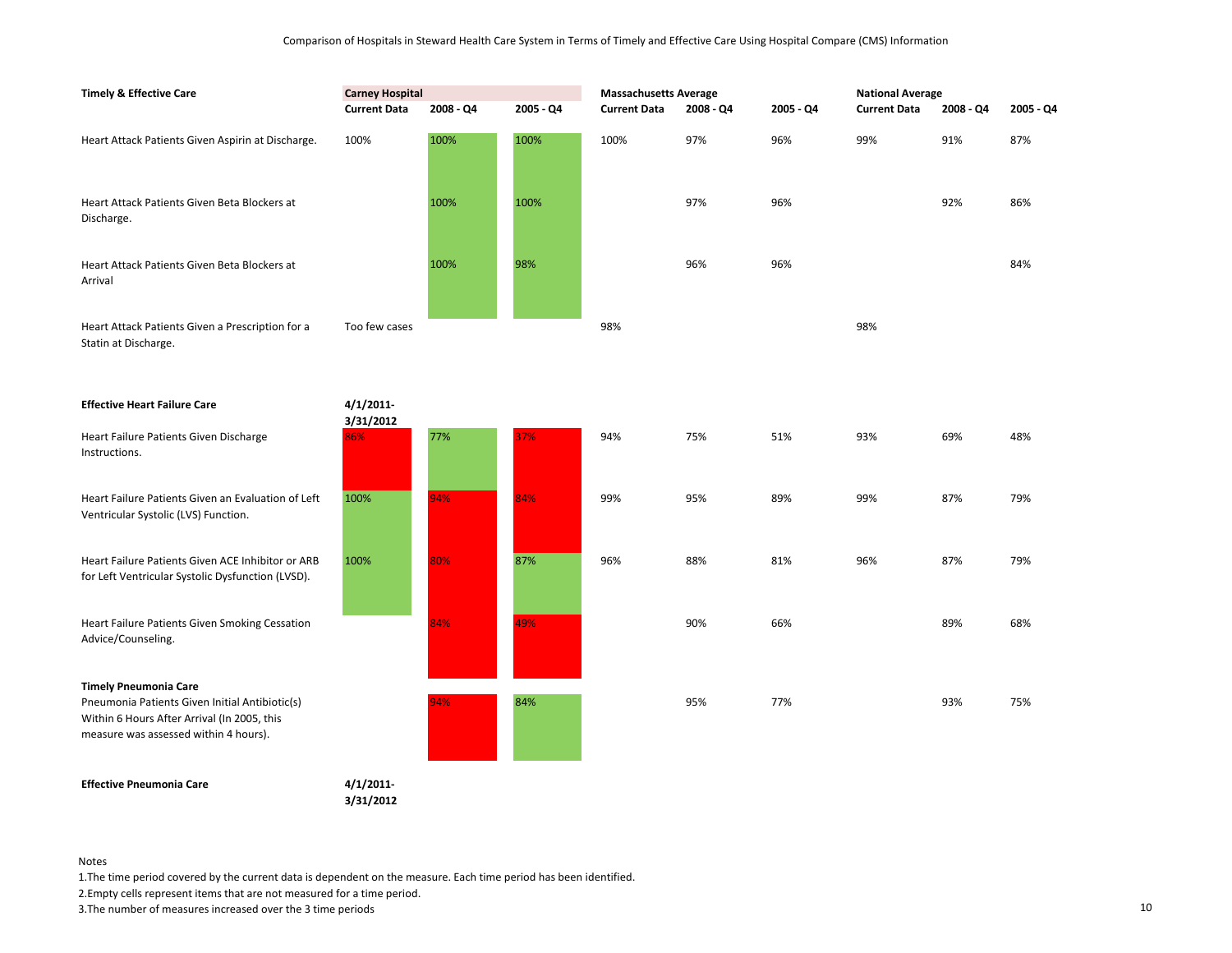| <b>Timely &amp; Effective Care</b>                                                                                                                          | <b>Carney Hospital</b> |           |           |                     | <b>Massachusetts Average</b> |           |                     | <b>National Average</b> |           |  |
|-------------------------------------------------------------------------------------------------------------------------------------------------------------|------------------------|-----------|-----------|---------------------|------------------------------|-----------|---------------------|-------------------------|-----------|--|
|                                                                                                                                                             | <b>Current Data</b>    | 2008 - Q4 | 2005 - Q4 | <b>Current Data</b> | 2008 - Q4                    | 2005 - Q4 | <b>Current Data</b> | 2008 - Q4               | 2005 - Q4 |  |
| Pneumonia Patients Whose Initial Emergency<br>Room Blood Culture Was Performed Prior to the<br>Administration of The First Hospital Dose of<br>Antibiotics. | 99%                    | 92%       | 78%       | 97%                 | 89%                          | 81%       | 97%                 | 90%                     | 82%       |  |
| Pneumonia Patients Given the Most Appropriate<br>Initial Antibiotic(s).                                                                                     | 97%                    | 90%       | 81%       | 96%                 | 89%                          | 75%       | 95%                 | 87%                     | 76%       |  |
| Pneumonia Patients Given Smoking Cessation<br>Advice/Counseling.                                                                                            |                        | 95%       | 48%       |                     | 89%                          | 64%       |                     | 85%                     | 66%       |  |
| Pneumonia Patients Assessed and Given<br>Pneumococcal Vaccination.                                                                                          |                        | 88%       | 25%       |                     | 84%                          | 41%       |                     | 78%                     | 51%       |  |
| Pneumonia Patients Assessed and Given<br>Influenza Vaccination.                                                                                             |                        | 86%       |           |                     | 78%                          |           |                     | 75%                     |           |  |
| Pneumonia Patients Given Oxygenation<br>Assessment                                                                                                          |                        | 100%      | 100%      |                     | 100%                         | 100%      |                     | 99%                     | 98%       |  |

1.The time period covered by the current data is dependent on the measure. Each time period has been identified.

2.Empty cells represent items that are not measured for a time period.

3.The number of measures increased over the 3 time periods 11

Notes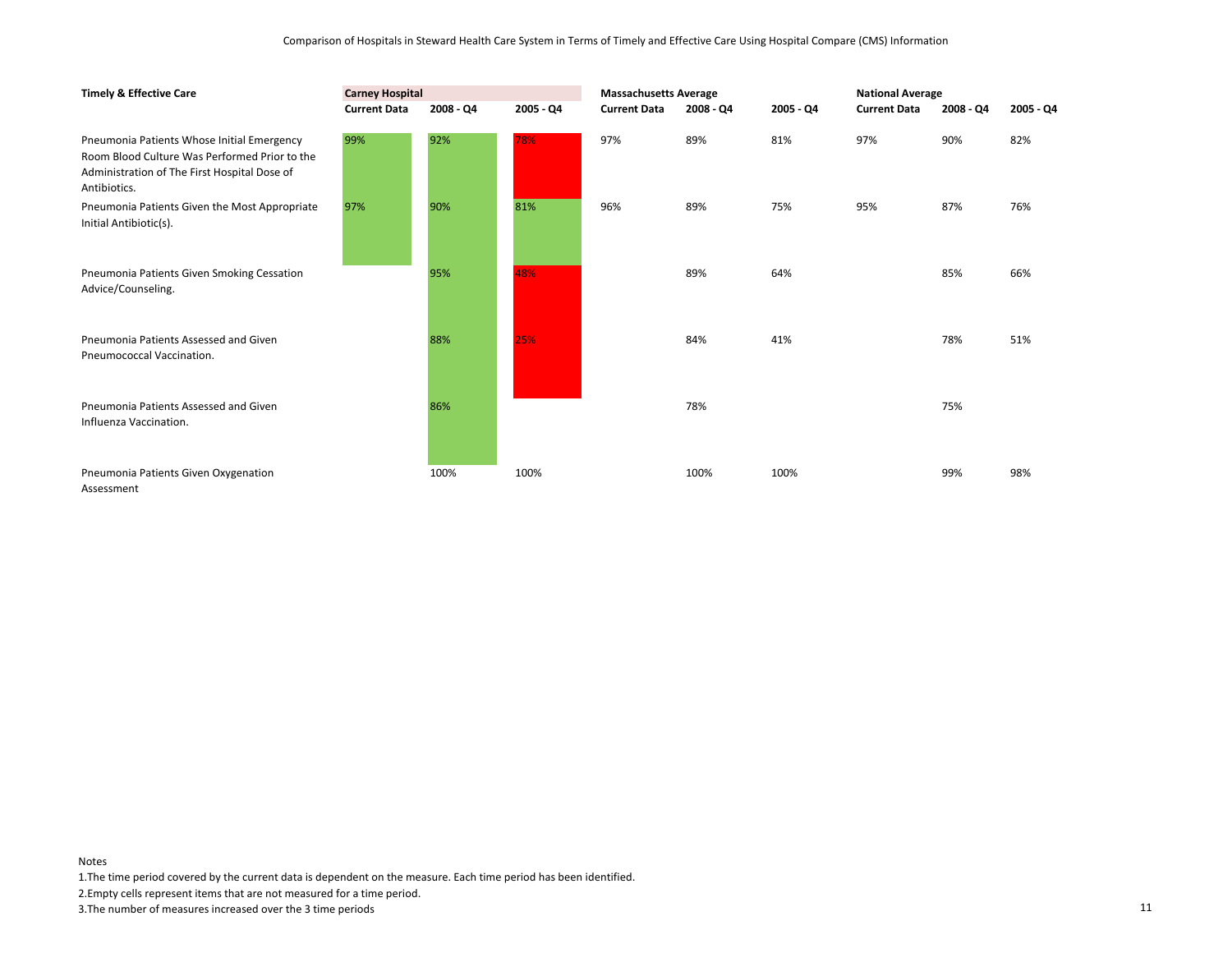| <b>Timely &amp; Effective Care</b>                                                                                                                                                         | <b>Carney Hospital</b>       |           |           | <b>Massachusetts Average</b> |           | <b>National Average</b> |                     |           |           |
|--------------------------------------------------------------------------------------------------------------------------------------------------------------------------------------------|------------------------------|-----------|-----------|------------------------------|-----------|-------------------------|---------------------|-----------|-----------|
|                                                                                                                                                                                            | <b>Current Data</b>          | 2008 - Q4 | 2005 - Q4 | <b>Current Data</b>          | 2008 - Q4 | 2005 - Q4               | <b>Current Data</b> | 2008 - Q4 | 2005 - Q4 |
| <b>Timely Surgical Care</b><br>Outpatients having surgery who got an antibiotic                                                                                                            | 4/1/2011<br>3/31/2012<br>67% |           |           | 96%                          |           |                         | 80%                 |           |           |
| at the right time - within one hour before surgery.<br>(Higher numbers are better).                                                                                                        |                              |           |           |                              |           |                         |                     |           |           |
| Surgery patients who were given an antibiotic at<br>the right time (within one hour before surgery) to<br>help prevent infection.                                                          | 97%                          | 92%       | 80%       | 99%                          | 91%       | 80%                     | 98%                 | 84%       | 70%       |
| Surgery patients whose preventive antibiotics<br>were stopped at the right time (within 24 hours<br>after surgery).                                                                        | 98%                          | 84%       | 76%       | 98%                          | 88%       | 71%                     | 97%                 | 82%       | 66%       |
| Patients who got treatment at the right time<br>(within 24 hours before or after their surgery) to<br>help prevent blood clots after certain types of<br>surgery.                          | 97%                          | 88%       |           | 98%                          | 88%       |                         | 97%                 | 77%       |           |
| <b>Effective Surgical Care</b>                                                                                                                                                             | 4/1/2011<br>3/31/2012        |           |           | 97%                          |           |                         | 82%                 |           |           |
| Outpatients having surgery who got the right kind<br>of antibiotic. (Higher numbers are better).                                                                                           | 88%                          |           |           | 98%                          |           |                         | 96%                 |           |           |
| Surgery patients who were taking heart drugs<br>called beta blockers before coming to the<br>hospital, who were kept on the beta blockers<br>during the period just before and after their | 98%                          |           |           | 99%                          |           |                         | 98%                 |           |           |
| Surgery patients who were given the right kind of<br>antibiotic to help prevent infection.                                                                                                 | 98%                          |           |           | 97%                          |           |                         | 96%                 |           |           |
| Heart surgery patients whose blood sugar (blood<br>glucose) is kept under good control in the days<br>right after surgery.                                                                 | Not Available                |           |           |                              |           |                         |                     |           |           |
| Surgery patients whose urinary catheters were<br>removed on the first or second day after surgery.                                                                                         | 94%                          |           |           | 100%                         |           |                         | 100%                |           |           |

1.The time period covered by the current data is dependent on the measure. Each time period has been identified.

2.Empty cells represent items that are not measured for a time period.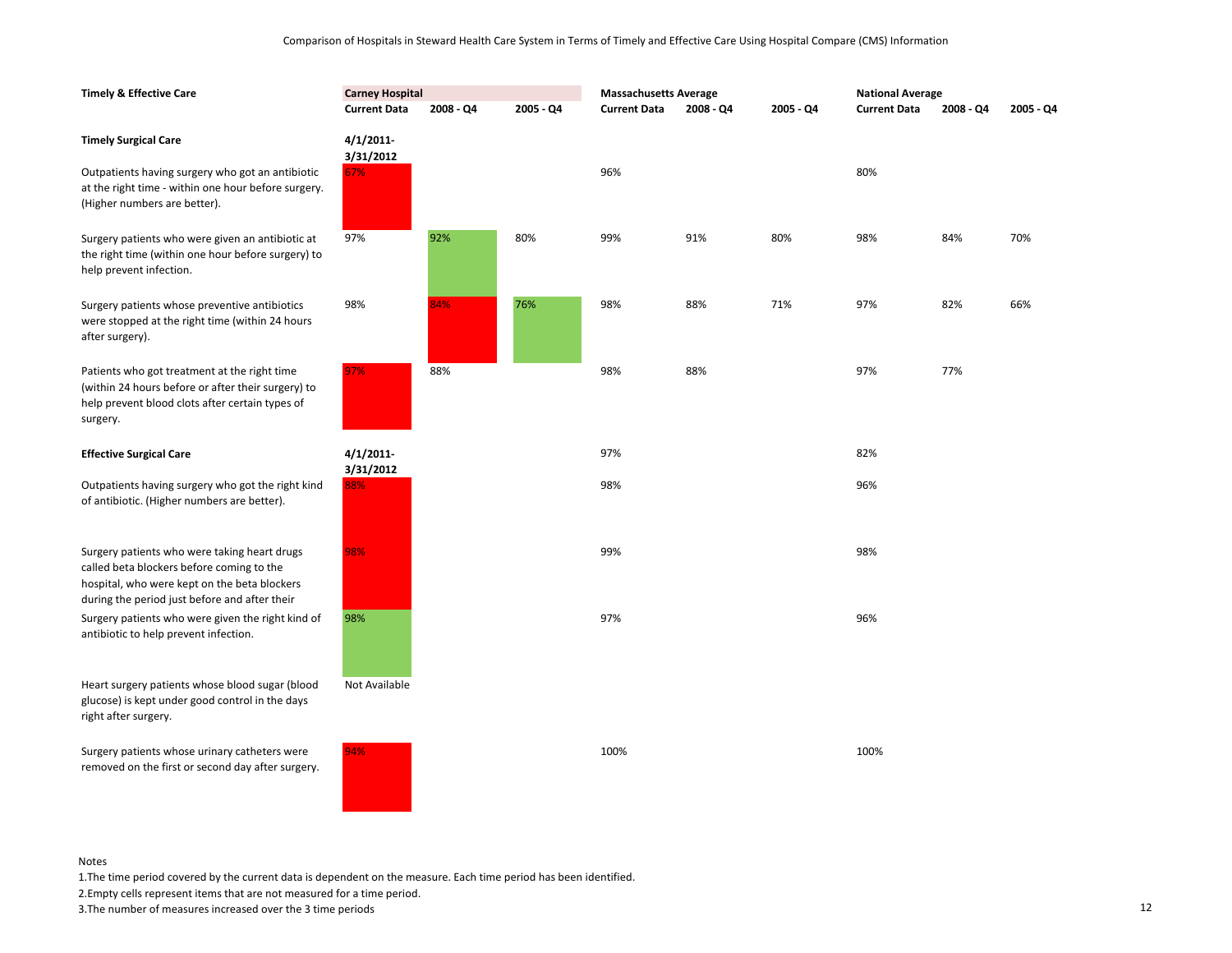| <b>Timely &amp; Effective Care</b>                                                                                                                                        | <b>Carney Hospital</b><br><b>Current Data</b> | 2008 - Q4<br>2005 - Q4 |  |               | <b>Massachusetts Average</b><br><b>Current Data</b><br>2008 - Q4<br>2005 - Q4 |     |      | <b>National Average</b><br><b>Current Data</b><br>$2005 - Q4$<br>$2008 - Q4$ |     |  |
|---------------------------------------------------------------------------------------------------------------------------------------------------------------------------|-----------------------------------------------|------------------------|--|---------------|-------------------------------------------------------------------------------|-----|------|------------------------------------------------------------------------------|-----|--|
| Patients having surgery who were actively<br>warmed in the operating room or whose body<br>temperature was near normal by the end of<br>surgery.                          | 100%                                          |                        |  | 98%           |                                                                               |     | 98%  |                                                                              |     |  |
| Surgery patients who received the appropriate<br>preventative antibiotic(s) for their surgery                                                                             |                                               | 92%                    |  |               | 93%                                                                           | 80% |      | 91%                                                                          | 70% |  |
| Surgery patients whose doctors ordered<br>treatments to prevent blood clots after certain<br>types of surgeries                                                           | 97%                                           | 89%                    |  |               | 90%                                                                           |     |      | 80%                                                                          |     |  |
| <b>Effective Children's Asthma Care</b>                                                                                                                                   | 4/1/2011<br>3/31/2012                         |                        |  |               |                                                                               |     |      |                                                                              |     |  |
| Children who received reliever medication while<br>hospitalized for asthma.                                                                                               | Not Available                                 |                        |  | Not Available |                                                                               |     | 100% |                                                                              |     |  |
| Children who received systemic corticosteroid<br>medication (oral and IV medication that reduces<br>inflammation and controls symptoms) while<br>hospitalized for asthma. | Not Available                                 |                        |  | Not Available |                                                                               |     | 100% |                                                                              |     |  |
| Children and their caregivers who received a<br>home management plan of care document while<br>hospitalized for asthma.                                                   | Not Available                                 |                        |  | Not Available |                                                                               |     | 85%  |                                                                              |     |  |

## **Timely Emergency Department Care 1/1/2012-**

Average (median) time patients spent in the emergency department, before they were admitted to the hospital as an inpatient

Average (median) time patients spent in the emergency department, after the doctor decided to admit them as an inpatient before leaving the emergency department for their inpatient room



#### Notes

1.The time period covered by the current data is dependent on the measure. Each time period has been identified.

2.Empty cells represent items that are not measured for a time period.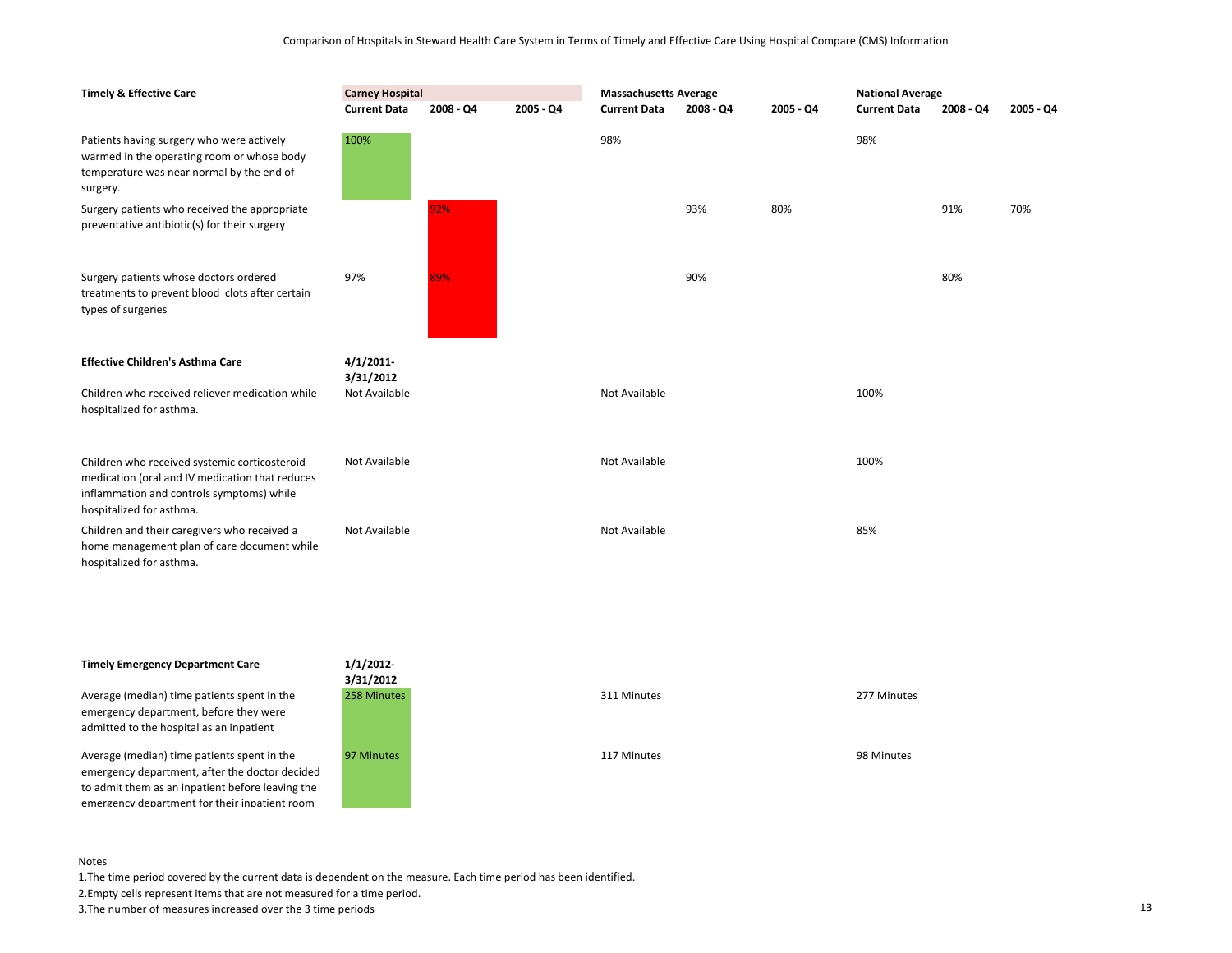| <b>Timely &amp; Effective Care</b>                                                                                                                     | <b>Carney Hospital</b> |             |           | <b>Massachusetts Average</b> |             |             | <b>National Average</b> |             |             |
|--------------------------------------------------------------------------------------------------------------------------------------------------------|------------------------|-------------|-----------|------------------------------|-------------|-------------|-------------------------|-------------|-------------|
|                                                                                                                                                        | <b>Current Data</b>    | $2008 - Q4$ | 2005 - Q4 | <b>Current Data</b>          | $2008 - Q4$ | $2005 - Q4$ | <b>Current Data</b>     | $2008 - QA$ | $2005 - Q4$ |
| Average time patients spent in the emergency<br>department before being sent home                                                                      | 137 Minutes            |             |           | 152 Minutes                  |             |             | 59 Minutes              |             |             |
| Average time patients spent in the emergency<br>department before they were seen by a<br>healthcare professional                                       | 36 Minutes             |             |           | 40 Minutes                   |             |             | 59 Minutes              |             |             |
| Average time patients who came to the<br>emergency department with broken bones had to<br>wait before receiving pain medication                        | Too few cases          |             |           | 61 Minutes                   |             |             | 58 Minutes              |             |             |
| Percentage of patients who left the emergency<br>department before being seen                                                                          | 1%                     |             |           | Not Available                |             |             | Not Available           |             |             |
| Percentage of patients who came to the<br>emergency department with stroke symptoms<br>who received brain scan results within 45<br>minutes of arrival | Too few cases          |             |           | 60%                          |             |             | 38%                     |             |             |
| <b>Preventive Care</b>                                                                                                                                 | 1/1/2012               |             |           |                              |             |             |                         |             |             |
| Patients assessed and given influenza vaccination                                                                                                      | 3/31/2012<br>88%       |             |           | 88%                          |             |             | 86%                     |             |             |
| Patients assessed and given pneumonia<br>vaccination                                                                                                   | 88%                    |             |           | 90%                          |             |             | 88%                     |             |             |

1.The time period covered by the current data is dependent on the measure. Each time period has been identified.

2.Empty cells represent items that are not measured for a time period.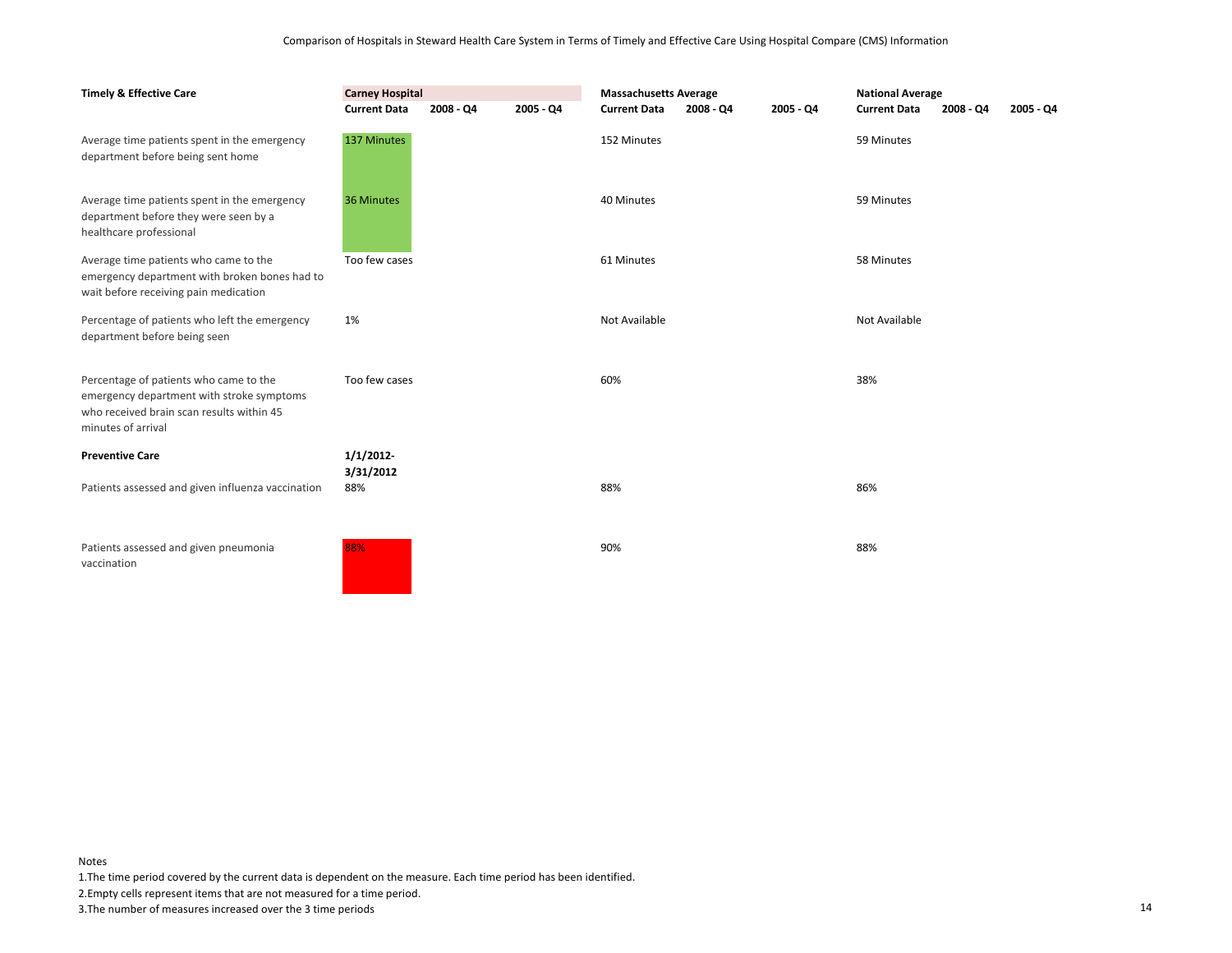| <b>Timely &amp; Effective Care</b>                                                                                                                             | <b>Current Data</b>                    | <b>Good Samaritan Medical Center</b><br>$2008 - Q4$ | 2005 - Q4     | <b>Massachusetts Average</b><br><b>Current Data</b> | 2008 - Q4 | 2005 - Q4 | <b>National Average</b><br><b>Current Data</b> | 2008 - Q4 | 2005 - Q4 |
|----------------------------------------------------------------------------------------------------------------------------------------------------------------|----------------------------------------|-----------------------------------------------------|---------------|-----------------------------------------------------|-----------|-----------|------------------------------------------------|-----------|-----------|
| <b>Timely Heart Attack Care</b><br>Average number of minutes before outpatients                                                                                | 4/1/2011<br>3/31/2012<br>Not Available |                                                     |               | 4/1/2011<br>3/31/2012<br>59 Minutes                 |           |           | 0 Minutes                                      |           |           |
| with chest pain or possible heart attack who<br>needed specialized care were transferred to<br>another hospital. (A lower number of minutes is<br>better).     |                                        |                                                     |               |                                                     |           |           |                                                |           |           |
| Average number of minutes before outpatients<br>with chest pain or possible heart attack got an<br>ECG. (A lower number of minutes is better).                 | 0 Minutes                              |                                                     |               | 8 Minutes                                           |           |           | 0 Minutes                                      |           |           |
| Outpatients with chest pain or possible heart<br>attack who got drugs to break up blood clots<br>within 30 minutes of arrival. (Higher numbers are<br>better). | Not Available                          |                                                     |               | 74%                                                 |           |           | 71%                                            |           |           |
| Outpatients with chest pain or possible heart<br>attack who got aspirin within 24 hours of arrival.<br>(Higher numbers are better).                            | 98%                                    |                                                     |               | 97%                                                 |           |           | 12%                                            |           |           |
| Heart Attack Patients Given Fibrinolytic<br>Medication Within 30 Minutes of Arrival.                                                                           | Not Available                          | Not<br>Available                                    | Not Available | 33%                                                 | 41%       | 35%       | 60%                                            | 40%       | 31%       |
| Heart Attack Patients Given PCI Within 90<br>Minutes of Arrival (In 2005, the measure was<br>assessed for 120 minutes).                                        | 96%                                    | 88%                                                 | Not Available | 95%                                                 | 75%       | 75%       | 94%                                            | 67%       | 61%       |
| <b>Effective Heart Attack Care</b>                                                                                                                             | 4/1/2011<br>3/31/2012                  |                                                     |               |                                                     |           |           |                                                |           |           |
| Heart Attack Patients Given ACE Inhibitor or ARB<br>for Left Ventricular Systolic Dysfunction (LVSD).                                                          |                                        | 74%                                                 | 100%          |                                                     | 90%       | 83%       |                                                | 88%       | 80%       |
| Heart Attack Patients Given Smoking Cessation<br>Advice/Counseling.                                                                                            |                                        | 94%                                                 | 50%           |                                                     | 92%       | 74%       |                                                | 92%       | 75%       |
| Heart Attack Patients Given Aspirin at Arrival.                                                                                                                |                                        | 97%                                                 | 99%           |                                                     | 97%       | 97%       |                                                | 94%       | 91%       |

1.The time period covered by the current data is dependent on the measure. Each time period has been identified.

2.Empty cells represent items that are not measured for a time period.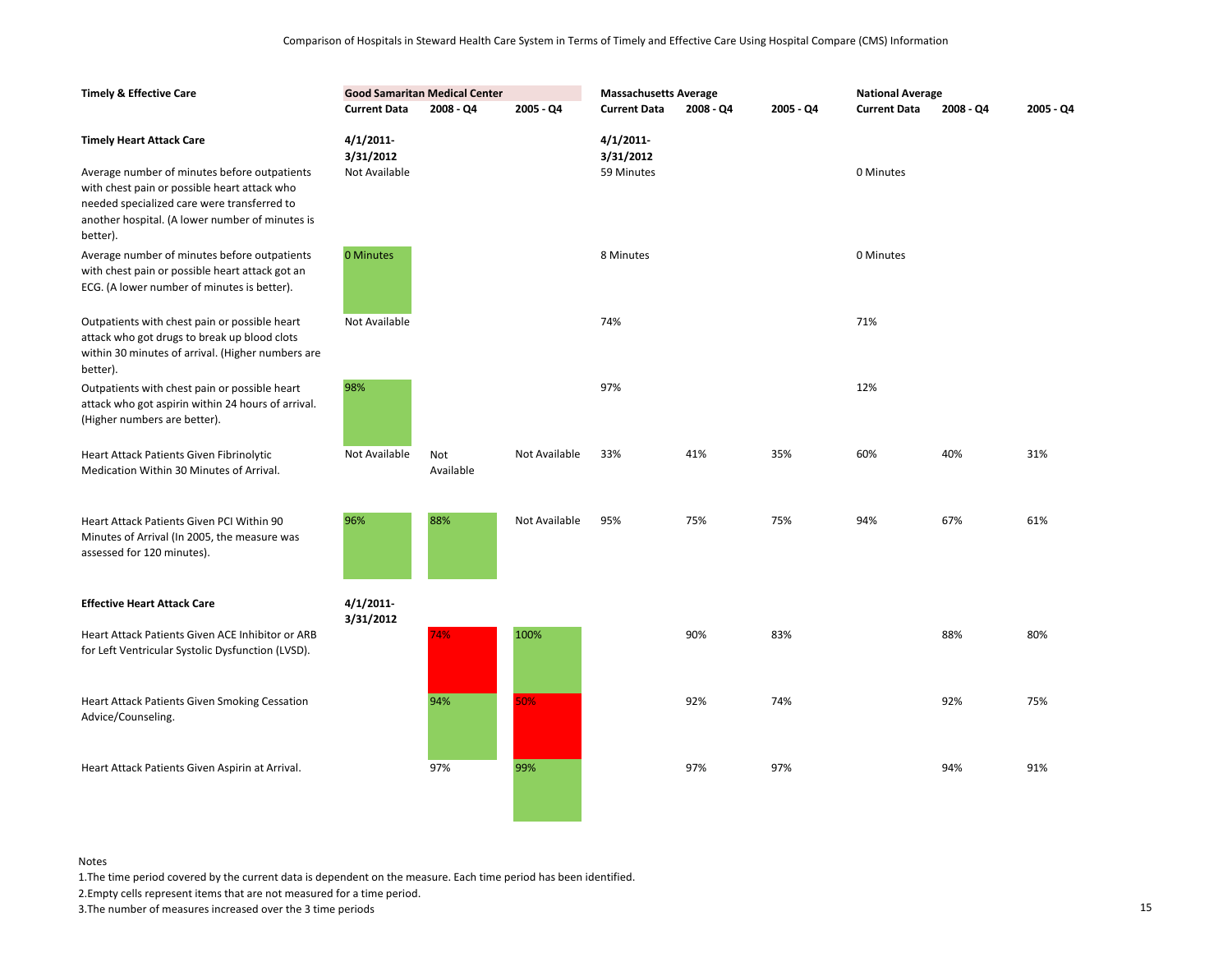| <b>Timely &amp; Effective Care</b>                                                                                                     | <b>Good Samaritan Medical Center</b> |           |           | <b>Massachusetts Average</b> |           |           | <b>National Average</b> |           |           |  |
|----------------------------------------------------------------------------------------------------------------------------------------|--------------------------------------|-----------|-----------|------------------------------|-----------|-----------|-------------------------|-----------|-----------|--|
|                                                                                                                                        | <b>Current Data</b>                  | 2008 - Q4 | 2005 - Q4 | <b>Current Data</b>          | 2008 - Q4 | 2005 - Q4 | <b>Current Data</b>     | 2008 - Q4 | 2005 - Q4 |  |
| Heart Attack Patients Given Aspirin at Discharge.                                                                                      | 99%                                  | 99%       | 100%      | 100%                         | 97%       | 96%       | 99%                     | 91%       | 87%       |  |
| Heart Attack Patients Given Beta Blockers at<br>Discharge.                                                                             |                                      | 98%       | 100%      |                              | 97%       | 96%       |                         | 92%       | 86%       |  |
| Heart Attack Patients Given Beta Blockers at<br>Arrival                                                                                |                                      | 98%       | 99%       |                              | 96%       | 96%       |                         |           | 84%       |  |
| Heart Attack Patients Given a Prescription for a<br>Statin at Discharge.                                                               | 93%                                  |           |           | 98%                          |           |           | 98%                     |           |           |  |
| <b>Effective Heart Failure Care</b>                                                                                                    | $4/1/2011$ -<br>3/31/2012            |           |           |                              |           |           |                         |           |           |  |
| Heart Failure Patients Given Discharge<br>Instructions.                                                                                | 84%                                  | 57%       | 81%       | 94%                          | 75%       | 51%       | 93%                     | 69%       | 48%       |  |
| Heart Failure Patients Given an Evaluation of Left<br>Ventricular Systolic (LVS) Function.                                             | 99%                                  | 96%       | 100%      | 99%                          | 95%       | 89%       | 99%                     | 87%       | 79%       |  |
| Heart Failure Patients Given ACE Inhibitor or ARB<br>for Left Ventricular Systolic Dysfunction (LVSD).                                 | 96%                                  | 82%       | 94%       | 96%                          | 88%       | 81%       | 96%                     | 87%       | 79%       |  |
| Heart Failure Patients Given Smoking Cessation<br>Advice/Counseling.                                                                   |                                      | 97%       | 93%       |                              | 90%       | 66%       |                         | 89%       | 68%       |  |
| <b>Timely Pneumonia Care</b>                                                                                                           |                                      |           |           |                              |           |           |                         |           |           |  |
| Pneumonia Patients Given Initial Antibiotic(s)<br>Within 6 Hours After Arrival (In 2005, this<br>measure was assessed within 4 hours). |                                      | 96%       | 85%       |                              | 95%       | 77%       |                         | 93%       | 75%       |  |
| <b>Effective Pneumonia Care</b>                                                                                                        | $4/1/2011$ -                         |           |           |                              |           |           |                         |           |           |  |

**3/31/2012**

Notes

1.The time period covered by the current data is dependent on the measure. Each time period has been identified.

2.Empty cells represent items that are not measured for a time period.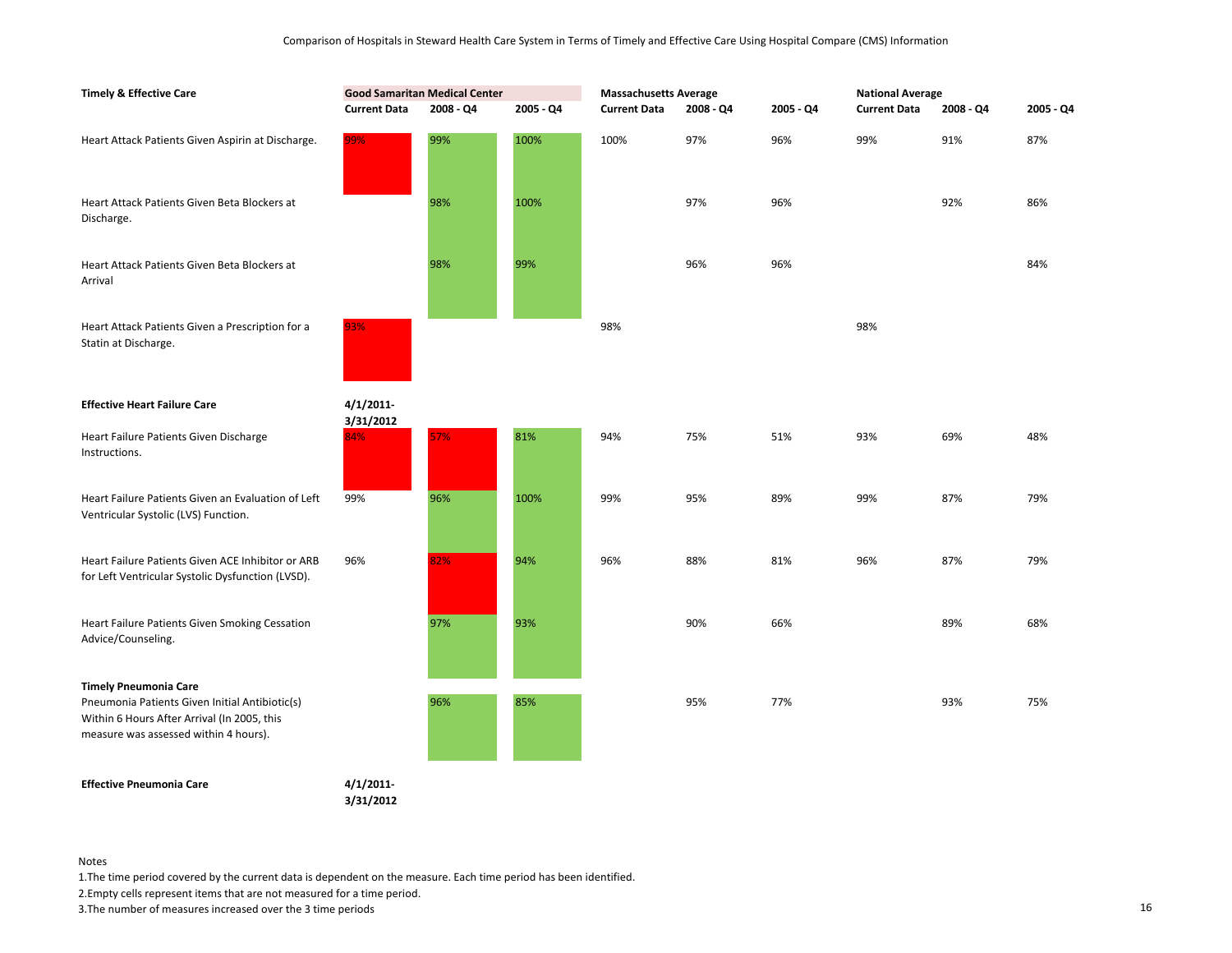| <b>Timely &amp; Effective Care</b>                                                                                                                          |                     | <b>Good Samaritan Medical Center</b> |             | <b>Massachusetts Average</b> |           |           | <b>National Average</b> |           |           |
|-------------------------------------------------------------------------------------------------------------------------------------------------------------|---------------------|--------------------------------------|-------------|------------------------------|-----------|-----------|-------------------------|-----------|-----------|
|                                                                                                                                                             | <b>Current Data</b> | 2008 - Q4                            | $2005 - Q4$ | <b>Current Data</b>          | 2008 - Q4 | 2005 - Q4 | <b>Current Data</b>     | 2008 - Q4 | 2005 - Q4 |
| Pneumonia Patients Whose Initial Emergency<br>Room Blood Culture Was Performed Prior to the<br>Administration of The First Hospital Dose of<br>Antibiotics. | 97%                 | 93%                                  | 84%         | 97%                          | 89%       | 81%       | 97%                     | 90%       | 82%       |
| Pneumonia Patients Given the Most Appropriate<br>Initial Antibiotic(s).                                                                                     | 96%                 | 96%                                  | 90%         | 96%                          | 89%       | 75%       | 95%                     | 87%       | 76%       |
| Pneumonia Patients Given Smoking Cessation<br>Advice/Counseling.                                                                                            |                     | 87%                                  | 91%         |                              | 89%       | 64%       |                         | 85%       | 66%       |
| Pneumonia Patients Assessed and Given<br>Pneumococcal Vaccination.                                                                                          |                     | 94%                                  | 86%         |                              | 84%       | 41%       |                         | 78%       | 51%       |
| Pneumonia Patients Assessed and Given<br>Influenza Vaccination.                                                                                             |                     | 90%                                  |             |                              | 78%       |           |                         | 75%       |           |
| Pneumonia Patients Given Oxygenation<br>Assessment                                                                                                          |                     | 100%                                 | 99%         |                              | 100%      | 100%      |                         | 99%       | 98%       |

1.The time period covered by the current data is dependent on the measure. Each time period has been identified.

2.Empty cells represent items that are not measured for a time period.

3.The number of measures increased over the 3 time periods 17

Notes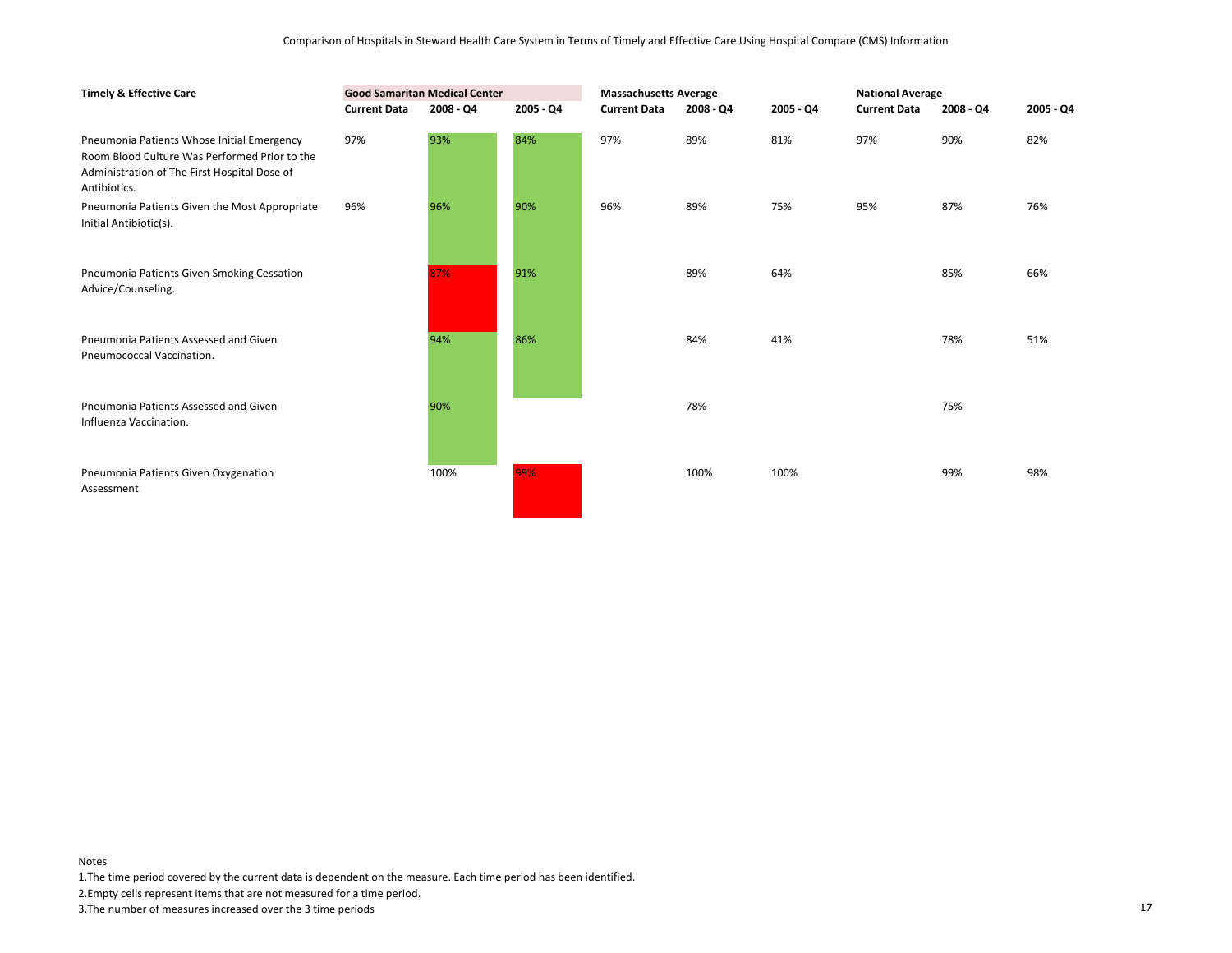| <b>Timely &amp; Effective Care</b>                                                                                                                                                         | <b>Good Samaritan Medical Center</b> |           |               | <b>Massachusetts Average</b> |           |           | <b>National Average</b> |             |           |
|--------------------------------------------------------------------------------------------------------------------------------------------------------------------------------------------|--------------------------------------|-----------|---------------|------------------------------|-----------|-----------|-------------------------|-------------|-----------|
|                                                                                                                                                                                            | <b>Current Data</b>                  | 2008 - Q4 | 2005 - Q4     | <b>Current Data</b>          | 2008 - Q4 | 2005 - Q4 | <b>Current Data</b>     | $2008 - Q4$ | 2005 - Q4 |
| <b>Timely Surgical Care</b><br>Outpatients having surgery who got an antibiotic                                                                                                            | $4/1/2011$ -<br>3/31/2012<br>95%     |           |               | 96%                          |           |           | 80%                     |             |           |
| at the right time - within one hour before surgery.<br>(Higher numbers are better).                                                                                                        |                                      |           |               |                              |           |           |                         |             |           |
| Surgery patients who were given an antibiotic at<br>the right time (within one hour before surgery) to<br>help prevent infection.                                                          | 98%                                  | 97%       | Not Available | 99%                          | 91%       | 80%       | 98%                     | 84%         | 70%       |
| Surgery patients whose preventive antibiotics<br>were stopped at the right time (within 24 hours<br>after surgery).                                                                        | 96%                                  | 96%       | Not Available | 98%                          | 88%       | 71%       | 97%                     | 82%         | 66%       |
| Patients who got treatment at the right time<br>(within 24 hours before or after their surgery) to<br>help prevent blood clots after certain types of<br>surgery.                          | 99%                                  | 98%       |               | 98%                          | 88%       |           | 97%                     | 77%         |           |
| <b>Effective Surgical Care</b>                                                                                                                                                             | $4/1/2011$ -                         |           |               | 97%                          |           |           | 82%                     |             |           |
| Outpatients having surgery who got the right kind<br>of antibiotic. (Higher numbers are better).                                                                                           | 3/31/2012<br>90%                     |           |               | 98%                          |           |           | 96%                     |             |           |
| Surgery patients who were taking heart drugs<br>called beta blockers before coming to the<br>hospital, who were kept on the beta blockers<br>during the period just before and after their | 97%                                  |           |               | 99%                          |           |           | 98%                     |             |           |
| Surgery patients who were given the right kind of<br>antibiotic to help prevent infection.                                                                                                 | 99%                                  |           |               | 97%                          |           |           | 96%                     |             |           |
| Heart surgery patients whose blood sugar (blood<br>glucose) is kept under good control in the days<br>right after surgery.                                                                 | Not Available                        |           |               |                              |           |           |                         |             |           |
| Surgery patients whose urinary catheters were<br>removed on the first or second day after surgery.                                                                                         | 71%                                  |           |               | 100%                         |           |           | 100%                    |             |           |

1.The time period covered by the current data is dependent on the measure. Each time period has been identified.

2.Empty cells represent items that are not measured for a time period.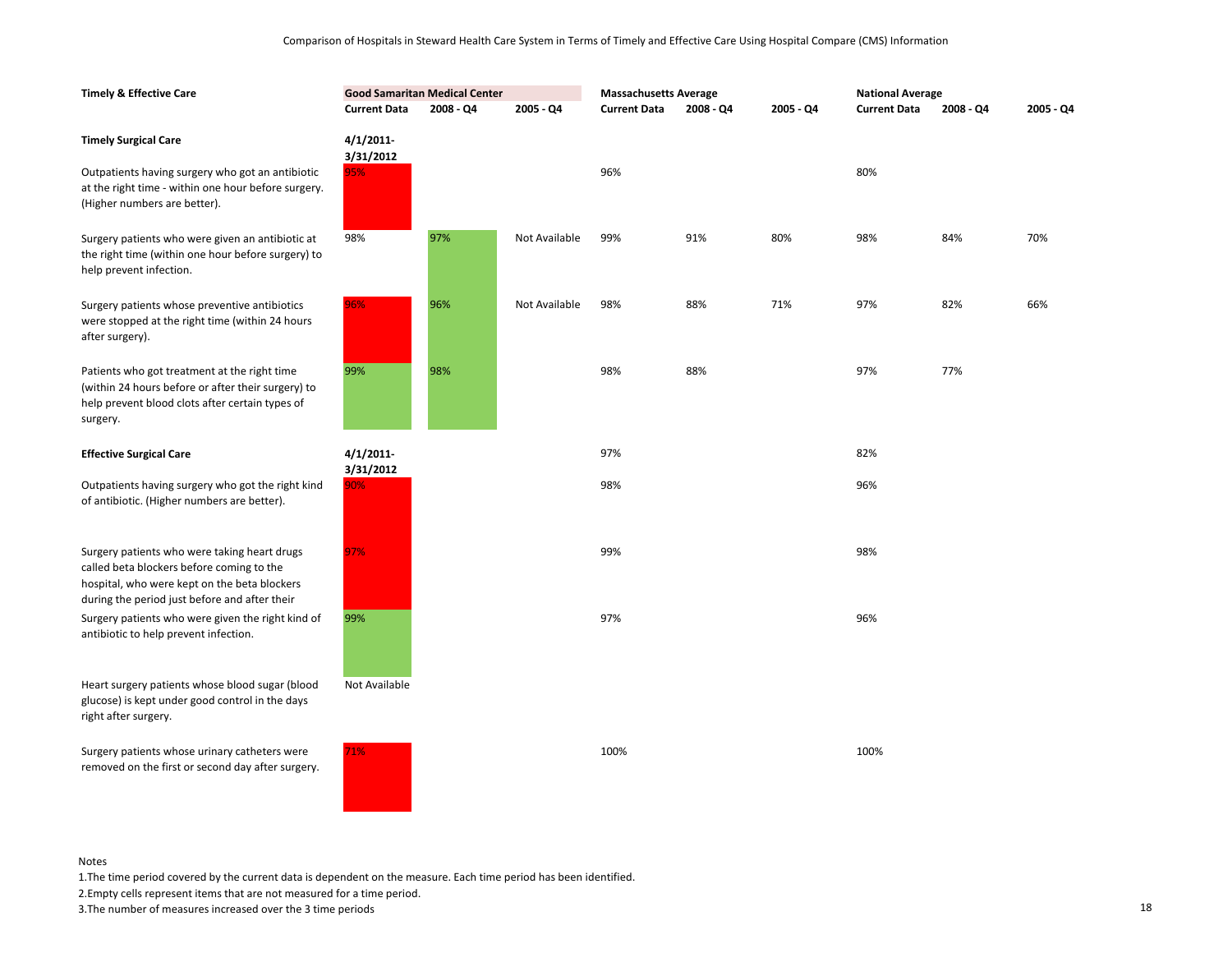| <b>Timely &amp; Effective Care</b>                                                                                                                                        | <b>Good Samaritan Medical Center</b><br><b>Current Data</b><br>$2008 - Q4$<br>2005 - Q4 |     |  | <b>Massachusetts Average</b> |           |           | <b>National Average</b> |           |           |
|---------------------------------------------------------------------------------------------------------------------------------------------------------------------------|-----------------------------------------------------------------------------------------|-----|--|------------------------------|-----------|-----------|-------------------------|-----------|-----------|
|                                                                                                                                                                           |                                                                                         |     |  | <b>Current Data</b>          | 2008 - Q4 | 2005 - Q4 | <b>Current Data</b>     | 2008 - Q4 | 2005 - Q4 |
| Patients having surgery who were actively<br>warmed in the operating room or whose body<br>temperature was near normal by the end of<br>surgery.                          | 99%                                                                                     |     |  | 98%                          |           |           | 98%                     |           |           |
| Surgery patients who received the appropriate<br>preventative antibiotic(s) for their surgery                                                                             |                                                                                         | 92% |  |                              | 93%       | 80%       |                         | 91%       | 70%       |
| Surgery patients whose doctors ordered<br>treatments to prevent blood clots after certain<br>types of surgeries                                                           | 100%                                                                                    | 98% |  |                              | 90%       |           |                         | 80%       |           |
| <b>Effective Children's Asthma Care</b>                                                                                                                                   | 4/1/2011<br>3/31/2012                                                                   |     |  |                              |           |           |                         |           |           |
| Children who received reliever medication while<br>hospitalized for asthma.                                                                                               | Not Available                                                                           |     |  | Not Available                |           |           | 100%                    |           |           |
| Children who received systemic corticosteroid<br>medication (oral and IV medication that reduces<br>inflammation and controls symptoms) while<br>hospitalized for asthma. | Not Available                                                                           |     |  | Not Available                |           |           | 100%                    |           |           |
| Children and their caregivers who received a<br>home management plan of care document while<br>hospitalized for asthma.                                                   | Not Available                                                                           |     |  | Not Available                |           |           | 85%                     |           |           |

## **Timely Emergency Department Care**

Average (median) time patients spent in the emergency department, before they were admitted to the hospital as an inpatient

Average (median) time patients spent in the emergency department, after the doctor decided to admit them as an inpatient before leaving the emergency department for their inpatient room



#### Notes

1.The time period covered by the current data is dependent on the measure. Each time period has been identified.

2.Empty cells represent items that are not measured for a time period.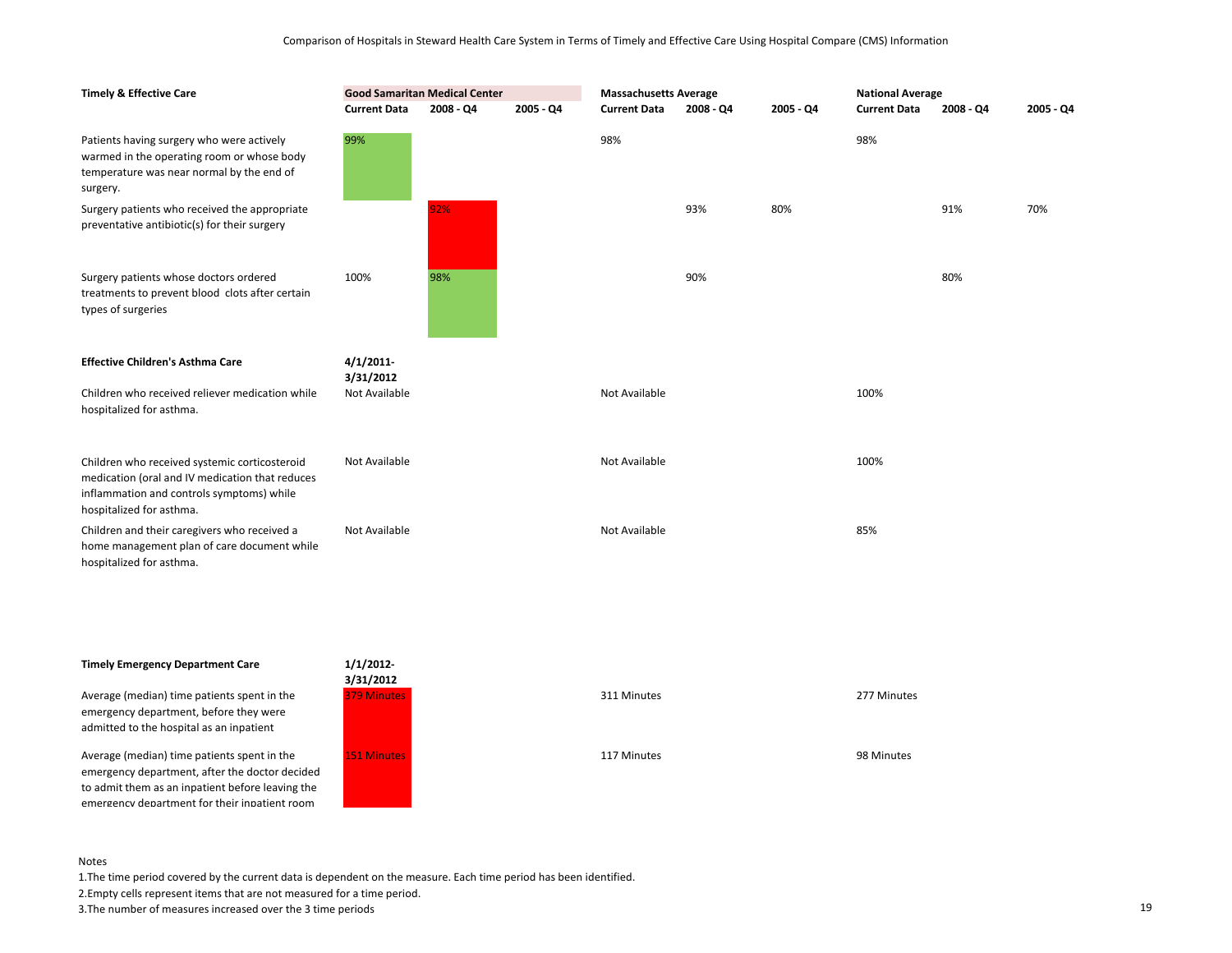| <b>Timely &amp; Effective Care</b>                                                                                                                     | <b>Good Samaritan Medical Center</b> |           |           | <b>Massachusetts Average</b> |           |           | <b>National Average</b> |           |             |
|--------------------------------------------------------------------------------------------------------------------------------------------------------|--------------------------------------|-----------|-----------|------------------------------|-----------|-----------|-------------------------|-----------|-------------|
|                                                                                                                                                        | <b>Current Data</b>                  | 2008 - Q4 | 2005 - Q4 | <b>Current Data</b>          | 2008 - Q4 | 2005 - Q4 | <b>Current Data</b>     | 2008 - Q4 | $2005 - Q4$ |
| Average time patients spent in the emergency<br>department before being sent home                                                                      | 232 Minutes                          |           |           | 152 Minutes                  |           |           | 59 Minutes              |           |             |
| Average time patients spent in the emergency<br>department before they were seen by a<br>healthcare professional                                       | <b>90 Minutes</b>                    |           |           | 40 Minutes                   |           |           | 59 Minutes              |           |             |
| Average time patients who came to the<br>emergency department with broken bones had to<br>wait before receiving pain medication                        | <b>88 Minutes</b>                    |           |           | 61 Minutes                   |           |           | 58 Minutes              |           |             |
| Percentage of patients who left the emergency<br>department before being seen                                                                          | 3%                                   |           |           | Not Available                |           |           | Not Available           |           |             |
| Percentage of patients who came to the<br>emergency department with stroke symptoms<br>who received brain scan results within 45<br>minutes of arrival | Too few cases                        |           |           | 60%                          |           |           | 38%                     |           |             |
| <b>Preventive Care</b>                                                                                                                                 | 1/1/2012                             |           |           |                              |           |           |                         |           |             |
| Patients assessed and given influenza vaccination                                                                                                      | 3/31/2012<br>95%                     |           |           | 88%                          |           |           | 86%                     |           |             |
| Patients assessed and given pneumonia<br>vaccination                                                                                                   | 93%                                  |           |           | 90%                          |           |           | 88%                     |           |             |

1.The time period covered by the current data is dependent on the measure. Each time period has been identified.

2.Empty cells represent items that are not measured for a time period.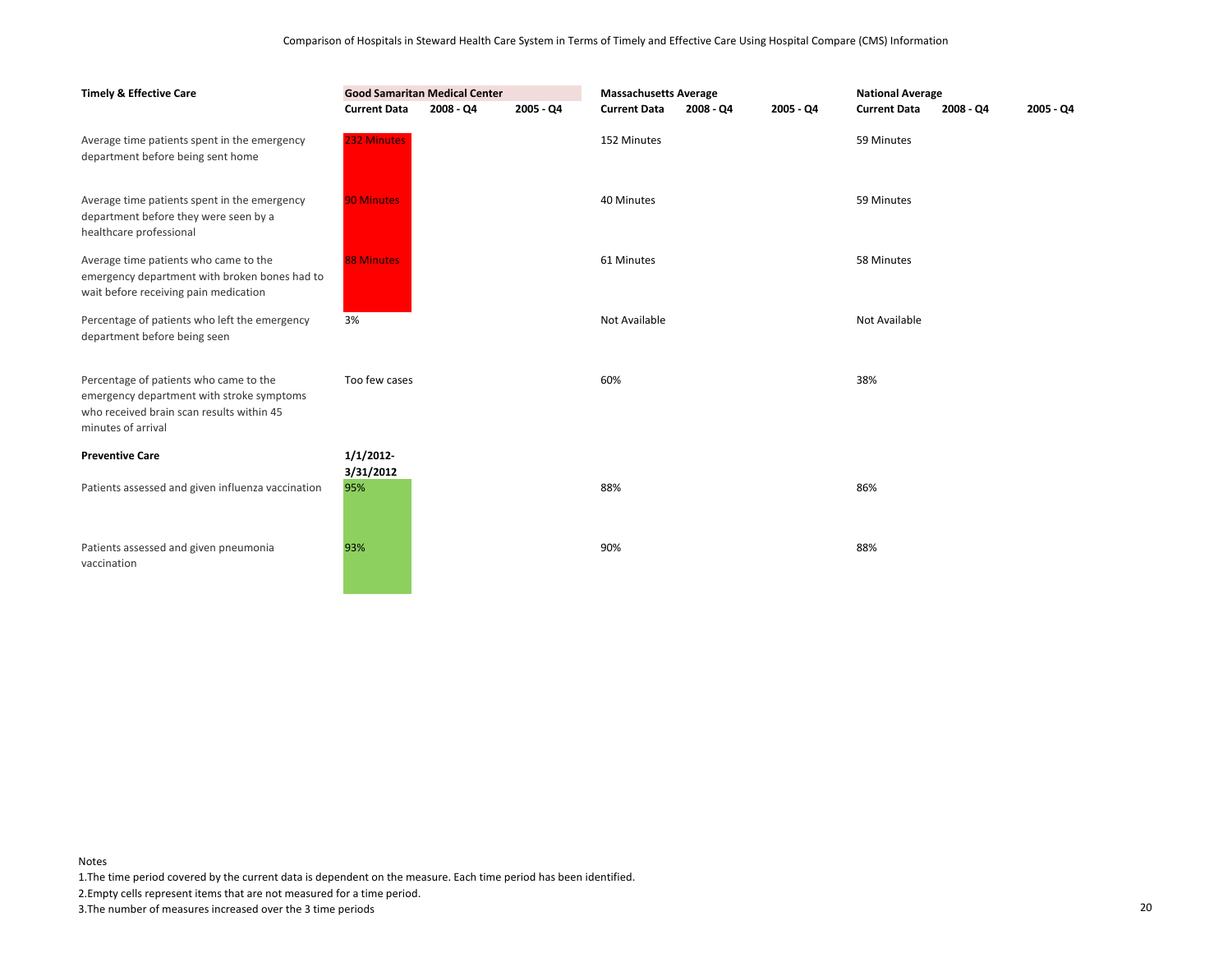| <b>Timely &amp; Effective Care</b>                                                                                                                             | <b>Holy Family Hospital</b>            |               |               | <b>Massachusetts Average</b>        |             |           | <b>National Average</b> |           |           |
|----------------------------------------------------------------------------------------------------------------------------------------------------------------|----------------------------------------|---------------|---------------|-------------------------------------|-------------|-----------|-------------------------|-----------|-----------|
|                                                                                                                                                                | <b>Current Data</b>                    | 2008          | 2005          | <b>Current Data</b>                 | $2008 - Q4$ | 2005 - Q4 | <b>Current Data</b>     | 2008 - Q4 | 2005 - Q4 |
| <b>Timely Heart Attack Care</b><br>Average number of minutes before outpatients                                                                                | 4/1/2011<br>3/31/2012<br>Not Available |               |               | 4/1/2011<br>3/31/2012<br>59 Minutes |             |           | 0 Minutes               |           |           |
| with chest pain or possible heart attack who<br>needed specialized care were transferred to<br>another hospital. (A lower number of minutes is<br>better).     |                                        |               |               |                                     |             |           |                         |           |           |
| Average number of minutes before outpatients<br>with chest pain or possible heart attack got an<br>ECG. (A lower number of minutes is better).                 | 6 Minutes                              |               |               | 8 Minutes                           |             |           | 0 Minutes               |           |           |
| Outpatients with chest pain or possible heart<br>attack who got drugs to break up blood clots<br>within 30 minutes of arrival. (Higher numbers are<br>better). | Not Available                          |               |               | 74%                                 |             |           | 71%                     |           |           |
| Outpatients with chest pain or possible heart<br>attack who got aspirin within 24 hours of arrival.<br>(Higher numbers are better).                            | 88%                                    |               |               | 97%                                 |             |           | 12%                     |           |           |
| Heart Attack Patients Given Fibrinolytic<br>Medication Within 30 Minutes of Arrival.                                                                           | Not Available                          | Not Available |               | 33%                                 | 41%         | 35%       | 60%                     | 40%       | 31%       |
| Heart Attack Patients Given PCI Within 90<br>Minutes of Arrival (In 2005, the measure was<br>assessed for 120 minutes).                                        | 85%                                    | Not Available | Not Available | 95%                                 | 75%         | 75%       | 94%                     | 67%       | 61%       |
| <b>Effective Heart Attack Care</b>                                                                                                                             | $4/1/2011$ -<br>3/31/2012              |               |               |                                     |             |           |                         |           |           |
| Heart Attack Patients Given ACE Inhibitor or ARB<br>for Left Ventricular Systolic Dysfunction (LVSD).                                                          |                                        | 86%           | 100%          |                                     | 90%         | 83%       |                         | 88%       | 80%       |
| Heart Attack Patients Given Smoking Cessation<br>Advice/Counseling.                                                                                            |                                        | Not Available | 100%          |                                     | 92%         | 74%       |                         | 92%       | 75%       |
| Heart Attack Patients Given Aspirin at Arrival.                                                                                                                |                                        | 95%           | 100%          |                                     | 97%         | 97%       |                         | 94%       | 91%       |

1.The time period covered by the current data is dependent on the measure. Each time period has been identified.

2.Empty cells represent items that are not measured for a time period.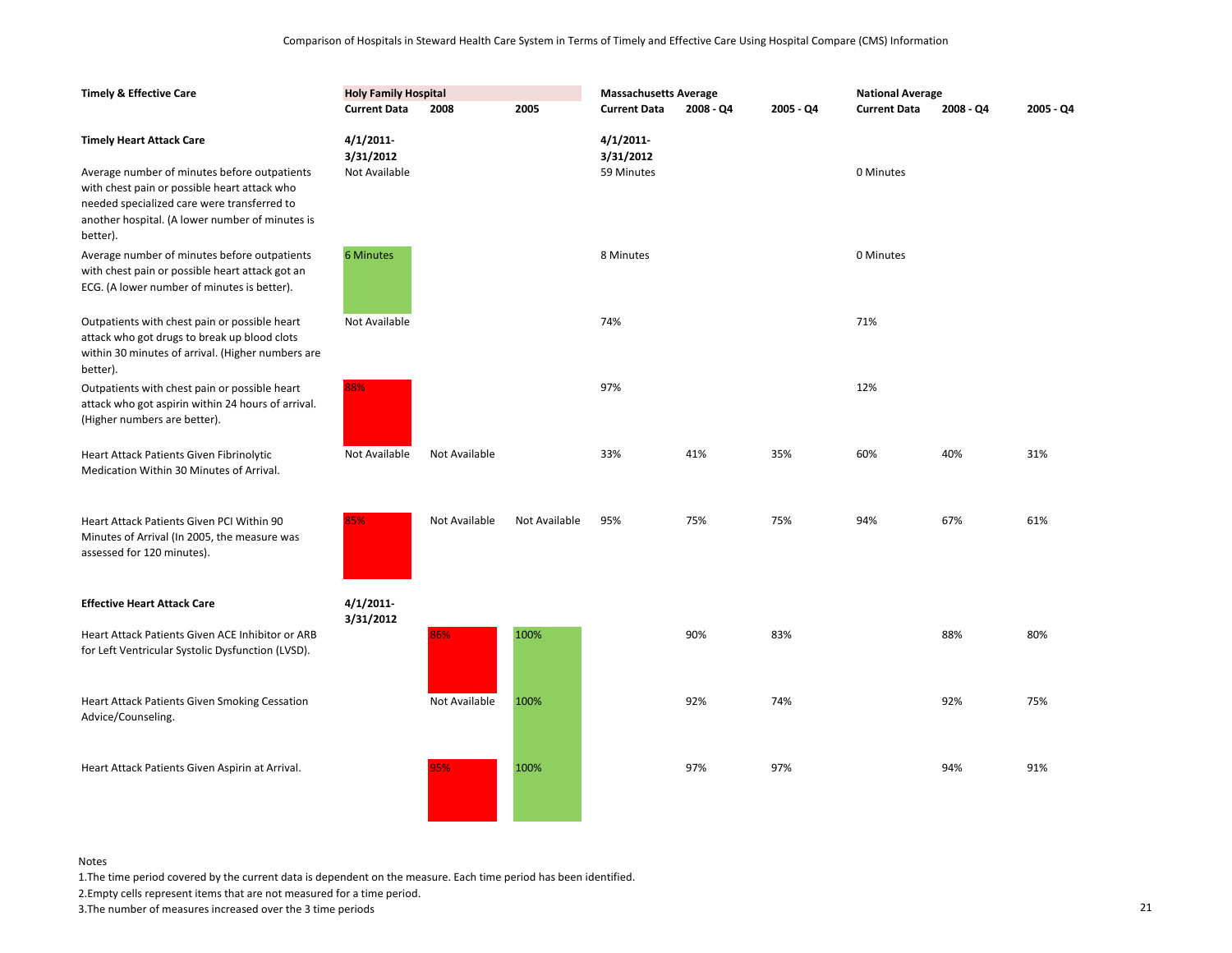| <b>Timely &amp; Effective Care</b>                                                                                                                                     | <b>Holy Family Hospital</b> |      |      | <b>Massachusetts Average</b> |           |           | <b>National Average</b> |           |           |
|------------------------------------------------------------------------------------------------------------------------------------------------------------------------|-----------------------------|------|------|------------------------------|-----------|-----------|-------------------------|-----------|-----------|
|                                                                                                                                                                        | <b>Current Data</b>         | 2008 | 2005 | <b>Current Data</b>          | 2008 - Q4 | 2005 - Q4 | <b>Current Data</b>     | 2008 - Q4 | 2005 - Q4 |
| Heart Attack Patients Given Aspirin at Discharge.                                                                                                                      | 99%                         | 95%  | 100% | 100%                         | 97%       | 96%       | 99%                     | 91%       | 87%       |
| Heart Attack Patients Given Beta Blockers at<br>Discharge.                                                                                                             |                             | 100% | 100% |                              | 97%       | 96%       |                         | 92%       | 86%       |
| Heart Attack Patients Given Beta Blockers at<br>Arrival                                                                                                                |                             | 90%  | 100% |                              | 96%       | 96%       |                         |           | 84%       |
| Heart Attack Patients Given a Prescription for a<br>Statin at Discharge.                                                                                               | 97%                         |      |      | 98%                          |           |           | 98%                     |           |           |
| <b>Effective Heart Failure Care</b>                                                                                                                                    | 4/1/2011<br>3/31/2012       |      |      |                              |           |           |                         |           |           |
| Heart Failure Patients Given Discharge<br>Instructions.                                                                                                                | 97%                         | 56%  | 51%  | 94%                          | 75%       | 51%       | 93%                     | 69%       | 48%       |
| Heart Failure Patients Given an Evaluation of Left<br>Ventricular Systolic (LVS) Function.                                                                             | 100%                        | 92%  | 91%  | 99%                          | 95%       | 89%       | 99%                     | 87%       | 79%       |
| Heart Failure Patients Given ACE Inhibitor or ARB<br>for Left Ventricular Systolic Dysfunction (LVSD).                                                                 | 94%                         | 75%  | 75%  | 96%                          | 88%       | 81%       | 96%                     | 87%       | 79%       |
| Heart Failure Patients Given Smoking Cessation<br>Advice/Counseling.                                                                                                   |                             | 85%  | 76%  |                              | 90%       | 66%       |                         | 89%       | 68%       |
| <b>Timely Pneumonia Care</b><br>Pneumonia Patients Given Initial Antibiotic(s)<br>Within 6 Hours After Arrival (In 2005, this<br>measure was assessed within 4 hours). |                             | 97%  | 85%  |                              | 95%       | 77%       |                         | 93%       | 75%       |
| <b>Effective Pneumonia Care</b>                                                                                                                                        | $4/1/2011$ -<br>3/31/2012   |      |      |                              |           |           |                         |           |           |

1.The time period covered by the current data is dependent on the measure. Each time period has been identified.

2.Empty cells represent items that are not measured for a time period.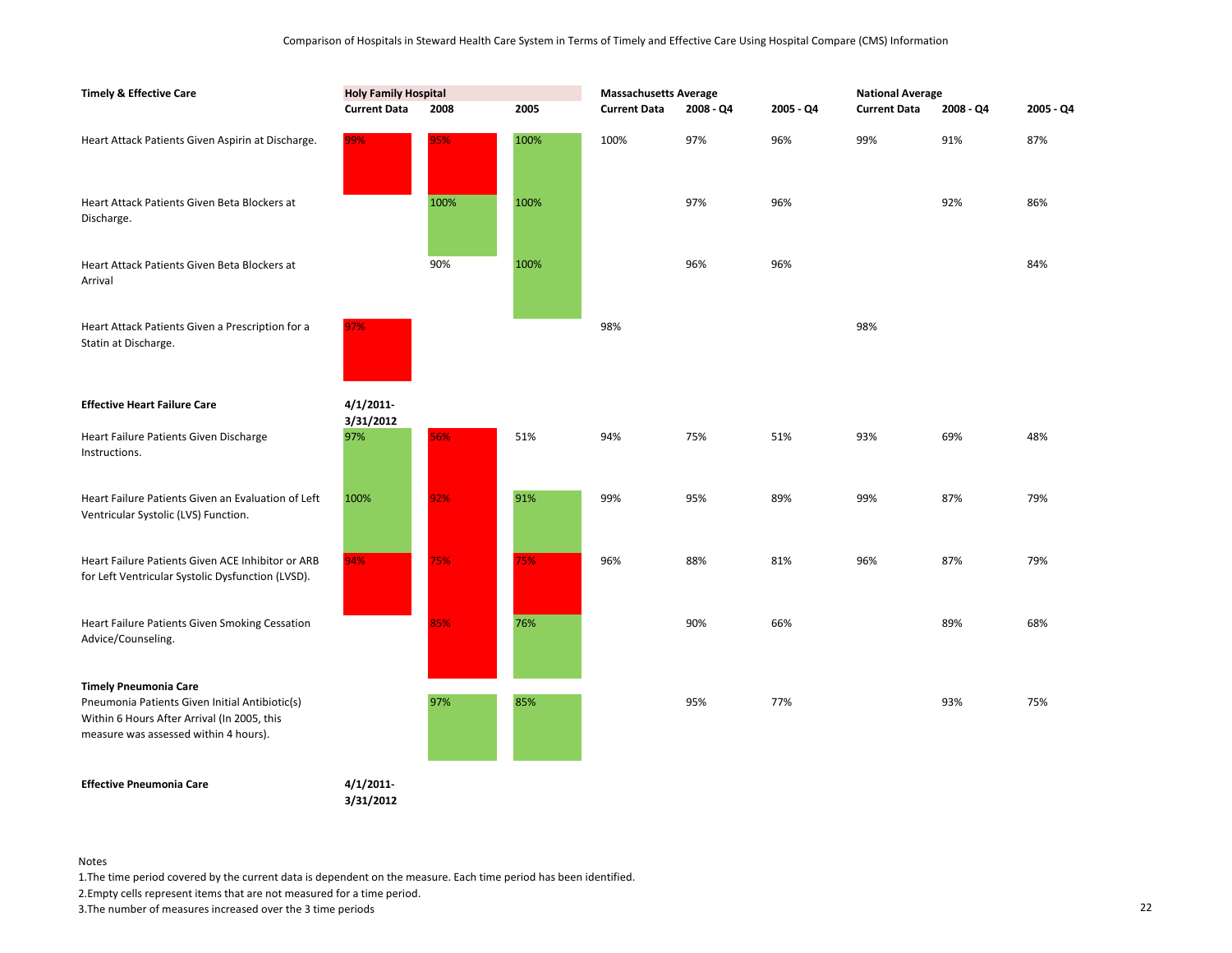| <b>Timely &amp; Effective Care</b>                                                                                                                          | <b>Holy Family Hospital</b> |      |      | <b>Massachusetts Average</b> |             |           | <b>National Average</b> |           |             |
|-------------------------------------------------------------------------------------------------------------------------------------------------------------|-----------------------------|------|------|------------------------------|-------------|-----------|-------------------------|-----------|-------------|
|                                                                                                                                                             | <b>Current Data</b>         | 2008 | 2005 | <b>Current Data</b>          | $2008 - QA$ | 2005 - Q4 | <b>Current Data</b>     | 2008 - Q4 | $2005 - Q4$ |
| Pneumonia Patients Whose Initial Emergency<br>Room Blood Culture Was Performed Prior to the<br>Administration of The First Hospital Dose of<br>Antibiotics. | 98%                         | 95%  | 66%  | 97%                          | 89%         | 81%       | 97%                     | 90%       | 82%         |
| Pneumonia Patients Given the Most Appropriate<br>Initial Antibiotic(s).                                                                                     | 99%                         | 88%  | 44%  | 96%                          | 89%         | 75%       | 95%                     | 87%       | 76%         |
| Pneumonia Patients Given Smoking Cessation<br>Advice/Counseling.                                                                                            |                             | 83%  | 78%  |                              | 89%         | 64%       |                         | 85%       | 66%         |
| Pneumonia Patients Assessed and Given<br>Pneumococcal Vaccination.                                                                                          |                             | 76%  | 22%  |                              | 84%         | 41%       |                         | 78%       | 51%         |
| Pneumonia Patients Assessed and Given<br>Influenza Vaccination.                                                                                             |                             | 68%  |      |                              | 78%         |           |                         | 75%       |             |
| Pneumonia Patients Given Oxygenation<br>Assessment                                                                                                          |                             | 100% | 100% |                              | 100%        | 100%      |                         | 99%       | 98%         |

1.The time period covered by the current data is dependent on the measure. Each time period has been identified.

2.Empty cells represent items that are not measured for a time period.

3.The number of measures increased over the 3 time periods 23

Notes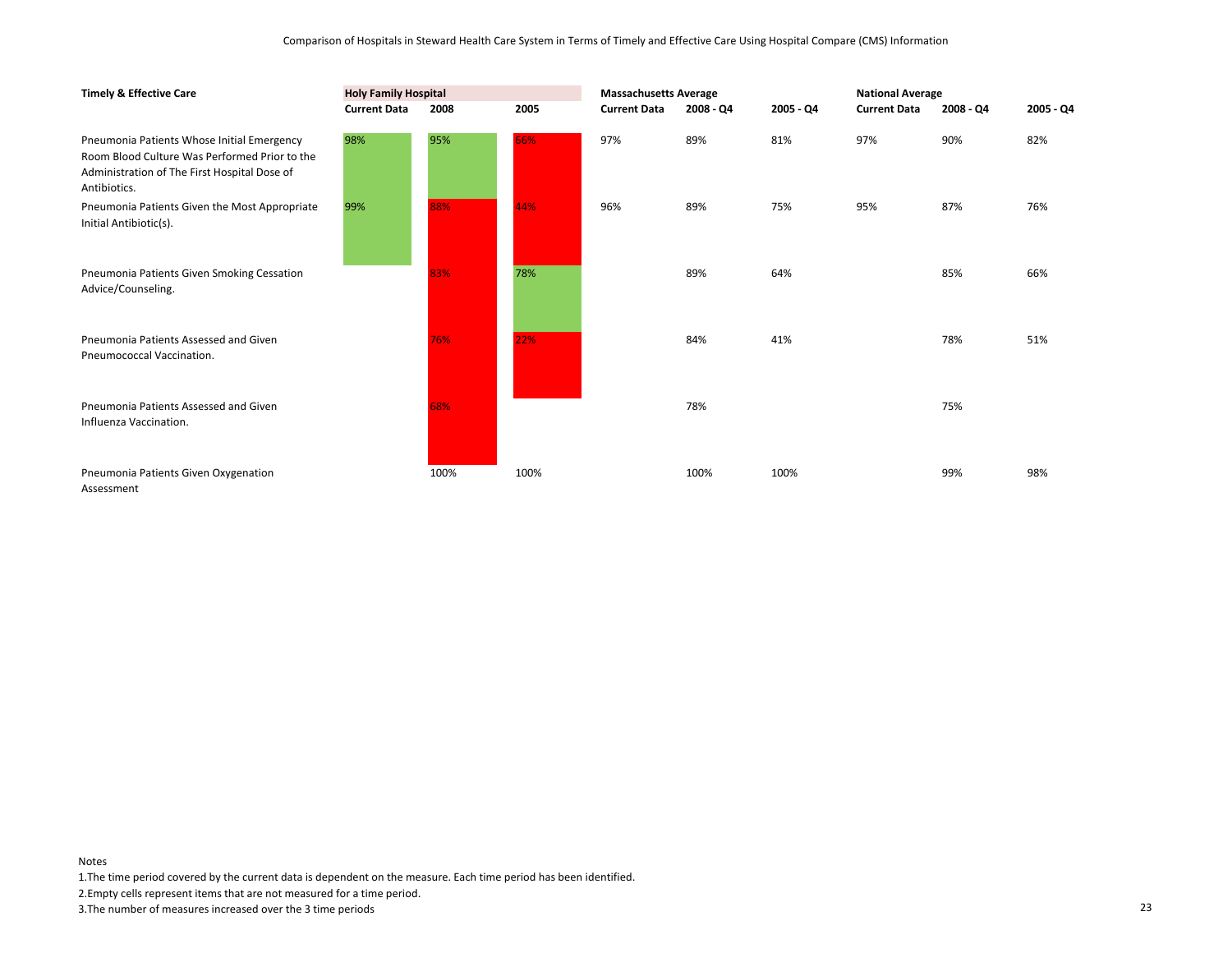| <b>Timely &amp; Effective Care</b>                                                                                                                                                         | <b>Holy Family Hospital</b> |      |      | <b>Massachusetts Average</b> |             |           | <b>National Average</b> |           |           |
|--------------------------------------------------------------------------------------------------------------------------------------------------------------------------------------------|-----------------------------|------|------|------------------------------|-------------|-----------|-------------------------|-----------|-----------|
|                                                                                                                                                                                            | <b>Current Data</b>         | 2008 | 2005 | <b>Current Data</b>          | $2008 - Q4$ | 2005 - Q4 | <b>Current Data</b>     | 2008 - Q4 | 2005 - Q4 |
| <b>Timely Surgical Care</b>                                                                                                                                                                | 4/1/2011<br>3/31/2012       |      |      |                              |             |           |                         |           |           |
| Outpatients having surgery who got an antibiotic<br>at the right time - within one hour before surgery.<br>(Higher numbers are better).                                                    | 89%                         |      |      | 96%                          |             |           | 80%                     |           |           |
| Surgery patients who were given an antibiotic at<br>the right time (within one hour before surgery) to<br>help prevent infection.                                                          | 99%                         | 91%  | 62%  | 99%                          | 91%         | 80%       | 98%                     | 84%       | 70%       |
| Surgery patients whose preventive antibiotics<br>were stopped at the right time (within 24 hours<br>after surgery).                                                                        | 98%                         | 84%  | 63%  | 98%                          | 88%         | 71%       | 97%                     | 82%       | 66%       |
| Patients who got treatment at the right time<br>(within 24 hours before or after their surgery) to<br>help prevent blood clots after certain types of<br>surgery.                          | 97%                         | 78%  |      | 98%                          | 88%         |           | 97%                     | 77%       |           |
| <b>Effective Surgical Care</b>                                                                                                                                                             | 4/1/2011<br>3/31/2012       |      |      | 97%                          |             |           | 82%                     |           |           |
| Outpatients having surgery who got the right kind<br>of antibiotic. (Higher numbers are better).                                                                                           | 95%                         |      |      | 98%                          |             |           | 96%                     |           |           |
| Surgery patients who were taking heart drugs<br>called beta blockers before coming to the<br>hospital, who were kept on the beta blockers<br>during the period just before and after their | 99%                         |      |      | 99%                          |             |           | 98%                     |           |           |
| Surgery patients who were given the right kind of<br>antibiotic to help prevent infection.                                                                                                 | 99%                         | 94%  |      | 97%                          |             |           | 96%                     |           |           |
| Heart surgery patients whose blood sugar (blood<br>glucose) is kept under good control in the days<br>right after surgery.                                                                 | Not Available               |      |      |                              |             |           |                         |           |           |
| Surgery patients whose urinary catheters were<br>removed on the first or second day after surgery.                                                                                         | 97%                         |      |      | 100%                         |             |           | 100%                    |           |           |

1.The time period covered by the current data is dependent on the measure. Each time period has been identified.

2.Empty cells represent items that are not measured for a time period.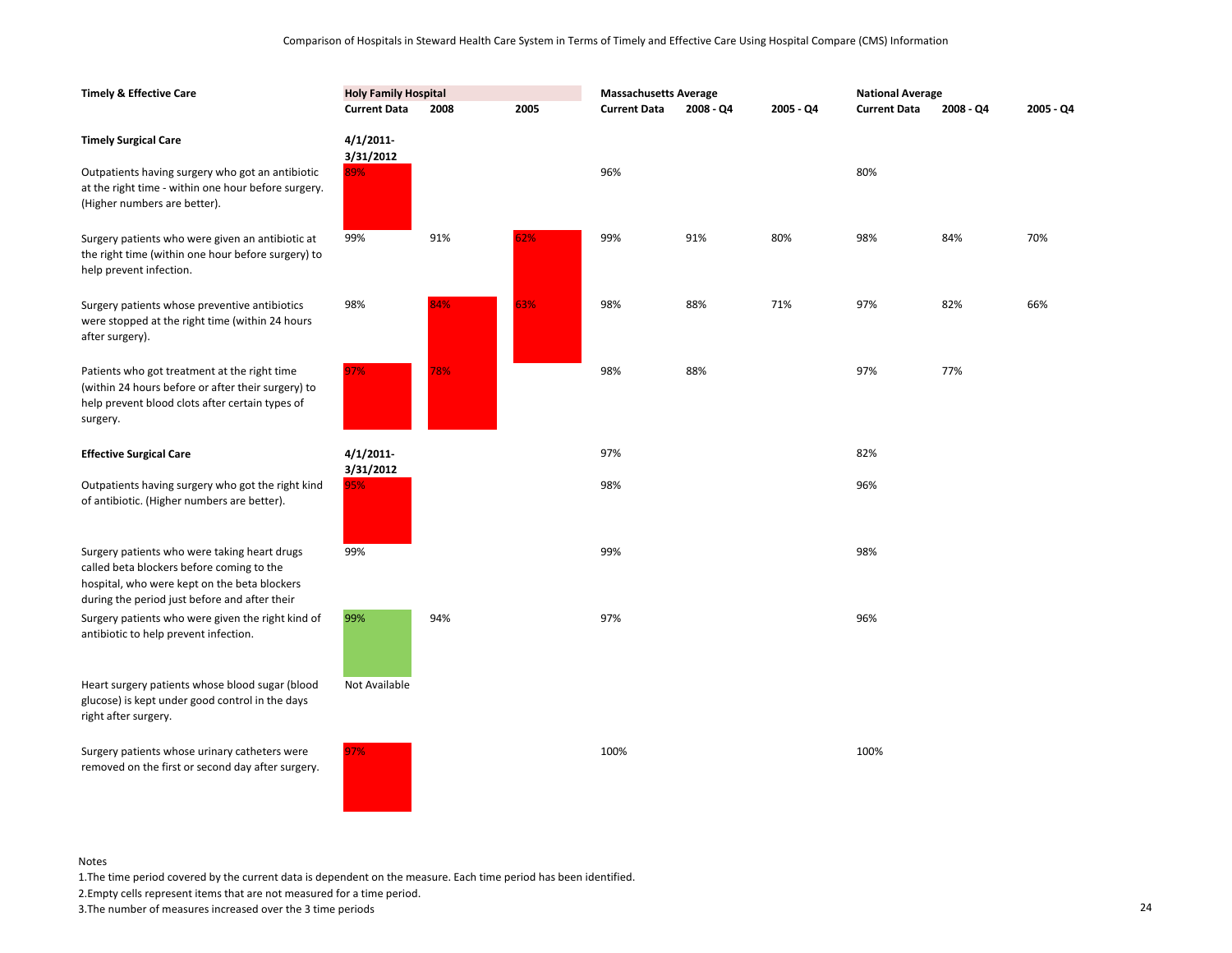| <b>Timely &amp; Effective Care</b>                                                                                                                                        | <b>Holy Family Hospital</b><br><b>Current Data</b><br>2005<br>2008 |     | <b>Massachusetts Average</b><br><b>Current Data</b><br>2008 - Q4<br>2005 - Q4 |               |     | <b>National Average</b><br><b>Current Data</b><br>2008 - Q4<br>2005 - Q4 |      |     |     |
|---------------------------------------------------------------------------------------------------------------------------------------------------------------------------|--------------------------------------------------------------------|-----|-------------------------------------------------------------------------------|---------------|-----|--------------------------------------------------------------------------|------|-----|-----|
| Patients having surgery who were actively<br>warmed in the operating room or whose body<br>temperature was near normal by the end of<br>surgery.                          | 100%                                                               |     |                                                                               | 98%           |     |                                                                          | 98%  |     |     |
| Surgery patients who received the appropriate<br>preventative antibiotic(s) for their surgery                                                                             |                                                                    |     |                                                                               |               | 93% | 80%                                                                      |      | 91% | 70% |
| Surgery patients whose doctors ordered<br>treatments to prevent blood clots after certain<br>types of surgeries                                                           | 98%                                                                | 81% |                                                                               |               | 90% |                                                                          |      | 80% |     |
| <b>Effective Children's Asthma Care</b>                                                                                                                                   | 4/1/2011<br>3/31/2012                                              |     |                                                                               |               |     |                                                                          |      |     |     |
| Children who received reliever medication while<br>hospitalized for asthma.                                                                                               | Not Available                                                      |     |                                                                               | Not Available |     |                                                                          | 100% |     |     |
| Children who received systemic corticosteroid<br>medication (oral and IV medication that reduces<br>inflammation and controls symptoms) while<br>hospitalized for asthma. | Not Available                                                      |     |                                                                               | Not Available |     |                                                                          | 100% |     |     |
| Children and their caregivers who received a<br>home management plan of care document while<br>hospitalized for asthma.                                                   | Not Available                                                      |     |                                                                               | Not Available |     |                                                                          | 85%  |     |     |

## **Timely Emergency Department Care**

Average (median) time patients spent in the emergency department, before they were admitted to the hospital as an inpatient

Average (median) time patients spent in the emergency department, after the doctor decided to admit them as an inpatient before leaving the emergency department for their inpatient room



#### Notes

1.The time period covered by the current data is dependent on the measure. Each time period has been identified.

2.Empty cells represent items that are not measured for a time period.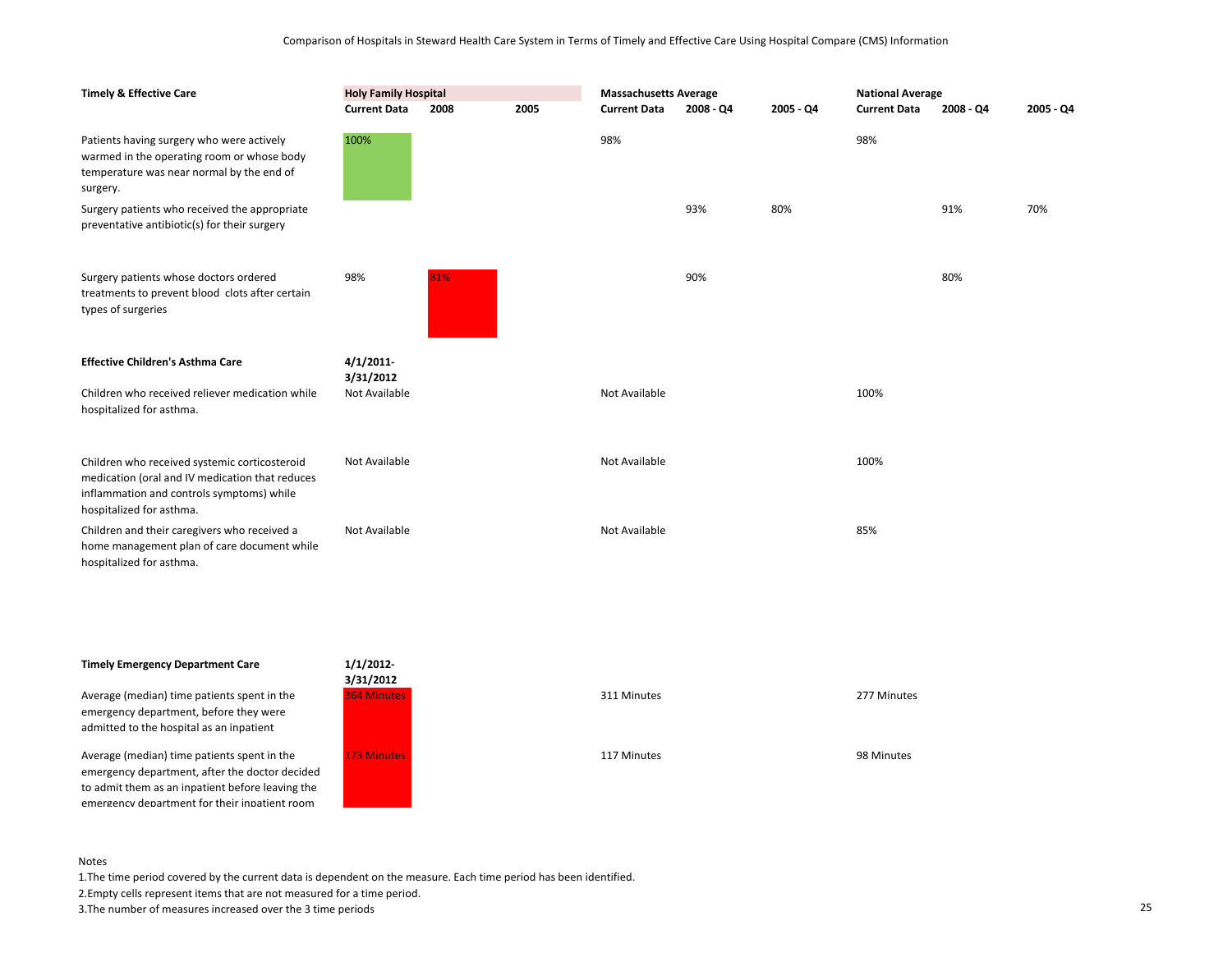| <b>Holy Family Hospital</b><br><b>Timely &amp; Effective Care</b>                                                                                      |                       |      |      | <b>Massachusetts Average</b> |           |           | <b>National Average</b> |           |             |
|--------------------------------------------------------------------------------------------------------------------------------------------------------|-----------------------|------|------|------------------------------|-----------|-----------|-------------------------|-----------|-------------|
|                                                                                                                                                        | <b>Current Data</b>   | 2008 | 2005 | <b>Current Data</b>          | 2008 - Q4 | 2005 - Q4 | <b>Current Data</b>     | 2008 - Q4 | $2005 - Q4$ |
| Average time patients spent in the emergency<br>department before being sent home                                                                      | <b>163 Minutes</b>    |      |      | 152 Minutes                  |           |           | 59 Minutes              |           |             |
| Average time patients spent in the emergency<br>department before they were seen by a<br>healthcare professional                                       | <b>55 Minutes</b>     |      |      | 40 Minutes                   |           |           | 59 Minutes              |           |             |
| Average time patients who came to the<br>emergency department with broken bones had to<br>wait before receiving pain medication                        | <b>103 Minutes</b>    |      |      | 61 Minutes                   |           |           | 58 Minutes              |           |             |
| Percentage of patients who left the emergency<br>department before being seen                                                                          | 2%                    |      |      | Not Available                |           |           | Not Available           |           |             |
| Percentage of patients who came to the<br>emergency department with stroke symptoms<br>who received brain scan results within 45<br>minutes of arrival | Not Available         |      |      | 60%                          |           |           | 38%                     |           |             |
| <b>Preventive Care</b>                                                                                                                                 | 1/1/2012<br>3/31/2012 |      |      |                              |           |           |                         |           |             |
| Patients assessed and given influenza vaccination                                                                                                      | 85%                   |      |      | 88%                          |           |           | 86%                     |           |             |
| Patients assessed and given pneumonia                                                                                                                  | 90%                   |      |      | 90%                          |           |           | 88%                     |           |             |

vaccination

1.The time period covered by the current data is dependent on the measure. Each time period has been identified.

2.Empty cells represent items that are not measured for a time period.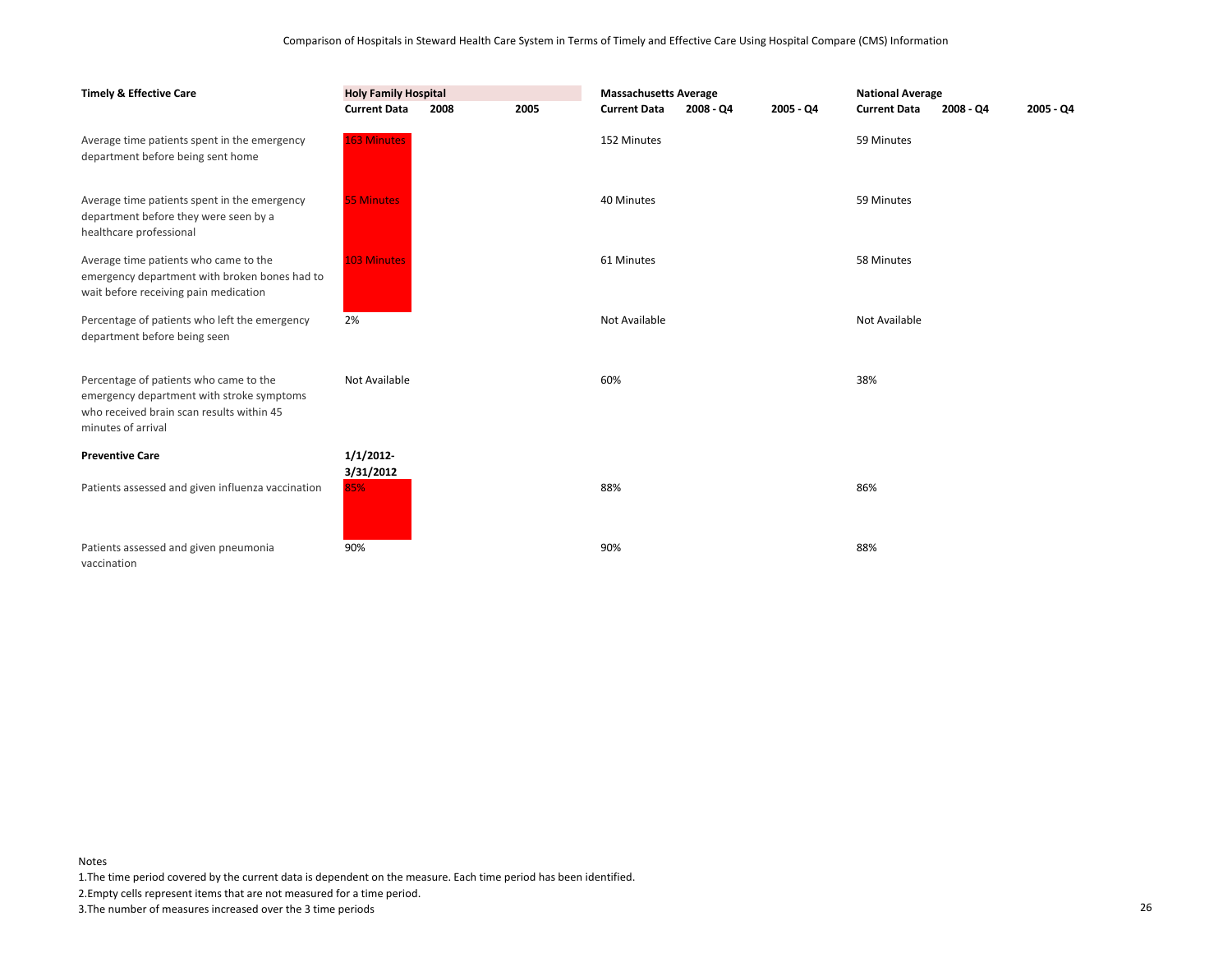| <b>Timely &amp; Effective Care</b>                                                                                                                                                                                                            |                                            | <b>Merrimack Valley Hospital</b> |               |                                     | <b>Massachusetts Average</b> |           |                     | <b>National Average</b> |           |  |
|-----------------------------------------------------------------------------------------------------------------------------------------------------------------------------------------------------------------------------------------------|--------------------------------------------|----------------------------------|---------------|-------------------------------------|------------------------------|-----------|---------------------|-------------------------|-----------|--|
|                                                                                                                                                                                                                                               | <b>Current Data</b>                        | $2008 - Q4$                      | 2005 - Q4     | <b>Current Data</b>                 | $2008 - Q4$                  | 2005 - Q4 | <b>Current Data</b> | $2008 - Q4$             | 2005 - Q4 |  |
| <b>Timely Heart Attack Care</b><br>Average number of minutes before outpatients<br>with chest pain or possible heart attack who<br>needed specialized care were transferred to<br>another hospital. (A lower number of minutes is<br>better). | 4/1/2011-<br>3/31/2012<br>Too few<br>cases |                                  |               | 4/1/2011<br>3/31/2012<br>59 Minutes |                              |           | 0 Minutes           |                         |           |  |
| Average number of minutes before outpatients<br>with chest pain or possible heart attack got an<br>ECG. (A lower number of minutes is better).                                                                                                | <b>14 Minutes</b>                          |                                  |               | 8 Minutes                           |                              |           | 0 Minutes           |                         |           |  |
| Outpatients with chest pain or possible heart<br>attack who got drugs to break up blood clots<br>within 30 minutes of arrival. (Higher numbers are<br>better).                                                                                | Not Available                              |                                  |               | 74%                                 |                              |           | 71%                 |                         |           |  |
| Outpatients with chest pain or possible heart<br>attack who got aspirin within 24 hours of arrival.<br>(Higher numbers are better).                                                                                                           | 96%                                        |                                  |               | 97%                                 |                              |           | 12%                 |                         |           |  |
| Heart Attack Patients Given Fibrinolytic<br>Medication Within 30 Minutes of Arrival.                                                                                                                                                          | Not Available                              | Not Available                    | Not Available | 33%                                 | 41%                          | 35%       | 60%                 | 40%                     | 31%       |  |
| Heart Attack Patients Given PCI Within 90<br>Minutes of Arrival (In 2005, the measure was<br>assessed for 120 minutes).                                                                                                                       | Not Available                              | Not Available                    | Not Available | 95%                                 | 75%                          | 75%       | 94%                 | 67%                     | 61%       |  |
| <b>Effective Heart Attack Care</b>                                                                                                                                                                                                            | 4/1/2011-                                  |                                  |               |                                     |                              |           |                     |                         |           |  |
| Heart Attack Patients Given ACE Inhibitor or ARB<br>for Left Ventricular Systolic Dysfunction (LVSD).                                                                                                                                         | 3/31/2012                                  | 100%                             | 33%           |                                     | 90%                          | 83%       |                     | 88%                     | 80%       |  |
| Heart Attack Patients Given Smoking Cessation<br>Advice/Counseling.                                                                                                                                                                           |                                            | 100%                             | 83%           |                                     | 92%                          | 74%       |                     | 92%                     | 75%       |  |
| Heart Attack Patients Given Aspirin at Arrival.                                                                                                                                                                                               |                                            | 100%                             | 98%           |                                     | 97%                          | 97%       |                     | 94%                     | 91%       |  |

1.The time period covered by the current data is dependent on the measure. Each time period has been identified.

2.Empty cells represent items that are not measured for a time period.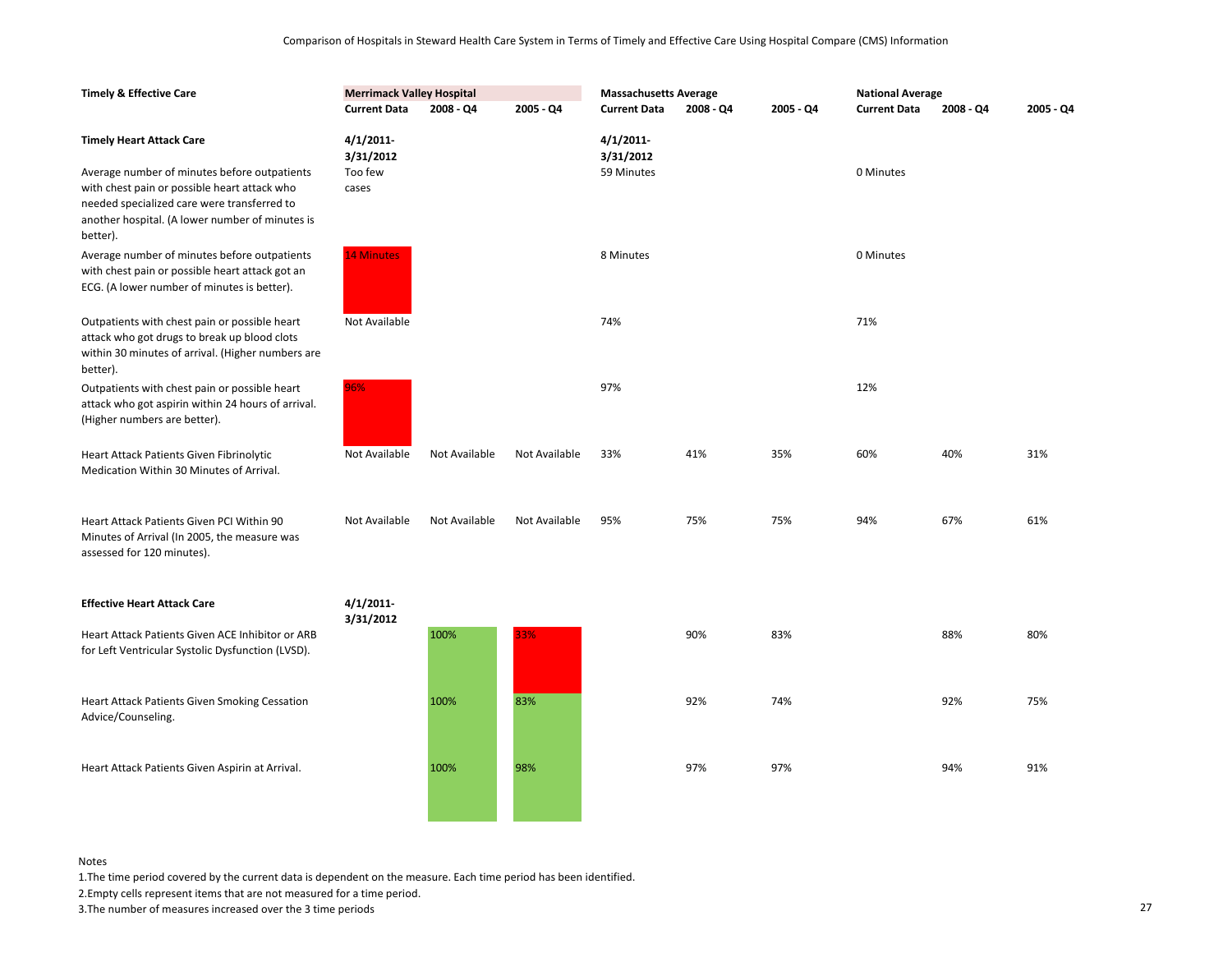| <b>Timely &amp; Effective Care</b>                                                                                                                                     | <b>Merrimack Valley Hospital</b> |           |           | <b>Massachusetts Average</b> |           |           | <b>National Average</b> |           |           |
|------------------------------------------------------------------------------------------------------------------------------------------------------------------------|----------------------------------|-----------|-----------|------------------------------|-----------|-----------|-------------------------|-----------|-----------|
|                                                                                                                                                                        | <b>Current Data</b>              | 2008 - Q4 | 2005 - Q4 | <b>Current Data</b>          | 2008 - Q4 | 2005 - Q4 | <b>Current Data</b>     | 2008 - Q4 | 2005 - Q4 |
| Heart Attack Patients Given Aspirin at Discharge.                                                                                                                      | 97%                              | 95%       | 100%      | 100%                         | 97%       | 96%       | 99%                     | 91%       | 87%       |
| Heart Attack Patients Given Beta Blockers at<br>Discharge.                                                                                                             |                                  | 97%       | 100%      |                              | 97%       | 96%       |                         | 92%       | 86%       |
| Heart Attack Patients Given Beta Blockers at<br>Arrival                                                                                                                |                                  | 98%       | 92%       |                              | 96%       | 96%       |                         |           | 84%       |
| Heart Attack Patients Given a Prescription for a<br>Statin at Discharge.                                                                                               | 96%                              |           |           | 98%                          |           |           | 98%                     |           |           |
| <b>Effective Heart Failure Care</b>                                                                                                                                    | 4/1/2011-<br>3/31/2012           |           |           |                              |           |           |                         |           |           |
| Heart Failure Patients Given Discharge<br>Instructions.                                                                                                                | 95%                              | 89%       | 66%       | 94%                          | 75%       | 51%       | 93%                     | 69%       | 48%       |
| Heart Failure Patients Given an Evaluation of Left<br>Ventricular Systolic (LVS) Function.                                                                             | 100%                             | 98%       | 96%       | 99%                          | 95%       | 89%       | 99%                     | 87%       | 79%       |
| Heart Failure Patients Given ACE Inhibitor or ARB<br>for Left Ventricular Systolic Dysfunction (LVSD).                                                                 | 94%                              | 91%       | 71%       | 96%                          | 88%       | 81%       | 96%                     | 87%       | 79%       |
| Heart Failure Patients Given Smoking Cessation<br>Advice/Counseling.                                                                                                   |                                  | 93%       | 100%      |                              | 90%       | 66%       |                         | 89%       | 68%       |
| <b>Timely Pneumonia Care</b><br>Pneumonia Patients Given Initial Antibiotic(s)<br>Within 6 Hours After Arrival (In 2005, this<br>measure was assessed within 4 hours). |                                  | 96%       | 74%       |                              | 95%       | 77%       |                         | 93%       | 75%       |
| <b>Effective Pneumonia Care</b>                                                                                                                                        | 4/1/2011-<br>3/31/2012           |           |           |                              |           |           |                         |           |           |

1.The time period covered by the current data is dependent on the measure. Each time period has been identified.

2.Empty cells represent items that are not measured for a time period.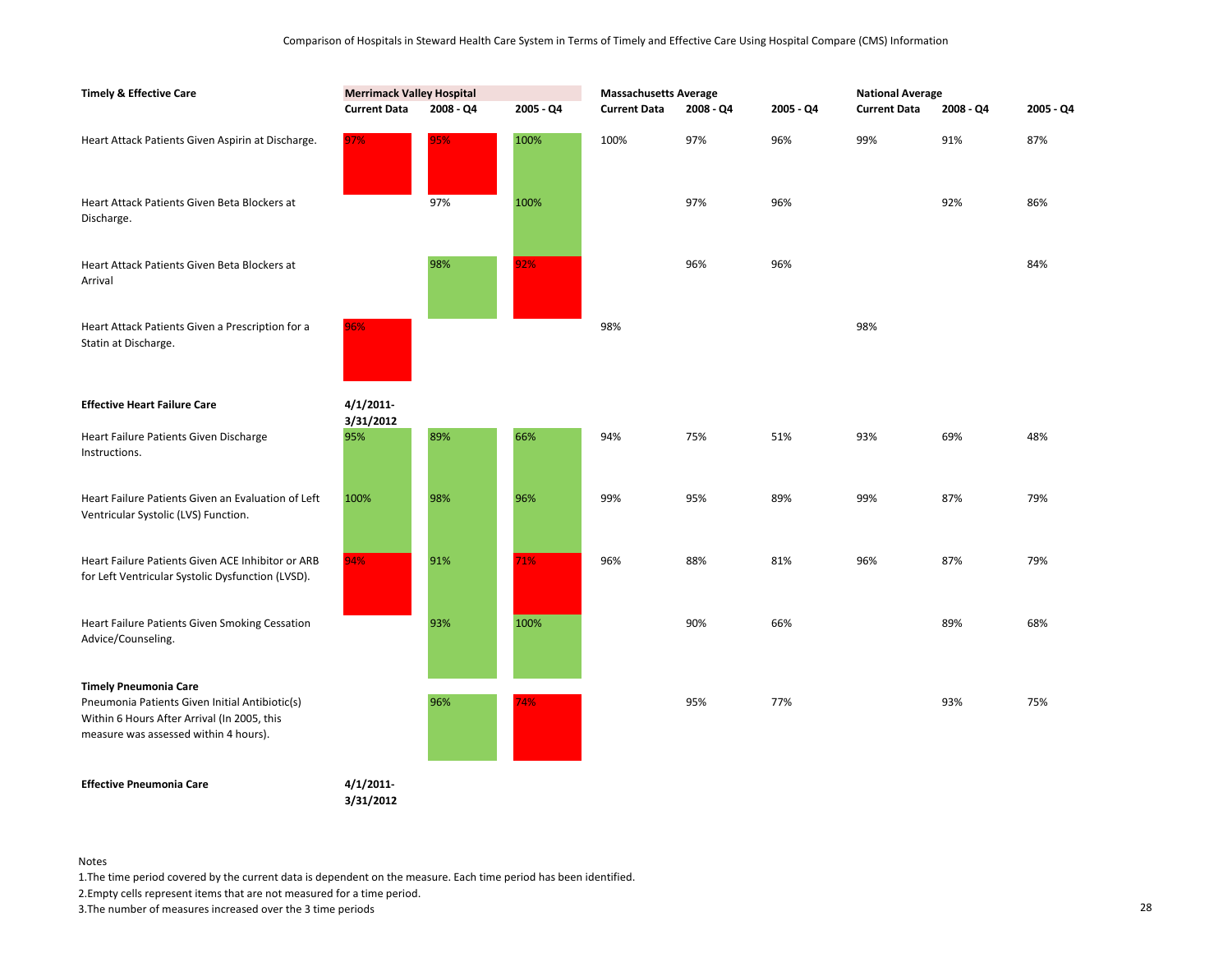| <b>Timely &amp; Effective Care</b>                                                                                                                          |                     | <b>Merrimack Valley Hospital</b> |           |                     | <b>Massachusetts Average</b> |           |                     | <b>National Average</b> |             |  |
|-------------------------------------------------------------------------------------------------------------------------------------------------------------|---------------------|----------------------------------|-----------|---------------------|------------------------------|-----------|---------------------|-------------------------|-------------|--|
|                                                                                                                                                             | <b>Current Data</b> | $2008 - Q4$                      | 2005 - Q4 | <b>Current Data</b> | $2008 - QA$                  | 2005 - Q4 | <b>Current Data</b> | $2008 - Q4$             | $2005 - Q4$ |  |
| Pneumonia Patients Whose Initial Emergency<br>Room Blood Culture Was Performed Prior to the<br>Administration of The First Hospital Dose of<br>Antibiotics. | 97%                 | 95%                              | 82%       | 97%                 | 89%                          | 81%       | 97%                 | 90%                     | 82%         |  |
| Pneumonia Patients Given the Most Appropriate<br>Initial Antibiotic(s).                                                                                     | 97%                 | 93%                              | 68%       | 96%                 | 89%                          | 75%       | 95%                 | 87%                     | 76%         |  |
| Pneumonia Patients Given Smoking Cessation<br>Advice/Counseling.                                                                                            |                     | 100%                             | 72%       |                     | 89%                          | 64%       |                     | 85%                     | 66%         |  |
| Pneumonia Patients Assessed and Given<br>Pneumococcal Vaccination.                                                                                          |                     | 91%                              | 32%       |                     | 84%                          | 41%       |                     | 78%                     | 51%         |  |
| Pneumonia Patients Assessed and Given<br>Influenza Vaccination.                                                                                             |                     | 94%                              |           |                     | 78%                          |           |                     | 75%                     |             |  |
| Pneumonia Patients Given Oxygenation<br>Assessment                                                                                                          |                     | 100%                             | 100%      |                     | 100%                         | 100%      |                     | 99%                     | 98%         |  |

1.The time period covered by the current data is dependent on the measure. Each time period has been identified.

2.Empty cells represent items that are not measured for a time period.

3.The number of measures increased over the 3 time periods 29

Notes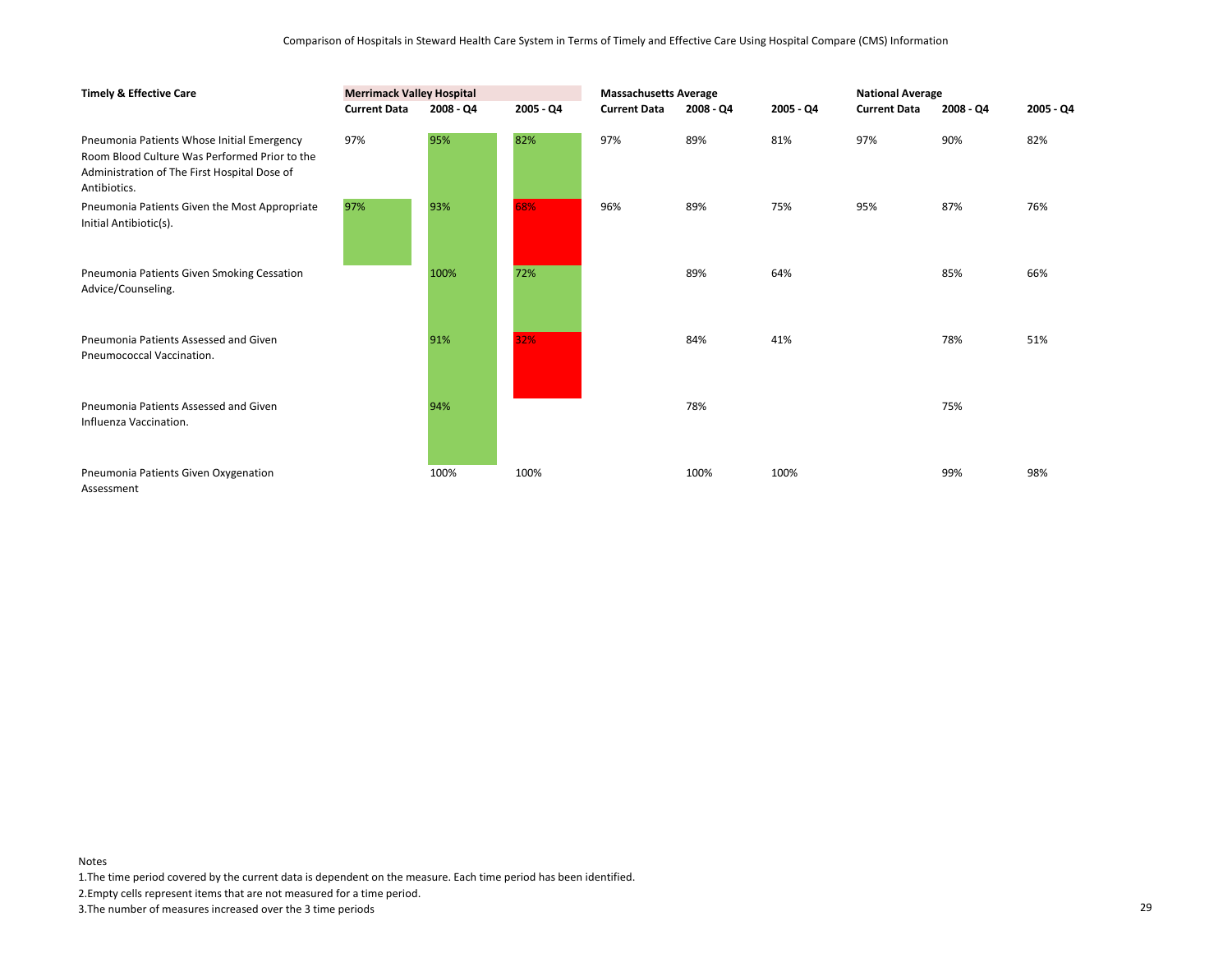| <b>Timely &amp; Effective Care</b>                                                                                                                                                         | <b>Merrimack Valley Hospital</b> |           |               | <b>Massachusetts Average</b> |             |           | <b>National Average</b> |           |           |
|--------------------------------------------------------------------------------------------------------------------------------------------------------------------------------------------|----------------------------------|-----------|---------------|------------------------------|-------------|-----------|-------------------------|-----------|-----------|
|                                                                                                                                                                                            | <b>Current Data</b>              | 2008 - Q4 | 2005 - Q4     | <b>Current Data</b>          | $2008 - Q4$ | 2005 - Q4 | <b>Current Data</b>     | 2008 - Q4 | 2005 - Q4 |
| <b>Timely Surgical Care</b>                                                                                                                                                                | 4/1/2011<br>3/31/2012            |           |               |                              |             |           |                         |           |           |
| Outpatients having surgery who got an antibiotic<br>at the right time - within one hour before surgery.<br>(Higher numbers are better).                                                    | 85%                              |           |               | 96%                          |             |           | 80%                     |           |           |
| Surgery patients who were given an antibiotic at<br>the right time (within one hour before surgery) to<br>help prevent infection.                                                          | 96%                              | 90%       | Not Available | 99%                          | 91%         | 80%       | 98%                     | 84%       | 70%       |
| Surgery patients whose preventive antibiotics<br>were stopped at the right time (within 24 hours<br>after surgery).                                                                        | 97%                              | 86%       | Not Available | 98%                          | 88%         | 71%       | 97%                     | 82%       | 66%       |
| Patients who got treatment at the right time<br>(within 24 hours before or after their surgery) to<br>help prevent blood clots after certain types of<br>surgery.                          | 97%                              | 90%       |               | 98%                          | 88%         |           | 97%                     | 77%       |           |
| <b>Effective Surgical Care</b>                                                                                                                                                             | 4/1/2011<br>3/31/2012            |           |               | 97%                          |             |           | 82%                     |           |           |
| Outpatients having surgery who got the right kind<br>of antibiotic. (Higher numbers are better).                                                                                           | 91%                              |           |               | 98%                          |             |           | 96%                     |           |           |
| Surgery patients who were taking heart drugs<br>called beta blockers before coming to the<br>hospital, who were kept on the beta blockers<br>during the period just before and after their | 98%                              |           |               | 99%                          |             |           | 98%                     |           |           |
| Surgery patients who were given the right kind of<br>antibiotic to help prevent infection.                                                                                                 | 97%                              |           |               | 97%                          |             |           | 96%                     |           |           |
| Heart surgery patients whose blood sugar (blood<br>glucose) is kept under good control in the days<br>right after surgery.                                                                 | Not Available                    |           |               |                              |             |           |                         |           |           |
| Surgery patients whose urinary catheters were<br>removed on the first or second day after surgery.                                                                                         | 91%                              |           |               | 100%                         |             |           | 100%                    |           |           |

1.The time period covered by the current data is dependent on the measure. Each time period has been identified.

2.Empty cells represent items that are not measured for a time period.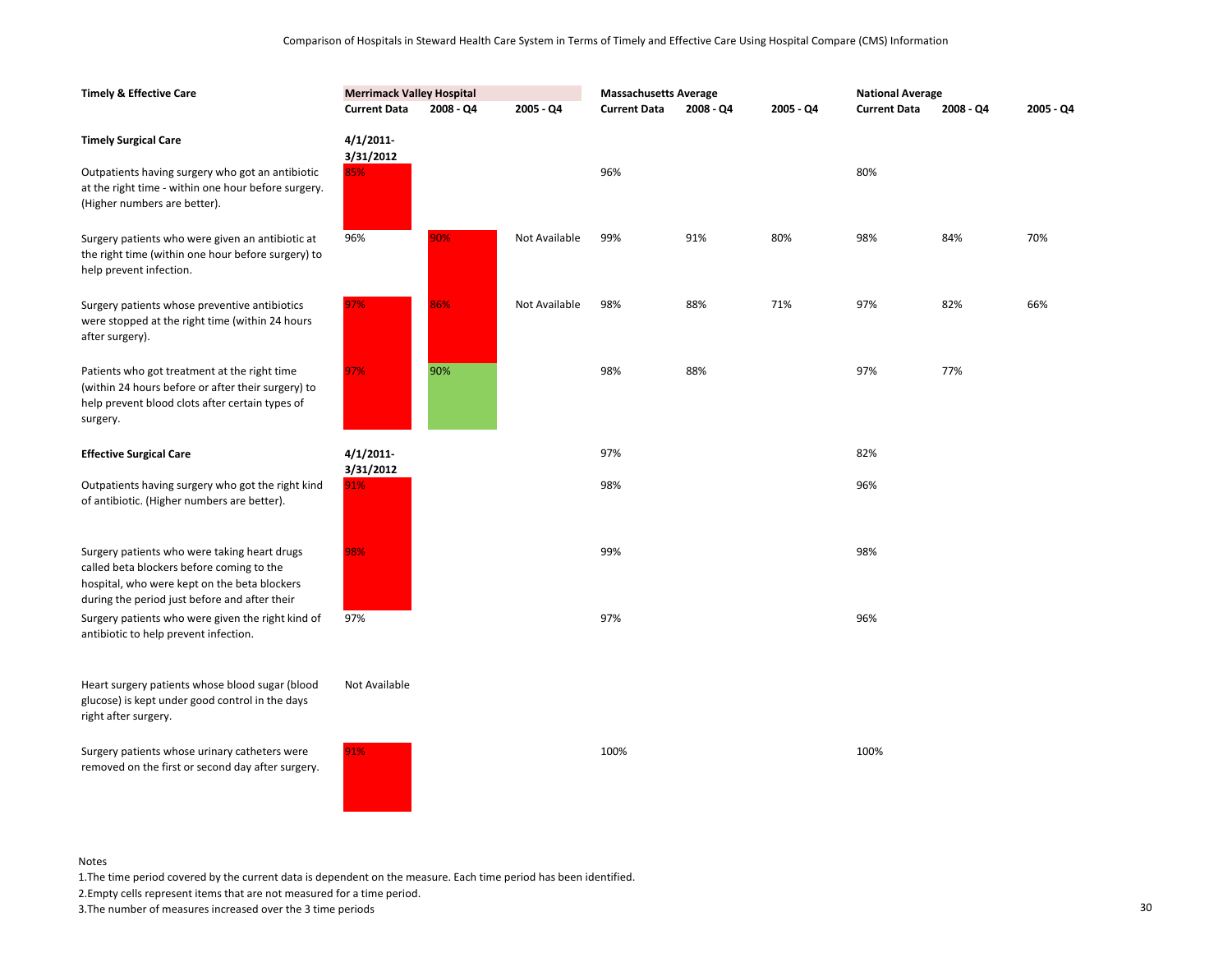| <b>Timely &amp; Effective Care</b>                                                                                                                                        | <b>Merrimack Valley Hospital</b> |           |           | <b>Massachusetts Average</b> |           |           | <b>National Average</b> |           |           |
|---------------------------------------------------------------------------------------------------------------------------------------------------------------------------|----------------------------------|-----------|-----------|------------------------------|-----------|-----------|-------------------------|-----------|-----------|
|                                                                                                                                                                           | <b>Current Data</b>              | 2008 - Q4 | 2005 - Q4 | <b>Current Data</b>          | 2008 - Q4 | 2005 - Q4 | <b>Current Data</b>     | 2008 - Q4 | 2005 - Q4 |
| Patients having surgery who were actively<br>warmed in the operating room or whose body<br>temperature was near normal by the end of<br>surgery.                          | 99%                              |           |           | 98%                          |           |           | 98%                     |           |           |
| Surgery patients who received the appropriate<br>preventative antibiotic(s) for their surgery                                                                             |                                  | 97%       |           |                              | 93%       | 80%       |                         | 91%       | 70%       |
| Surgery patients whose doctors ordered<br>treatments to prevent blood clots after certain<br>types of surgeries                                                           | 99%                              | 91%       |           |                              | 90%       |           |                         | 80%       |           |
| <b>Effective Children's Asthma Care</b>                                                                                                                                   | 4/1/2011<br>3/31/2012            |           |           |                              |           |           |                         |           |           |
| Children who received reliever medication while<br>hospitalized for asthma.                                                                                               | Not Available                    |           |           | Not Available                |           |           | 100%                    |           |           |
| Children who received systemic corticosteroid<br>medication (oral and IV medication that reduces<br>inflammation and controls symptoms) while<br>hospitalized for asthma. | Not Available                    |           |           | Not Available                |           |           | 100%                    |           |           |
| Children and their caregivers who received a<br>home management plan of care document while<br>hospitalized for asthma.                                                   | Not Available                    |           |           | Not Available                |           |           | 85%                     |           |           |

## **Timely Emergency Department Care**

Average (median) time patients spent in the emergency department, before they were admitted to the hospital as an inpatient

Average (median) time patients spent in the emergency department, after the doctor decided to admit them as an inpatient before leaving the emergency department for their inpatient room



| 311 Minutes | 277 Minutes |
|-------------|-------------|
| 117 Minutes | 98 Minutes  |

#### Notes

1.The time period covered by the current data is dependent on the measure. Each time period has been identified.

2.Empty cells represent items that are not measured for a time period.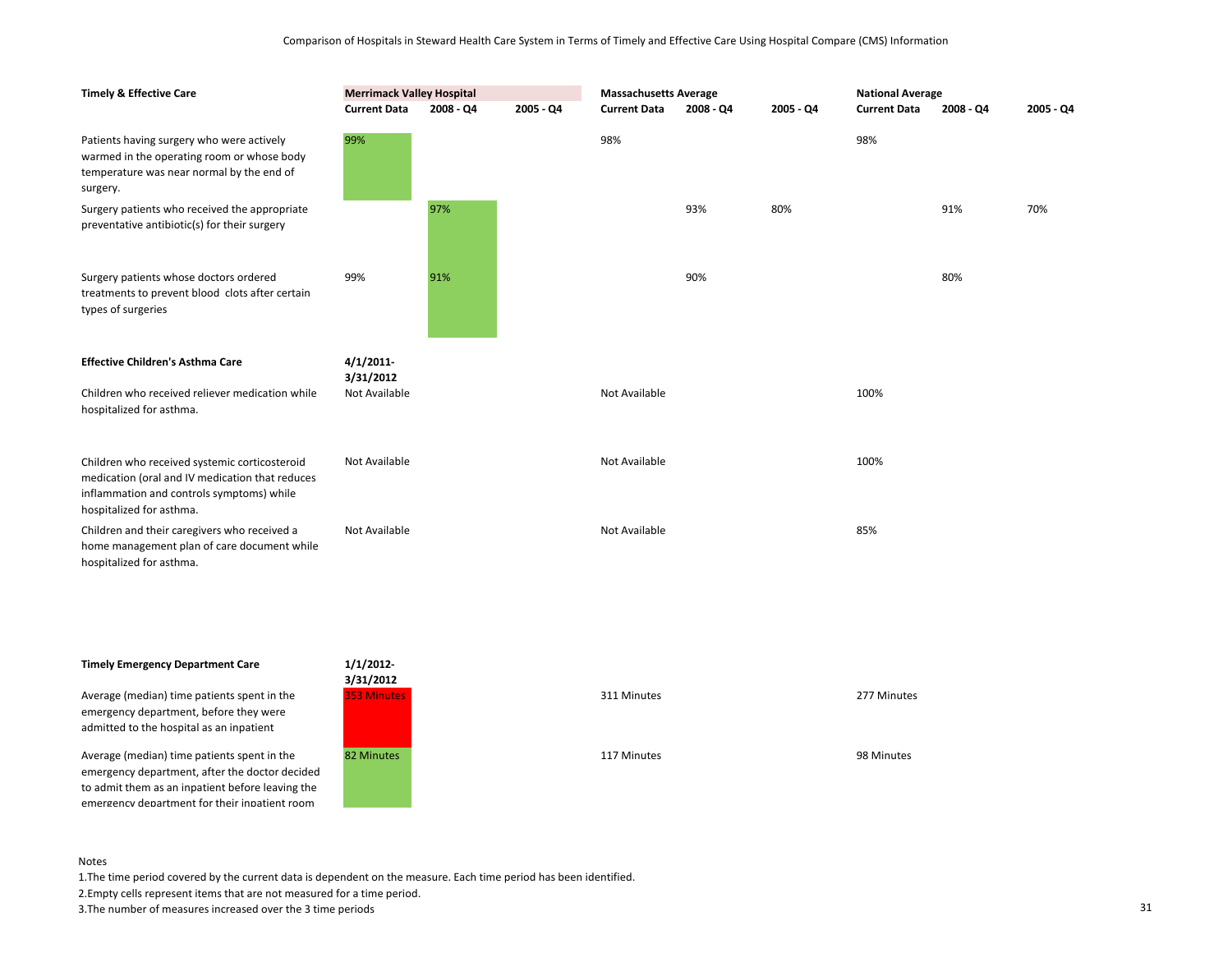| <b>Timely &amp; Effective Care</b>                                                                                                                     | <b>Merrimack Valley Hospital</b><br><b>Current Data</b> | 2008 - Q4 | 2005 - Q4 | <b>Massachusetts Average</b><br><b>Current Data</b><br>$2008 - Q4$<br>2005 - Q4 |  | <b>National Average</b><br><b>Current Data</b><br>2008 - Q4 |               | $2005 - Q4$ |  |
|--------------------------------------------------------------------------------------------------------------------------------------------------------|---------------------------------------------------------|-----------|-----------|---------------------------------------------------------------------------------|--|-------------------------------------------------------------|---------------|-------------|--|
| Average time patients spent in the emergency<br>department before being sent home                                                                      | <b>192 Minutes</b>                                      |           |           | 152 Minutes                                                                     |  |                                                             | 59 Minutes    |             |  |
| Average time patients spent in the emergency<br>department before they were seen by a<br>healthcare professional                                       | <b>59 Minutes</b>                                       |           |           | 40 Minutes                                                                      |  |                                                             | 59 Minutes    |             |  |
| Average time patients who came to the<br>emergency department with broken bones had to<br>wait before receiving pain medication                        | Too few cases                                           |           |           | 61 Minutes                                                                      |  |                                                             | 58 Minutes    |             |  |
| Percentage of patients who left the emergency<br>department before being seen                                                                          | 1%                                                      |           |           | Not Available                                                                   |  |                                                             | Not Available |             |  |
| Percentage of patients who came to the<br>emergency department with stroke symptoms<br>who received brain scan results within 45<br>minutes of arrival | Not Available                                           |           |           | 60%                                                                             |  |                                                             | 38%           |             |  |
| <b>Preventive Care</b>                                                                                                                                 | 1/1/2012                                                |           |           |                                                                                 |  |                                                             |               |             |  |
| Patients assessed and given influenza vaccination                                                                                                      | 3/31/2012<br>96%                                        |           |           | 88%                                                                             |  |                                                             | 86%           |             |  |
| Patients assessed and given pneumonia<br>vaccination                                                                                                   | 94%                                                     |           |           | 90%                                                                             |  |                                                             | 88%           |             |  |

1.The time period covered by the current data is dependent on the measure. Each time period has been identified.

2.Empty cells represent items that are not measured for a time period.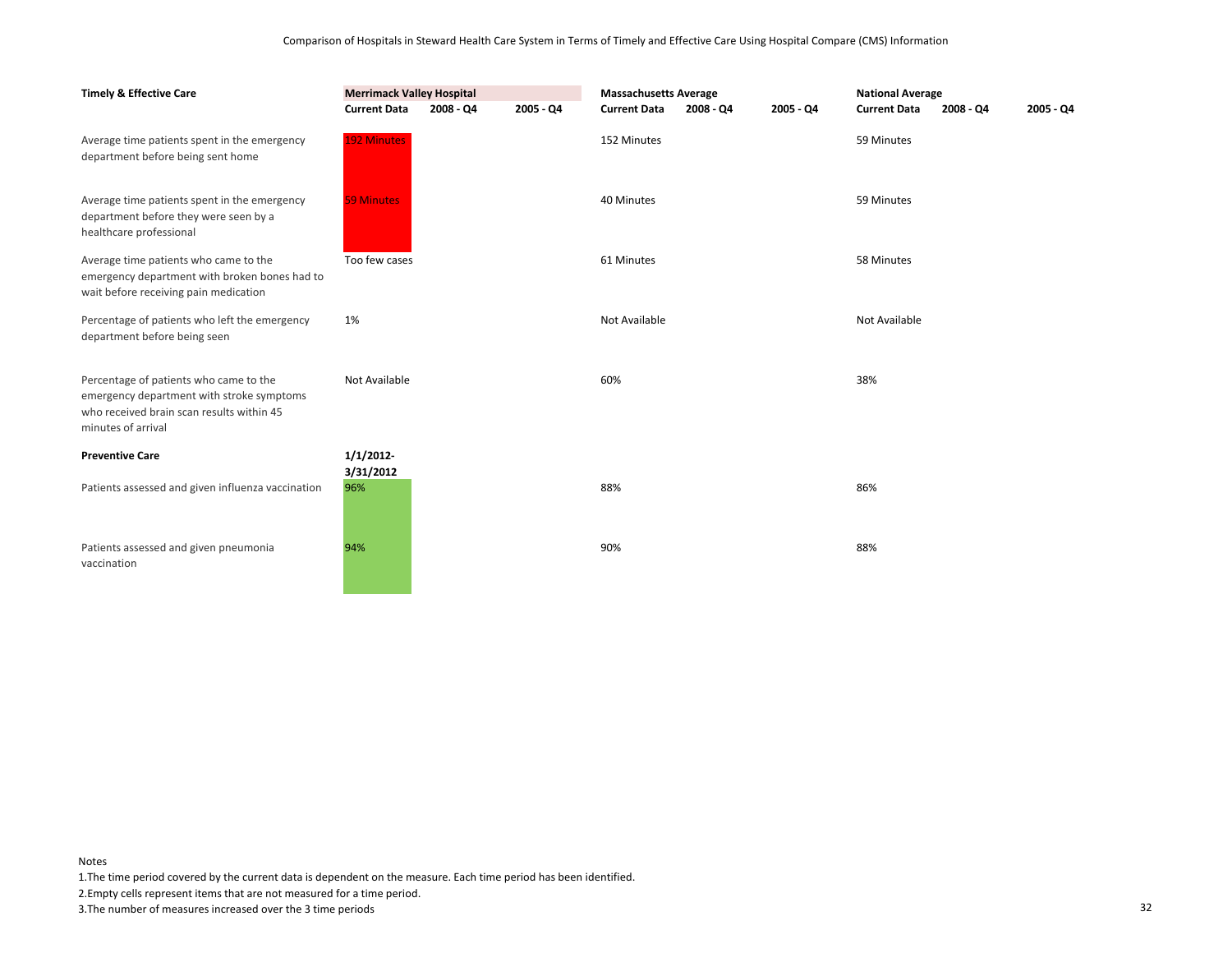| <b>Timely &amp; Effective Care</b>                                                                                                                                                                                                | <b>Morton Hospital</b>                      |               |                   | <b>Massachusetts Average</b>        |             |           | <b>National Average</b> |           |           |
|-----------------------------------------------------------------------------------------------------------------------------------------------------------------------------------------------------------------------------------|---------------------------------------------|---------------|-------------------|-------------------------------------|-------------|-----------|-------------------------|-----------|-----------|
|                                                                                                                                                                                                                                   | <b>Current Data</b>                         | 2008          | 2005              | <b>Current Data</b>                 | $2008 - Q4$ | 2005 - Q4 | <b>Current Data</b>     | 2008 - Q4 | 2005 - Q4 |
| <b>Timely Heart Attack Care</b><br>Average number of minutes before outpatients<br>with chest pain or possible heart attack who<br>needed specialized care were transferred to<br>another hospital. (A lower number of minutes is | 4/1/2011-<br>3/31/2012<br><b>80 Minutes</b> |               |                   | 4/1/2011<br>3/31/2012<br>59 Minutes |             |           | 0 Minutes               |           |           |
| better).<br>Average number of minutes before outpatients<br>with chest pain or possible heart attack got an<br>ECG. (A lower number of minutes is better).                                                                        | <b>15 Minutes</b>                           |               |                   | 8 Minutes                           |             |           | 0 Minutes               |           |           |
| Outpatients with chest pain or possible heart<br>attack who got drugs to break up blood clots<br>within 30 minutes of arrival. (Higher numbers are<br>better).                                                                    | Not Available                               |               |                   | 74%                                 |             |           | 71%                     |           |           |
| Outpatients with chest pain or possible heart<br>attack who got aspirin within 24 hours of arrival.<br>(Higher numbers are better).                                                                                               | 100%                                        |               |                   | 97%                                 |             |           | 12%                     |           |           |
| Heart Attack Patients Given Fibrinolytic<br>Medication Within 30 Minutes of Arrival.                                                                                                                                              | Not Available                               | Not Available | Not Available 33% |                                     | 41%         | 35%       | 60%                     | 40%       | 31%       |
| Heart Attack Patients Given PCI Within 90<br>Minutes of Arrival (In 2005, the measure was<br>assessed for 120 minutes).                                                                                                           | Not Available                               | Not Available | Not Available 95% |                                     | 75%         | 75%       | 94%                     | 67%       | 61%       |
| <b>Effective Heart Attack Care</b>                                                                                                                                                                                                | 4/1/2011-                                   |               |                   |                                     |             |           |                         |           |           |
| Heart Attack Patients Given ACE Inhibitor or ARB<br>for Left Ventricular Systolic Dysfunction (LVSD).                                                                                                                             | 3/31/2012                                   | 100%          | 91%               |                                     | 90%         | 83%       |                         | 88%       | 80%       |
| <b>Heart Attack Patients Given Smoking Cessation</b><br>Advice/Counseling.                                                                                                                                                        |                                             | 100%          | 86%               |                                     | 92%         | 74%       |                         | 92%       | 75%       |
| Heart Attack Patients Given Aspirin at Arrival.                                                                                                                                                                                   |                                             | 100%          | 97%               |                                     | 97%         | 97%       |                         | 94%       | 91%       |

1.The time period covered by the current data is dependent on the measure. Each time period has been identified.

2.Empty cells represent items that are not measured for a time period.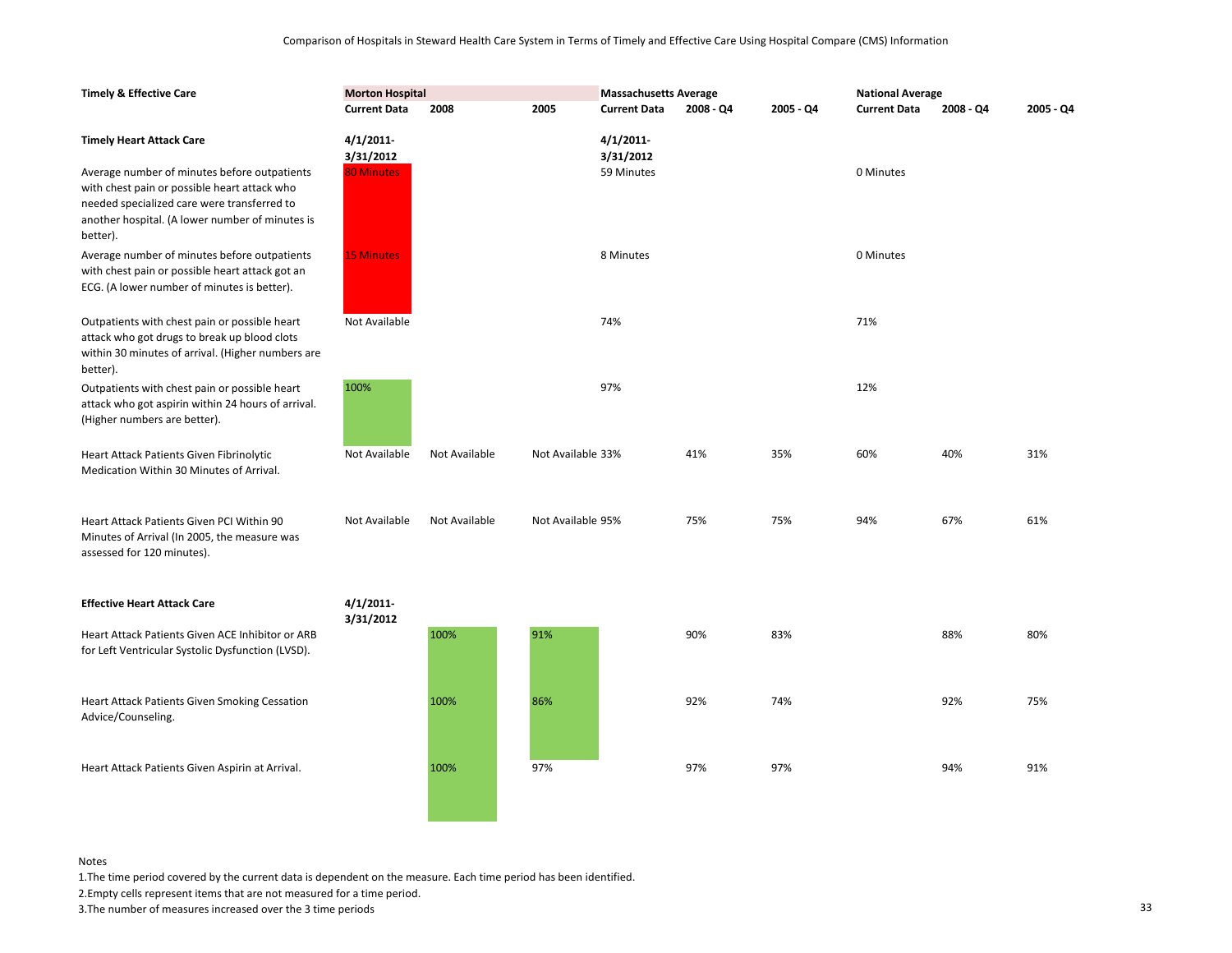| <b>Timely &amp; Effective Care</b>                                                                                                                                     | <b>Morton Hospital</b>    |      |      | <b>Massachusetts Average</b> |           |           | <b>National Average</b> |           |           |
|------------------------------------------------------------------------------------------------------------------------------------------------------------------------|---------------------------|------|------|------------------------------|-----------|-----------|-------------------------|-----------|-----------|
|                                                                                                                                                                        | <b>Current Data</b>       | 2008 | 2005 | <b>Current Data</b>          | 2008 - Q4 | 2005 - Q4 | <b>Current Data</b>     | 2008 - Q4 | 2005 - Q4 |
| Heart Attack Patients Given Aspirin at Discharge.                                                                                                                      | 100%                      | 100% | 100% | 100%                         | 97%       | 96%       | 99%                     | 91%       | 87%       |
| Heart Attack Patients Given Beta Blockers at<br>Discharge.                                                                                                             |                           | 100% | 100% |                              | 97%       | 96%       |                         | 92%       | 86%       |
| Heart Attack Patients Given Beta Blockers at<br>Arrival                                                                                                                |                           | 100% | 100% |                              | 96%       | 96%       |                         |           | 84%       |
| Heart Attack Patients Given a Prescription for a<br>Statin at Discharge.                                                                                               | 87%                       |      |      | 98%                          |           |           | 98%                     |           |           |
| <b>Effective Heart Failure Care</b>                                                                                                                                    | $4/1/2011$ -<br>3/31/2012 |      |      |                              |           |           |                         |           |           |
| Heart Failure Patients Given Discharge<br>Instructions.                                                                                                                | 95%                       | 90%  | 51%  | 94%                          | 75%       | 51%       | 93%                     | 69%       | 48%       |
| Heart Failure Patients Given an Evaluation of Left<br>Ventricular Systolic (LVS) Function.                                                                             | 98%                       | 99%  | 97%  | 99%                          | 95%       | 89%       | 99%                     | 87%       | 79%       |
| Heart Failure Patients Given ACE Inhibitor or ARB<br>for Left Ventricular Systolic Dysfunction (LVSD).                                                                 | 93%                       | 100% | 39%  | 96%                          | 88%       | 81%       | 96%                     | 87%       | 79%       |
| Heart Failure Patients Given Smoking Cessation<br>Advice/Counseling.                                                                                                   |                           | 100% | 76%  |                              | 90%       | 66%       |                         | 89%       | 68%       |
| <b>Timely Pneumonia Care</b><br>Pneumonia Patients Given Initial Antibiotic(s)<br>Within 6 Hours After Arrival (In 2005, this<br>measure was assessed within 4 hours). |                           | 91%  | 84%  |                              | 95%       | 77%       |                         | 93%       | 75%       |
| <b>Effective Pneumonia Care</b>                                                                                                                                        | $4/1/2011$ -<br>3/31/2012 |      |      |                              |           |           |                         |           |           |

1.The time period covered by the current data is dependent on the measure. Each time period has been identified.

2.Empty cells represent items that are not measured for a time period.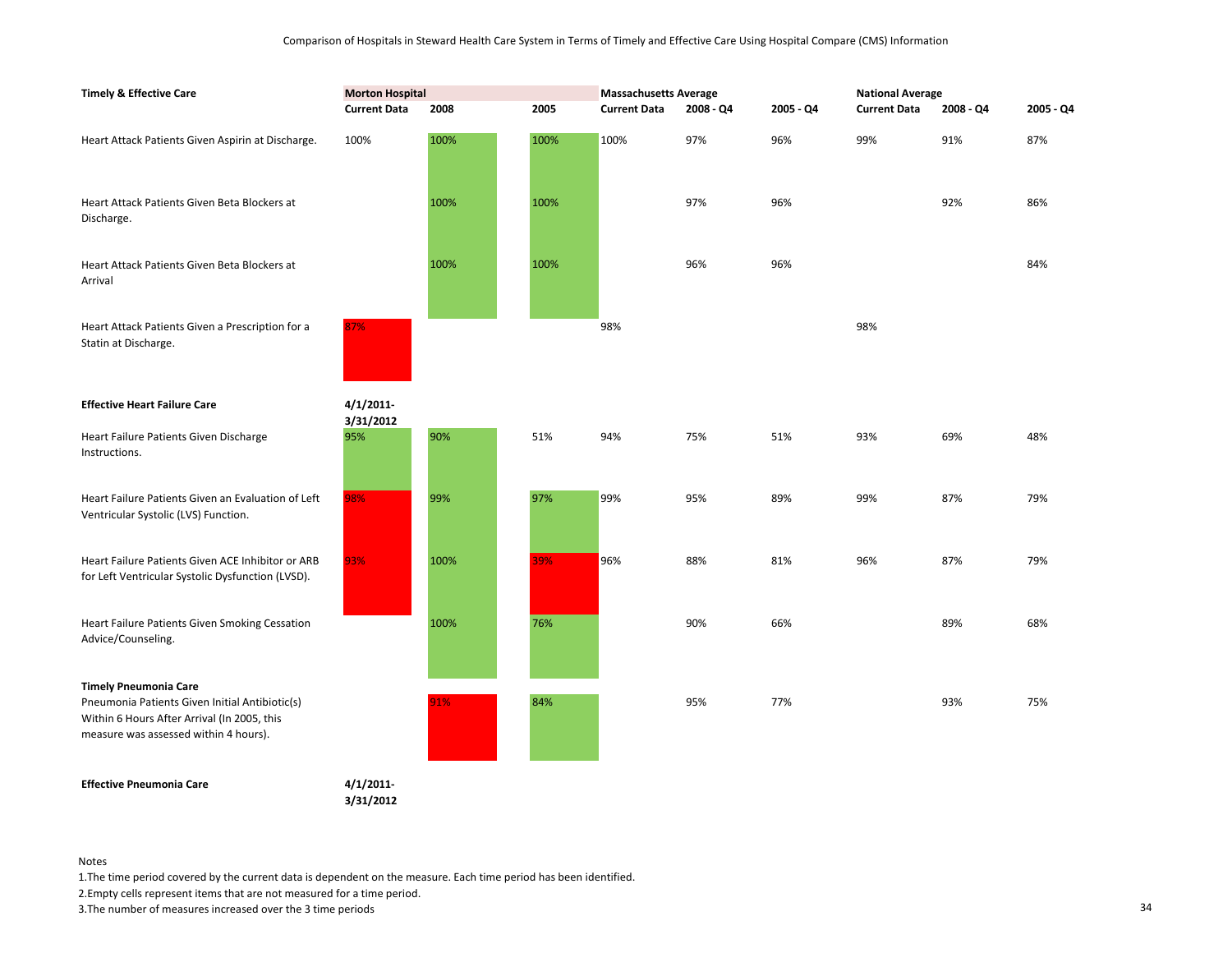| <b>Timely &amp; Effective Care</b>                                                                                                                          | <b>Morton Hospital</b> |      |      | <b>Massachusetts Average</b> |             |           | <b>National Average</b> |           |           |
|-------------------------------------------------------------------------------------------------------------------------------------------------------------|------------------------|------|------|------------------------------|-------------|-----------|-------------------------|-----------|-----------|
|                                                                                                                                                             | <b>Current Data</b>    | 2008 | 2005 | <b>Current Data</b>          | $2008 - QA$ | 2005 - Q4 | <b>Current Data</b>     | 2008 - Q4 | 2005 - Q4 |
| Pneumonia Patients Whose Initial Emergency<br>Room Blood Culture Was Performed Prior to the<br>Administration of The First Hospital Dose of<br>Antibiotics. | 99%                    | 91%  | 85%  | 97%                          | 89%         | 81%       | 97%                     | 90%       | 82%       |
| Pneumonia Patients Given the Most Appropriate<br>Initial Antibiotic(s).                                                                                     | 97%                    | 87%  | 84%  | 96%                          | 89%         | 75%       | 95%                     | 87%       | 76%       |
| Pneumonia Patients Given Smoking Cessation<br>Advice/Counseling.                                                                                            |                        | 100% | 72%  |                              | 89%         | 64%       |                         | 85%       | 66%       |
| Pneumonia Patients Assessed and Given<br>Pneumococcal Vaccination.                                                                                          |                        | 94%  | 38%  |                              | 84%         | 41%       |                         | 78%       | 51%       |
| Pneumonia Patients Assessed and Given<br>Influenza Vaccination.                                                                                             |                        | 76%  |      |                              | 78%         |           |                         | 75%       |           |
| Pneumonia Patients Given Oxygenation<br>Assessment                                                                                                          |                        | 100% | 100% |                              | 100%        | 100%      |                         | 99%       | 98%       |

1.The time period covered by the current data is dependent on the measure. Each time period has been identified.

2.Empty cells represent items that are not measured for a time period.

3.The number of measures increased over the 3 time periods 35

Notes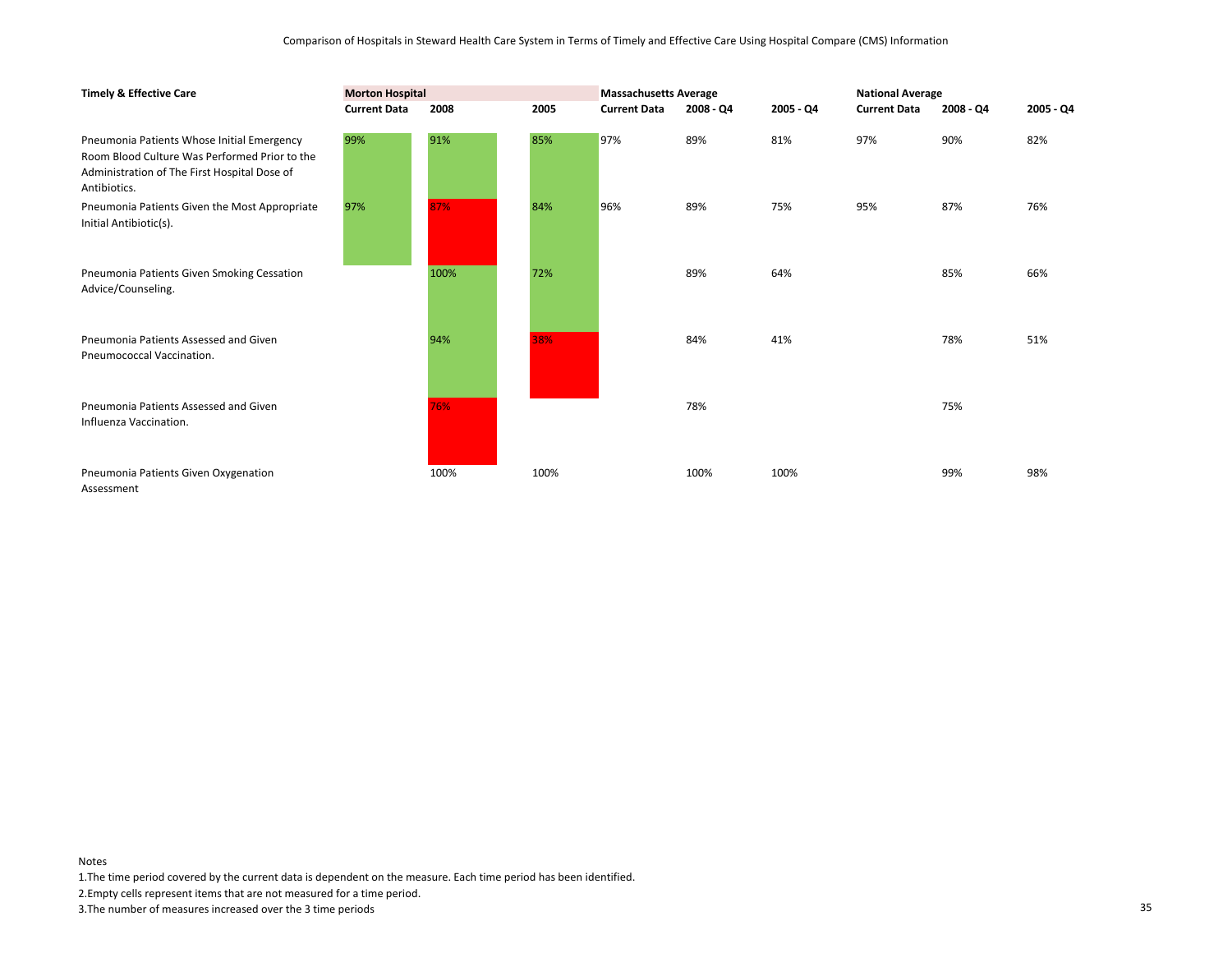| <b>Timely &amp; Effective Care</b>                                                                                                                                                         | <b>Morton Hospital</b>    |      |                   | <b>Massachusetts Average</b> |           |           | <b>National Average</b> |           |           |
|--------------------------------------------------------------------------------------------------------------------------------------------------------------------------------------------|---------------------------|------|-------------------|------------------------------|-----------|-----------|-------------------------|-----------|-----------|
|                                                                                                                                                                                            | <b>Current Data</b>       | 2008 | 2005              | <b>Current Data</b>          | 2008 - Q4 | 2005 - Q4 | <b>Current Data</b>     | 2008 - Q4 | 2005 - Q4 |
| <b>Timely Surgical Care</b>                                                                                                                                                                | 4/1/2011<br>3/31/2012     |      |                   |                              |           |           |                         |           |           |
| Outpatients having surgery who got an antibiotic<br>at the right time - within one hour before surgery.<br>(Higher numbers are better).                                                    | 91%                       |      |                   | 96%                          |           |           | 80%                     |           |           |
| Surgery patients who were given an antibiotic at<br>the right time (within one hour before surgery) to<br>help prevent infection.                                                          | 100%                      | 90%  | Not Available 99% |                              | 91%       | 80%       | 98%                     | 84%       | 70%       |
| Surgery patients whose preventive antibiotics<br>were stopped at the right time (within 24 hours<br>after surgery).                                                                        | 98%                       | 85%  | Not Available 98% |                              | 88%       | 71%       | 97%                     | 82%       | 66%       |
| Patients who got treatment at the right time<br>(within 24 hours before or after their surgery) to<br>help prevent blood clots after certain types of<br>surgery.                          | 95%                       | 77%  |                   | 98%                          | 88%       |           | 97%                     | 77%       |           |
| <b>Effective Surgical Care</b>                                                                                                                                                             | $4/1/2011$ -<br>3/31/2012 |      |                   | 97%                          |           |           | 82%                     |           |           |
| Outpatients having surgery who got the right kind<br>of antibiotic. (Higher numbers are better).                                                                                           | 100%                      |      |                   | 98%                          |           |           | 96%                     |           |           |
| Surgery patients who were taking heart drugs<br>called beta blockers before coming to the<br>hospital, who were kept on the beta blockers<br>during the period just before and after their | 97%                       |      |                   | 99%                          |           |           | 98%                     |           |           |
| Surgery patients who were given the right kind of<br>antibiotic to help prevent infection.                                                                                                 | 99%                       | 89%  |                   | 97%                          |           |           | 96%                     |           |           |
| Heart surgery patients whose blood sugar (blood<br>glucose) is kept under good control in the days<br>right after surgery.                                                                 | Not Available             |      |                   |                              |           |           |                         |           |           |
| Surgery patients whose urinary catheters were<br>removed on the first or second day after surgery.                                                                                         | 93%                       |      |                   | 100%                         |           |           | 100%                    |           |           |

1.The time period covered by the current data is dependent on the measure. Each time period has been identified.

2.Empty cells represent items that are not measured for a time period.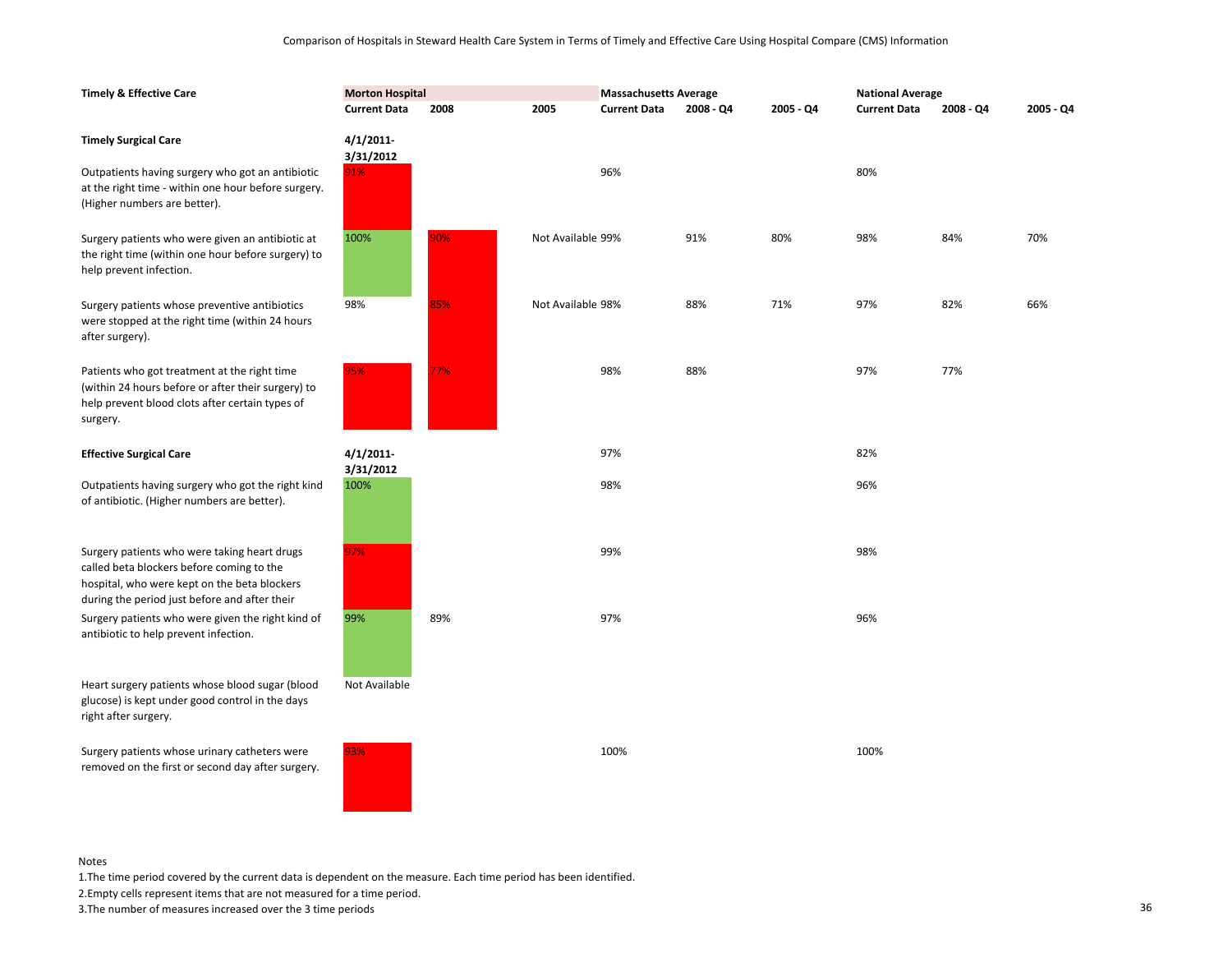| <b>Timely &amp; Effective Care</b>                                                                                                                                        | <b>Morton Hospital</b> |      |      | <b>Massachusetts Average</b> |           |           | <b>National Average</b> |           |           |
|---------------------------------------------------------------------------------------------------------------------------------------------------------------------------|------------------------|------|------|------------------------------|-----------|-----------|-------------------------|-----------|-----------|
|                                                                                                                                                                           | <b>Current Data</b>    | 2008 | 2005 | <b>Current Data</b>          | 2008 - Q4 | 2005 - Q4 | <b>Current Data</b>     | 2008 - Q4 | 2005 - Q4 |
| Patients having surgery who were actively<br>warmed in the operating room or whose body<br>temperature was near normal by the end of<br>surgery.                          | 100%                   |      |      | 98%                          |           |           | 98%                     |           |           |
| Surgery patients who received the appropriate<br>preventative antibiotic(s) for their surgery                                                                             |                        |      |      |                              | 93%       | 80%       |                         | 91%       | 70%       |
| Surgery patients whose doctors ordered<br>treatments to prevent blood clots after certain<br>types of surgeries                                                           | 97%                    | 78%  |      |                              | 90%       |           |                         | 80%       |           |
| <b>Effective Children's Asthma Care</b>                                                                                                                                   | 4/1/2011<br>3/31/2012  |      |      |                              |           |           |                         |           |           |
| Children who received reliever medication while<br>hospitalized for asthma.                                                                                               | Not Available          |      |      | Not Available                |           |           | 100%                    |           |           |
| Children who received systemic corticosteroid<br>medication (oral and IV medication that reduces<br>inflammation and controls symptoms) while<br>hospitalized for asthma. | Not Available          |      |      | Not Available                |           |           | 100%                    |           |           |
| Children and their caregivers who received a<br>home management plan of care document while<br>hospitalized for asthma.                                                   | Not Available          |      |      | Not Available                |           |           | 85%                     |           |           |

# **Timely Emergency Department Care**

Average (median) time patients spent in the emergency department, before they were admitted to the hospital as an inpatient

Average (median) time patients spent in the emergency department, after the doctor decided to admit them as an inpatient before leaving the emergency department for their inpatient room



#### Notes

1.The time period covered by the current data is dependent on the measure. Each time period has been identified.

2.Empty cells represent items that are not measured for a time period.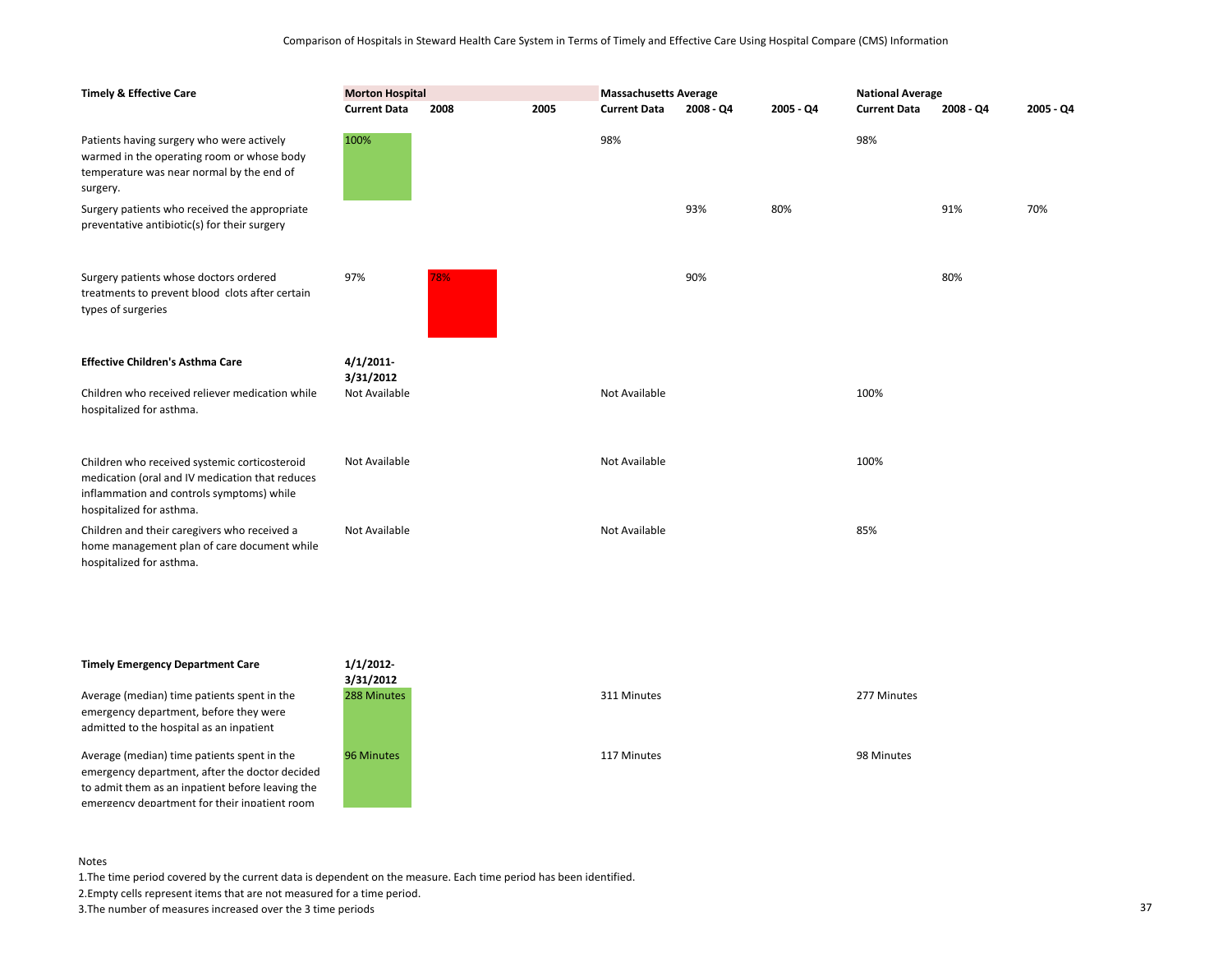| <b>Timely &amp; Effective Care</b>                                                                                                                     | <b>Morton Hospital</b> |      |      | <b>Massachusetts Average</b> |           |           | <b>National Average</b> |           |             |
|--------------------------------------------------------------------------------------------------------------------------------------------------------|------------------------|------|------|------------------------------|-----------|-----------|-------------------------|-----------|-------------|
|                                                                                                                                                        | <b>Current Data</b>    | 2008 | 2005 | <b>Current Data</b>          | 2008 - Q4 | 2005 - Q4 | <b>Current Data</b>     | 2008 - Q4 | $2005 - Q4$ |
| Average time patients spent in the emergency<br>department before being sent home                                                                      | <b>156 Minutes</b>     |      |      | 152 Minutes                  |           |           | 59 Minutes              |           |             |
| Average time patients spent in the emergency<br>department before they were seen by a<br>healthcare professional                                       | 36 Minutes             |      |      | 40 Minutes                   |           |           | 59 Minutes              |           |             |
| Average time patients who came to the<br>emergency department with broken bones had to<br>wait before receiving pain medication                        | <b>88 Minutes</b>      |      |      | 61 Minutes                   |           |           | 58 Minutes              |           |             |
| Percentage of patients who left the emergency<br>department before being seen                                                                          | Not Available          |      |      | Not Available                |           |           | Not Available           |           |             |
| Percentage of patients who came to the<br>emergency department with stroke symptoms<br>who received brain scan results within 45<br>minutes of arrival | Too few cases          |      |      | 60%                          |           |           | 38%                     |           |             |
| <b>Preventive Care</b>                                                                                                                                 | 1/1/2012               |      |      |                              |           |           |                         |           |             |
| Patients assessed and given influenza vaccination                                                                                                      | 3/31/2012<br>88%       |      |      | 88%                          |           |           | 86%                     |           |             |
| Patients assessed and given pneumonia<br>vaccination                                                                                                   | 96%                    |      |      | 90%                          |           |           | 88%                     |           |             |

1.The time period covered by the current data is dependent on the measure. Each time period has been identified.

2.Empty cells represent items that are not measured for a time period.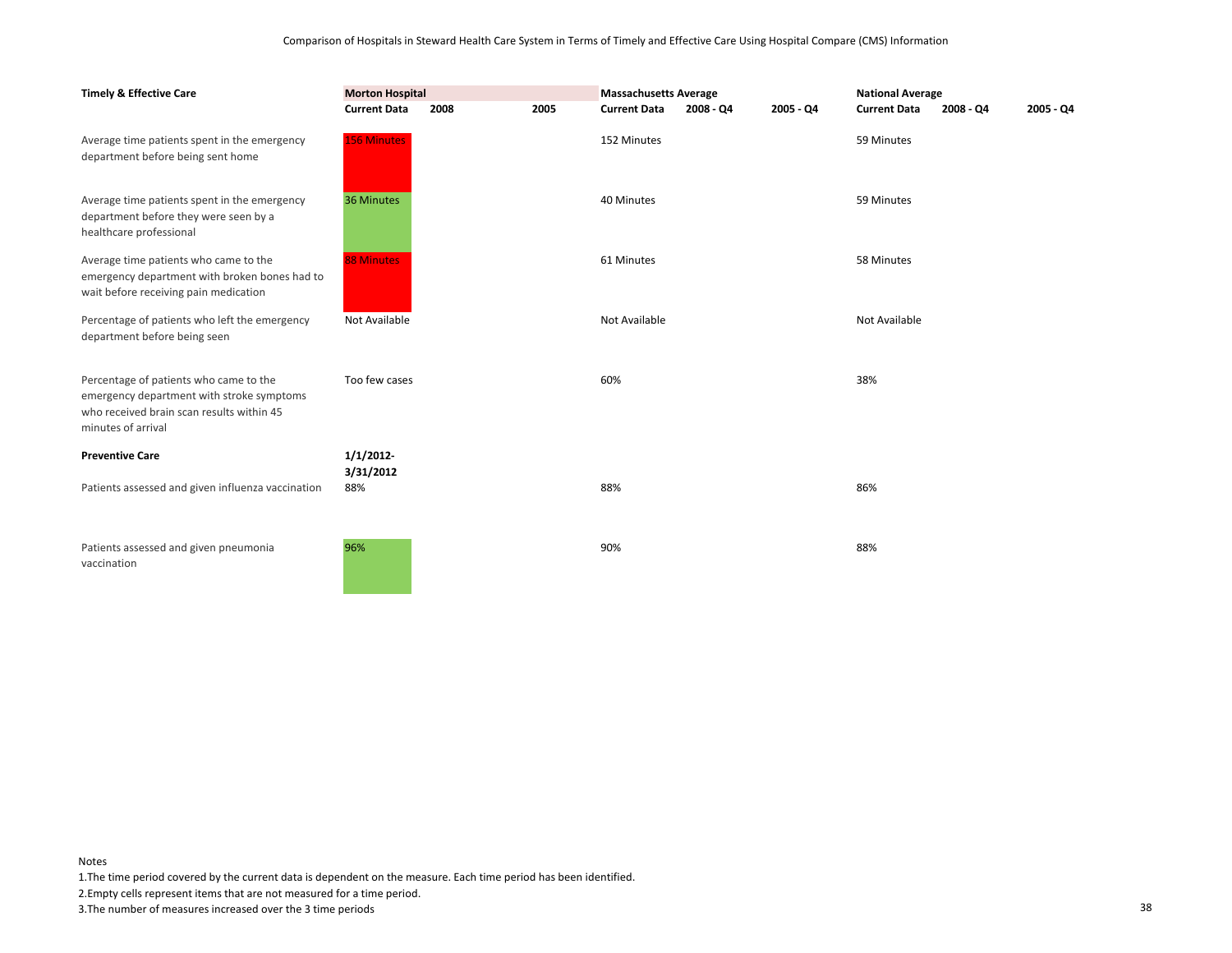| <b>Timely &amp; Effective Care</b>                                                                                                                             |                                      | Nashoba Valley Medical Center |               | <b>Massachusetts Average</b>            |             |           | <b>National Average</b> |           |           |
|----------------------------------------------------------------------------------------------------------------------------------------------------------------|--------------------------------------|-------------------------------|---------------|-----------------------------------------|-------------|-----------|-------------------------|-----------|-----------|
|                                                                                                                                                                | <b>Current Data</b>                  | $2008 - Q4$                   | 2005 - Q4     | <b>Current Data</b>                     | $2008 - Q4$ | 2005 - Q4 | <b>Current Data</b>     | 2008 - Q4 | 2005 - Q4 |
| <b>Timely Heart Attack Care</b><br>Average number of minutes before outpatients                                                                                | $4/1/2011$ -<br>3/31/2012<br>Too few |                               |               | $4/1/2011$ -<br>3/31/2012<br>59 Minutes |             |           | 0 Minutes               |           |           |
| with chest pain or possible heart attack who<br>needed specialized care were transferred to<br>another hospital. (A lower number of minutes is<br>better).     | cases                                |                               |               |                                         |             |           |                         |           |           |
| Average number of minutes before outpatients<br>with chest pain or possible heart attack got an<br>ECG. (A lower number of minutes is better).                 | <b>10 Minutes</b>                    |                               |               | 8 Minutes                               |             |           | 0 Minutes               |           |           |
| Outpatients with chest pain or possible heart<br>attack who got drugs to break up blood clots<br>within 30 minutes of arrival. (Higher numbers are<br>better). | Not<br>Available                     |                               |               | 74%                                     |             |           | 71%                     |           |           |
| Outpatients with chest pain or possible heart<br>attack who got aspirin within 24 hours of arrival.<br>(Higher numbers are better).                            | 96%                                  |                               |               | 97%                                     |             |           | 12%                     |           |           |
| Heart Attack Patients Given Fibrinolytic<br>Medication Within 30 Minutes of Arrival.                                                                           | Not<br>Available                     | $2\%$                         | Not Available | 33%                                     | 41%         | 35%       | 60%                     | 40%       | 31%       |
| Heart Attack Patients Given PCI Within 90<br>Minutes of Arrival (In 2005, the measure was<br>assessed for 120 minutes).                                        | Not<br>Available                     | Not Available                 | Not Available | 95%                                     | 75%         | 75%       | 94%                     | 67%       | 61%       |
| <b>Effective Heart Attack Care</b>                                                                                                                             | 4/1/2011<br>3/31/2012                |                               |               |                                         |             |           |                         |           |           |
| Heart Attack Patients Given ACE Inhibitor or ARB<br>for Left Ventricular Systolic Dysfunction (LVSD).                                                          |                                      | 100%                          | 0%            |                                         | 90%         | 83%       |                         | 88%       | 80%       |
| Heart Attack Patients Given Smoking Cessation<br>Advice/Counseling.                                                                                            |                                      | 100%                          | Not Available |                                         | 92%         | 74%       |                         | 92%       | 75%       |
| Heart Attack Patients Given Aspirin at Arrival.                                                                                                                |                                      | 100%                          | 81%           |                                         | 97%         | 97%       |                         | 94%       | 91%       |

1.The time period covered by the current data is dependent on the measure. Each time period has been identified.

2.Empty cells represent items that are not measured for a time period.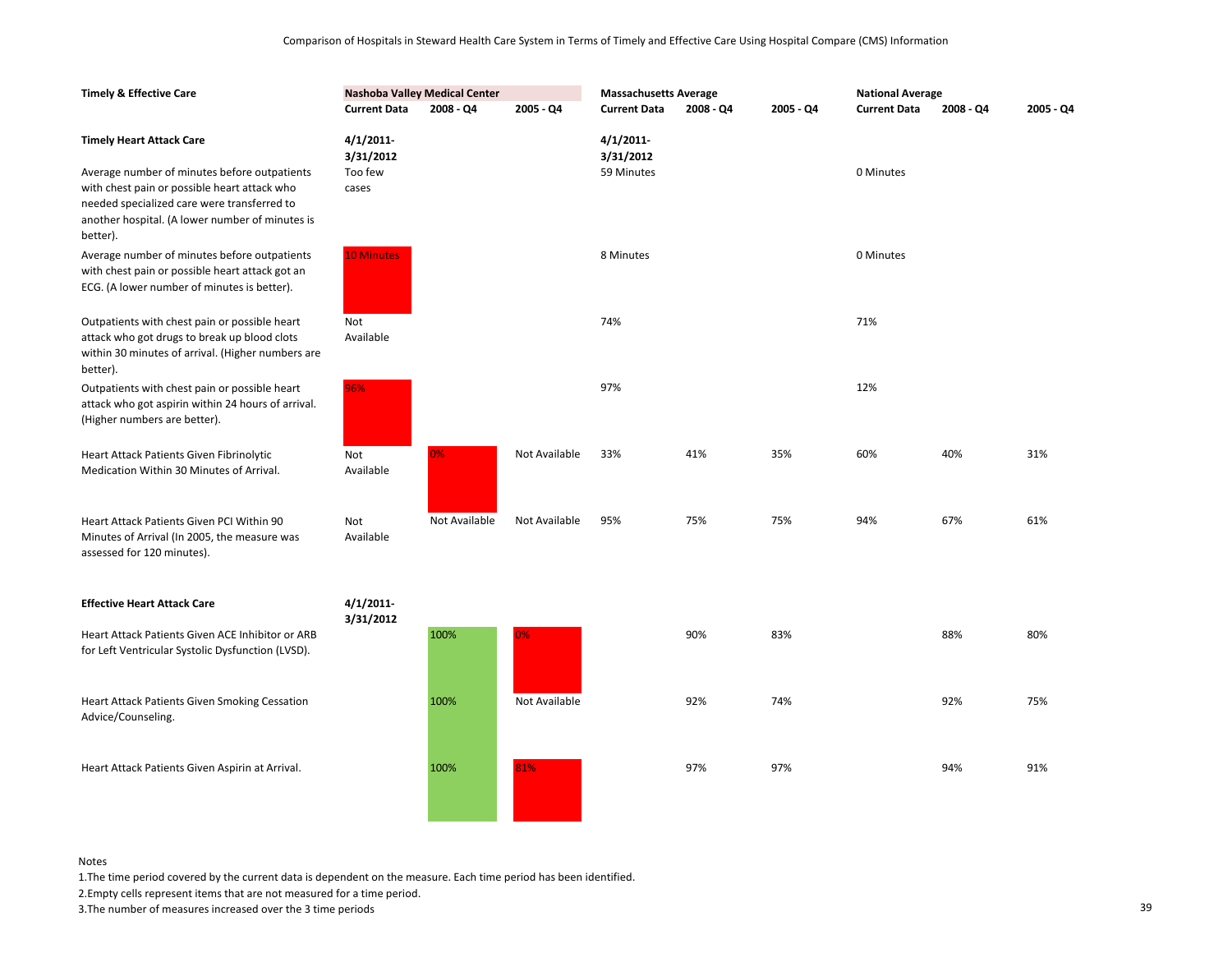| <b>Timely &amp; Effective Care</b>                                                                                                                                     | <b>Nashoba Valley Medical Center</b> |           |           | <b>Massachusetts Average</b> |           |           | <b>National Average</b> |           |           |
|------------------------------------------------------------------------------------------------------------------------------------------------------------------------|--------------------------------------|-----------|-----------|------------------------------|-----------|-----------|-------------------------|-----------|-----------|
|                                                                                                                                                                        | <b>Current Data</b>                  | 2008 - Q4 | 2005 - Q4 | <b>Current Data</b>          | 2008 - Q4 | 2005 - Q4 | <b>Current Data</b>     | 2008 - Q4 | 2005 - Q4 |
| Heart Attack Patients Given Aspirin at Discharge.                                                                                                                      | Too few<br>cases                     | 100%      | 91%       | 100%                         | 97%       | 96%       | 99%                     | 91%       | 87%       |
| Heart Attack Patients Given Beta Blockers at<br>Discharge.                                                                                                             |                                      | 100%      | 83%       |                              | 97%       | 96%       |                         | 92%       | 86%       |
| Heart Attack Patients Given Beta Blockers at<br>Arrival                                                                                                                |                                      | 100%      | 83%       |                              | 96%       | 96%       |                         |           | 84%       |
| Heart Attack Patients Given a Prescription for a<br>Statin at Discharge.                                                                                               | Too few<br>cases                     |           |           | 98%                          |           |           | 98%                     |           |           |
| <b>Effective Heart Failure Care</b>                                                                                                                                    | 4/1/2011<br>3/31/2012                |           |           |                              |           |           |                         |           |           |
| Heart Failure Patients Given Discharge<br>Instructions.                                                                                                                | 71%                                  | 78%       | 20%       | 94%                          | 75%       | 51%       | 93%                     | 69%       | 48%       |
| Heart Failure Patients Given an Evaluation of Left<br>Ventricular Systolic (LVS) Function.                                                                             | 98%                                  | 96%       | 87%       | 99%                          | 95%       | 89%       | 99%                     | 87%       | 79%       |
| Heart Failure Patients Given ACE Inhibitor or ARB<br>for Left Ventricular Systolic Dysfunction (LVSD).                                                                 | Too few<br>cases                     | 100%      | 60%       | 96%                          | 88%       | 81%       | 96%                     | 87%       | 79%       |
| Heart Failure Patients Given Smoking Cessation<br>Advice/Counseling.                                                                                                   |                                      | 86%       | 0%        |                              | 90%       | 66%       |                         | 89%       | 68%       |
| <b>Timely Pneumonia Care</b><br>Pneumonia Patients Given Initial Antibiotic(s)<br>Within 6 Hours After Arrival (In 2005, this<br>measure was assessed within 4 hours). |                                      | 98%       | 84%       |                              | 95%       | 77%       |                         | 93%       | 75%       |
| <b>Effective Pneumonia Care</b>                                                                                                                                        | $4/1/2011$ -                         |           |           |                              |           |           |                         |           |           |

**3/31/2012**

Notes

1.The time period covered by the current data is dependent on the measure. Each time period has been identified.

2.Empty cells represent items that are not measured for a time period.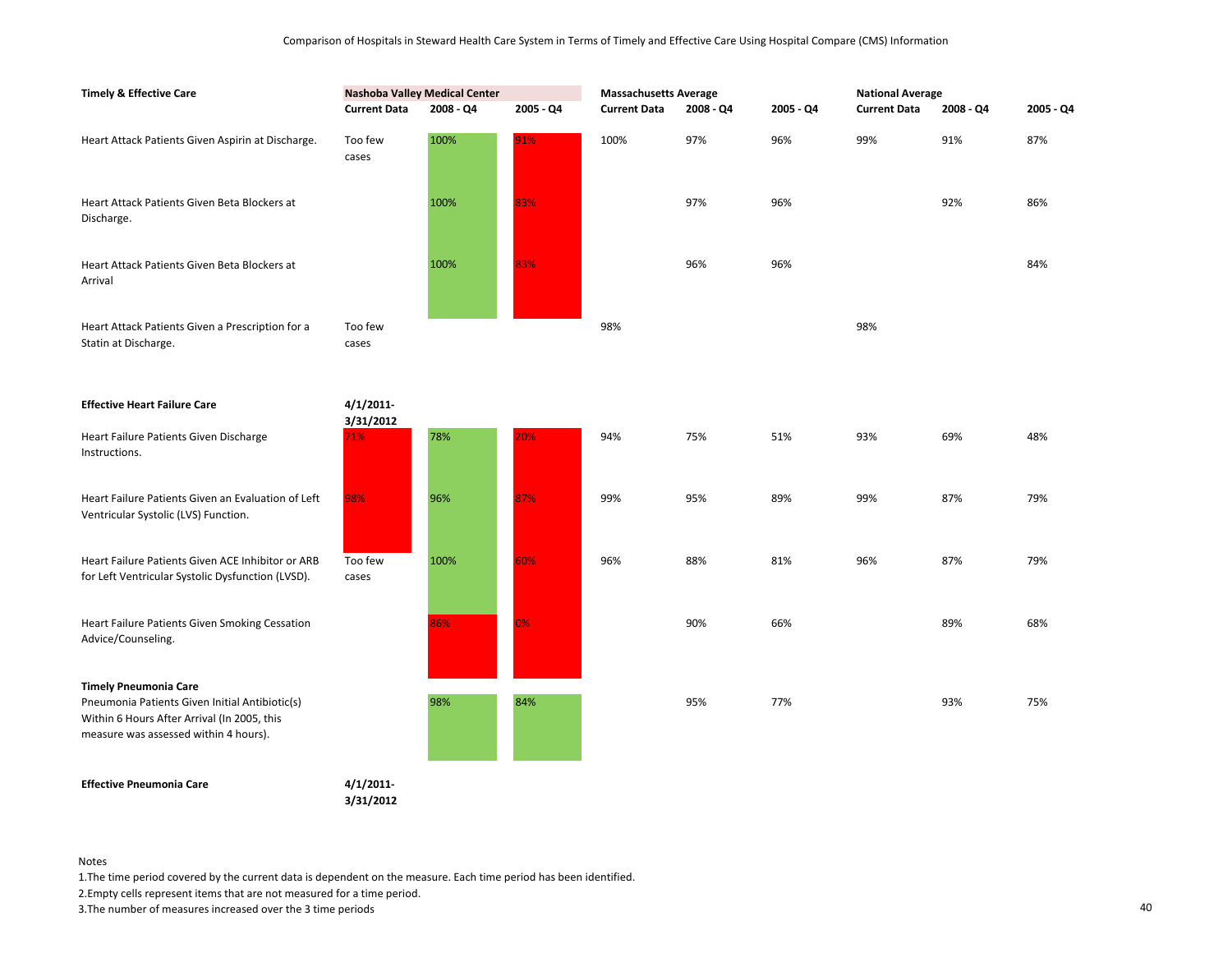| <b>Timely &amp; Effective Care</b>                                                                                                                          | <b>Nashoba Valley Medical Center</b> |           |             | <b>Massachusetts Average</b> |           |           | <b>National Average</b> |             |           |
|-------------------------------------------------------------------------------------------------------------------------------------------------------------|--------------------------------------|-----------|-------------|------------------------------|-----------|-----------|-------------------------|-------------|-----------|
|                                                                                                                                                             | <b>Current Data</b>                  | 2008 - Q4 | $2005 - Q4$ | <b>Current Data</b>          | 2008 - Q4 | 2005 - Q4 | <b>Current Data</b>     | $2008 - Q4$ | 2005 - Q4 |
| Pneumonia Patients Whose Initial Emergency<br>Room Blood Culture Was Performed Prior to the<br>Administration of The First Hospital Dose of<br>Antibiotics. | 96%                                  | 94%       | 77%         | 97%                          | 89%       | 81%       | 97%                     | 90%         | 82%       |
| Pneumonia Patients Given the Most Appropriate<br>Initial Antibiotic(s).                                                                                     | 98%                                  | 91%       | 56%         | 96%                          | 89%       | 75%       | 95%                     | 87%         | 76%       |
| Pneumonia Patients Given Smoking Cessation<br>Advice/Counseling.                                                                                            |                                      | 92%       | 48%         |                              | 89%       | 64%       |                         | 85%         | 66%       |
| Pneumonia Patients Assessed and Given<br>Pneumococcal Vaccination.                                                                                          |                                      | 81%       | 27%         |                              | 84%       | 41%       |                         | 78%         | 51%       |
| Pneumonia Patients Assessed and Given<br>Influenza Vaccination.                                                                                             |                                      | 68%       |             |                              | 78%       |           |                         | 75%         |           |
| Pneumonia Patients Given Oxygenation<br>Assessment                                                                                                          |                                      | 99%       | 100%        |                              | 100%      | 100%      |                         | 99%         | 98%       |

1.The time period covered by the current data is dependent on the measure. Each time period has been identified.

2.Empty cells represent items that are not measured for a time period.

3.The number of measures increased over the 3 time periods 41

Notes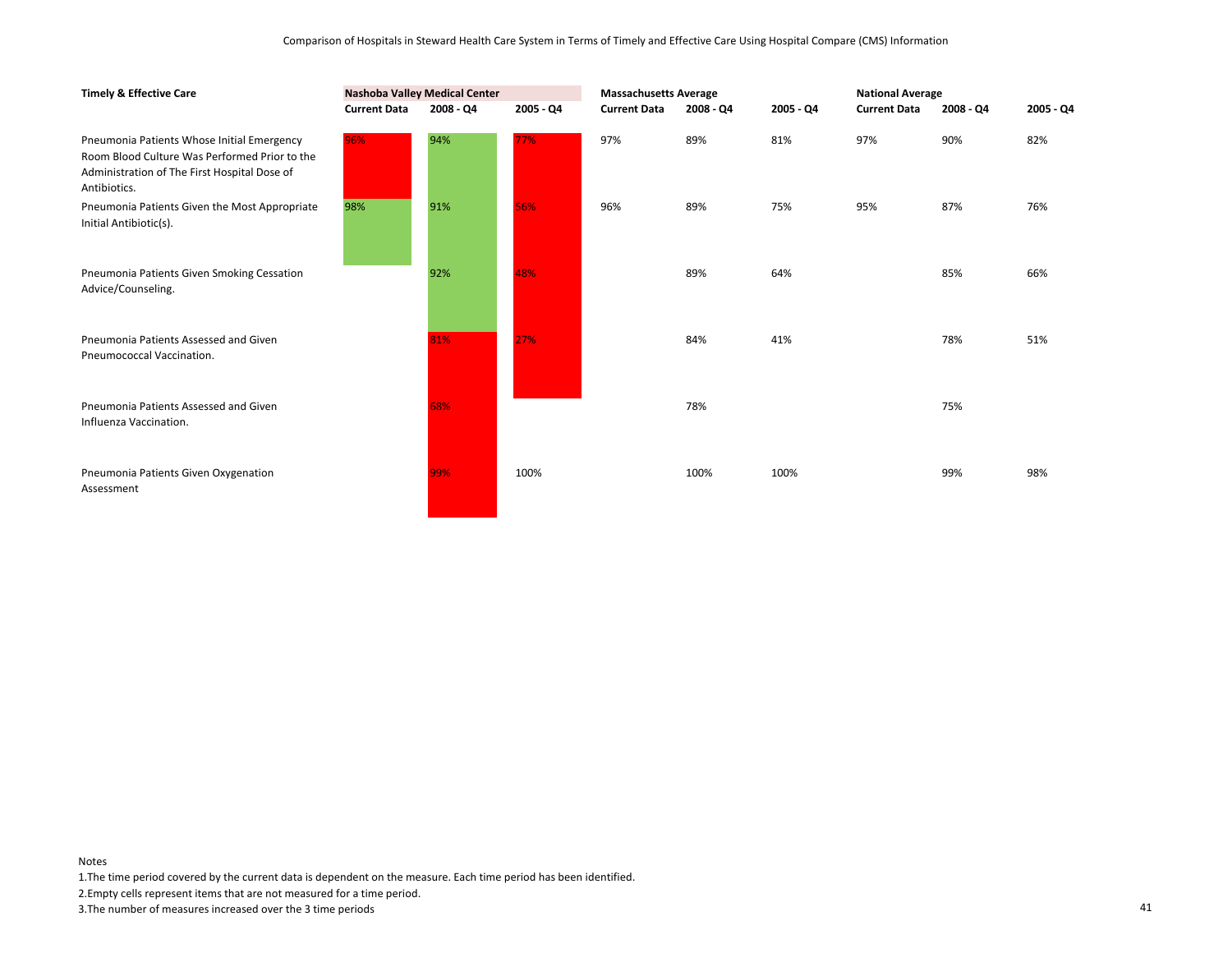| <b>Timely &amp; Effective Care</b>                                                                                                                                                         | <b>Nashoba Valley Medical Center</b> |           |           | <b>Massachusetts Average</b> |           |           | <b>National Average</b> |             |           |
|--------------------------------------------------------------------------------------------------------------------------------------------------------------------------------------------|--------------------------------------|-----------|-----------|------------------------------|-----------|-----------|-------------------------|-------------|-----------|
|                                                                                                                                                                                            | <b>Current Data</b>                  | 2008 - Q4 | 2005 - Q4 | <b>Current Data</b>          | 2008 - Q4 | 2005 - Q4 | <b>Current Data</b>     | $2008 - Q4$ | 2005 - Q4 |
| <b>Timely Surgical Care</b>                                                                                                                                                                | $4/1/2011$ -<br>3/31/2012            |           |           |                              |           |           |                         |             |           |
| Outpatients having surgery who got an antibiotic<br>at the right time - within one hour before surgery.<br>(Higher numbers are better).                                                    | 88%                                  |           |           | 96%                          |           |           | 80%                     |             |           |
| Surgery patients who were given an antibiotic at<br>the right time (within one hour before surgery) to<br>help prevent infection.                                                          | 94%                                  | 84%       | 86%       | 99%                          | 91%       | 80%       | 98%                     | 84%         | 70%       |
| Surgery patients whose preventive antibiotics<br>were stopped at the right time (within 24 hours<br>after surgery).                                                                        | 97%                                  | 97%       | 73%       | 98%                          | 88%       | 71%       | 97%                     | 82%         | 66%       |
| Patients who got treatment at the right time<br>(within 24 hours before or after their surgery) to<br>help prevent blood clots after certain types of<br>surgery.                          | 99%                                  | 58%       |           | 98%                          | 88%       |           | 97%                     | 77%         |           |
| <b>Effective Surgical Care</b>                                                                                                                                                             | $4/1/2011$ -<br>3/31/2012            |           |           | 97%                          |           |           | 82%                     |             |           |
| Outpatients having surgery who got the right kind<br>of antibiotic. (Higher numbers are better).                                                                                           | 92%                                  |           |           | 98%                          |           |           | 96%                     |             |           |
| Surgery patients who were taking heart drugs<br>called beta blockers before coming to the<br>hospital, who were kept on the beta blockers<br>during the period just before and after their | 93%                                  |           |           | 99%                          |           |           | 98%                     |             |           |
| Surgery patients who were given the right kind of<br>antibiotic to help prevent infection.                                                                                                 | 98%                                  |           |           | 97%                          |           |           | 96%                     |             |           |
| Heart surgery patients whose blood sugar (blood<br>glucose) is kept under good control in the days<br>right after surgery.                                                                 | Not<br>Available                     |           |           |                              |           |           |                         |             |           |
| Surgery patients whose urinary catheters were<br>removed on the first or second day after surgery.                                                                                         | 90%                                  |           |           | 100%                         |           |           | 100%                    |             |           |

1.The time period covered by the current data is dependent on the measure. Each time period has been identified.

2.Empty cells represent items that are not measured for a time period.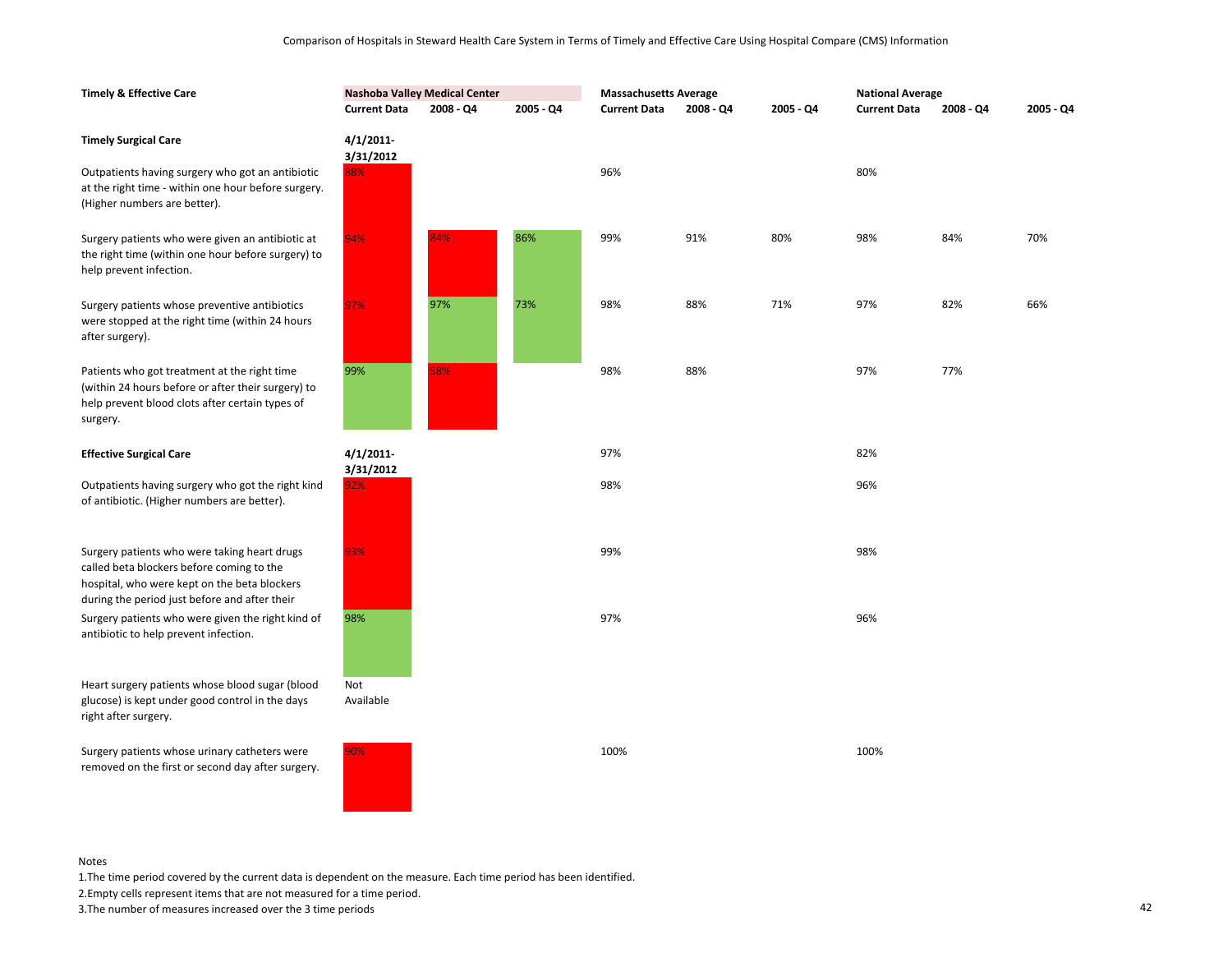| <b>Timely &amp; Effective Care</b>                                                                                                                                        | <b>Nashoba Valley Medical Center</b> |             |           | <b>Massachusetts Average</b> |           |           | <b>National Average</b> |           |           |
|---------------------------------------------------------------------------------------------------------------------------------------------------------------------------|--------------------------------------|-------------|-----------|------------------------------|-----------|-----------|-------------------------|-----------|-----------|
|                                                                                                                                                                           | <b>Current Data</b>                  | $2008 - Q4$ | 2005 - Q4 | <b>Current Data</b>          | 2008 - Q4 | 2005 - Q4 | <b>Current Data</b>     | 2008 - Q4 | 2005 - Q4 |
| Patients having surgery who were actively<br>warmed in the operating room or whose body<br>temperature was near normal by the end of<br>surgery.                          | 100%                                 |             |           | 98%                          |           |           | 98%                     |           |           |
| Surgery patients who received the appropriate<br>preventative antibiotic(s) for their surgery                                                                             |                                      | 96%         |           |                              | 93%       | 80%       |                         | 91%       | 70%       |
| Surgery patients whose doctors ordered<br>treatments to prevent blood clots after certain<br>types of surgeries                                                           | 99%                                  | 60%         |           |                              | 90%       |           |                         | 80%       |           |
| <b>Effective Children's Asthma Care</b>                                                                                                                                   | 4/1/2011<br>3/31/2012                |             |           |                              |           |           |                         |           |           |
| Children who received reliever medication while<br>hospitalized for asthma.                                                                                               | Not<br>Available                     |             |           | Not Available                |           |           | 100%                    |           |           |
| Children who received systemic corticosteroid<br>medication (oral and IV medication that reduces<br>inflammation and controls symptoms) while<br>hospitalized for asthma. | Not<br>Available                     |             |           | Not Available                |           |           | 100%                    |           |           |
| Children and their caregivers who received a<br>home management plan of care document while<br>hospitalized for asthma.                                                   | Not<br>Available                     |             |           | Not Available                |           |           | 85%                     |           |           |

# **Timely Emergency Department Care**

Average (median) time patients spent in the emergency department, before they were admitted to the hospital as an inpatient

Average (median) time patients spent in the emergency department, after the doctor decided to admit them as an inpatient before leaving the emergency department for their inpatient room



#### Notes

1.The time period covered by the current data is dependent on the measure. Each time period has been identified.

2.Empty cells represent items that are not measured for a time period.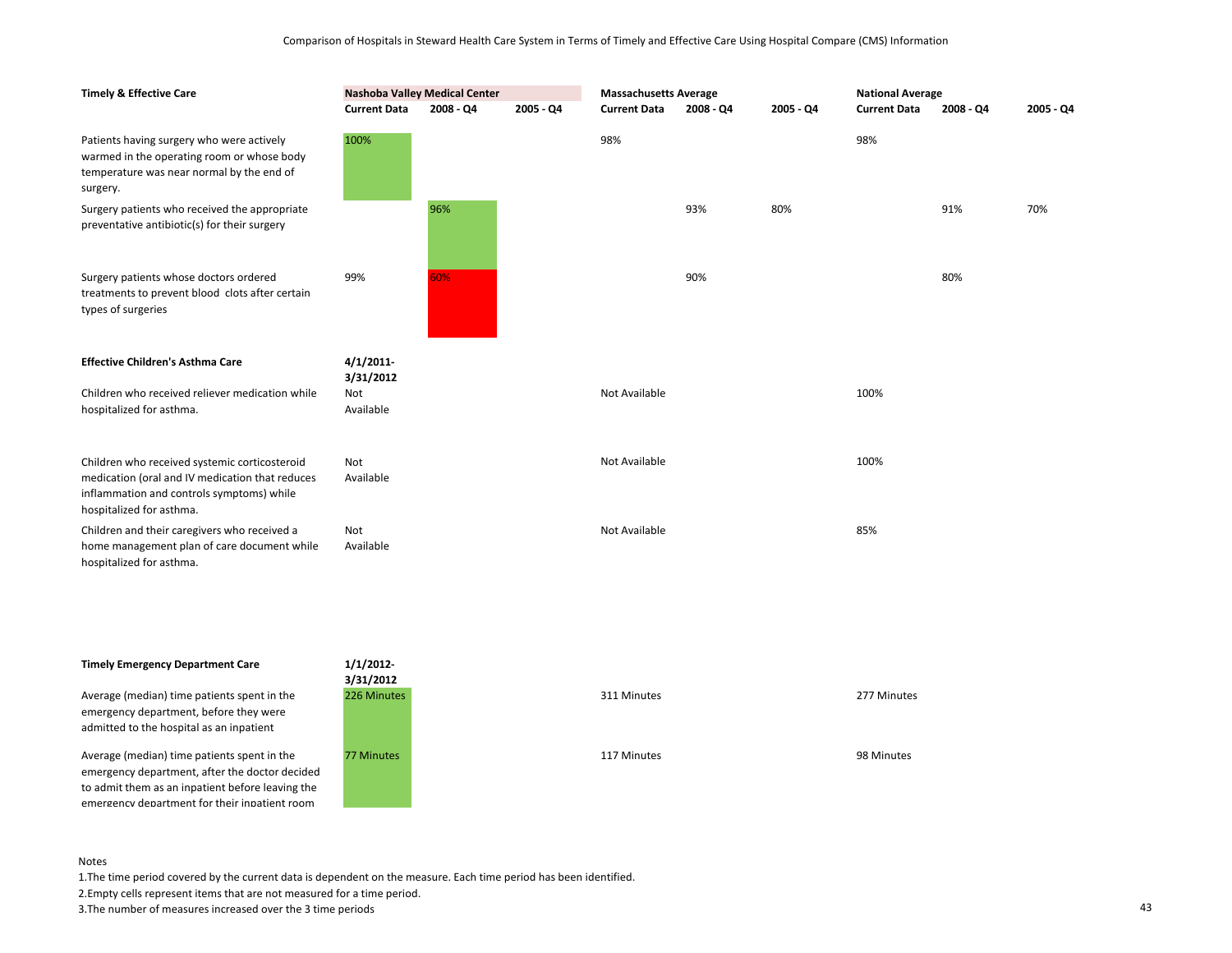| <b>Timely &amp; Effective Care</b>                                                                                                                     | <b>Nashoba Valley Medical Center</b> |             | <b>Massachusetts Average</b> |                     |           | <b>National Average</b> |                     |                            |  |
|--------------------------------------------------------------------------------------------------------------------------------------------------------|--------------------------------------|-------------|------------------------------|---------------------|-----------|-------------------------|---------------------|----------------------------|--|
|                                                                                                                                                        | <b>Current Data</b>                  | $2008 - Q4$ | $2005 - Q4$                  | <b>Current Data</b> | 2008 - Q4 | 2005 - Q4               | <b>Current Data</b> | $2005 - Q4$<br>$2008 - Q4$ |  |
| Average time patients spent in the emergency<br>department before being sent home                                                                      | 130 Minutes                          |             |                              | 152 Minutes         |           |                         | 59 Minutes          |                            |  |
| Average time patients spent in the emergency<br>department before they were seen by a<br>healthcare professional                                       | <b>17 Minutes</b>                    |             |                              | 40 Minutes          |           |                         | 59 Minutes          |                            |  |
| Average time patients who came to the<br>emergency department with broken bones had to<br>wait before receiving pain medication                        | 26 Minutes                           |             |                              | 61 Minutes          |           |                         | 58 Minutes          |                            |  |
| Percentage of patients who left the emergency<br>department before being seen                                                                          | 1%                                   |             |                              | Not Available       |           |                         | Not Available       |                            |  |
| Percentage of patients who came to the<br>emergency department with stroke symptoms<br>who received brain scan results within 45<br>minutes of arrival | Too few<br>cases                     |             |                              | 60%                 |           |                         | 38%                 |                            |  |
| <b>Preventive Care</b>                                                                                                                                 | 1/1/2012                             |             |                              |                     |           |                         |                     |                            |  |
| Patients assessed and given influenza vaccination                                                                                                      | 3/31/2012<br>98%                     |             |                              | 88%                 |           |                         | 86%                 |                            |  |
| Patients assessed and given pneumonia<br>vaccination                                                                                                   | 94%                                  |             |                              | 90%                 |           |                         | 88%                 |                            |  |

1.The time period covered by the current data is dependent on the measure. Each time period has been identified.

2.Empty cells represent items that are not measured for a time period.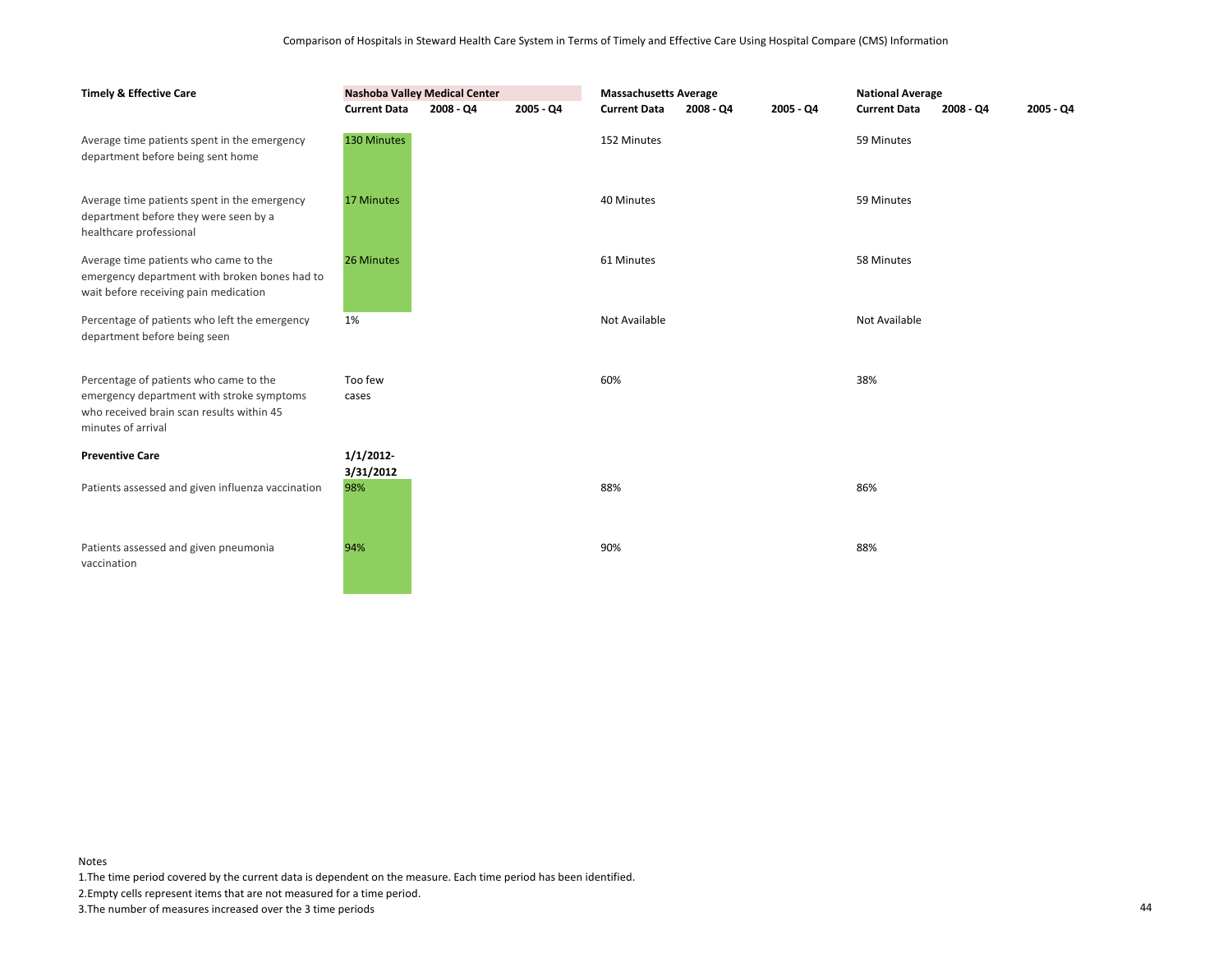| <b>Timely &amp; Effective Care</b>                                                                                                                                                                         | <b>Norwood Hospital</b> |               |           | <b>Massachusetts Average</b> |           |           | <b>National Average</b> |           |           |
|------------------------------------------------------------------------------------------------------------------------------------------------------------------------------------------------------------|-------------------------|---------------|-----------|------------------------------|-----------|-----------|-------------------------|-----------|-----------|
|                                                                                                                                                                                                            | <b>Current Data</b>     | 2008 - Q4     | 2005 - Q4 | <b>Current Data</b>          | 2008 - Q4 | 2005 - Q4 | <b>Current Data</b>     | 2008 - Q4 | 2005 - Q4 |
| <b>Timely Heart Attack Care</b>                                                                                                                                                                            | 4/1/2011<br>3/31/2012   |               |           | 4/1/2011<br>3/31/2012        |           |           |                         |           |           |
| Average number of minutes before outpatients<br>with chest pain or possible heart attack who<br>needed specialized care were transferred to<br>another hospital. (A lower number of minutes is<br>better). | Too few cases           |               |           | 59 Minutes                   |           |           | 0 Minutes               |           |           |
| Average number of minutes before outpatients<br>with chest pain or possible heart attack got an<br>ECG. (A lower number of minutes is better).                                                             | 0 Minutes               |               |           | 8 Minutes                    |           |           | 0 Minutes               |           |           |
| Outpatients with chest pain or possible heart<br>attack who got drugs to break up blood clots<br>within 30 minutes of arrival. (Higher numbers are<br>better).                                             | Not Available           |               |           | 74%                          |           |           | 71%                     |           |           |
| Outpatients with chest pain or possible heart<br>attack who got aspirin within 24 hours of arrival.<br>(Higher numbers are better).                                                                        | 98%                     |               |           | 97%                          |           |           | 12%                     |           |           |
| Heart Attack Patients Given Fibrinolytic<br>Medication Within 30 Minutes of Arrival.                                                                                                                       | Not Available           | Not Available | 0%        | 33%                          | 41%       | 35%       | 60%                     | 40%       | 31%       |
| Heart Attack Patients Given PCI Within 90<br>Minutes of Arrival (In 2005, the measure was<br>assessed for 120 minutes).                                                                                    | 92%                     | 48%           | 76%       | 95%                          | 75%       | 75%       | 94%                     | 67%       | 61%       |
| <b>Effective Heart Attack Care</b>                                                                                                                                                                         | 4/1/2011<br>3/31/2012   |               |           |                              |           |           |                         |           |           |
| Heart Attack Patients Given ACE Inhibitor or ARB<br>for Left Ventricular Systolic Dysfunction (LVSD).                                                                                                      |                         | 96%           | 7%        |                              | 90%       | 83%       |                         | 88%       | 80%       |
| <b>Heart Attack Patients Given Smoking Cessation</b><br>Advice/Counseling.                                                                                                                                 |                         | 100%          | 76%       |                              | 92%       | 74%       |                         | 92%       | 75%       |
| Heart Attack Patients Given Aspirin at Arrival.                                                                                                                                                            |                         | 98%           | 97%       |                              | 97%       | 97%       |                         | 94%       | 91%       |

1.The time period covered by the current data is dependent on the measure. Each time period has been identified.

2.Empty cells represent items that are not measured for a time period.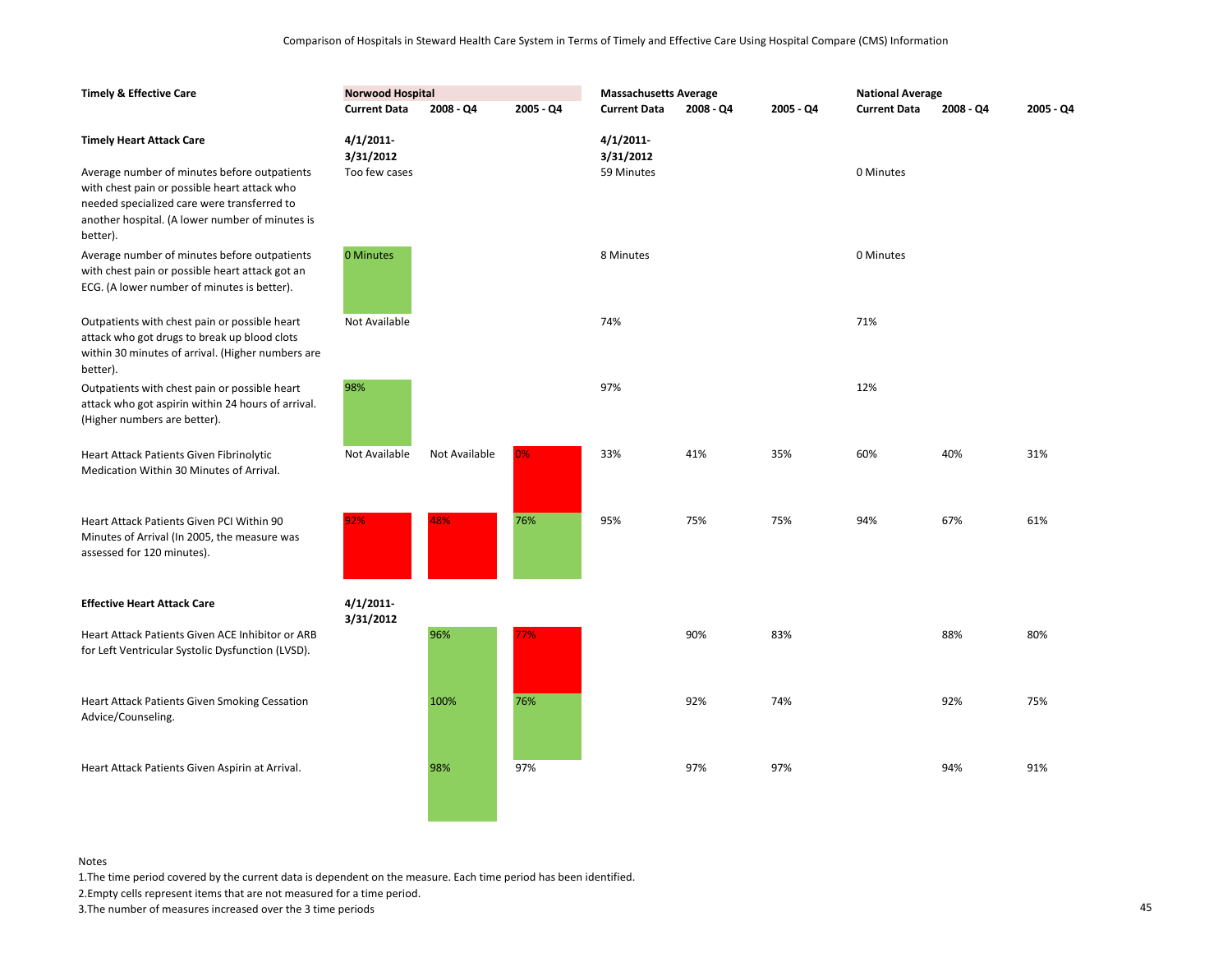| <b>Timely &amp; Effective Care</b>                                                                                                     | <b>Norwood Hospital</b> |           |           | <b>Massachusetts Average</b> |             |           | <b>National Average</b> |           |           |
|----------------------------------------------------------------------------------------------------------------------------------------|-------------------------|-----------|-----------|------------------------------|-------------|-----------|-------------------------|-----------|-----------|
|                                                                                                                                        | <b>Current Data</b>     | 2008 - Q4 | 2005 - Q4 | <b>Current Data</b>          | $2008 - Q4$ | 2005 - Q4 | <b>Current Data</b>     | 2008 - Q4 | 2005 - Q4 |
| Heart Attack Patients Given Aspirin at Discharge.                                                                                      | 100%                    | 98%       | 96%       | 100%                         | 97%         | 96%       | 99%                     | 91%       | 87%       |
| Heart Attack Patients Given Beta Blockers at<br>Discharge.                                                                             |                         | 97%       | 97%       |                              | 97%         | 96%       |                         | 92%       | 86%       |
| Heart Attack Patients Given Beta Blockers at<br>Arrival                                                                                |                         | 98%       | 96%       |                              | 96%         | 96%       |                         |           | 84%       |
| Heart Attack Patients Given a Prescription for a<br>Statin at Discharge.                                                               | 97%                     |           |           | 98%                          |             |           | 98%                     |           |           |
| <b>Effective Heart Failure Care</b>                                                                                                    | 4/1/2011<br>3/31/2012   |           |           |                              |             |           |                         |           |           |
| Heart Failure Patients Given Discharge<br>Instructions.                                                                                | 77%                     | 79%       | 60%       | 94%                          | 75%         | 51%       | 93%                     | 69%       | 48%       |
| Heart Failure Patients Given an Evaluation of Left<br>Ventricular Systolic (LVS) Function.                                             | 99%                     | 96%       | 95%       | 99%                          | 95%         | 89%       | 99%                     | 87%       | 79%       |
| Heart Failure Patients Given ACE Inhibitor or ARB<br>for Left Ventricular Systolic Dysfunction (LVSD).                                 | 93%                     | 79%       | 75%       | 96%                          | 88%         | 81%       | 96%                     | 87%       | 79%       |
| Heart Failure Patients Given Smoking Cessation<br>Advice/Counseling.                                                                   |                         | 100%      | 68%       |                              | 90%         | 66%       |                         | 89%       | 68%       |
| <b>Timely Pneumonia Care</b>                                                                                                           |                         |           |           |                              |             |           |                         |           |           |
| Pneumonia Patients Given Initial Antibiotic(s)<br>Within 6 Hours After Arrival (In 2005, this<br>measure was assessed within 4 hours). |                         | 96%       | 76%       |                              | 95%         | 77%       |                         | 93%       | 75%       |
| <b>Effective Pneumonia Care</b>                                                                                                        | 4/1/2011                |           |           |                              |             |           |                         |           |           |

**3/31/2012**

Notes

1.The time period covered by the current data is dependent on the measure. Each time period has been identified.

2.Empty cells represent items that are not measured for a time period.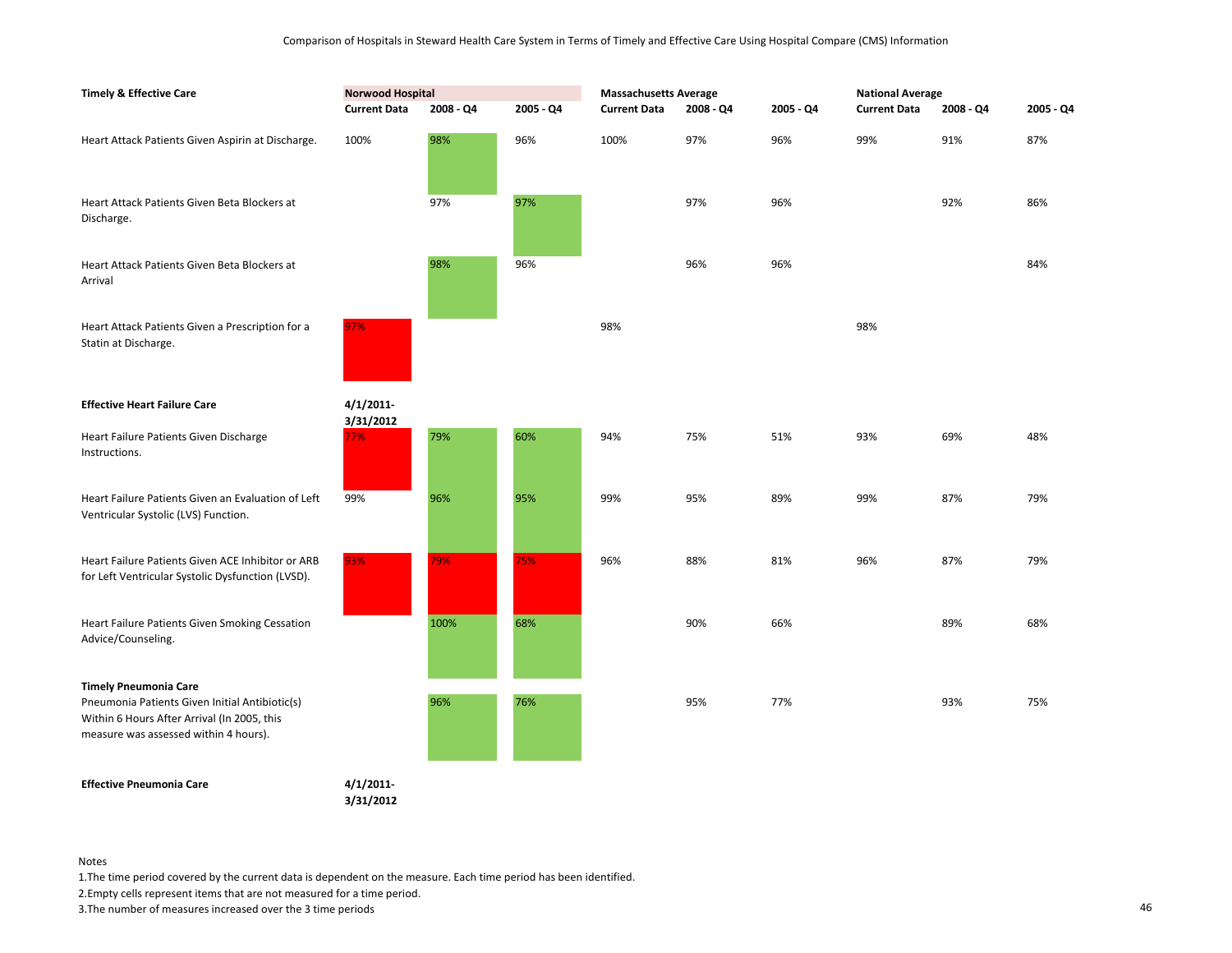| <b>Timely &amp; Effective Care</b>                                                                                                                          | <b>Norwood Hospital</b> |           |           | <b>Massachusetts Average</b> |           |             | <b>National Average</b> |             |           |
|-------------------------------------------------------------------------------------------------------------------------------------------------------------|-------------------------|-----------|-----------|------------------------------|-----------|-------------|-------------------------|-------------|-----------|
|                                                                                                                                                             | <b>Current Data</b>     | 2008 - Q4 | 2005 - Q4 | <b>Current Data</b>          | 2008 - Q4 | $2005 - Q4$ | <b>Current Data</b>     | $2008 - Q4$ | 2005 - Q4 |
| Pneumonia Patients Whose Initial Emergency<br>Room Blood Culture Was Performed Prior to the<br>Administration of The First Hospital Dose of<br>Antibiotics. | 99%                     | 92%       | 82%       | 97%                          | 89%       | 81%         | 97%                     | 90%         | 82%       |
| Pneumonia Patients Given the Most Appropriate<br>Initial Antibiotic(s).                                                                                     | 97%                     | 92%       | 53%       | 96%                          | 89%       | 75%         | 95%                     | 87%         | 76%       |
| Pneumonia Patients Given Smoking Cessation<br>Advice/Counseling.                                                                                            |                         | 99%       | 60%       |                              | 89%       | 64%         |                         | 85%         | 66%       |
| Pneumonia Patients Assessed and Given<br>Pneumococcal Vaccination.                                                                                          |                         | 91%       | 49%       |                              | 84%       | 41%         |                         | 78%         | 51%       |
| Pneumonia Patients Assessed and Given<br>Influenza Vaccination.                                                                                             |                         | 88%       |           |                              | 78%       |             |                         | 75%         |           |
| Pneumonia Patients Given Oxygenation<br>Assessment                                                                                                          |                         | 100%      | 100%      |                              | 100%      | 100%        |                         | 99%         | 98%       |

1.The time period covered by the current data is dependent on the measure. Each time period has been identified.

2.Empty cells represent items that are not measured for a time period.

3.The number of measures increased over the 3 time periods 47

Notes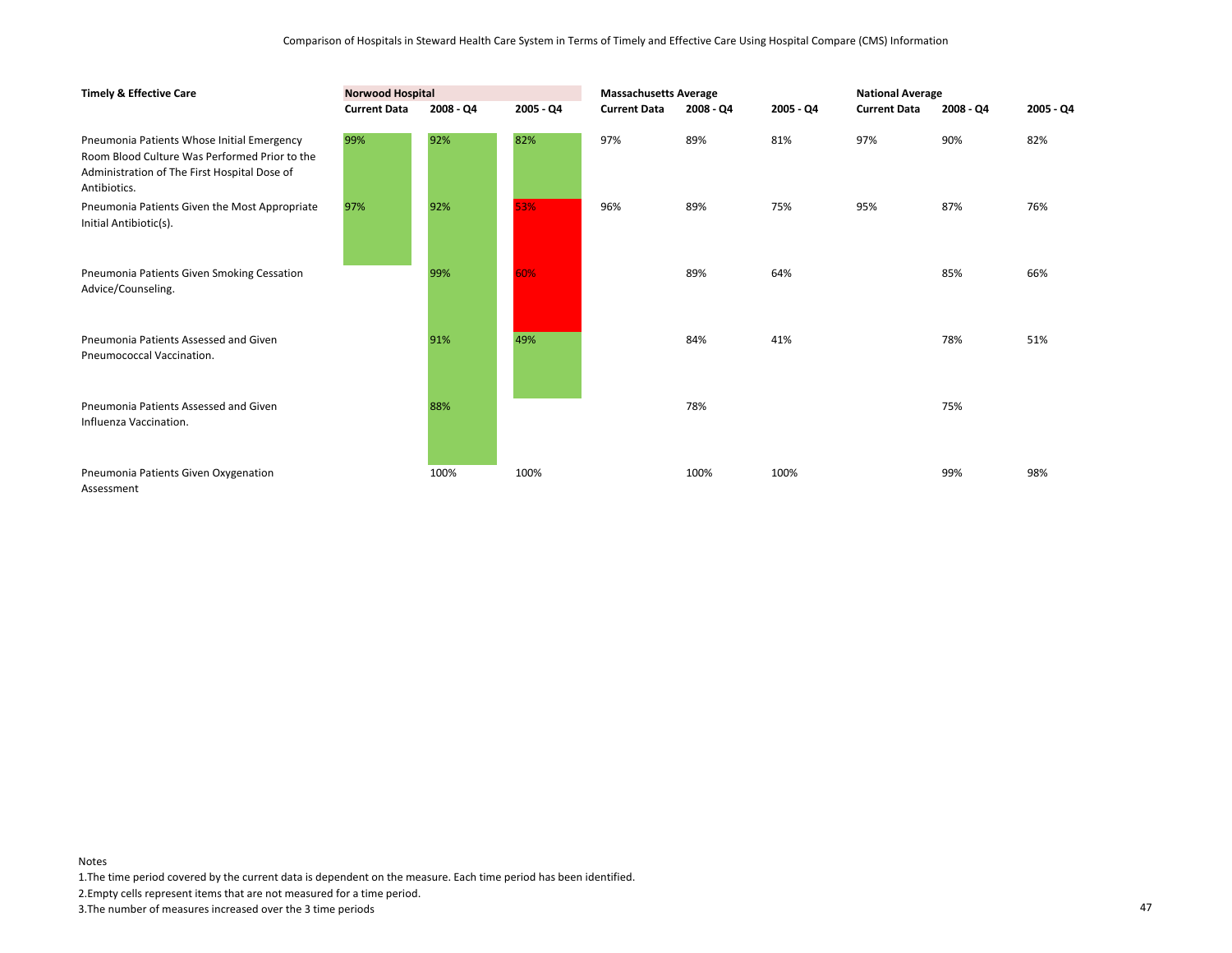| <b>Timely &amp; Effective Care</b>                                                                                                                                                         | <b>Norwood Hospital</b>   |           |               | <b>Massachusetts Average</b> |             |           | <b>National Average</b> |             |           |
|--------------------------------------------------------------------------------------------------------------------------------------------------------------------------------------------|---------------------------|-----------|---------------|------------------------------|-------------|-----------|-------------------------|-------------|-----------|
|                                                                                                                                                                                            | <b>Current Data</b>       | 2008 - Q4 | 2005 - Q4     | <b>Current Data</b>          | $2008 - Q4$ | 2005 - Q4 | <b>Current Data</b>     | $2008 - Q4$ | 2005 - Q4 |
| <b>Timely Surgical Care</b>                                                                                                                                                                | $4/1/2011$ -<br>3/31/2012 |           |               |                              |             |           |                         |             |           |
| Outpatients having surgery who got an antibiotic<br>at the right time - within one hour before surgery.<br>(Higher numbers are better).                                                    | 93%                       |           |               | 96%                          |             |           | 80%                     |             |           |
| Surgery patients who were given an antibiotic at<br>the right time (within one hour before surgery) to<br>help prevent infection.                                                          | 96%                       | 92%       | Not Available | 99%                          | 91%         | 80%       | 98%                     | 84%         | 70%       |
| Surgery patients whose preventive antibiotics<br>were stopped at the right time (within 24 hours<br>after surgery).                                                                        | 97%                       | 88%       | Not Available | 98%                          | 88%         | 71%       | 97%                     | 82%         | 66%       |
| Patients who got treatment at the right time<br>(within 24 hours before or after their surgery) to<br>help prevent blood clots after certain types of<br>surgery.                          | 98%                       | 96%       |               | 98%                          | 88%         |           | 97%                     | 77%         |           |
| <b>Effective Surgical Care</b>                                                                                                                                                             | $4/1/2011$ -<br>3/31/2012 |           |               | 97%                          |             |           | 82%                     |             |           |
| Outpatients having surgery who got the right kind<br>of antibiotic. (Higher numbers are better).                                                                                           | 90%                       |           |               | 98%                          |             |           | 96%                     |             |           |
| Surgery patients who were taking heart drugs<br>called beta blockers before coming to the<br>hospital, who were kept on the beta blockers<br>during the period just before and after their | 97%                       |           |               | 99%                          |             |           | 98%                     |             |           |
| Surgery patients who were given the right kind of<br>antibiotic to help prevent infection.                                                                                                 | 100%                      |           |               | 97%                          |             |           | 96%                     |             |           |
| Heart surgery patients whose blood sugar (blood<br>glucose) is kept under good control in the days<br>right after surgery.                                                                 | Not Available             |           |               |                              |             |           |                         |             |           |
| Surgery patients whose urinary catheters were<br>removed on the first or second day after surgery.                                                                                         | 95%                       |           |               | 100%                         |             |           | 100%                    |             |           |

1.The time period covered by the current data is dependent on the measure. Each time period has been identified.

2.Empty cells represent items that are not measured for a time period.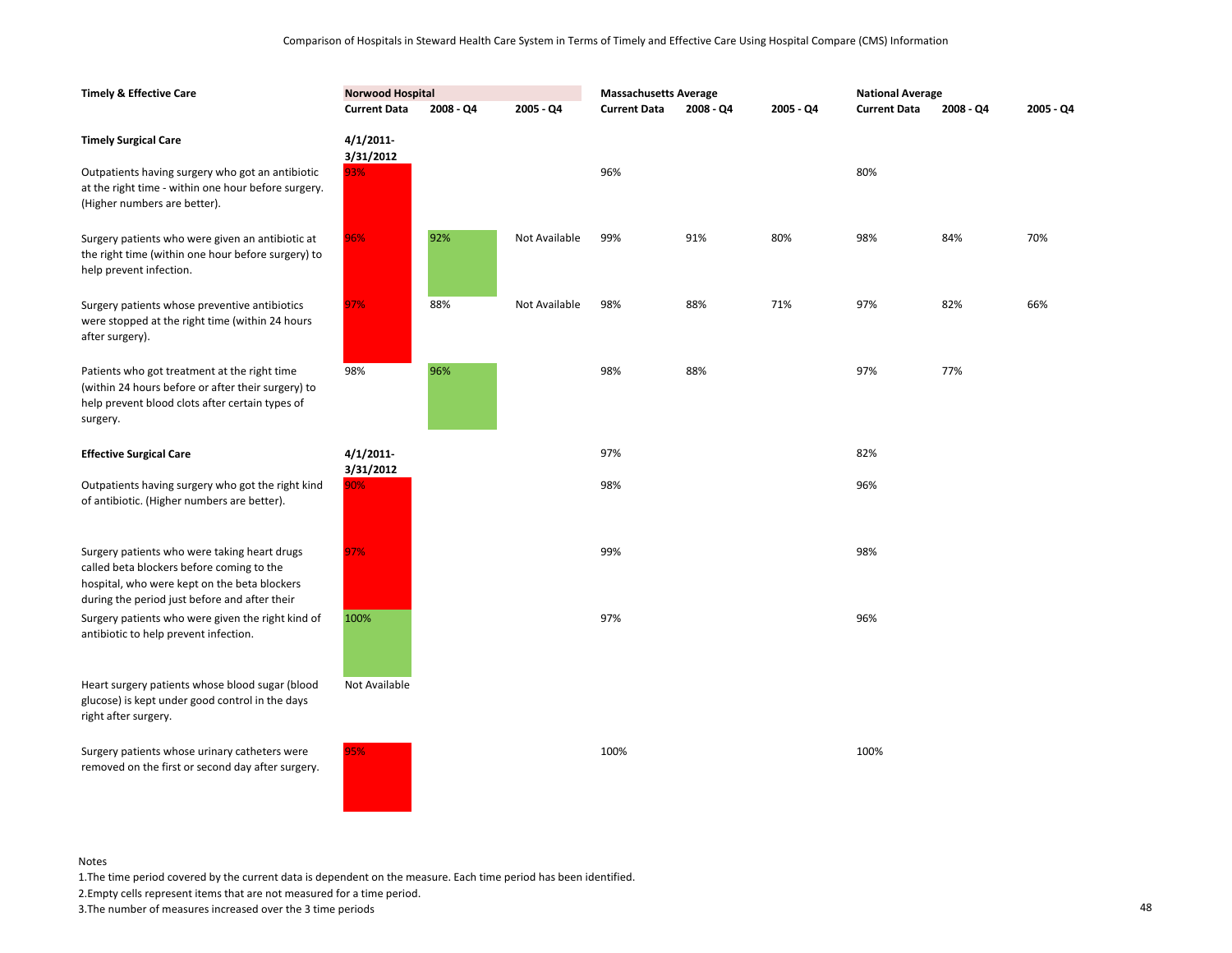| <b>Timely &amp; Effective Care</b>                                                                                                                                        | <b>Norwood Hospital</b> |             |           | <b>Massachusetts Average</b> |             |           | <b>National Average</b> |             |           |
|---------------------------------------------------------------------------------------------------------------------------------------------------------------------------|-------------------------|-------------|-----------|------------------------------|-------------|-----------|-------------------------|-------------|-----------|
|                                                                                                                                                                           | <b>Current Data</b>     | $2008 - Q4$ | 2005 - Q4 | <b>Current Data</b>          | $2008 - QA$ | 2005 - Q4 | <b>Current Data</b>     | $2008 - Q4$ | 2005 - Q4 |
| Patients having surgery who were actively<br>warmed in the operating room or whose body<br>temperature was near normal by the end of<br>surgery.                          | 100%                    |             |           | 98%                          |             |           | 98%                     |             |           |
| Surgery patients who received the appropriate<br>preventative antibiotic(s) for their surgery                                                                             |                         | 93%         |           |                              | 93%         | 80%       |                         | 91%         | 70%       |
| Surgery patients whose doctors ordered<br>treatments to prevent blood clots after certain<br>types of surgeries                                                           | 99%                     | 98%         |           |                              | 90%         |           |                         | 80%         |           |
| <b>Effective Children's Asthma Care</b>                                                                                                                                   | 4/1/2011<br>3/31/2012   |             |           |                              |             |           |                         |             |           |
| Children who received reliever medication while<br>hospitalized for asthma.                                                                                               | Not<br>Available        |             |           | Not Available                |             |           | 100%                    |             |           |
| Children who received systemic corticosteroid<br>medication (oral and IV medication that reduces<br>inflammation and controls symptoms) while<br>hospitalized for asthma. | Not<br>Available        |             |           | Not Available                |             |           | 100%                    |             |           |
| Children and their caregivers who received a<br>home management plan of care document while<br>hospitalized for asthma.                                                   | Not<br>Available        |             |           | Not Available                |             |           | 85%                     |             |           |

# **Timely Emergency Department Care**

Average (median) time patients spent in the emergency department, before they were admitted to the hospital as an inpatient

Average (median) time patients spent in the emergency department, after the doctor decided to admit them as an inpatient before leaving the emergency department for their inpatient room



#### Notes

1.The time period covered by the current data is dependent on the measure. Each time period has been identified.

2.Empty cells represent items that are not measured for a time period.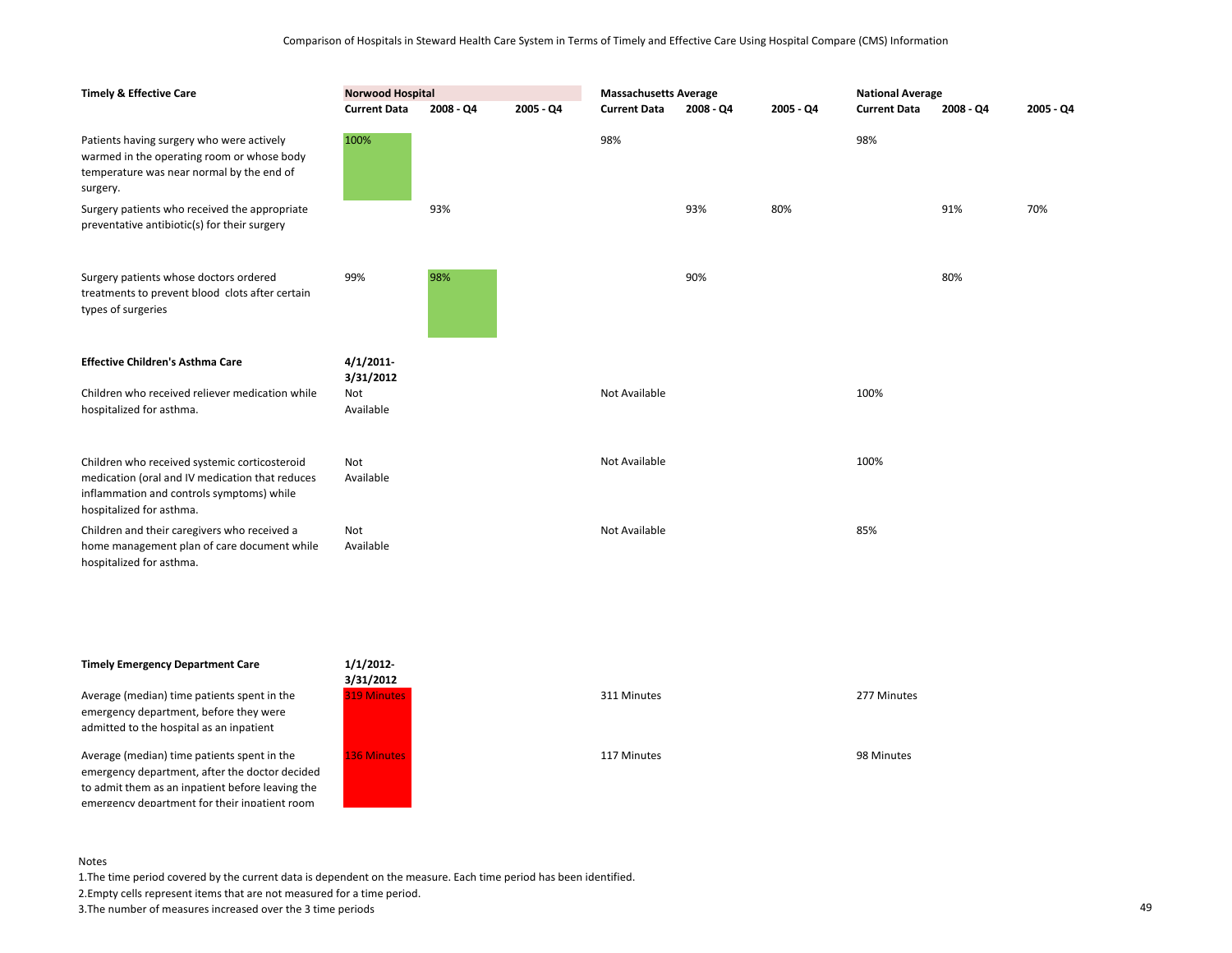| <b>Timely &amp; Effective Care</b>                                                                                                                     | <b>Norwood Hospital</b> |             |             | <b>Massachusetts Average</b> |           |           | <b>National Average</b> |           |             |
|--------------------------------------------------------------------------------------------------------------------------------------------------------|-------------------------|-------------|-------------|------------------------------|-----------|-----------|-------------------------|-----------|-------------|
|                                                                                                                                                        | <b>Current Data</b>     | $2008 - Q4$ | $2005 - Q4$ | <b>Current Data</b>          | 2008 - Q4 | 2005 - Q4 | <b>Current Data</b>     | 2008 - Q4 | $2005 - Q4$ |
| Average time patients spent in the emergency<br>department before being sent home                                                                      | <b>153 Minutes</b>      |             |             | 152 Minutes                  |           |           | 59 Minutes              |           |             |
| Average time patients spent in the emergency<br>department before they were seen by a<br>healthcare professional                                       | 36 Minutes              |             |             | 40 Minutes                   |           |           | 59 Minutes              |           |             |
| Average time patients who came to the<br>emergency department with broken bones had to<br>wait before receiving pain medication                        | <b>65 Minutes</b>       |             |             | 61 Minutes                   |           |           | 58 Minutes              |           |             |
| Percentage of patients who left the emergency<br>department before being seen                                                                          | 1%                      |             |             | Not Available                |           |           | Not Available           |           |             |
| Percentage of patients who came to the<br>emergency department with stroke symptoms<br>who received brain scan results within 45<br>minutes of arrival | Too few<br>cases        |             |             | 60%                          |           |           | 38%                     |           |             |
| <b>Preventive Care</b>                                                                                                                                 | 1/1/2012                |             |             |                              |           |           |                         |           |             |
| Patients assessed and given influenza vaccination                                                                                                      | 3/31/2012<br>92%        |             |             | 88%                          |           |           | 86%                     |           |             |
| Patients assessed and given pneumonia<br>vaccination                                                                                                   | 92%                     |             |             | 90%                          |           |           | 88%                     |           |             |

1.The time period covered by the current data is dependent on the measure. Each time period has been identified.

2.Empty cells represent items that are not measured for a time period.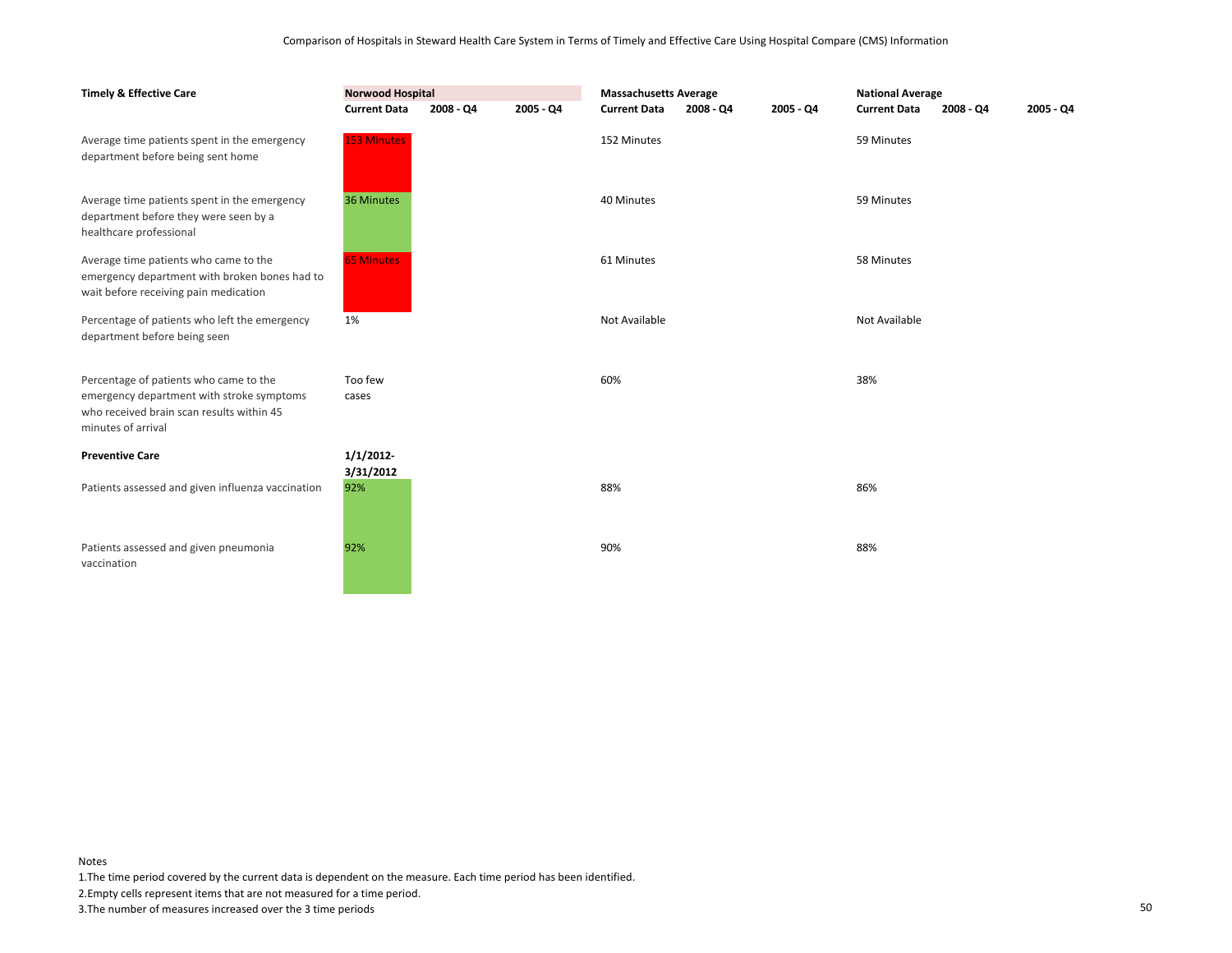| <b>Timely &amp; Effective Care</b>                                                                                                                                                                                                | <b>Quincy Medical Center</b>               |               |               | <b>Massachusetts Average</b>            |           |           | <b>National Average</b> |           |           |
|-----------------------------------------------------------------------------------------------------------------------------------------------------------------------------------------------------------------------------------|--------------------------------------------|---------------|---------------|-----------------------------------------|-----------|-----------|-------------------------|-----------|-----------|
|                                                                                                                                                                                                                                   | <b>Current Data</b>                        | 2008          | 2005          | <b>Current Data</b>                     | 2008 - Q4 | 2005 - Q4 | <b>Current Data</b>     | 2008 - Q4 | 2005 - Q4 |
| <b>Timely Heart Attack Care</b><br>Average number of minutes before outpatients<br>with chest pain or possible heart attack who<br>needed specialized care were transferred to<br>another hospital. (A lower number of minutes is | 4/1/2011<br>3/31/2012<br><b>46 Minutes</b> |               |               | $4/1/2011$ -<br>3/31/2012<br>59 Minutes |           |           | 0 Minutes               |           |           |
| better).<br>Average number of minutes before outpatients<br>with chest pain or possible heart attack got an                                                                                                                       | 6 Minutes                                  |               |               | 8 Minutes                               |           |           | 0 Minutes               |           |           |
| ECG. (A lower number of minutes is better).<br>Outpatients with chest pain or possible heart                                                                                                                                      | Not Available                              |               |               | 74%                                     |           |           | 71%                     |           |           |
| attack who got drugs to break up blood clots<br>within 30 minutes of arrival. (Higher numbers are<br>better).<br>Outpatients with chest pain or possible heart                                                                    | 100%                                       |               |               | 97%                                     |           |           | 12%                     |           |           |
| attack who got aspirin within 24 hours of arrival.<br>(Higher numbers are better).                                                                                                                                                |                                            |               |               |                                         |           |           |                         |           |           |
| Heart Attack Patients Given Fibrinolytic<br>Medication Within 30 Minutes of Arrival.                                                                                                                                              | Not Available                              | Not Available | Not Available | 33%                                     | 41%       | 35%       | 60%                     | 40%       | 31%       |
| Heart Attack Patients Given PCI Within 90<br>Minutes of Arrival (In 2005, the measure was<br>assessed for 120 minutes).                                                                                                           | Not Available                              | Not Available | Not Available | 95%                                     | 75%       | 75%       | 94%                     | 67%       | 61%       |
| <b>Effective Heart Attack Care</b>                                                                                                                                                                                                | 4/1/2011<br>3/31/2012                      |               |               |                                         |           |           |                         |           |           |
| Heart Attack Patients Given ACE Inhibitor or ARB<br>for Left Ventricular Systolic Dysfunction (LVSD).                                                                                                                             |                                            | 100%          | 100%          |                                         | 90%       | 83%       |                         | 88%       | 80%       |
| Heart Attack Patients Given Smoking Cessation<br>Advice/Counseling.                                                                                                                                                               |                                            | 100%          | 77%           |                                         | 92%       | 74%       |                         | 92%       | 75%       |
| Heart Attack Patients Given Aspirin at Arrival.                                                                                                                                                                                   |                                            | 99%           | 96%           |                                         | 97%       | 97%       |                         | 94%       | 91%       |

1.The time period covered by the current data is dependent on the measure. Each time period has been identified.

2.Empty cells represent items that are not measured for a time period.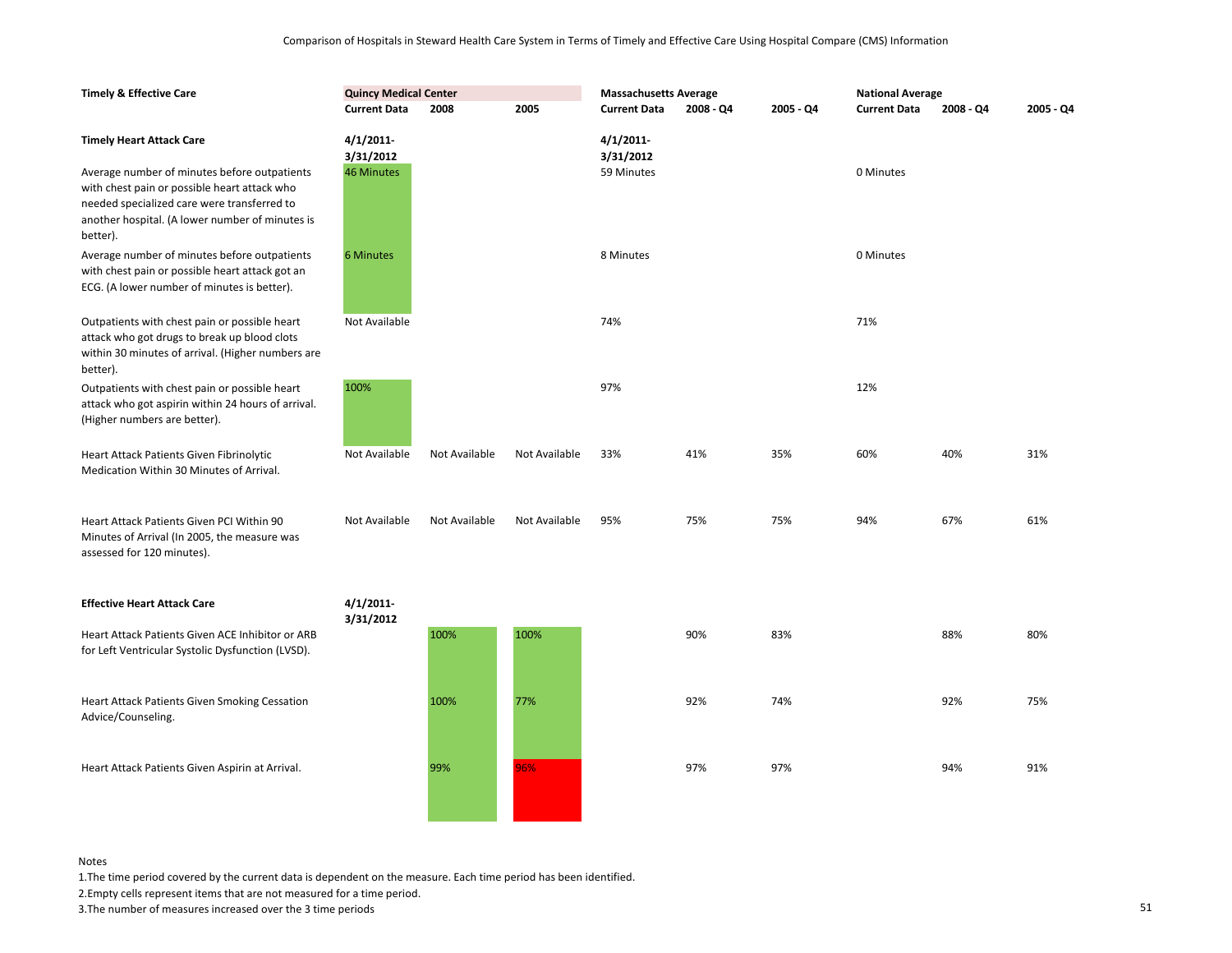| <b>Timely &amp; Effective Care</b>                                                                                                     | <b>Quincy Medical Center</b> |      |      | <b>Massachusetts Average</b> |           |           | <b>National Average</b> |           |           |
|----------------------------------------------------------------------------------------------------------------------------------------|------------------------------|------|------|------------------------------|-----------|-----------|-------------------------|-----------|-----------|
|                                                                                                                                        | <b>Current Data</b>          | 2008 | 2005 | <b>Current Data</b>          | 2008 - Q4 | 2005 - Q4 | <b>Current Data</b>     | 2008 - Q4 | 2005 - Q4 |
| Heart Attack Patients Given Aspirin at Discharge.                                                                                      | 100%                         | 96%  | 99%  | 100%                         | 97%       | 96%       | 99%                     | 91%       | 87%       |
| Heart Attack Patients Given Beta Blockers at<br>Discharge.                                                                             |                              | 98%  | 99%  |                              | 97%       | 96%       |                         | 92%       | 86%       |
| Heart Attack Patients Given Beta Blockers at<br>Arrival                                                                                |                              | 99%  | 92%  |                              | 96%       | 96%       |                         |           | 84%       |
| Heart Attack Patients Given a Prescription for a<br>Statin at Discharge.                                                               | 95%                          |      |      | 98%                          |           |           | 98%                     |           |           |
| <b>Effective Heart Failure Care</b>                                                                                                    | 4/1/2011<br>3/31/2012        |      |      |                              |           |           |                         |           |           |
| Heart Failure Patients Given Discharge<br>Instructions.                                                                                | 99%                          | 65%  | 46%  | 94%                          | 75%       | 51%       | 93%                     | 69%       | 48%       |
| Heart Failure Patients Given an Evaluation of Left<br>Ventricular Systolic (LVS) Function.                                             | 99%                          | 96%  | 95%  | 99%                          | 95%       | 89%       | 99%                     | 87%       | 79%       |
| Heart Failure Patients Given ACE Inhibitor or ARB<br>for Left Ventricular Systolic Dysfunction (LVSD).                                 | 98%                          | 94%  | 100% | 96%                          | 88%       | 81%       | 96%                     | 87%       | 79%       |
| Heart Failure Patients Given Smoking Cessation<br>Advice/Counseling.                                                                   |                              | 92%  | 69%  |                              | 90%       | 66%       |                         | 89%       | 68%       |
| <b>Timely Pneumonia Care</b>                                                                                                           |                              |      |      |                              |           |           |                         |           |           |
| Pneumonia Patients Given Initial Antibiotic(s)<br>Within 6 Hours After Arrival (In 2005, this<br>measure was assessed within 4 hours). |                              | 99%  | 82%  |                              | 95%       | 77%       |                         | 93%       | 75%       |
| <b>Effective Pneumonia Care</b>                                                                                                        | 4/1/2011                     |      |      |                              |           |           |                         |           |           |

**3/31/2012**

Notes

1.The time period covered by the current data is dependent on the measure. Each time period has been identified.

2.Empty cells represent items that are not measured for a time period.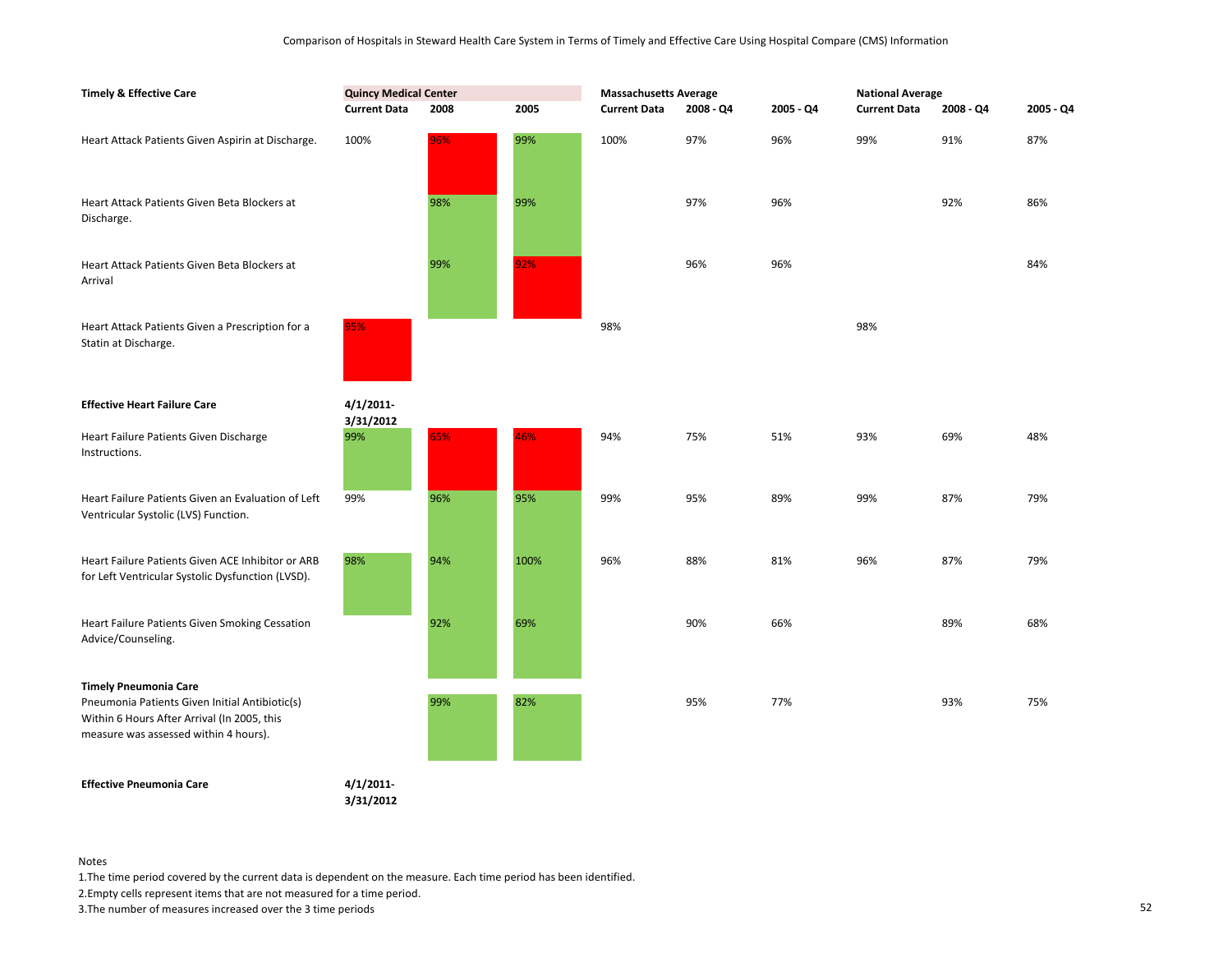| <b>Timely &amp; Effective Care</b>                                                                                                                          | <b>Quincy Medical Center</b> |      |      | <b>Massachusetts Average</b> |             |           | <b>National Average</b> |           |             |
|-------------------------------------------------------------------------------------------------------------------------------------------------------------|------------------------------|------|------|------------------------------|-------------|-----------|-------------------------|-----------|-------------|
|                                                                                                                                                             | <b>Current Data</b>          | 2008 | 2005 | <b>Current Data</b>          | $2008 - QA$ | 2005 - Q4 | <b>Current Data</b>     | 2008 - Q4 | $2005 - Q4$ |
| Pneumonia Patients Whose Initial Emergency<br>Room Blood Culture Was Performed Prior to the<br>Administration of The First Hospital Dose of<br>Antibiotics. | 98%                          | 91%  | 77%  | 97%                          | 89%         | 81%       | 97%                     | 90%       | 82%         |
| Pneumonia Patients Given the Most Appropriate<br>Initial Antibiotic(s).                                                                                     | 94%                          | 98%  | 92%  | 96%                          | 89%         | 75%       | 95%                     | 87%       | 76%         |
| Pneumonia Patients Given Smoking Cessation<br>Advice/Counseling.                                                                                            |                              | 89%  | 77%  |                              | 89%         | 64%       |                         | 85%       | 66%         |
| Pneumonia Patients Assessed and Given<br>Pneumococcal Vaccination.                                                                                          |                              | 85%  | 46%  |                              | 84%         | 41%       |                         | 78%       | 51%         |
| Pneumonia Patients Assessed and Given<br>Influenza Vaccination.                                                                                             |                              | 82%  |      |                              | 78%         |           |                         | 75%       |             |
| Pneumonia Patients Given Oxygenation<br>Assessment                                                                                                          |                              | 100% | 100% |                              | 100%        | 100%      |                         | 99%       | 98%         |

1.The time period covered by the current data is dependent on the measure. Each time period has been identified.

2.Empty cells represent items that are not measured for a time period.

3.The number of measures increased over the 3 time periods 53

Notes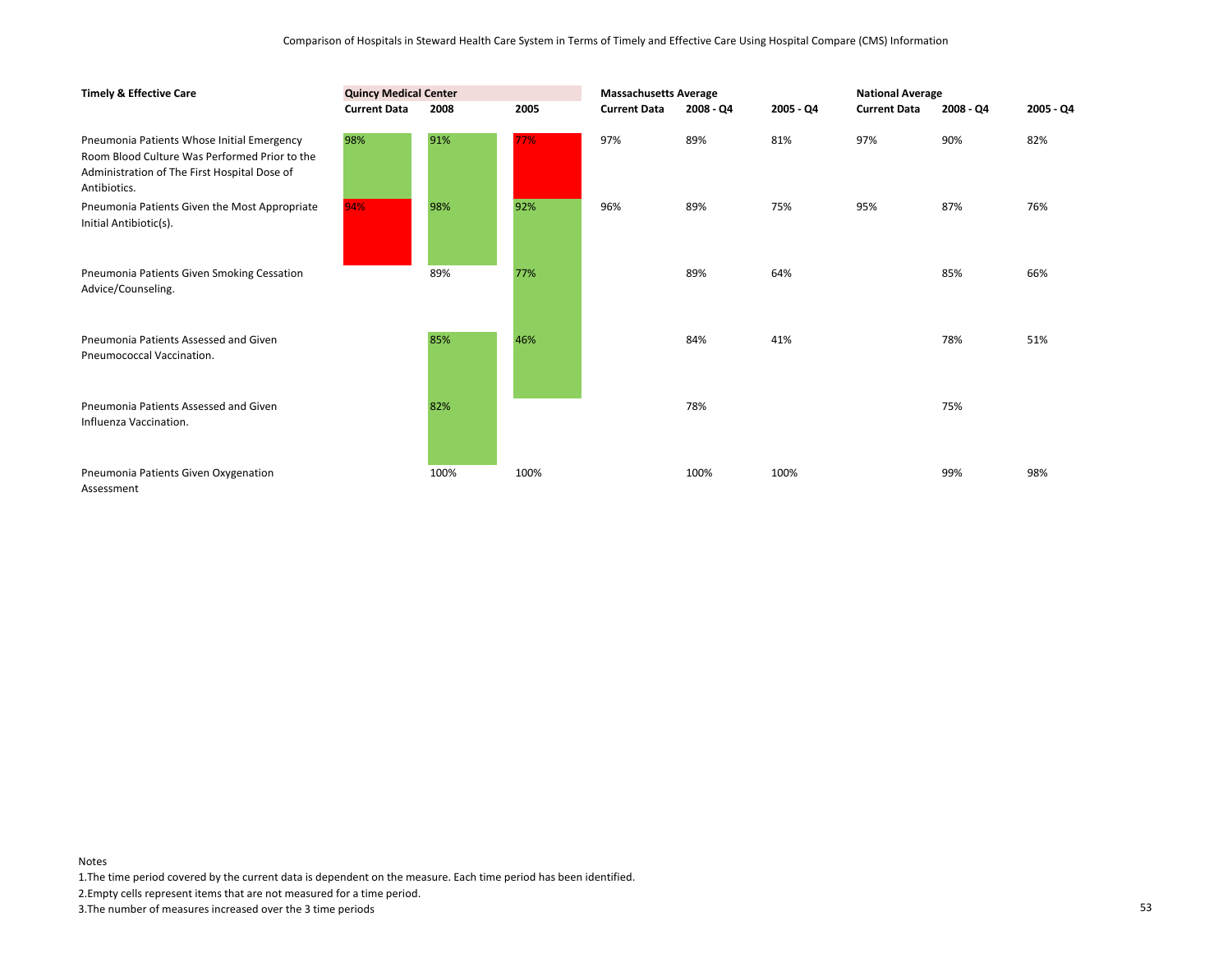| <b>Timely &amp; Effective Care</b>                                                                                                                                | <b>Quincy Medical Center</b> |      |               | <b>Massachusetts Average</b> |           |           | <b>National Average</b> |             |           |
|-------------------------------------------------------------------------------------------------------------------------------------------------------------------|------------------------------|------|---------------|------------------------------|-----------|-----------|-------------------------|-------------|-----------|
|                                                                                                                                                                   | <b>Current Data</b>          | 2008 | 2005          | <b>Current Data</b>          | 2008 - Q4 | 2005 - Q4 | <b>Current Data</b>     | $2008 - Q4$ | 2005 - Q4 |
| <b>Timely Surgical Care</b>                                                                                                                                       | $4/1/2011$ -                 |      |               |                              |           |           |                         |             |           |
| Outpatients having surgery who got an antibiotic<br>at the right time - within one hour before surgery.<br>(Higher numbers are better).                           | 3/31/2012<br>97%             |      |               | 96%                          |           |           | 80%                     |             |           |
| Surgery patients who were given an antibiotic at<br>the right time (within one hour before surgery) to<br>help prevent infection.                                 | 100%                         | 96%  | Not Available | 99%                          | 91%       | 80%       | 98%                     | 84%         | 70%       |
| Surgery patients whose preventive antibiotics<br>were stopped at the right time (within 24 hours<br>after surgery).                                               | 95%                          | 86%  | Not Available | 98%                          | 88%       | 71%       | 97%                     | 82%         | 66%       |
| Patients who got treatment at the right time<br>(within 24 hours before or after their surgery) to<br>help prevent blood clots after certain types of<br>surgery. | 99%                          | 96%  |               | 98%                          | 88%       |           | 97%                     | 77%         |           |
| <b>Effective Surgical Care</b>                                                                                                                                    | $4/1/2011$ -<br>3/31/2012    |      |               | 97%                          |           |           | 82%                     |             |           |
| Outpatients having surgery who got the right kind<br>of antibiotic. (Higher numbers are better).                                                                  | 97%                          |      |               | 98%                          |           |           | 96%                     |             |           |
| Surgery patients who were taking heart drugs<br>called beta blockers before coming to the<br>hospital, who were kept on the beta blockers                         | 96%                          |      |               | 99%                          |           |           | 98%                     |             |           |
| during the period just before and after their<br>Surgery patients who were given the right kind of<br>antibiotic to help prevent infection.                       | 98%                          | 98%  |               | 97%                          |           |           | 96%                     |             |           |
| Heart surgery patients whose blood sugar (blood<br>glucose) is kept under good control in the days<br>right after surgery.                                        | Not Available                |      |               |                              |           |           |                         |             |           |
| Surgery patients whose urinary catheters were<br>removed on the first or second day after surgery.                                                                | 88%                          |      |               | 100%                         |           |           | 100%                    |             |           |

1.The time period covered by the current data is dependent on the measure. Each time period has been identified.

2.Empty cells represent items that are not measured for a time period.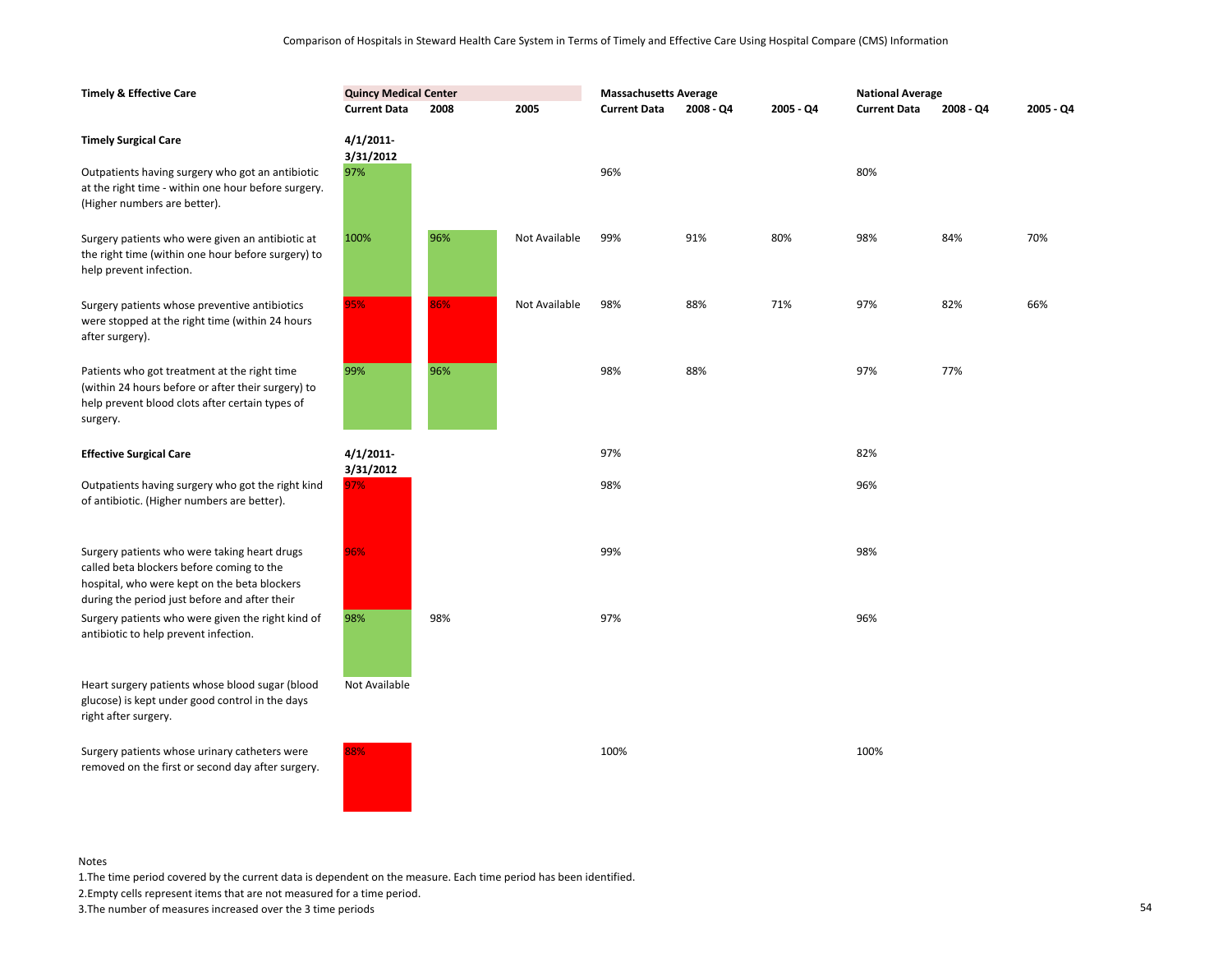| <b>Timely &amp; Effective Care</b>                                                                                                                                        | <b>Quincy Medical Center</b><br><b>Current Data</b> | 2008 | 2005 | <b>Massachusetts Average</b><br><b>Current Data</b> | 2008 - Q4 | 2005 - Q4 | <b>National Average</b><br><b>Current Data</b> | $2008 - QA$ | 2005 - Q4 |
|---------------------------------------------------------------------------------------------------------------------------------------------------------------------------|-----------------------------------------------------|------|------|-----------------------------------------------------|-----------|-----------|------------------------------------------------|-------------|-----------|
| Patients having surgery who were actively<br>warmed in the operating room or whose body<br>temperature was near normal by the end of<br>surgery.                          | 100%                                                |      |      | 98%                                                 |           |           | 98%                                            |             |           |
| Surgery patients who received the appropriate<br>preventative antibiotic(s) for their surgery                                                                             |                                                     |      |      |                                                     | 93%       | 80%       |                                                | 91%         | 70%       |
| Surgery patients whose doctors ordered<br>treatments to prevent blood clots after certain<br>types of surgeries                                                           | 99%                                                 | 98%  |      |                                                     | 90%       |           |                                                | 80%         |           |
| <b>Effective Children's Asthma Care</b>                                                                                                                                   | 4/1/2011-<br>3/31/2012                              |      |      |                                                     |           |           |                                                |             |           |
| Children who received reliever medication while<br>hospitalized for asthma.                                                                                               | Not Available                                       |      |      | Not Available                                       |           |           | 100%                                           |             |           |
| Children who received systemic corticosteroid<br>medication (oral and IV medication that reduces<br>inflammation and controls symptoms) while<br>hospitalized for asthma. | Not Available                                       |      |      | Not Available                                       |           |           | 100%                                           |             |           |
| Children and their caregivers who received a<br>home management plan of care document while<br>hospitalized for asthma.                                                   | Not Available                                       |      |      | Not Available                                       |           |           | 85%                                            |             |           |

# **Timely Emergency Department Care**

Average (median) time patients spent in the emergency department, before they were admitted to the hospital as an inpatient

Average (median) time patients spent in the emergency department, after the doctor decided to admit them as an inpatient before leaving the emergency department for their inpatient room



#### Notes

1.The time period covered by the current data is dependent on the measure. Each time period has been identified.

2.Empty cells represent items that are not measured for a time period.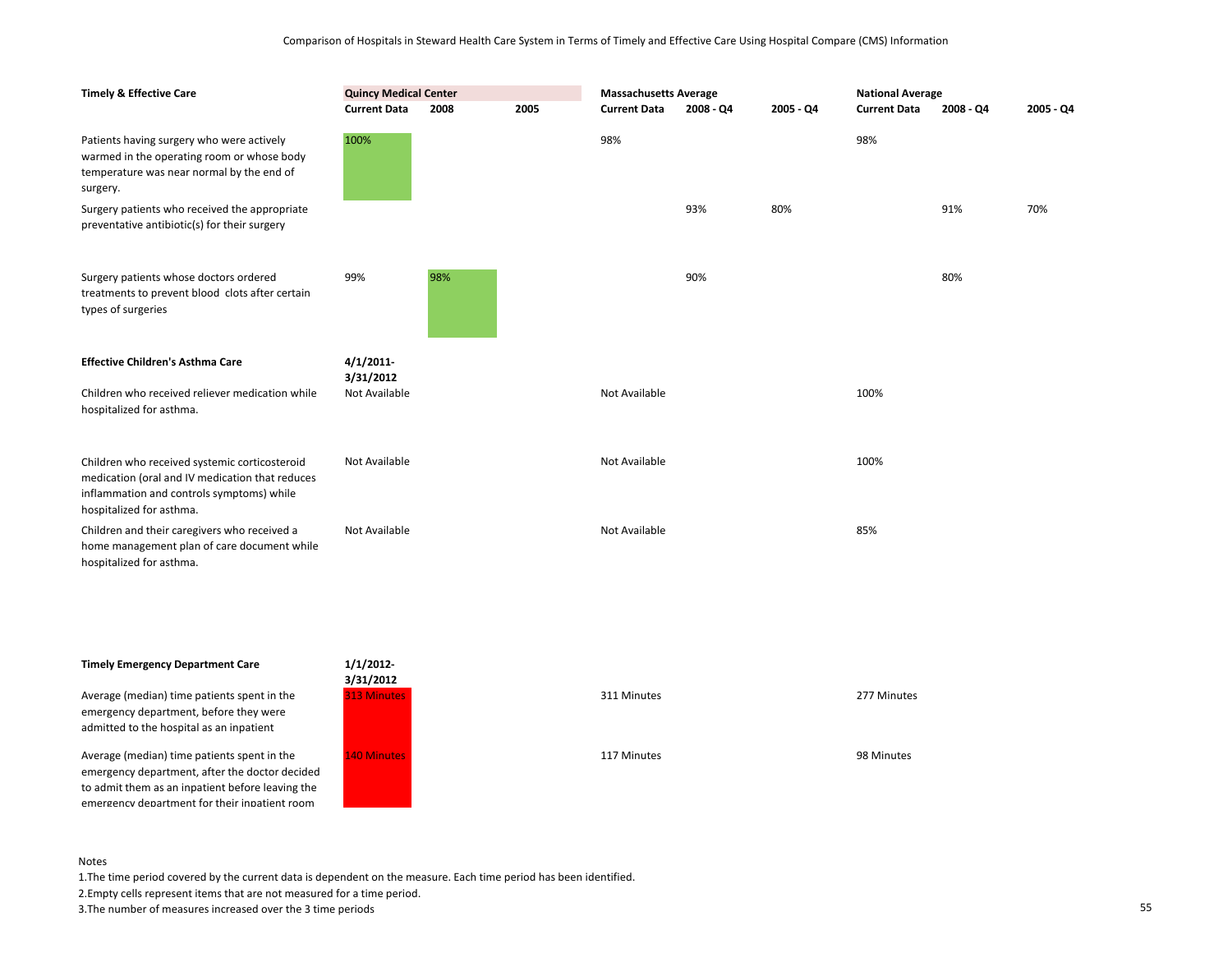| <b>Timely &amp; Effective Care</b>                                                                                                                     | <b>Quincy Medical Center</b><br><b>Current Data</b> | 2005<br>2008 |  | <b>Massachusetts Average</b><br>2005 - Q4<br><b>Current Data</b><br>2008 - Q4 |  | <b>National Average</b><br><b>Current Data</b><br>2008 - Q4 |               | $2005 - Q4$ |  |
|--------------------------------------------------------------------------------------------------------------------------------------------------------|-----------------------------------------------------|--------------|--|-------------------------------------------------------------------------------|--|-------------------------------------------------------------|---------------|-------------|--|
| Average time patients spent in the emergency<br>department before being sent home                                                                      | 142 Minutes                                         |              |  | 152 Minutes                                                                   |  |                                                             | 59 Minutes    |             |  |
| Average time patients spent in the emergency<br>department before they were seen by a<br>healthcare professional                                       | 7 Minutes                                           |              |  | 40 Minutes                                                                    |  |                                                             | 59 Minutes    |             |  |
| Average time patients who came to the<br>emergency department with broken bones had to<br>wait before receiving pain medication                        | 53 Minutes                                          |              |  | 61 Minutes                                                                    |  |                                                             | 58 Minutes    |             |  |
| Percentage of patients who left the emergency<br>department before being seen                                                                          | 1%                                                  |              |  | Not Available                                                                 |  |                                                             | Not Available |             |  |
| Percentage of patients who came to the<br>emergency department with stroke symptoms<br>who received brain scan results within 45<br>minutes of arrival | Too few cases                                       |              |  | 60%                                                                           |  |                                                             | 38%           |             |  |
| <b>Preventive Care</b>                                                                                                                                 | 1/1/2012                                            |              |  |                                                                               |  |                                                             |               |             |  |
| Patients assessed and given influenza vaccination                                                                                                      | 3/31/2012<br>97%                                    |              |  | 88%                                                                           |  |                                                             | 86%           |             |  |
| Patients assessed and given pneumonia<br>vaccination                                                                                                   | 97%                                                 |              |  | 90%                                                                           |  |                                                             | 88%           |             |  |

1.The time period covered by the current data is dependent on the measure. Each time period has been identified.

2.Empty cells represent items that are not measured for a time period.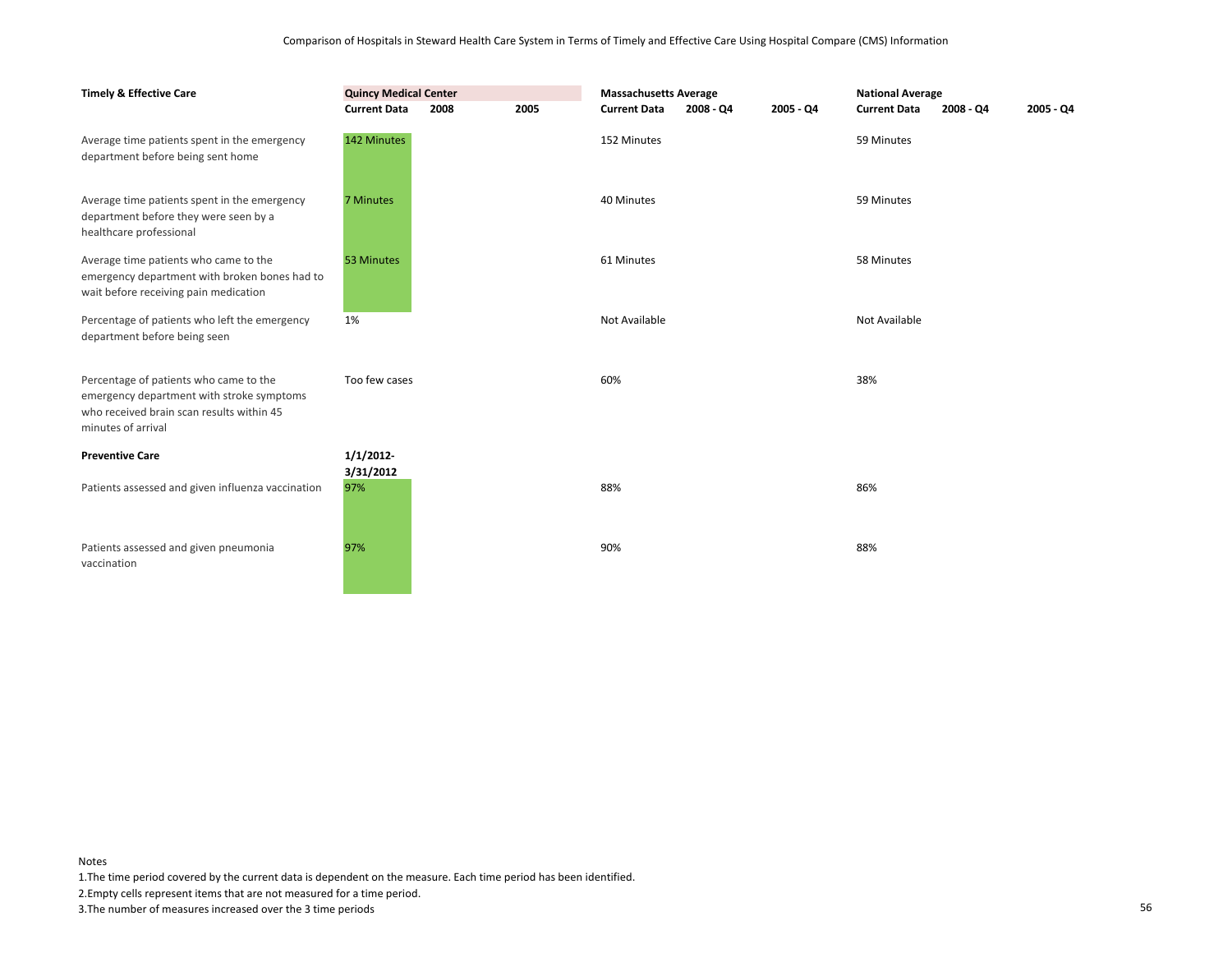| <b>Timely &amp; Effective Care</b>                                                                                                                                                                         | <b>Saint Anne's Hospital</b> |               | <b>Massachusetts Average</b> |                           |             | <b>National Average</b> |                     |             |             |
|------------------------------------------------------------------------------------------------------------------------------------------------------------------------------------------------------------|------------------------------|---------------|------------------------------|---------------------------|-------------|-------------------------|---------------------|-------------|-------------|
|                                                                                                                                                                                                            | <b>Current Data</b>          | $2008 - Q4$   | 2005 - Q4                    | <b>Current Data</b>       | $2008 - Q4$ | 2005 - Q4               | <b>Current Data</b> | $2008 - Q4$ | $2005 - Q4$ |
| <b>Timely Heart Attack Care</b>                                                                                                                                                                            | $4/1/2011$ -<br>3/31/2012    |               |                              | $4/1/2011$ -<br>3/31/2012 |             |                         |                     |             |             |
| Average number of minutes before outpatients<br>with chest pain or possible heart attack who<br>needed specialized care were transferred to<br>another hospital. (A lower number of minutes is<br>better). | Too few cases                |               |                              | 59 Minutes                |             |                         | 0 Minutes           |             |             |
| Average number of minutes before outpatients<br>with chest pain or possible heart attack got an<br>ECG. (A lower number of minutes is better).                                                             | 3 Minutes                    |               |                              | 8 Minutes                 |             |                         | 0 Minutes           |             |             |
| Outpatients with chest pain or possible heart<br>attack who got drugs to break up blood clots<br>within 30 minutes of arrival. (Higher numbers are<br>better).                                             | Not Available                |               |                              | 74%                       |             |                         | 71%                 |             |             |
| Outpatients with chest pain or possible heart<br>attack who got aspirin within 24 hours of arrival.<br>(Higher numbers are better).                                                                        | 94%                          |               |                              | 97%                       |             |                         | 12%                 |             |             |
| Heart Attack Patients Given Fibrinolytic<br>Medication Within 30 Minutes of Arrival.                                                                                                                       | Not Available                | Not Available | 100%                         | 33%                       | 41%         | 35%                     | 60%                 | 40%         | 31%         |
| Heart Attack Patients Given PCI Within 90<br>Minutes of Arrival (In 2005, the measure was<br>assessed for 120 minutes).                                                                                    | Not Available                | Not Available | Not Available                | 95%                       | 75%         | 75%                     | 94%                 | 67%         | 61%         |
| <b>Effective Heart Attack Care</b>                                                                                                                                                                         | 4/1/2011                     |               |                              |                           |             |                         |                     |             |             |
| Heart Attack Patients Given ACE Inhibitor or ARB<br>for Left Ventricular Systolic Dysfunction (LVSD).                                                                                                      | 3/31/2012                    | 71%           | 100%                         |                           | 90%         | 83%                     |                     | 88%         | 80%         |
| Heart Attack Patients Given Smoking Cessation<br>Advice/Counseling.                                                                                                                                        |                              | 100%          | 75%                          |                           | 92%         | 74%                     |                     | 92%         | 75%         |
| Heart Attack Patients Given Aspirin at Arrival.                                                                                                                                                            |                              | 96%           | 98%                          |                           | 97%         | 97%                     |                     | 94%         | 91%         |
|                                                                                                                                                                                                            |                              |               |                              |                           |             |                         |                     |             |             |

1.The time period covered by the current data is dependent on the measure. Each time period has been identified.

2.Empty cells represent items that are not measured for a time period.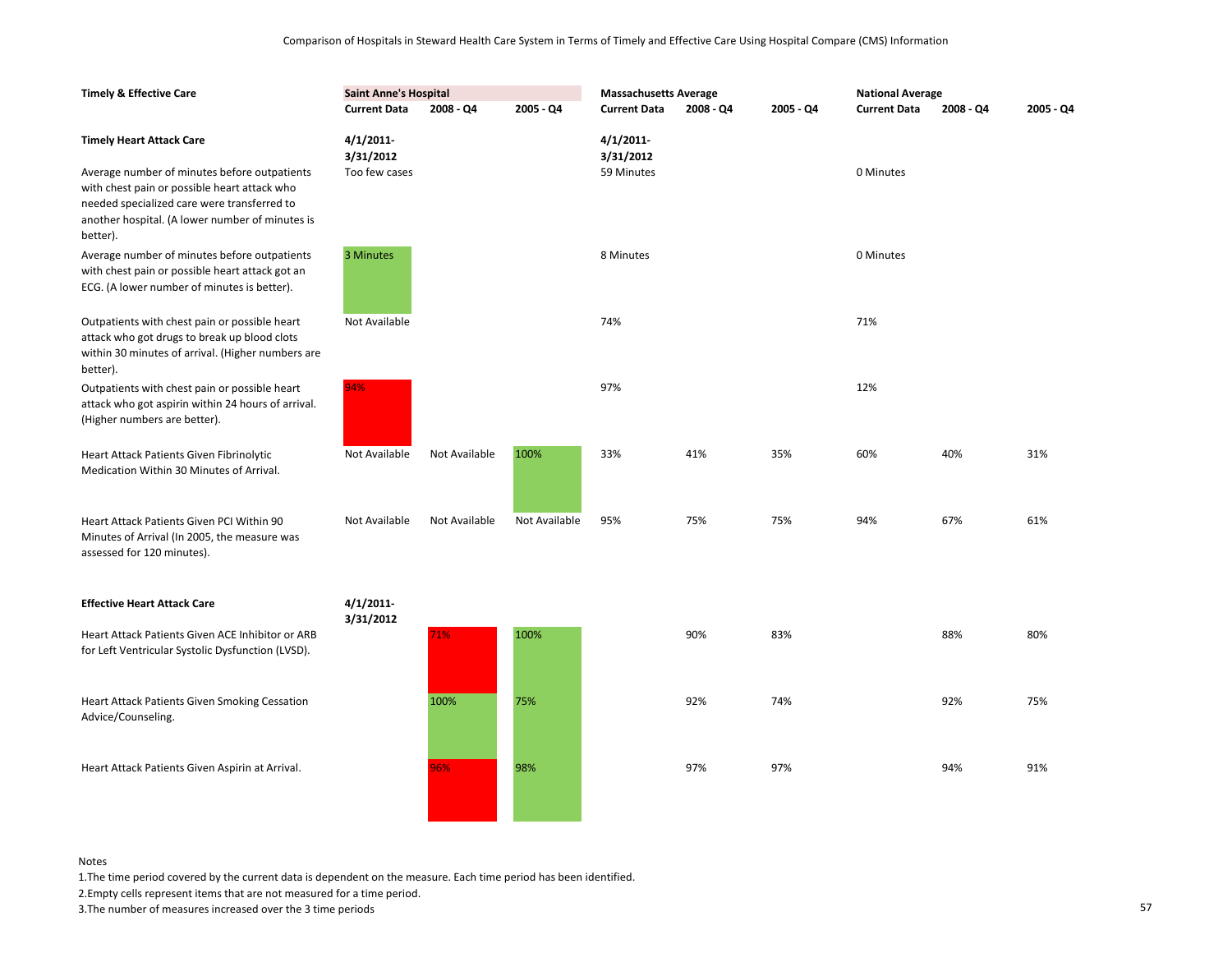| <b>Timely &amp; Effective Care</b>                                                                                                                                     | <b>Saint Anne's Hospital</b> |           |           | <b>Massachusetts Average</b> |           |           | <b>National Average</b> |           |           |  |
|------------------------------------------------------------------------------------------------------------------------------------------------------------------------|------------------------------|-----------|-----------|------------------------------|-----------|-----------|-------------------------|-----------|-----------|--|
|                                                                                                                                                                        | <b>Current Data</b>          | 2008 - Q4 | 2005 - Q4 | <b>Current Data</b>          | 2008 - Q4 | 2005 - Q4 | <b>Current Data</b>     | 2008 - Q4 | 2005 - Q4 |  |
| Heart Attack Patients Given Aspirin at Discharge.                                                                                                                      | 100%                         | 94%       | 95%       | 100%                         | 97%       | 96%       | 99%                     | 91%       | 87%       |  |
| Heart Attack Patients Given Beta Blockers at<br>Discharge.                                                                                                             |                              | 95%       | 91%       |                              | 97%       | 96%       |                         | 92%       | 86%       |  |
| Heart Attack Patients Given Beta Blockers at<br>Arrival                                                                                                                |                              | 98%       | 92%       |                              | 96%       | 96%       |                         |           | 84%       |  |
| Heart Attack Patients Given a Prescription for a<br>Statin at Discharge.                                                                                               | 96%                          |           |           | 98%                          |           |           | 98%                     |           |           |  |
| <b>Effective Heart Failure Care</b>                                                                                                                                    | $4/1/2011$ -<br>3/31/2012    |           |           |                              |           |           |                         |           |           |  |
| Heart Failure Patients Given Discharge<br>Instructions.                                                                                                                | 96%                          | 60%       | 99%       | 94%                          | 75%       | 51%       | 93%                     | 69%       | 48%       |  |
| Heart Failure Patients Given an Evaluation of Left<br>Ventricular Systolic (LVS) Function.                                                                             | 100%                         | 96%       | 89%       | 99%                          | 95%       | 89%       | 99%                     | 87%       | 79%       |  |
| Heart Failure Patients Given ACE Inhibitor or ARB<br>for Left Ventricular Systolic Dysfunction (LVSD).                                                                 | 100%                         | 62%       | 67%       | 96%                          | 88%       | 81%       | 96%                     | 87%       | 79%       |  |
| Heart Failure Patients Given Smoking Cessation<br>Advice/Counseling.                                                                                                   |                              | 100%      | 61%       |                              | 90%       | 66%       |                         | 89%       | 68%       |  |
| <b>Timely Pneumonia Care</b><br>Pneumonia Patients Given Initial Antibiotic(s)<br>Within 6 Hours After Arrival (In 2005, this<br>measure was assessed within 4 hours). |                              | 98%       | 89%       |                              | 95%       | 77%       |                         | 93%       | 75%       |  |
| <b>Effective Pneumonia Care</b>                                                                                                                                        | 4/1/2011-<br>3/31/2012       |           |           |                              |           |           |                         |           |           |  |

1.The time period covered by the current data is dependent on the measure. Each time period has been identified.

2.Empty cells represent items that are not measured for a time period.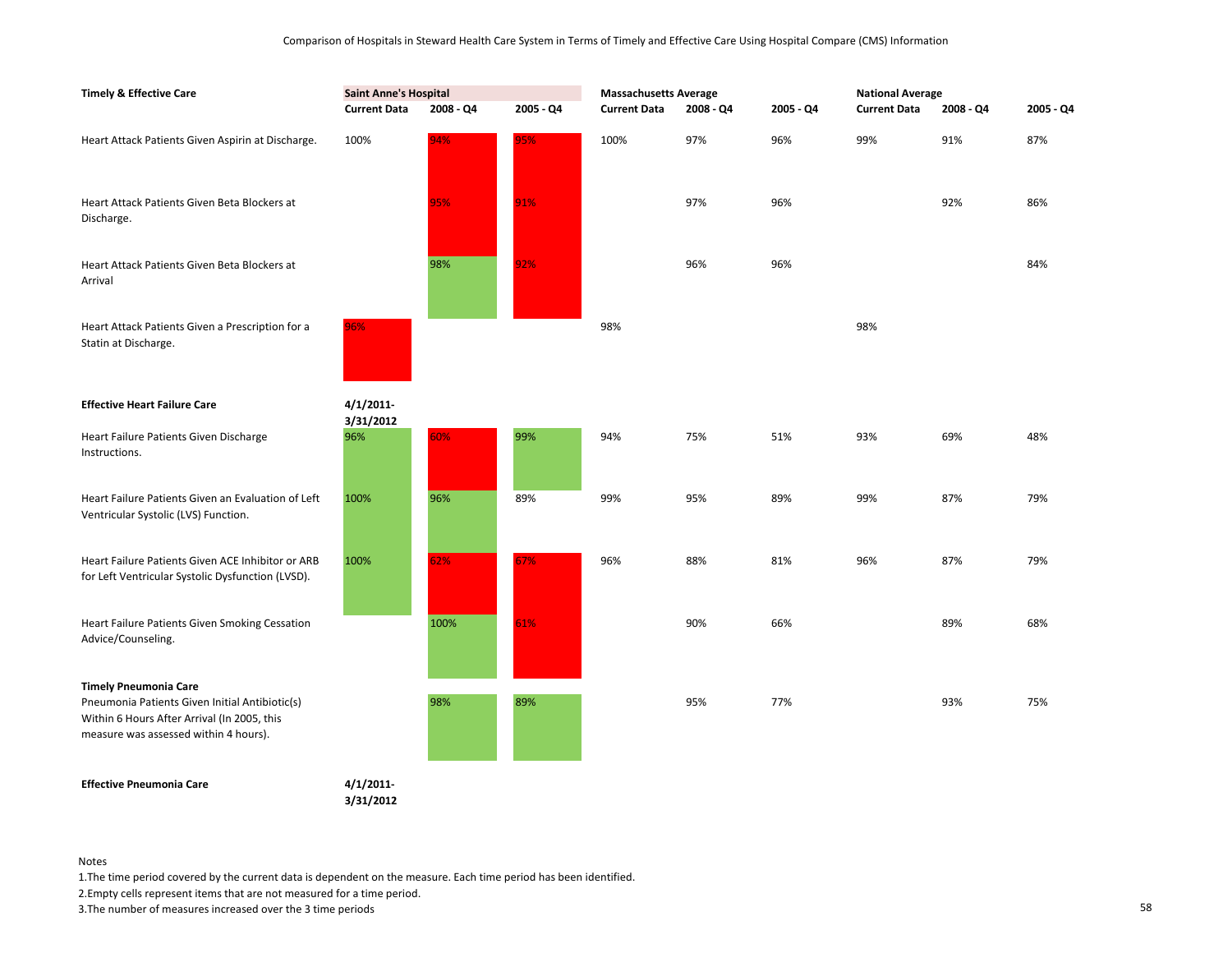| <b>Timely &amp; Effective Care</b>                                                                                                                          | <b>Saint Anne's Hospital</b> |           |           | <b>Massachusetts Average</b> |           |           | <b>National Average</b> |           |             |
|-------------------------------------------------------------------------------------------------------------------------------------------------------------|------------------------------|-----------|-----------|------------------------------|-----------|-----------|-------------------------|-----------|-------------|
|                                                                                                                                                             | <b>Current Data</b>          | 2008 - Q4 | 2005 - Q4 | <b>Current Data</b>          | 2008 - Q4 | 2005 - Q4 | <b>Current Data</b>     | 2008 - Q4 | $2005 - Q4$ |
| Pneumonia Patients Whose Initial Emergency<br>Room Blood Culture Was Performed Prior to the<br>Administration of The First Hospital Dose of<br>Antibiotics. | 96%                          | 89%       | 77%       | 97%                          | 89%       | 81%       | 97%                     | 90%       | 82%         |
| Pneumonia Patients Given the Most Appropriate<br>Initial Antibiotic(s).                                                                                     | 95%                          | 91%       | 71%       | 96%                          | 89%       | 75%       | 95%                     | 87%       | 76%         |
| Pneumonia Patients Given Smoking Cessation<br>Advice/Counseling.                                                                                            |                              | 91%       | 57%       |                              | 89%       | 64%       |                         | 85%       | 66%         |
| Pneumonia Patients Assessed and Given<br>Pneumococcal Vaccination.                                                                                          |                              | 86%       | 45%       |                              | 84%       | 41%       |                         | 78%       | 51%         |
| Pneumonia Patients Assessed and Given<br>Influenza Vaccination.                                                                                             |                              | 86%       |           |                              | 78%       |           |                         | 75%       |             |
| Pneumonia Patients Given Oxygenation<br>Assessment                                                                                                          |                              | 100%      | 100%      |                              | 100%      | 100%      |                         | 99%       | 98%         |

1.The time period covered by the current data is dependent on the measure. Each time period has been identified.

2.Empty cells represent items that are not measured for a time period.

3.The number of measures increased over the 3 time periods 59

Notes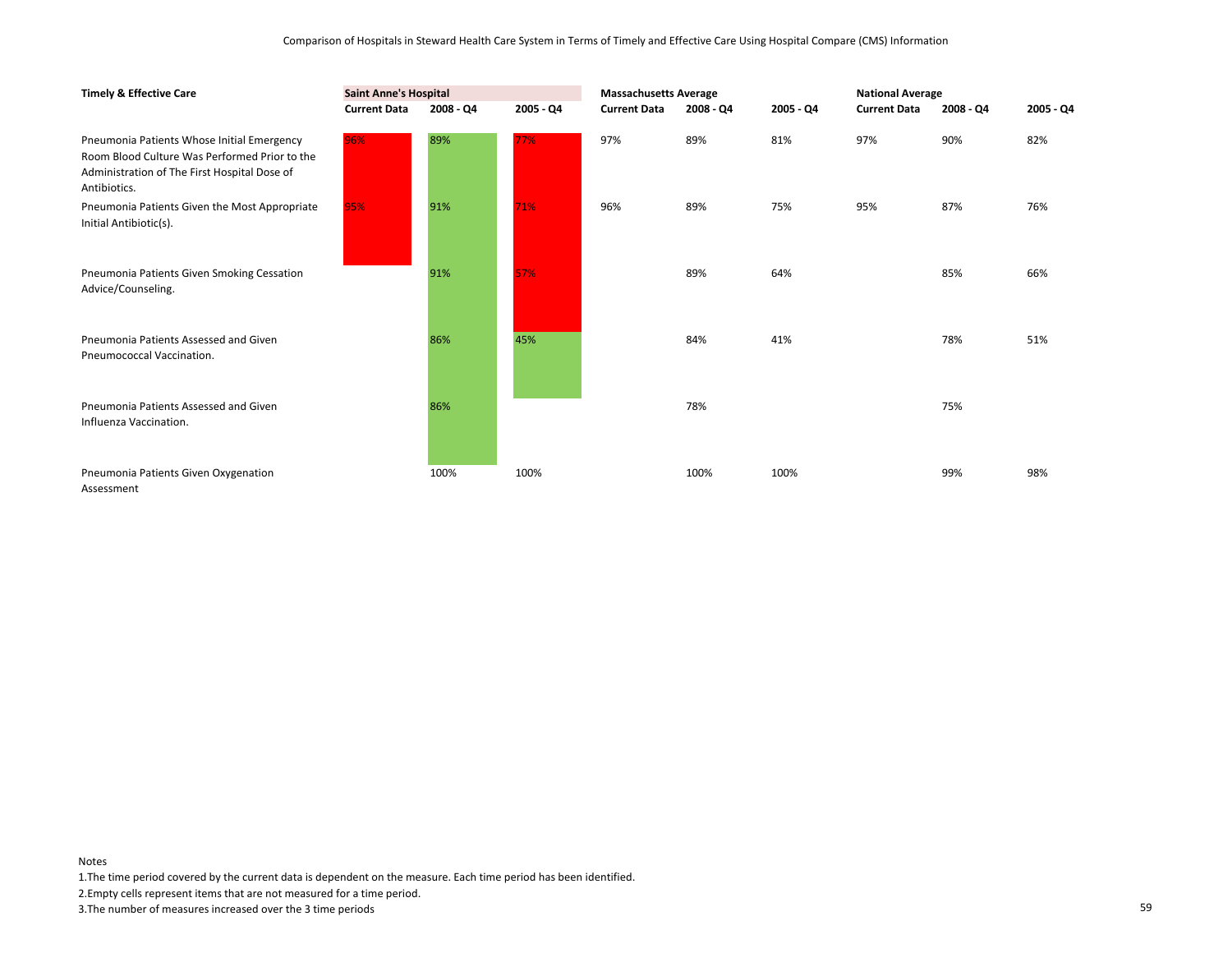| <b>Timely &amp; Effective Care</b>                                                                                                                                | <b>Saint Anne's Hospital</b> |           |               | <b>Massachusetts Average</b> |           |           | <b>National Average</b> |           |           |
|-------------------------------------------------------------------------------------------------------------------------------------------------------------------|------------------------------|-----------|---------------|------------------------------|-----------|-----------|-------------------------|-----------|-----------|
|                                                                                                                                                                   | <b>Current Data</b>          | 2008 - Q4 | 2005 - Q4     | <b>Current Data</b>          | 2008 - Q4 | 2005 - Q4 | <b>Current Data</b>     | 2008 - Q4 | 2005 - Q4 |
| <b>Timely Surgical Care</b>                                                                                                                                       | 4/1/2011<br>3/31/2012        |           |               |                              |           |           |                         |           |           |
| Outpatients having surgery who got an antibiotic<br>at the right time - within one hour before surgery.<br>(Higher numbers are better).                           | 98%                          |           |               | 96%                          |           |           | 80%                     |           |           |
| Surgery patients who were given an antibiotic at<br>the right time (within one hour before surgery) to<br>help prevent infection.                                 | 100%                         | 98%       | Not Available | 99%                          | 91%       | 80%       | 98%                     | 84%       | 70%       |
| Surgery patients whose preventive antibiotics<br>were stopped at the right time (within 24 hours<br>after surgery).                                               | 98%                          | 98%       | Not Available | 98%                          | 88%       | 71%       | 97%                     | 82%       | 66%       |
| Patients who got treatment at the right time<br>(within 24 hours before or after their surgery) to<br>help prevent blood clots after certain types of<br>surgery. | 99%                          | 79%       |               | 98%                          | 88%       |           | 97%                     | 77%       |           |
| <b>Effective Surgical Care</b>                                                                                                                                    | $4/1/2011$ -                 |           |               | 97%                          |           |           | 82%                     |           |           |
| Outpatients having surgery who got the right kind<br>of antibiotic. (Higher numbers are better).                                                                  | 3/31/2012<br>98%             |           |               | 98%                          |           |           | 96%                     |           |           |
| Surgery patients who were taking heart drugs<br>called beta blockers before coming to the<br>hospital, who were kept on the beta blockers                         | 100%                         |           |               | 99%                          |           |           | 98%                     |           |           |
| during the period just before and after their<br>Surgery patients who were given the right kind of<br>antibiotic to help prevent infection.                       | 100%                         | 95%       |               | 97%                          |           |           | 96%                     |           |           |
| Heart surgery patients whose blood sugar (blood<br>glucose) is kept under good control in the days<br>right after surgery.                                        | Not Available                |           |               |                              |           |           |                         |           |           |
| Surgery patients whose urinary catheters were<br>removed on the first or second day after surgery.                                                                | 99%                          |           |               | 100%                         |           |           | 100%                    |           |           |

1.The time period covered by the current data is dependent on the measure. Each time period has been identified.

2.Empty cells represent items that are not measured for a time period.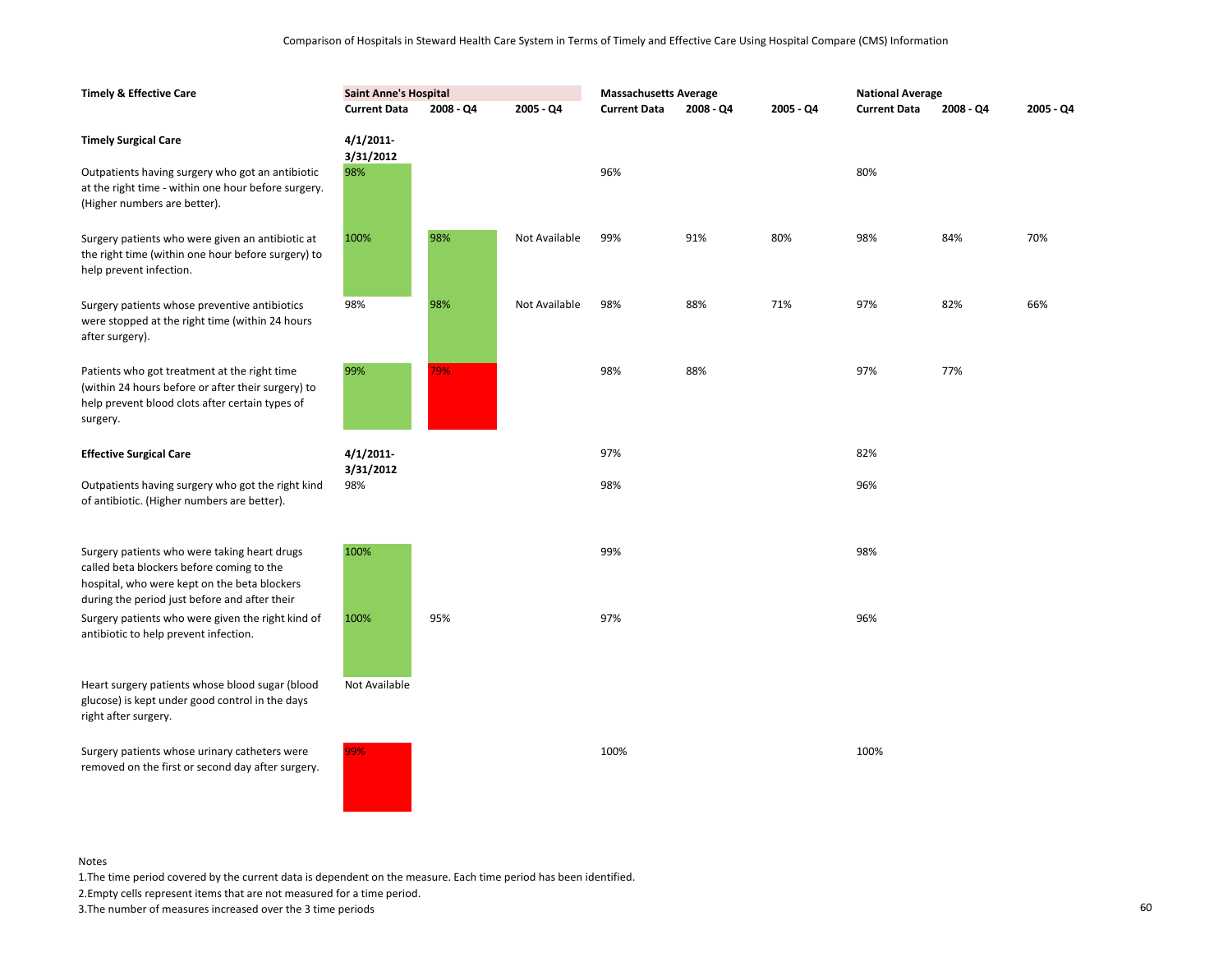| <b>Timely &amp; Effective Care</b>                                                                                                                                        | <b>Saint Anne's Hospital</b><br><b>Current Data</b><br>$2008 - Q4$<br>$2005 - Q4$ |     | <b>Massachusetts Average</b><br><b>Current Data</b><br>$2008 - Q4$<br>$2005 - Q4$ |               |     | <b>National Average</b><br><b>Current Data</b><br>$2008 - Q4$<br>2005 - Q4 |      |     |     |
|---------------------------------------------------------------------------------------------------------------------------------------------------------------------------|-----------------------------------------------------------------------------------|-----|-----------------------------------------------------------------------------------|---------------|-----|----------------------------------------------------------------------------|------|-----|-----|
| Patients having surgery who were actively<br>warmed in the operating room or whose body<br>temperature was near normal by the end of<br>surgery.                          | 100%                                                                              |     |                                                                                   | 98%           |     |                                                                            | 98%  |     |     |
| Surgery patients who received the appropriate<br>preventative antibiotic(s) for their surgery                                                                             |                                                                                   |     |                                                                                   |               | 93% | 80%                                                                        |      | 91% | 70% |
| Surgery patients whose doctors ordered<br>treatments to prevent blood clots after certain<br>types of surgeries                                                           | 100%                                                                              | 85% |                                                                                   |               | 90% |                                                                            |      | 80% |     |
| <b>Effective Children's Asthma Care</b>                                                                                                                                   | 4/1/2011<br>3/31/2012                                                             |     |                                                                                   |               |     |                                                                            |      |     |     |
| Children who received reliever medication while<br>hospitalized for asthma.                                                                                               | Not Available                                                                     |     |                                                                                   | Not Available |     |                                                                            | 100% |     |     |
| Children who received systemic corticosteroid<br>medication (oral and IV medication that reduces<br>inflammation and controls symptoms) while<br>hospitalized for asthma. | Not Available                                                                     |     |                                                                                   | Not Available |     |                                                                            | 100% |     |     |
| Children and their caregivers who received a<br>home management plan of care document while<br>hospitalized for asthma.                                                   | Not Available                                                                     |     |                                                                                   | Not Available |     |                                                                            | 85%  |     |     |

# **Timely Emergency Department Care**

Average (median) time patients spent in the emergency department, before they were admitted to the hospital as an inpatient

Average (median) time patients spent in the emergency department, after the doctor decided to admit them as an inpatient before leaving the emergency department for their inpatient room



| 1/1/2012-<br>3/31/2012<br><b>317 Minutes</b> | 311 Minutes | 277 Minutes |
|----------------------------------------------|-------------|-------------|
| 107 Minutes                                  | 117 Minutes | 98 Minutes  |

#### Notes

1.The time period covered by the current data is dependent on the measure. Each time period has been identified.

2.Empty cells represent items that are not measured for a time period.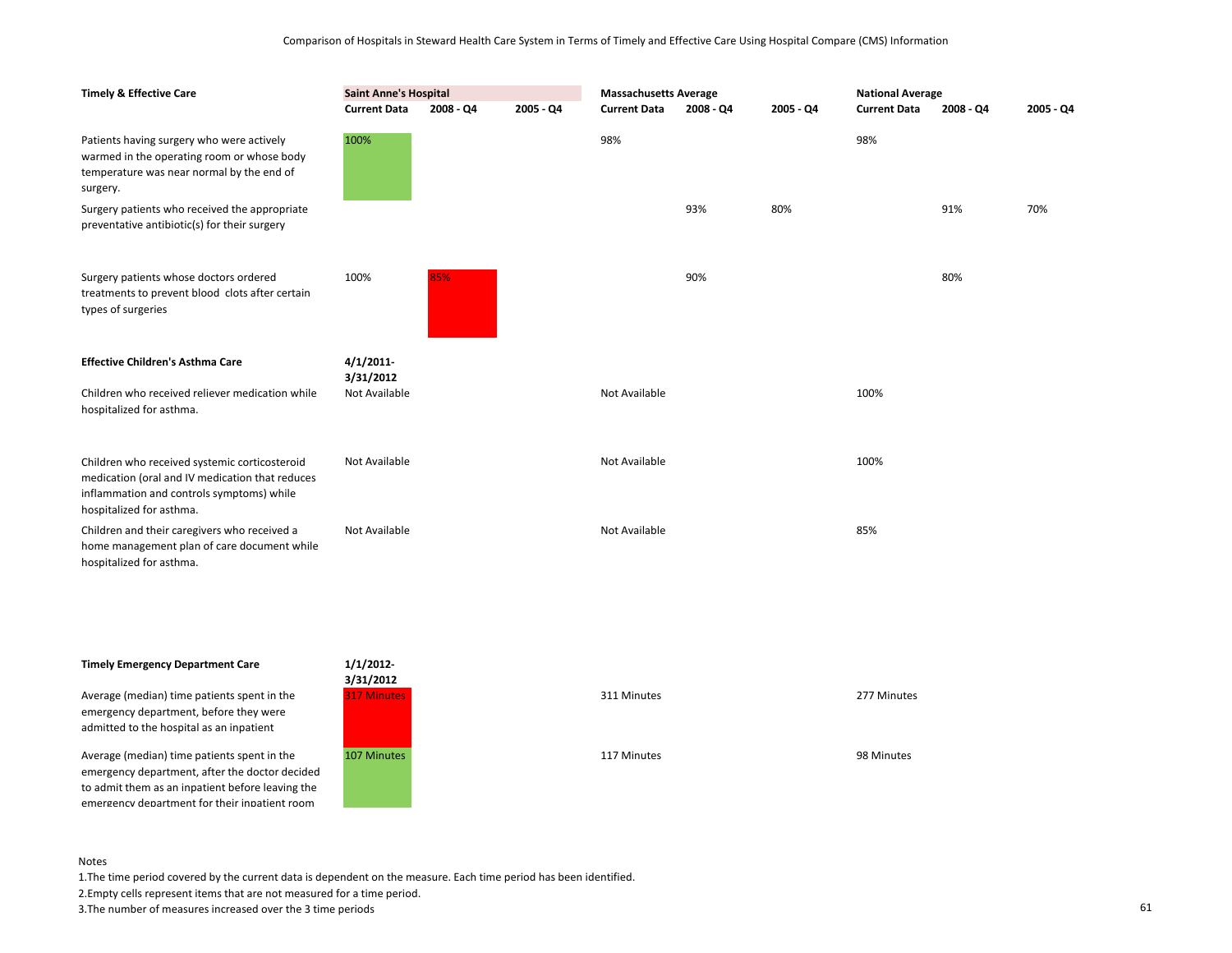| <b>Timely &amp; Effective Care</b>                                                                                                                     | <b>Saint Anne's Hospital</b> |           |             | <b>Massachusetts Average</b> |           |           | <b>National Average</b> |           |           |
|--------------------------------------------------------------------------------------------------------------------------------------------------------|------------------------------|-----------|-------------|------------------------------|-----------|-----------|-------------------------|-----------|-----------|
|                                                                                                                                                        | <b>Current Data</b>          | 2008 - Q4 | $2005 - Q4$ | <b>Current Data</b>          | 2008 - Q4 | 2005 - Q4 | <b>Current Data</b>     | 2008 - Q4 | 2005 - Q4 |
| Average time patients spent in the emergency<br>department before being sent home                                                                      | <b>166 Minutes</b>           |           |             | 152 Minutes                  |           |           | 59 Minutes              |           |           |
| Average time patients spent in the emergency<br>department before they were seen by a<br>healthcare professional                                       | <b>62 Minutes</b>            |           |             | 40 Minutes                   |           |           | 59 Minutes              |           |           |
| Average time patients who came to the<br>emergency department with broken bones had to<br>wait before receiving pain medication                        | <b>83 Minutes</b>            |           |             | 61 Minutes                   |           |           | 58 Minutes              |           |           |
| Percentage of patients who left the emergency<br>department before being seen                                                                          | 3%                           |           |             | Not Available                |           |           | Not Available           |           |           |
| Percentage of patients who came to the<br>emergency department with stroke symptoms<br>who received brain scan results within 45<br>minutes of arrival | Not Available                |           |             | 60%                          |           |           | 38%                     |           |           |
| <b>Preventive Care</b>                                                                                                                                 | 1/1/2012                     |           |             |                              |           |           |                         |           |           |
| Patients assessed and given influenza vaccination                                                                                                      | 3/31/2012<br>95%             |           |             | 88%                          |           |           | 86%                     |           |           |
| Patients assessed and given pneumonia<br>vaccination                                                                                                   | 94%                          |           |             | 90%                          |           |           | 88%                     |           |           |

1.The time period covered by the current data is dependent on the measure. Each time period has been identified.

2.Empty cells represent items that are not measured for a time period.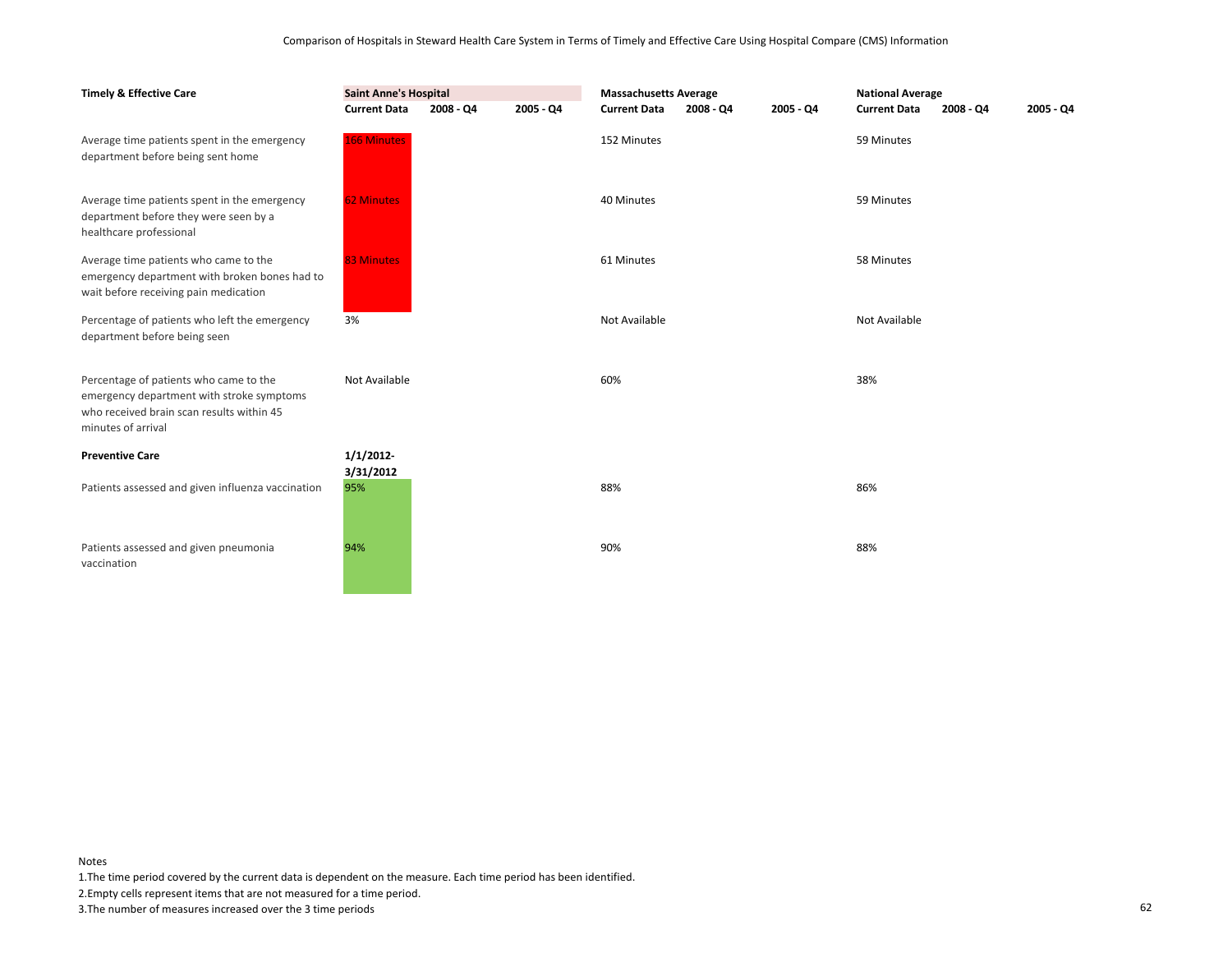| <b>Timely &amp; Effective Care</b>                                                                                                                                                                         | St. Elizabeth's Medical Center |               |               | <b>Massachusetts Average</b> |           |           | <b>National Average</b> |           |             |
|------------------------------------------------------------------------------------------------------------------------------------------------------------------------------------------------------------|--------------------------------|---------------|---------------|------------------------------|-----------|-----------|-------------------------|-----------|-------------|
|                                                                                                                                                                                                            | <b>Current Data</b>            | 2008 - Q4     | 2005 - Q4     | <b>Current Data</b>          | 2008 - Q4 | 2005 - Q4 | <b>Current Data</b>     | 2008 - Q4 | $2005 - Q4$ |
| <b>Timely Heart Attack Care</b>                                                                                                                                                                            | $4/1/2011$ -<br>3/31/2012      |               |               | $4/1/2011$ -<br>3/31/2012    |           |           |                         |           |             |
| Average number of minutes before outpatients<br>with chest pain or possible heart attack who<br>needed specialized care were transferred to<br>another hospital. (A lower number of minutes is<br>better). | Not Available                  |               |               | 59 Minutes                   |           |           | 0 Minutes               |           |             |
| Average number of minutes before outpatients<br>with chest pain or possible heart attack got an<br>ECG. (A lower number of minutes is better).                                                             | Too few cases                  |               |               | 8 Minutes                    |           |           | 0 Minutes               |           |             |
| Outpatients with chest pain or possible heart<br>attack who got drugs to break up blood clots<br>within 30 minutes of arrival. (Higher numbers are<br>better).                                             | Not Available                  |               |               | 74%                          |           |           | 71%                     |           |             |
| Outpatients with chest pain or possible heart<br>attack who got aspirin within 24 hours of arrival.<br>(Higher numbers are better).                                                                        | Too few cases                  |               |               | 97%                          |           |           | 12%                     |           |             |
| Heart Attack Patients Given Fibrinolytic<br>Medication Within 30 Minutes of Arrival.                                                                                                                       | Not Available                  | Not Available | Not Available | 33%                          | 41%       | 35%       | 60%                     | 40%       | 31%         |
| Heart Attack Patients Given PCI Within 90<br>Minutes of Arrival (In 2005, the measure was<br>assessed for 120 minutes).                                                                                    | 100%                           | 75%           | 76%           | 95%                          | 75%       | 75%       | 94%                     | 67%       | 61%         |
| <b>Effective Heart Attack Care</b>                                                                                                                                                                         | $4/1/2011$ -                   |               |               |                              |           |           |                         |           |             |
| Heart Attack Patients Given ACE Inhibitor or ARB<br>for Left Ventricular Systolic Dysfunction (LVSD).                                                                                                      | 3/31/2012                      | 83%           | 91%           |                              | 90%       | 83%       |                         | 88%       | 80%         |
| Heart Attack Patients Given Smoking Cessation<br>Advice/Counseling.                                                                                                                                        |                                | 95%           | 97%           |                              | 92%       | 74%       |                         | 92%       | 75%         |
| Heart Attack Patients Given Aspirin at Arrival.                                                                                                                                                            |                                | 99%           | 100%          |                              | 97%       | 97%       |                         | 94%       | 91%         |

1.The time period covered by the current data is dependent on the measure. Each time period has been identified.

2.Empty cells represent items that are not measured for a time period.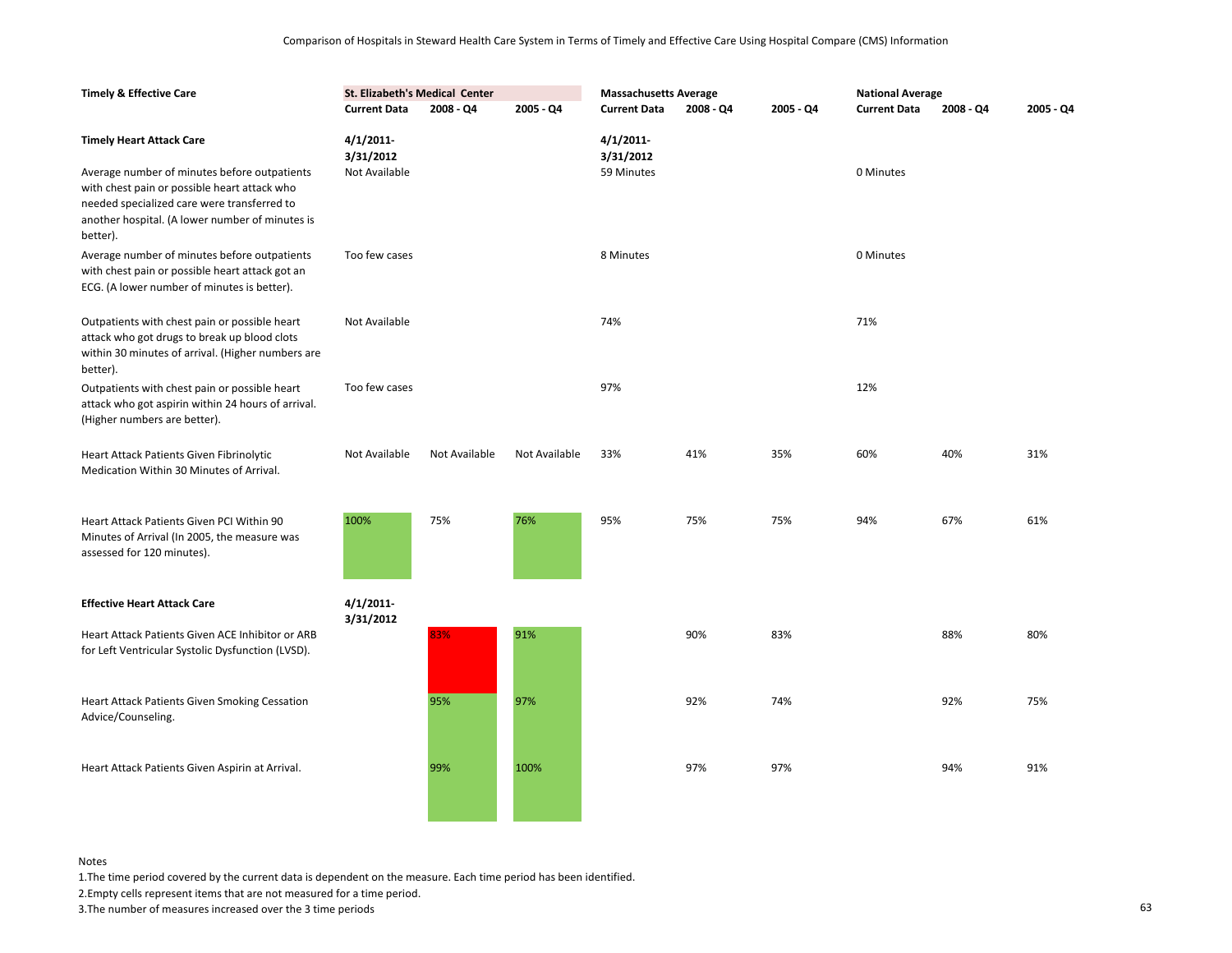| <b>Timely &amp; Effective Care</b>                                                                                                                                     | St. Elizabeth's Medical Center<br>2008 - Q4<br>2005 - Q4<br><b>Current Data</b> |      | <b>Massachusetts Average</b><br><b>Current Data</b><br>2008 - Q4<br>2005 - Q4 |      |     | <b>National Average</b><br><b>Current Data</b><br>2008 - Q4<br>2005 - Q4 |     |     |     |
|------------------------------------------------------------------------------------------------------------------------------------------------------------------------|---------------------------------------------------------------------------------|------|-------------------------------------------------------------------------------|------|-----|--------------------------------------------------------------------------|-----|-----|-----|
| Heart Attack Patients Given Aspirin at Discharge.                                                                                                                      | 100%                                                                            | 100% | 100%                                                                          | 100% | 97% | 96%                                                                      | 99% | 91% | 87% |
| Heart Attack Patients Given Beta Blockers at<br>Discharge.                                                                                                             |                                                                                 | 98%  | 100%                                                                          |      | 97% | 96%                                                                      |     | 92% | 86% |
| Heart Attack Patients Given Beta Blockers at<br>Arrival                                                                                                                |                                                                                 | 96%  | 100%                                                                          |      | 96% | 96%                                                                      |     |     | 84% |
| Heart Attack Patients Given a Prescription for a<br>Statin at Discharge.                                                                                               | 100%                                                                            |      |                                                                               | 98%  |     |                                                                          | 98% |     |     |
| <b>Effective Heart Failure Care</b>                                                                                                                                    | 4/1/2011-<br>3/31/2012                                                          |      |                                                                               |      |     |                                                                          |     |     |     |
| Heart Failure Patients Given Discharge<br>Instructions.                                                                                                                | 100%                                                                            | 70%  | 36%                                                                           | 94%  | 75% | 51%                                                                      | 93% | 69% | 48% |
| Heart Failure Patients Given an Evaluation of Left<br>Ventricular Systolic (LVS) Function.                                                                             | 100%                                                                            | 97%  | 98%                                                                           | 99%  | 95% | 89%                                                                      | 99% | 87% | 79% |
| Heart Failure Patients Given ACE Inhibitor or ARB<br>for Left Ventricular Systolic Dysfunction (LVSD).                                                                 | 99%                                                                             | 74%  | 88%                                                                           | 96%  | 88% | 81%                                                                      | 96% | 87% | 79% |
| Heart Failure Patients Given Smoking Cessation<br>Advice/Counseling.                                                                                                   |                                                                                 | 94%  | 97%                                                                           |      | 90% | 66%                                                                      |     | 89% | 68% |
| <b>Timely Pneumonia Care</b><br>Pneumonia Patients Given Initial Antibiotic(s)<br>Within 6 Hours After Arrival (In 2005, this<br>measure was assessed within 4 hours). |                                                                                 | 98%  | 84%                                                                           |      | 95% | 77%                                                                      |     | 93% | 75% |
| <b>Effective Pneumonia Care</b>                                                                                                                                        | 4/1/2011                                                                        |      |                                                                               |      |     |                                                                          |     |     |     |

**3/31/2012**

Notes

1.The time period covered by the current data is dependent on the measure. Each time period has been identified.

2.Empty cells represent items that are not measured for a time period.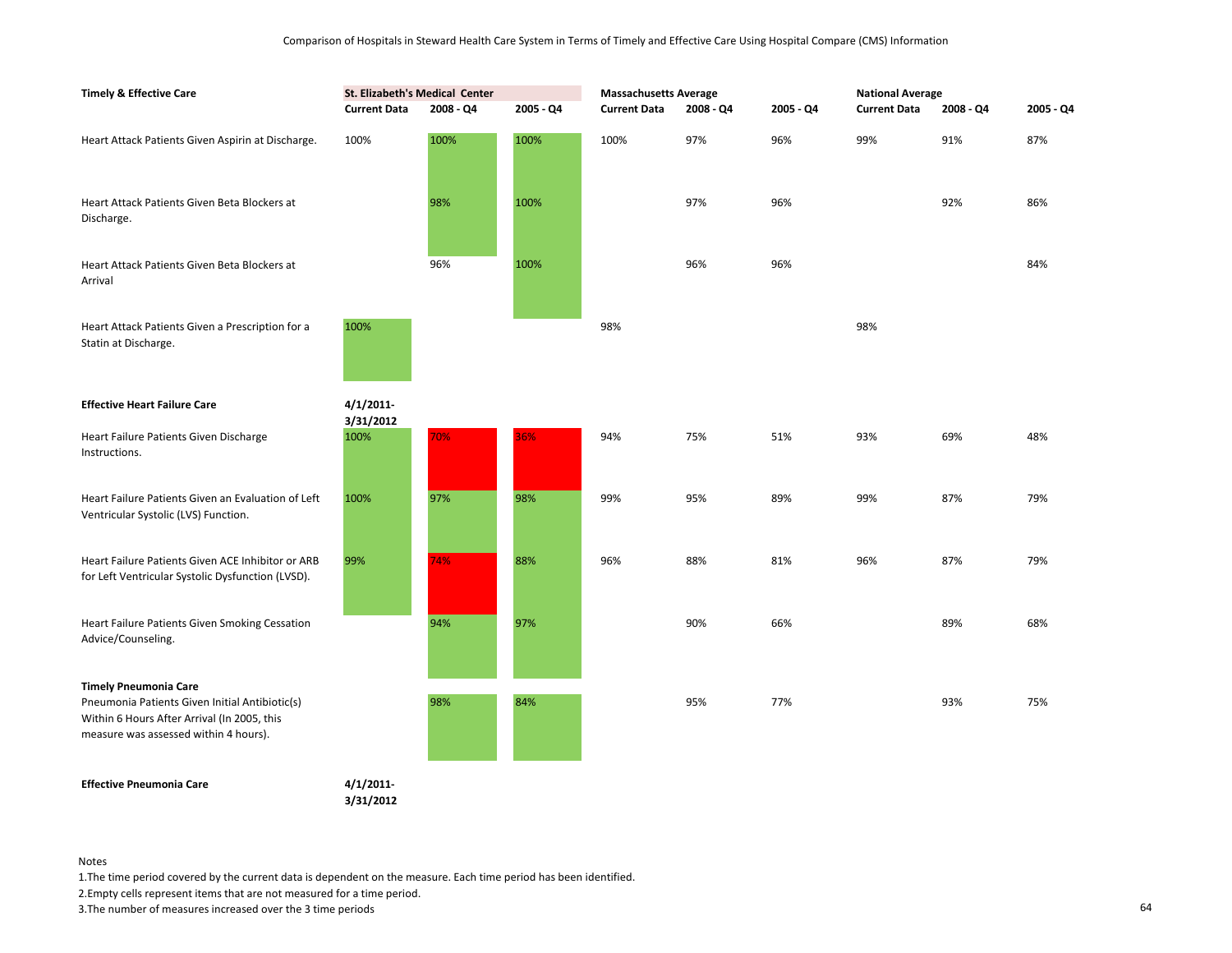| <b>Timely &amp; Effective Care</b>                                                                                                                          | St. Elizabeth's Medical Center |           |           | <b>Massachusetts Average</b> |           |           | <b>National Average</b> |             |             |
|-------------------------------------------------------------------------------------------------------------------------------------------------------------|--------------------------------|-----------|-----------|------------------------------|-----------|-----------|-------------------------|-------------|-------------|
|                                                                                                                                                             | <b>Current Data</b>            | 2008 - Q4 | 2005 - Q4 | <b>Current Data</b>          | 2008 - Q4 | 2005 - Q4 | <b>Current Data</b>     | $2008 - Q4$ | $2005 - Q4$ |
| Pneumonia Patients Whose Initial Emergency<br>Room Blood Culture Was Performed Prior to the<br>Administration of The First Hospital Dose of<br>Antibiotics. | 100%                           | 91%       | 73%       | 97%                          | 89%       | 81%       | 97%                     | 90%         | 82%         |
| Pneumonia Patients Given the Most Appropriate<br>Initial Antibiotic(s).                                                                                     | 99%                            | 85%       | 76%       | 96%                          | 89%       | 75%       | 95%                     | 87%         | 76%         |
| Pneumonia Patients Given Smoking Cessation<br>Advice/Counseling.                                                                                            |                                | 80%       | 89%       |                              | 89%       | 64%       |                         | 85%         | 66%         |
| Pneumonia Patients Assessed and Given<br>Pneumococcal Vaccination.                                                                                          |                                | 73%       | 34%       |                              | 84%       | 41%       |                         | 78%         | 51%         |
| Pneumonia Patients Assessed and Given<br>Influenza Vaccination.                                                                                             |                                | 72%       |           |                              | 78%       |           |                         | 75%         |             |
| Pneumonia Patients Given Oxygenation<br>Assessment                                                                                                          |                                | 100%      | 100%      |                              | 100%      | 100%      |                         | 99%         | 98%         |

1.The time period covered by the current data is dependent on the measure. Each time period has been identified.

2.Empty cells represent items that are not measured for a time period.

3.The number of measures increased over the 3 time periods 65

Notes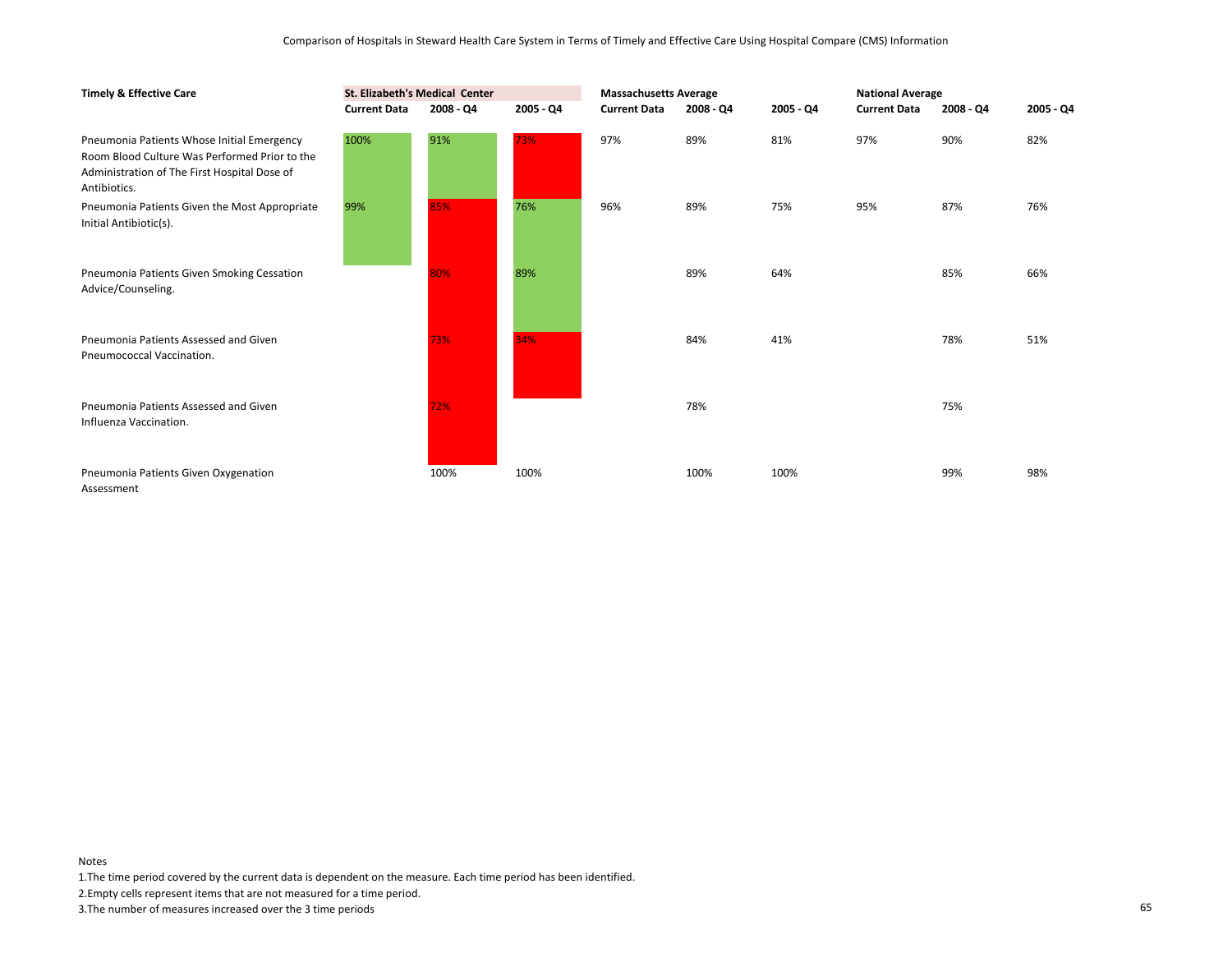| <b>Timely &amp; Effective Care</b>                                                                                                                                                         | St. Elizabeth's Medical Center |           |           | <b>Massachusetts Average</b> |           |           | <b>National Average</b> |           |           |
|--------------------------------------------------------------------------------------------------------------------------------------------------------------------------------------------|--------------------------------|-----------|-----------|------------------------------|-----------|-----------|-------------------------|-----------|-----------|
|                                                                                                                                                                                            | <b>Current Data</b>            | 2008 - Q4 | 2005 - Q4 | <b>Current Data</b>          | 2008 - Q4 | 2005 - Q4 | <b>Current Data</b>     | 2008 - Q4 | 2005 - Q4 |
| <b>Timely Surgical Care</b>                                                                                                                                                                | $4/1/2011$ -<br>3/31/2012      |           |           |                              |           |           |                         |           |           |
| Outpatients having surgery who got an antibiotic<br>at the right time - within one hour before surgery.<br>(Higher numbers are better).                                                    | 98%                            |           |           | 96%                          |           |           | 80%                     |           |           |
| Surgery patients who were given an antibiotic at<br>the right time (within one hour before surgery) to<br>help prevent infection.                                                          | 100%                           | 96%       | 93%       | 99%                          | 91%       | 80%       | 98%                     | 84%       | 70%       |
| Surgery patients whose preventive antibiotics<br>were stopped at the right time (within 24 hours<br>after surgery).                                                                        | 97%                            | 87%       | 74%       | 98%                          | 88%       | 71%       | 97%                     | 82%       | 66%       |
| Patients who got treatment at the right time<br>(within 24 hours before or after their surgery) to<br>help prevent blood clots after certain types of<br>surgery.                          | 98%                            | 87%       |           | 98%                          | 88%       |           | 97%                     | 77%       |           |
| <b>Effective Surgical Care</b>                                                                                                                                                             | $4/1/2011$ -<br>3/31/2012      |           |           | 97%                          |           |           | 82%                     |           |           |
| Outpatients having surgery who got the right kind<br>of antibiotic. (Higher numbers are better).                                                                                           | 96%                            |           |           | 98%                          |           |           | 96%                     |           |           |
| Surgery patients who were taking heart drugs<br>called beta blockers before coming to the<br>hospital, who were kept on the beta blockers<br>during the period just before and after their | 100%                           |           |           | 99%                          |           |           | 98%                     |           |           |
| Surgery patients who were given the right kind of<br>antibiotic to help prevent infection.                                                                                                 | 99%                            | 98%       |           | 97%                          |           |           | 96%                     |           |           |
| Heart surgery patients whose blood sugar (blood<br>glucose) is kept under good control in the days<br>right after surgery.                                                                 | 98%                            |           |           |                              |           |           |                         |           |           |
| Surgery patients whose urinary catheters were<br>removed on the first or second day after surgery.                                                                                         | 99%                            |           |           | 100%                         |           |           | 100%                    |           |           |

1.The time period covered by the current data is dependent on the measure. Each time period has been identified.

2.Empty cells represent items that are not measured for a time period.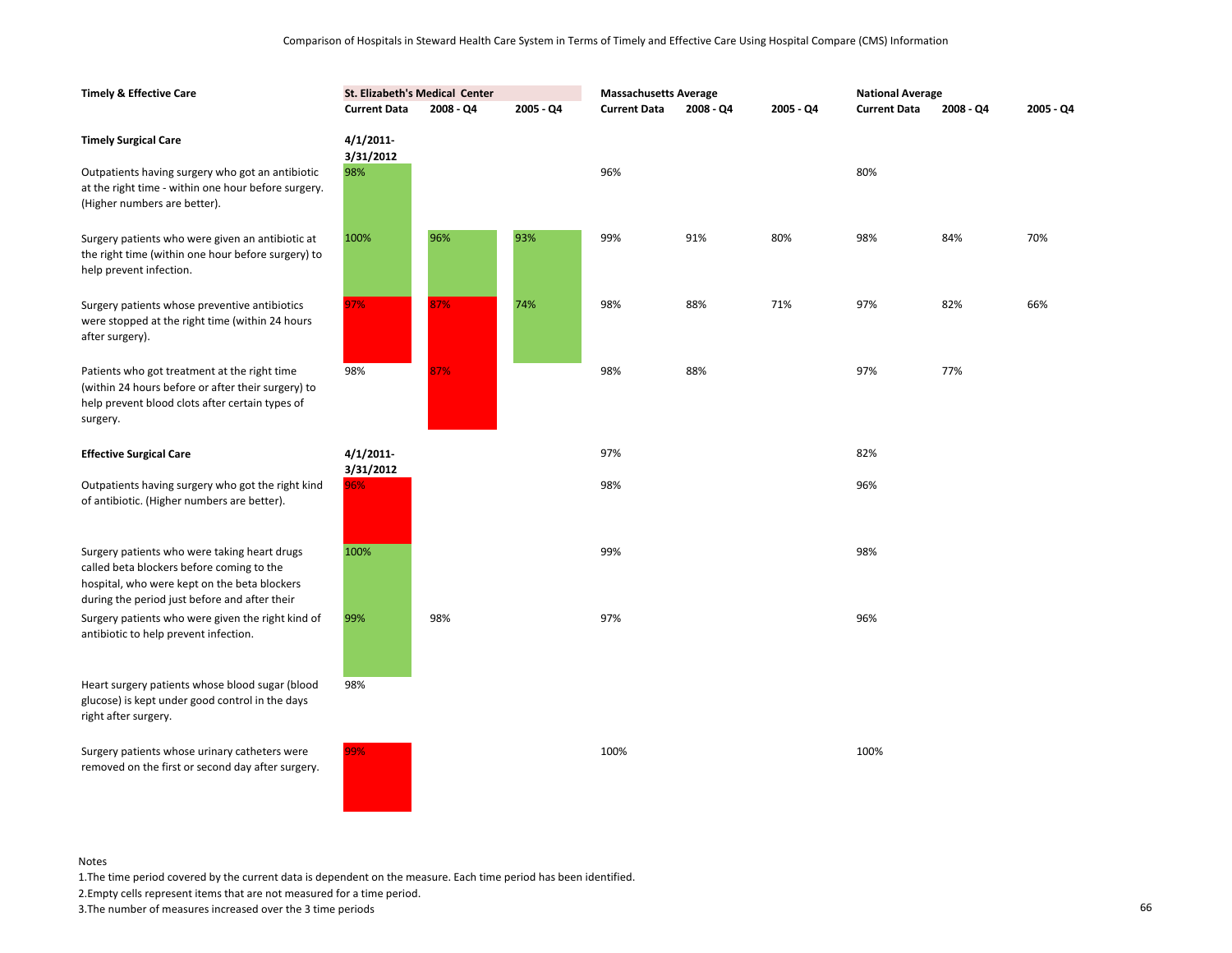| <b>Timely &amp; Effective Care</b>                                                                                                                                        | St. Elizabeth's Medical Center<br><b>Current Data</b><br>2005 - Q4<br>2008 - Q4 |     | <b>Massachusetts Average</b><br><b>Current Data</b><br>2008 - Q4<br>2005 - Q4 |               |     | <b>National Average</b><br><b>Current Data</b><br>2008 - Q4<br>2005 - Q4 |      |     |     |
|---------------------------------------------------------------------------------------------------------------------------------------------------------------------------|---------------------------------------------------------------------------------|-----|-------------------------------------------------------------------------------|---------------|-----|--------------------------------------------------------------------------|------|-----|-----|
| Patients having surgery who were actively<br>warmed in the operating room or whose body<br>temperature was near normal by the end of<br>surgery.                          | 100%                                                                            |     |                                                                               | 98%           |     |                                                                          | 98%  |     |     |
| Surgery patients who received the appropriate<br>preventative antibiotic(s) for their surgery                                                                             |                                                                                 |     |                                                                               |               | 93% | 80%                                                                      |      | 91% | 70% |
| Surgery patients whose doctors ordered<br>treatments to prevent blood clots after certain<br>types of surgeries                                                           | 98%                                                                             | 92% |                                                                               |               | 90% |                                                                          |      | 80% |     |
| <b>Effective Children's Asthma Care</b>                                                                                                                                   | 4/1/2011<br>3/31/2012                                                           |     |                                                                               |               |     |                                                                          |      |     |     |
| Children who received reliever medication while<br>hospitalized for asthma.                                                                                               | Not Available                                                                   |     |                                                                               | Not Available |     |                                                                          | 100% |     |     |
| Children who received systemic corticosteroid<br>medication (oral and IV medication that reduces<br>inflammation and controls symptoms) while<br>hospitalized for asthma. | Not Available                                                                   |     |                                                                               | Not Available |     |                                                                          | 100% |     |     |
| Children and their caregivers who received a<br>home management plan of care document while<br>hospitalized for asthma.                                                   | Not Available                                                                   |     |                                                                               | Not Available |     |                                                                          | 85%  |     |     |

# **Timely Emergency Department Care**

Average (median) time patients spent in the emergency department, before they were admitted to the hospital as an inpatient

Average (median) time patients spent in the emergency department, after the doctor decided to admit them as an inpatient before leaving the emergency department for their inpatient room



#### Notes

1.The time period covered by the current data is dependent on the measure. Each time period has been identified.

2.Empty cells represent items that are not measured for a time period.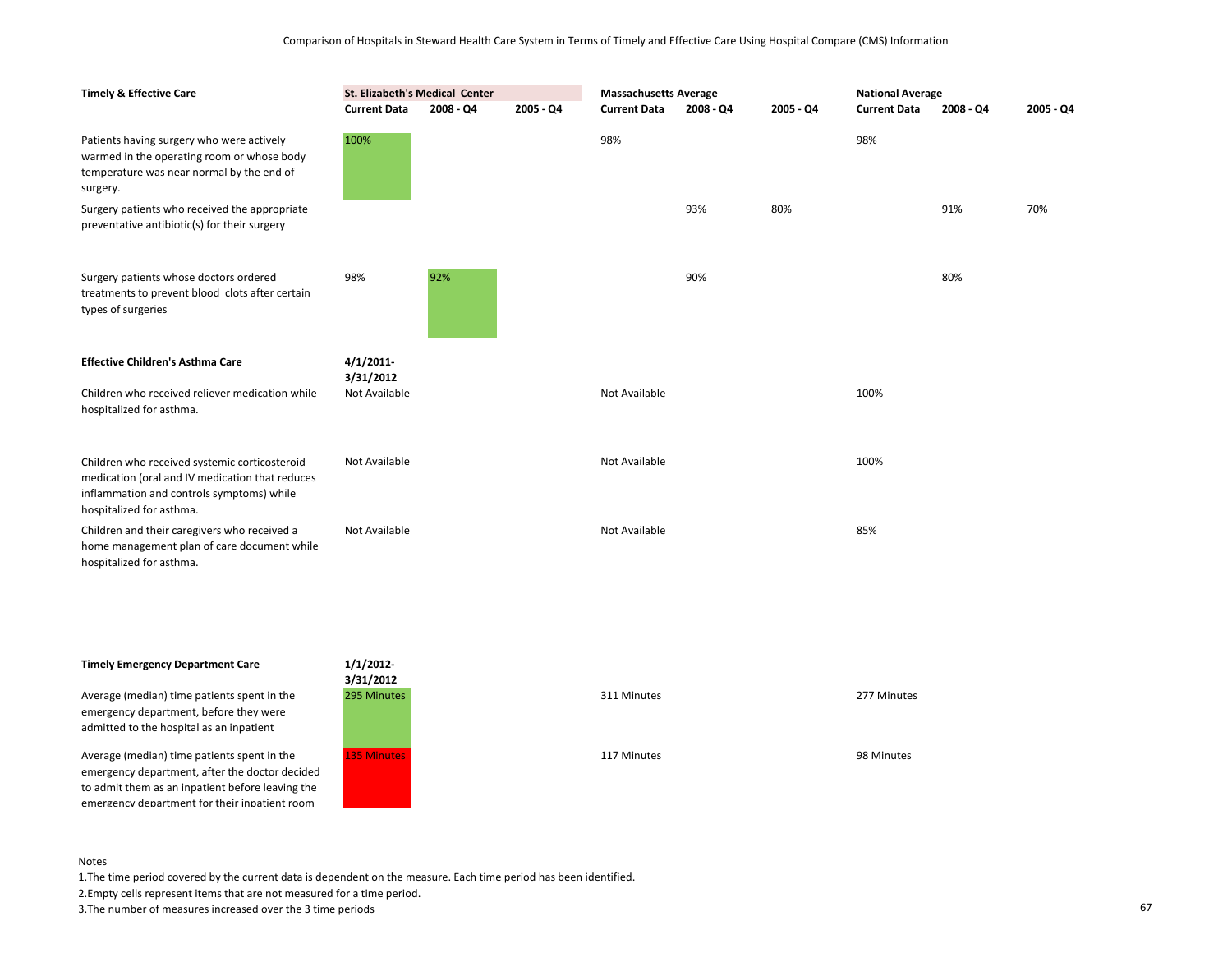| <b>Timely &amp; Effective Care</b>                                                                                                                     | St. Elizabeth's Medical Center<br><b>Current Data</b> | 2008 - Q4 | 2005 - Q4 | <b>Massachusetts Average</b><br><b>Current Data</b><br>2005 - Q4<br>$2008 - Q4$ |  |  | <b>National Average</b><br><b>Current Data</b><br>2008 - Q4 |  | 2005 - Q4 |
|--------------------------------------------------------------------------------------------------------------------------------------------------------|-------------------------------------------------------|-----------|-----------|---------------------------------------------------------------------------------|--|--|-------------------------------------------------------------|--|-----------|
| Average time patients spent in the emergency<br>department before being sent home                                                                      | <b>156 Minutes</b>                                    |           |           | 152 Minutes                                                                     |  |  | 59 Minutes                                                  |  |           |
| Average time patients spent in the emergency<br>department before they were seen by a<br>healthcare professional                                       | 34 Minutes                                            |           |           | 40 Minutes                                                                      |  |  | 59 Minutes                                                  |  |           |
| Average time patients who came to the<br>emergency department with broken bones had to<br>wait before receiving pain medication                        | 47 Minutes                                            |           |           | 61 Minutes                                                                      |  |  | 58 Minutes                                                  |  |           |
| Percentage of patients who left the emergency<br>department before being seen                                                                          | 1%                                                    |           |           | Not Available                                                                   |  |  | Not Available                                               |  |           |
| Percentage of patients who came to the<br>emergency department with stroke symptoms<br>who received brain scan results within 45<br>minutes of arrival | Not Available                                         |           |           | 60%                                                                             |  |  | 38%                                                         |  |           |
| <b>Preventive Care</b>                                                                                                                                 | 1/1/2012                                              |           |           |                                                                                 |  |  |                                                             |  |           |
| Patients assessed and given influenza vaccination                                                                                                      | 3/31/2012<br>88%                                      |           |           | 88%                                                                             |  |  | 86%                                                         |  |           |
| Patients assessed and given pneumonia<br>vaccination                                                                                                   | 96%                                                   |           |           | 90%                                                                             |  |  | 88%                                                         |  |           |

1.The time period covered by the current data is dependent on the measure. Each time period has been identified.

2.Empty cells represent items that are not measured for a time period.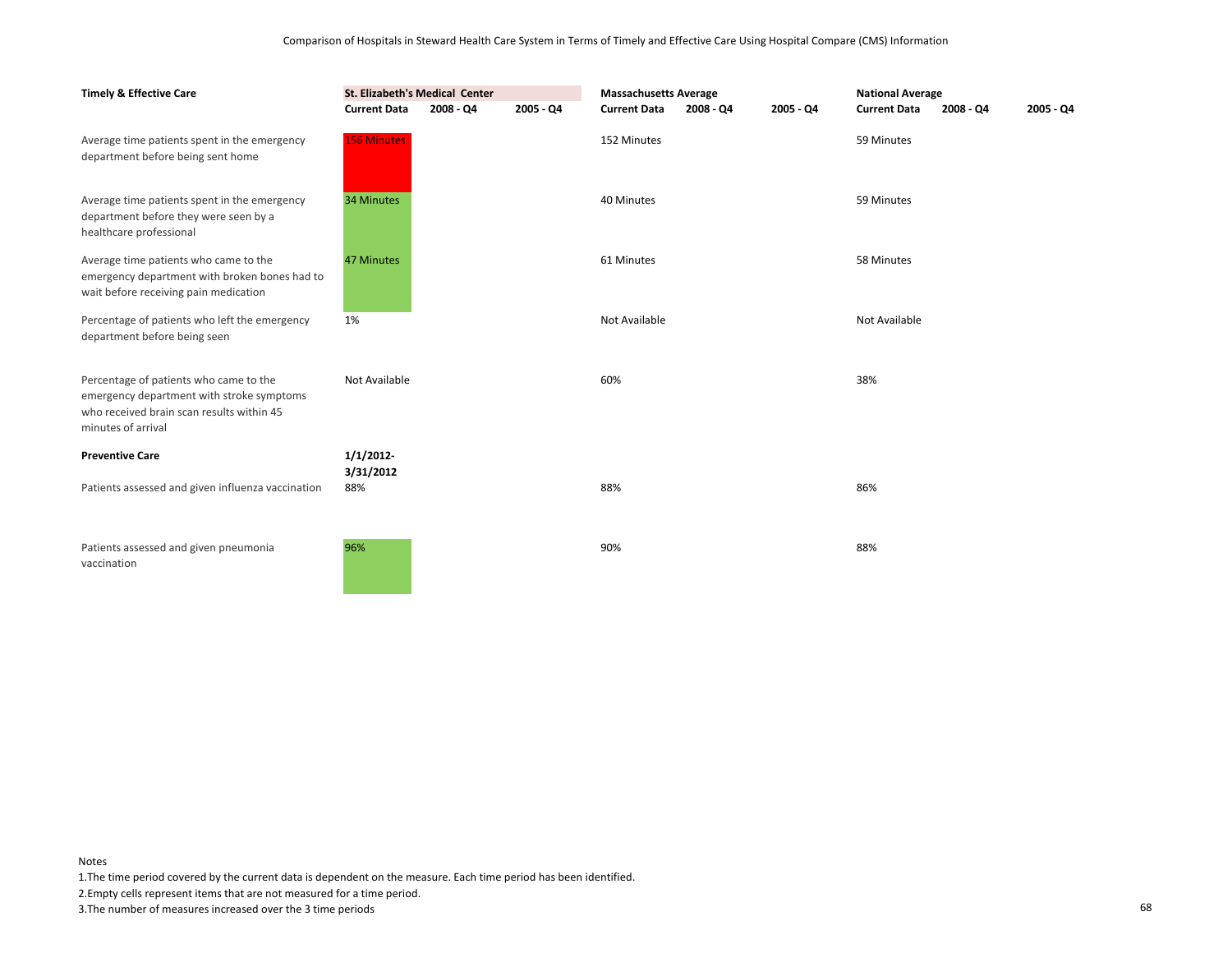| <b>Readmissions, Complications &amp; Death</b>                     | <b>Carney Hospital</b>                        |                             |           | <b>Massachusetts Average</b> |           | <b>National Average</b>                 |           |           |
|--------------------------------------------------------------------|-----------------------------------------------|-----------------------------|-----------|------------------------------|-----------|-----------------------------------------|-----------|-----------|
|                                                                    | <b>Current Data</b>                           | 2008 - Q4                   | 2005 - Q4 | Current Data 2008 - Q4       | 2005 - Q4 | <b>Current Data</b>                     | 2008 - Q4 | 2005 - Q4 |
| 30-Day Outcomes Readmission and Deaths                             | 7/1/2008-<br>6/30/2011                        |                             |           |                              |           |                                         |           |           |
| Rate of readmission for heart attack patients                      | Same as<br>National<br>Rate                   |                             |           | Not Available                |           | 19.7%                                   |           |           |
| Death rate for heart attack patients                               | Same as<br>National<br>Rate                   | Same as<br>National<br>Rate |           | Not Available                |           | 15.5%                                   | 16%       |           |
| Rate of readmission for heart failure<br>patients                  | Same as<br>National<br>Rate                   |                             |           | Not Available                |           | 24.7%                                   |           |           |
| Death rate for heart failure patients                              | <b>Better than</b><br><b>National</b><br>Rate | Same as<br>National<br>Rate |           | Not Available                |           | 11.6%                                   | 11%       |           |
| Rate of readmission for pneumonia patients                         | Same as<br>National<br>Rate                   |                             |           | Not Available                |           | 18.5%                                   |           |           |
| Death rate for pneumonia patients                                  | Same as<br>National<br>Rate                   | Same as<br>National<br>Rate |           | Not Available                |           | 12.0%                                   | 11%       |           |
| <b>Serious Complications and Deaths</b>                            | 7/1/2009-<br>6/30/2011                        |                             |           |                              |           | Not Available                           |           |           |
| Collapsed lung due to medical treatment                            | Same as<br>National<br>Rate                   |                             |           |                              |           | 0.35 per<br>1,000 patient<br>discharges |           |           |
| Serious blood clots after surgery                                  | Same as<br>National<br>Rate                   |                             |           |                              |           | 4.71 per<br>1,000 patient<br>discharges |           |           |
| A wound that splits open after surgery on<br>the abdomen or pelvis | Same as<br>National<br>Rate                   |                             |           |                              |           | 0.95 per<br>1,000 patient<br>discharges |           |           |

1.The time period covered by the current data is dependent on the measure. Each time period has been identified.

2.Empty cells represent items that are not measured for a time period.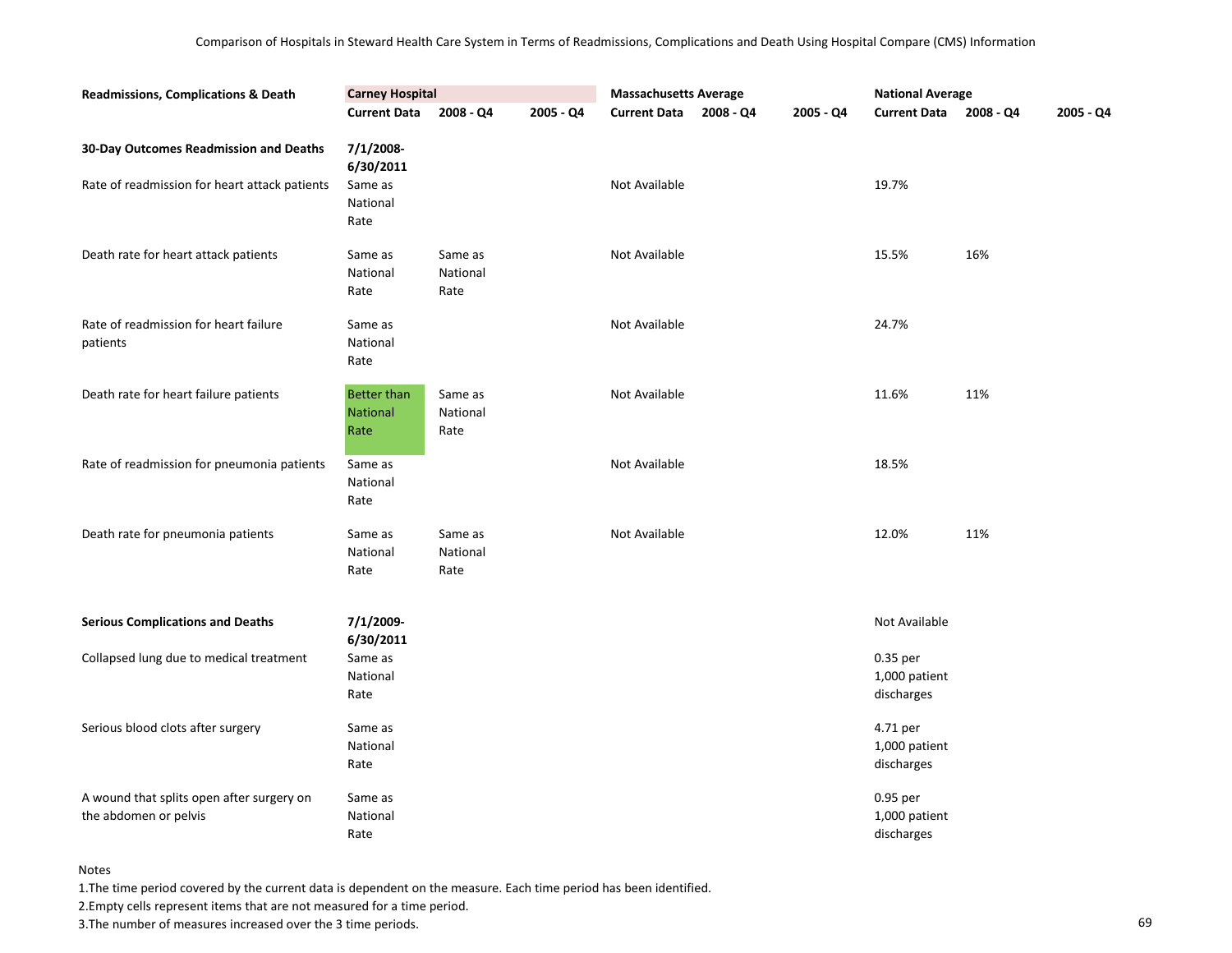| <b>Readmissions, Complications &amp; Death</b>                                  | <b>Carney Hospital</b>      |           |           | <b>Massachusetts Average</b> |           | <b>National Average</b>                 |           |           |
|---------------------------------------------------------------------------------|-----------------------------|-----------|-----------|------------------------------|-----------|-----------------------------------------|-----------|-----------|
|                                                                                 | <b>Current Data</b>         | 2008 - Q4 | 2005 - Q4 | Current Data 2008 - Q4       | 2005 - Q4 | <b>Current Data</b>                     | 2008 - Q4 | 2005 - Q4 |
| Accidental cuts and tears from medical<br>treatment                             | Same as<br>National<br>Rate |           |           |                              |           | 2.05 per<br>1,000 patient<br>discharges |           |           |
| Pressure sores (bedsores)                                                       | Not Available               |           |           |                              |           | Not Available                           |           |           |
|                                                                                 |                             |           |           |                              |           |                                         |           |           |
| Infections from a large venous catheter                                         | Not Available               |           |           |                              |           | Not Available                           |           |           |
|                                                                                 |                             |           |           |                              |           |                                         |           |           |
| Broken hip from a fall after surgery                                            | Not Available               |           |           |                              |           | Not Available                           |           |           |
| Bloodstream infection after surgery                                             | Not Available               |           |           |                              |           | Not Available                           |           |           |
|                                                                                 |                             |           |           |                              |           |                                         |           |           |
| <b>Deaths for Certain Conditions</b><br>Deaths after admission for a broken hip | Not Available               |           |           |                              |           | Not Available                           |           |           |
| Deaths after admission for a heart attack                                       | Not Available               |           |           |                              |           | Not Available                           |           |           |
|                                                                                 |                             |           |           |                              |           |                                         |           |           |
| Deaths after admission for congestive heart<br>failure                          | Not Available               |           |           |                              |           | Not Available                           |           |           |
| Deaths after admission for a stroke                                             | Not Available               |           |           |                              |           | Not Available                           |           |           |

1.The time period covered by the current data is dependent on the measure. Each time period has been identified.

2.Empty cells represent items that are not measured for a time period.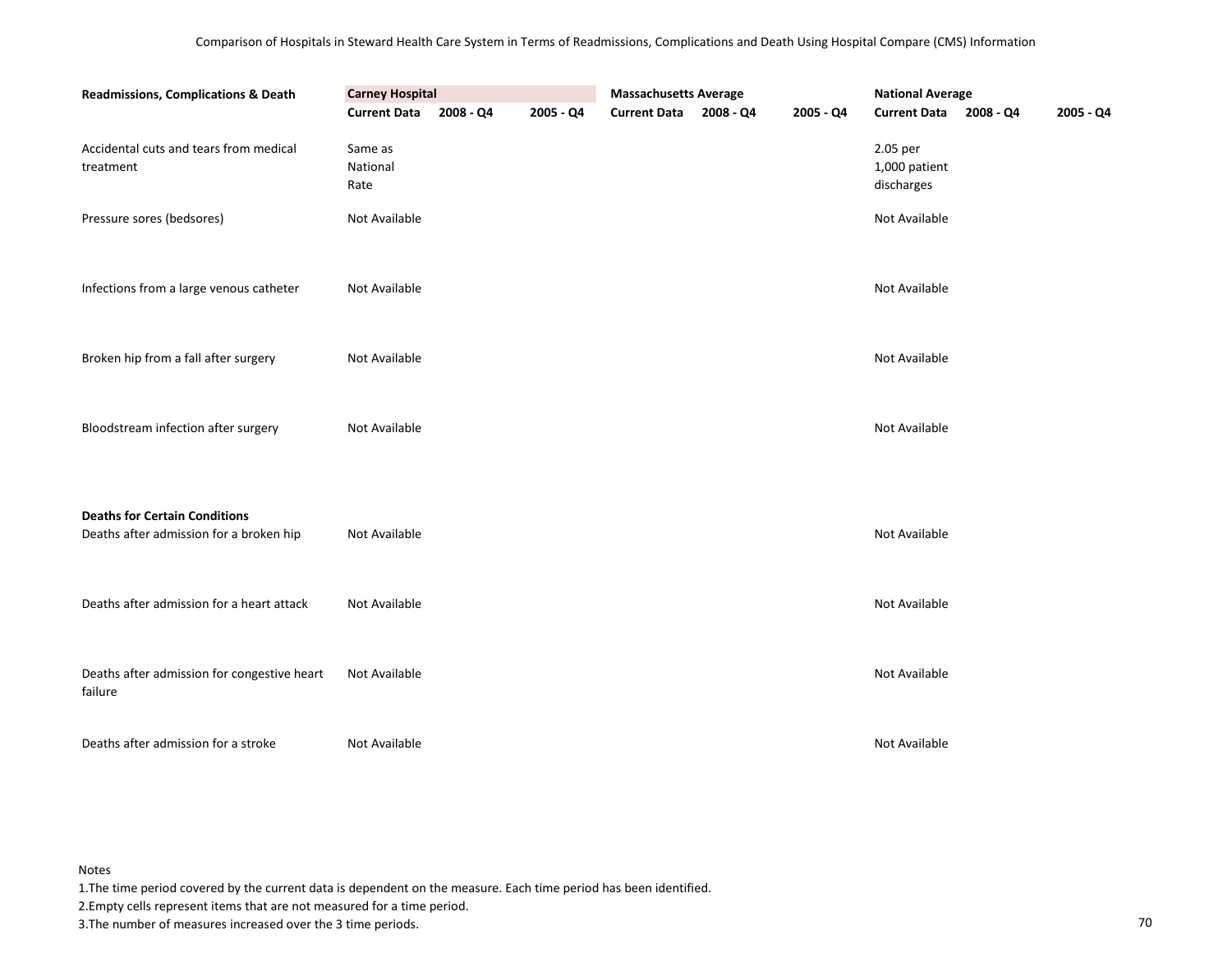| <b>Carney Hospital</b><br><b>Readmissions, Complications &amp; Death</b>    |                                          |           | <b>Massachusetts Average</b> |                     |           | <b>National Average</b> |                                           |             |           |
|-----------------------------------------------------------------------------|------------------------------------------|-----------|------------------------------|---------------------|-----------|-------------------------|-------------------------------------------|-------------|-----------|
|                                                                             | <b>Current Data</b>                      | 2008 - Q4 | 2005 - Q4                    | <b>Current Data</b> | 2008 - Q4 | 2005 - Q4               | <b>Current Data</b>                       | $2008 - Q4$ | 2005 - Q4 |
| Deaths after admission for a gastrointestinal<br>(GI) bleed                 | Not Available                            |           |                              |                     |           |                         | Not Available                             |             |           |
| Deaths after admission for pneumonia                                        | Not Available                            |           |                              |                     |           |                         | Not Available                             |             |           |
| <b>Other Complications and Deaths</b>                                       | 7/1/2009-<br>6/30/2011                   |           |                              |                     |           |                         |                                           |             |           |
| Deaths among patients with serious<br>treatable complications after surgery | Number of<br>cases too<br>small          |           |                              |                     |           |                         | 113.43 per<br>1,000 patient<br>discharges |             |           |
| Breathing failure after surgery                                             | No different<br>than U.S.<br>National    |           |                              |                     |           |                         | Not Available                             |             |           |
| Death after surgery to repair a weakness in<br>the abdominal aorta          | Rate<br>Not Available                    |           |                              |                     |           |                         | Not Available                             |             |           |
| <b>Hospital Acquired Conditions</b>                                         | 7/1/2009-<br>6/30/2011                   |           |                              |                     |           |                         |                                           |             |           |
| Objects accidentally left in the body after<br>surgery                      | 0.000 per<br>1,000 patient<br>discharges |           |                              |                     |           |                         | 0.028 per<br>1,000 patient<br>discharges  |             |           |
| Air bubble in the bloodstream                                               | 0.000 per<br>1,000 patient<br>discharges |           |                              |                     |           |                         | 0.003 per<br>1,000 patient<br>discharges  |             |           |
| Mismatched blood types                                                      | 0.000 per<br>1,000 patient<br>discharges |           |                              |                     |           |                         | 0.001 per<br>1,000 patient<br>discharges  |             |           |

1.The time period covered by the current data is dependent on the measure. Each time period has been identified.

2.Empty cells represent items that are not measured for a time period.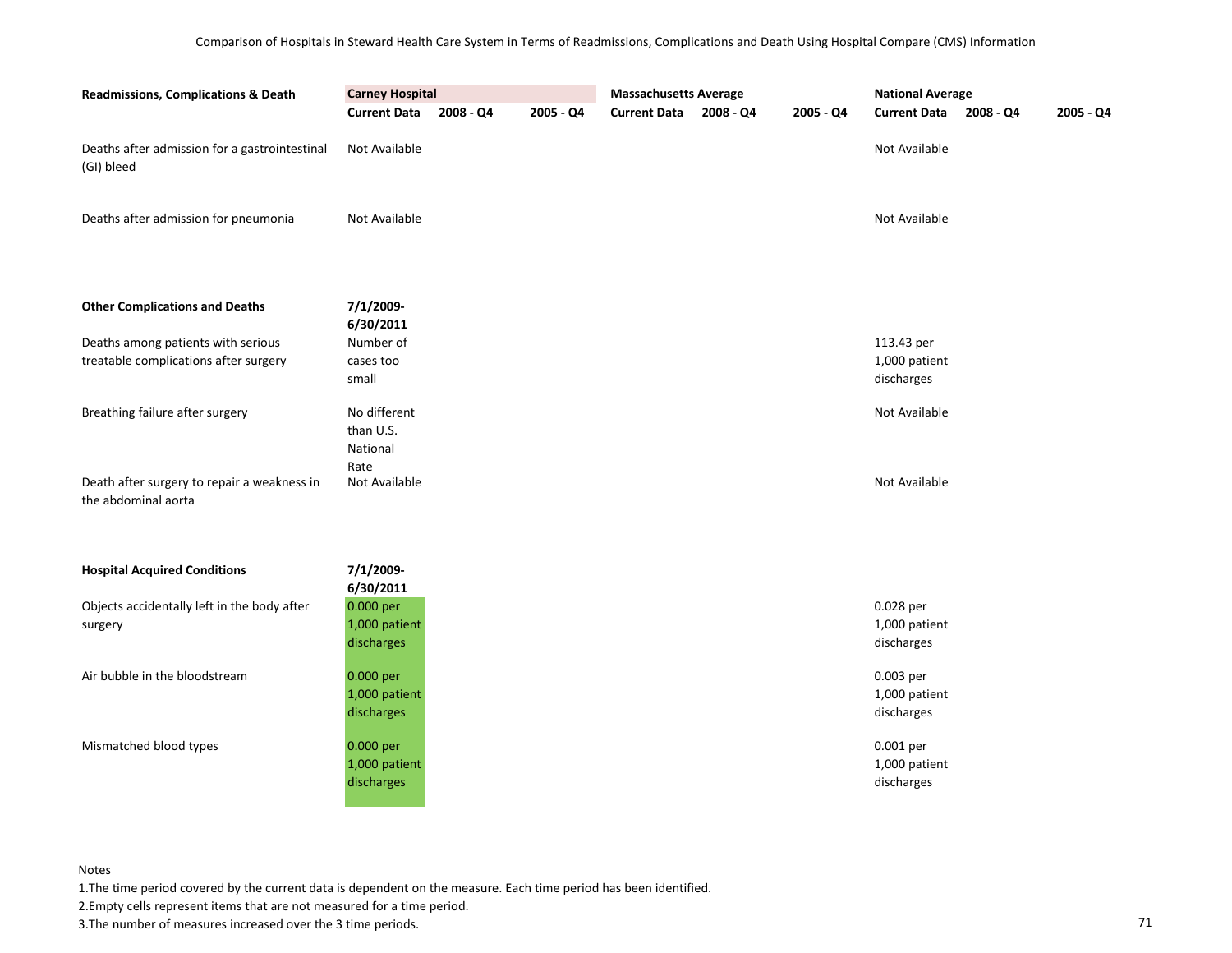| <b>Readmissions, Complications &amp; Death</b>                              | <b>Carney Hospital</b>                   |           |           | <b>Massachusetts Average</b> |           |           | <b>National Average</b>                      |           |           |
|-----------------------------------------------------------------------------|------------------------------------------|-----------|-----------|------------------------------|-----------|-----------|----------------------------------------------|-----------|-----------|
|                                                                             | <b>Current Data</b>                      | 2008 - Q4 | 2005 - Q4 | <b>Current Data</b>          | 2008 - Q4 | 2005 - Q4 | <b>Current Data</b>                          | 2008 - Q4 | 2005 - Q4 |
| Severe pressure sores (bed sores)                                           | 0.000 per<br>1,000 patient<br>discharges |           |           |                              |           |           | 0.136 per<br>1,000 patient<br>discharges     |           |           |
| Falls and injuries                                                          | 0.000 per<br>1,000 patient<br>discharges |           |           |                              |           |           | 0.527 per<br>1,000 patient<br>discharges     |           |           |
| Blood infection from a catheter in a large<br>vein                          | 0.172 per<br>1,000 patient<br>discharges |           |           |                              |           |           | 0.372 per<br>1,0000<br>patient<br>discharges |           |           |
| Infection from a urinary catheter                                           | 0.172 per<br>1,000 patient<br>discharges |           |           |                              |           |           | 0.358 per<br>1,000 patient<br>discharges     |           |           |
| Signs of uncontrolled blood sugar                                           | 0.172 per<br>1,000 patient<br>discharges |           |           |                              |           |           | 0.058 per<br>1,000 patient<br>discharges     |           |           |
| <b>Healthcare Associated Infections</b>                                     | 4/1/2011                                 |           |           |                              |           |           |                                              |           |           |
| Central line associated blood stream<br>infections (CLABSI)                 | 3/31/2012<br>Not Available               |           |           |                              |           |           |                                              |           |           |
| <b>Catheter Associated Urinary Tract Infections</b><br>(CAUTI)              | Not Available                            |           |           |                              |           |           |                                              |           |           |
| Surgical Site Infections from colon surgery<br>(SSI: Colon)                 | Not Available                            |           |           |                              |           |           |                                              |           |           |
| Surgical Site Infections from abdominal<br>hysterectomy (SSI: Hysterectomy) | Not Available                            |           |           |                              |           |           |                                              |           |           |

1.The time period covered by the current data is dependent on the measure. Each time period has been identified.

2.Empty cells represent items that are not measured for a time period.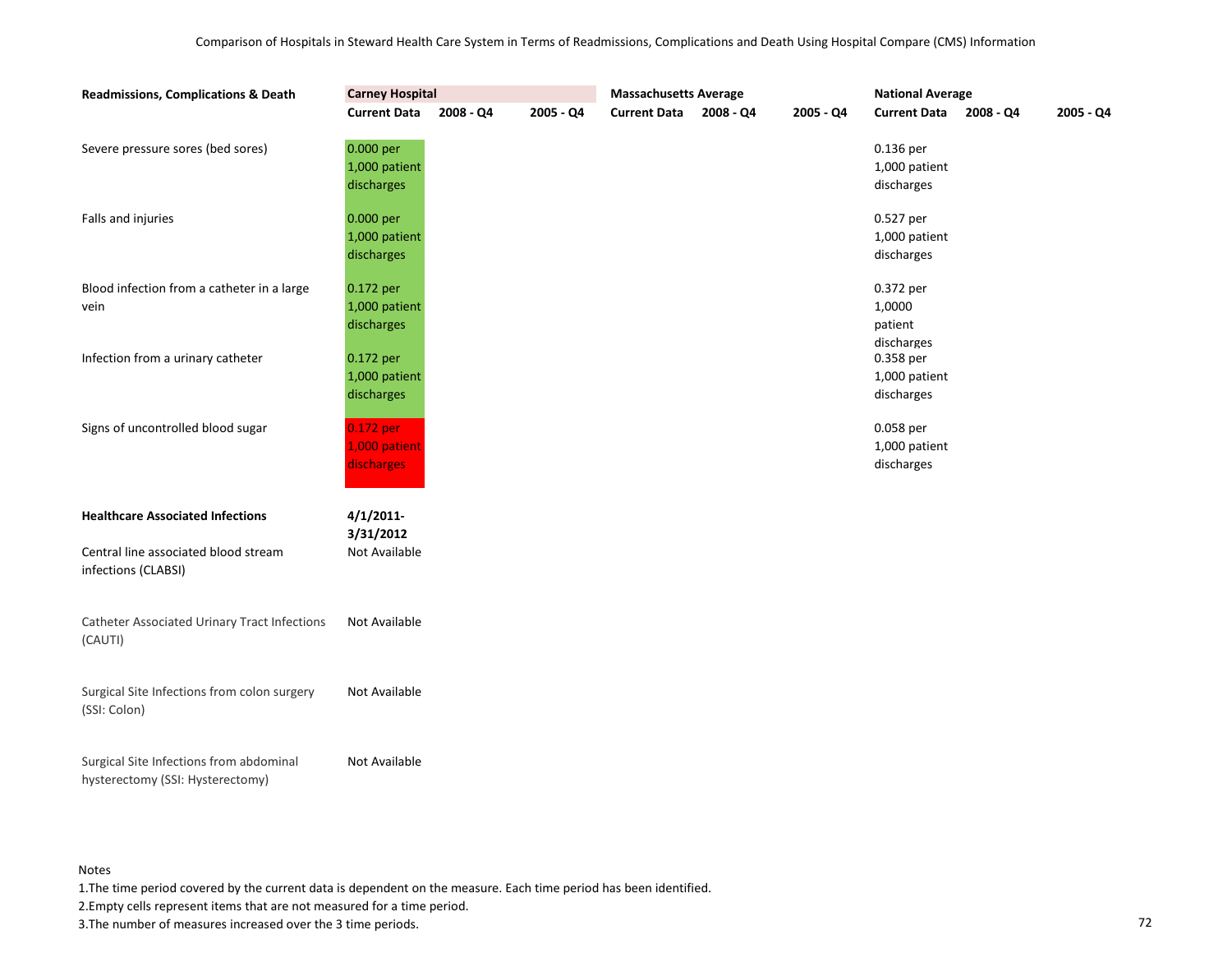| <b>Readmissions, Complications &amp; Death</b>                                          |                                                       | <b>Good Samaritan Medical Center</b> |           | <b>Massachusetts Average</b> |           |           | <b>National Average</b>                 |           |           |
|-----------------------------------------------------------------------------------------|-------------------------------------------------------|--------------------------------------|-----------|------------------------------|-----------|-----------|-----------------------------------------|-----------|-----------|
|                                                                                         | <b>Current Data</b>                                   | $2008 - Q4$                          | 2005 - Q4 | <b>Current Data</b>          | 2008 - Q4 | 2005 - Q4 | <b>Current Data</b>                     | 2008 - Q4 | 2005 - Q4 |
| 30-Day Outcomes Readmission and Deaths<br>Rate of readmission for heart attack patients | 7/1/2008-<br>6/30/2011<br>Same as<br>National<br>Rate |                                      |           | Not Available                |           |           | 19.7%                                   |           |           |
| Death rate for heart attack patients                                                    | Same as<br>National<br>Rate                           | Same as<br>National<br>Rate          |           | Not Available                |           |           | 15.5%                                   | 16%       |           |
| Rate of readmission for heart failure<br>patients                                       | Same as<br>National<br>Rate                           |                                      |           | Not Available                |           |           | 24.7%                                   |           |           |
| Death rate for heart failure patients                                                   | Same as<br>National<br>Rate                           | Same as<br>National<br>Rate          |           | Not Available                |           |           | 11.6%                                   | 11%       |           |
| Rate of readmission for pneumonia patients                                              | Same as<br>National<br>Rate                           |                                      |           | Not Available                |           |           | 18.5%                                   |           |           |
| Death rate for pneumonia patients                                                       | Same as<br>National<br>Rate                           | Same as<br>National<br>Rate          |           | Not Available                |           |           | 12.0%                                   | 11%       |           |
| <b>Serious Complications and Deaths</b>                                                 | 7/1/2009-<br>6/30/2011                                |                                      |           |                              |           |           | Not Available                           |           |           |
| Collapsed lung due to medical treatment                                                 | Same as<br>National<br>Rate                           |                                      |           |                              |           |           | 0.35 per<br>1,000 patient<br>discharges |           |           |
| Serious blood clots after surgery                                                       | <b>Better than</b><br><b>National</b><br>Rate         |                                      |           |                              |           |           | 4.71 per<br>1,000 patient<br>discharges |           |           |
| A wound that splits open after surgery on<br>the abdomen or pelvis                      | Same as<br>National<br>Rate                           |                                      |           |                              |           |           | 0.95 per<br>1,000 patient<br>discharges |           |           |

1.The time period covered by the current data is dependent on the measure. Each time period has been identified.

2.Empty cells represent items that are not measured for a time period.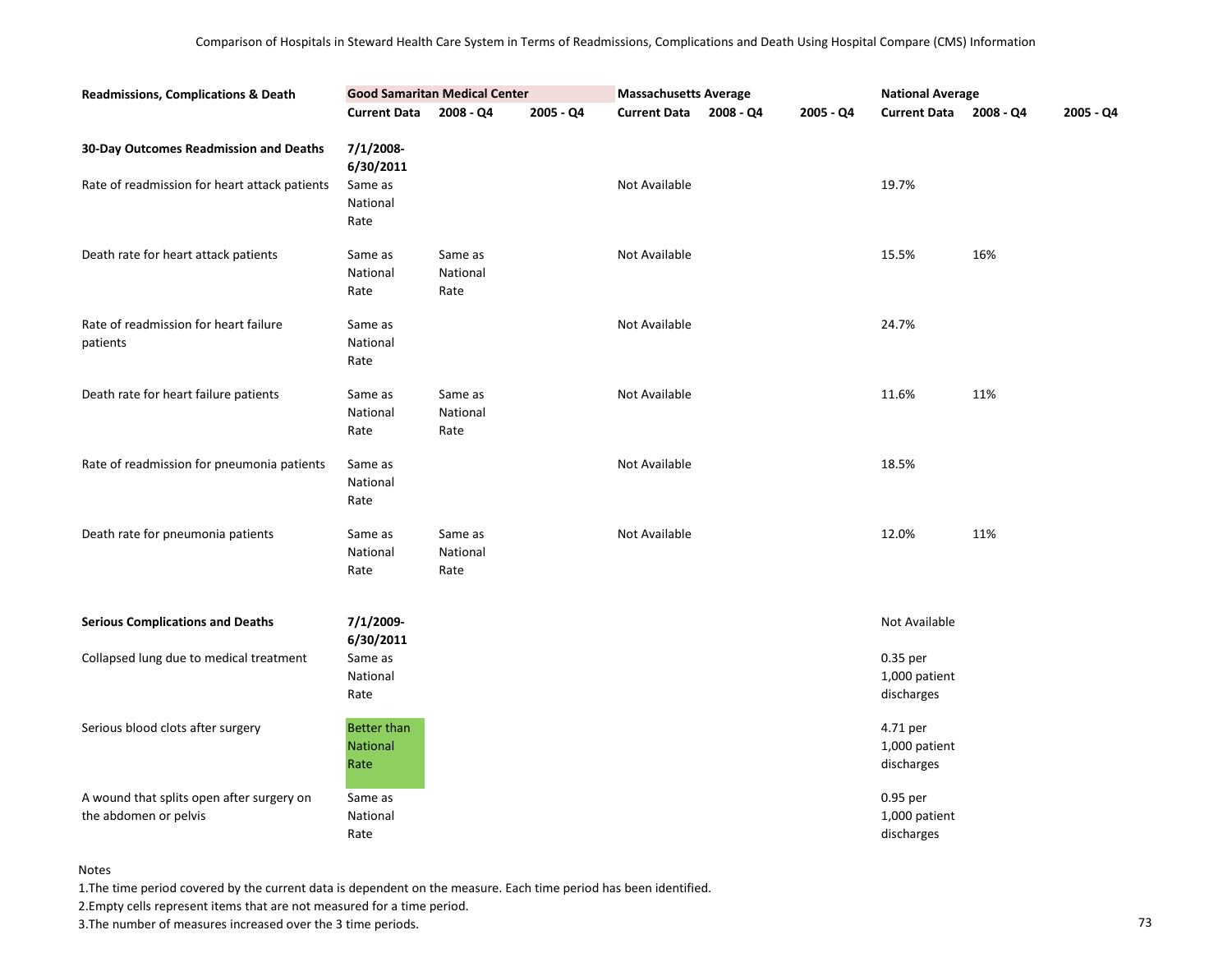| Readmissions, Complications & Death                                             | <b>Good Samaritan Medical Center</b> | <b>Massachusetts Average</b> |           | <b>National Average</b> |           |                                         |  |           |
|---------------------------------------------------------------------------------|--------------------------------------|------------------------------|-----------|-------------------------|-----------|-----------------------------------------|--|-----------|
|                                                                                 | <b>Current Data</b>                  | 2008 - Q4                    | 2005 - Q4 | Current Data 2008 - Q4  | 2005 - Q4 | Current Data 2008 - Q4                  |  | 2005 - Q4 |
| Accidental cuts and tears from medical<br>treatment                             | Same as<br>National<br>Rate          |                              |           |                         |           | 2.05 per<br>1,000 patient<br>discharges |  |           |
| Pressure sores (bedsores)                                                       | Not Available                        |                              |           |                         |           | Not Available                           |  |           |
| Infections from a large venous catheter                                         | Not Available                        |                              |           |                         |           | Not Available                           |  |           |
| Broken hip from a fall after surgery                                            | Not Available                        |                              |           |                         |           | Not Available                           |  |           |
| Bloodstream infection after surgery                                             | Not Available                        |                              |           |                         |           | Not Available                           |  |           |
| <b>Deaths for Certain Conditions</b><br>Deaths after admission for a broken hip | Not Available                        |                              |           |                         |           | Not Available                           |  |           |
| Deaths after admission for a heart attack                                       | Not Available                        |                              |           |                         |           | Not Available                           |  |           |
| Deaths after admission for congestive heart<br>failure                          | Not Available                        |                              |           |                         |           | Not Available                           |  |           |
| Deaths after admission for a stroke                                             | Not Available                        |                              |           |                         |           | Not Available                           |  |           |

1.The time period covered by the current data is dependent on the measure. Each time period has been identified.

2.Empty cells represent items that are not measured for a time period.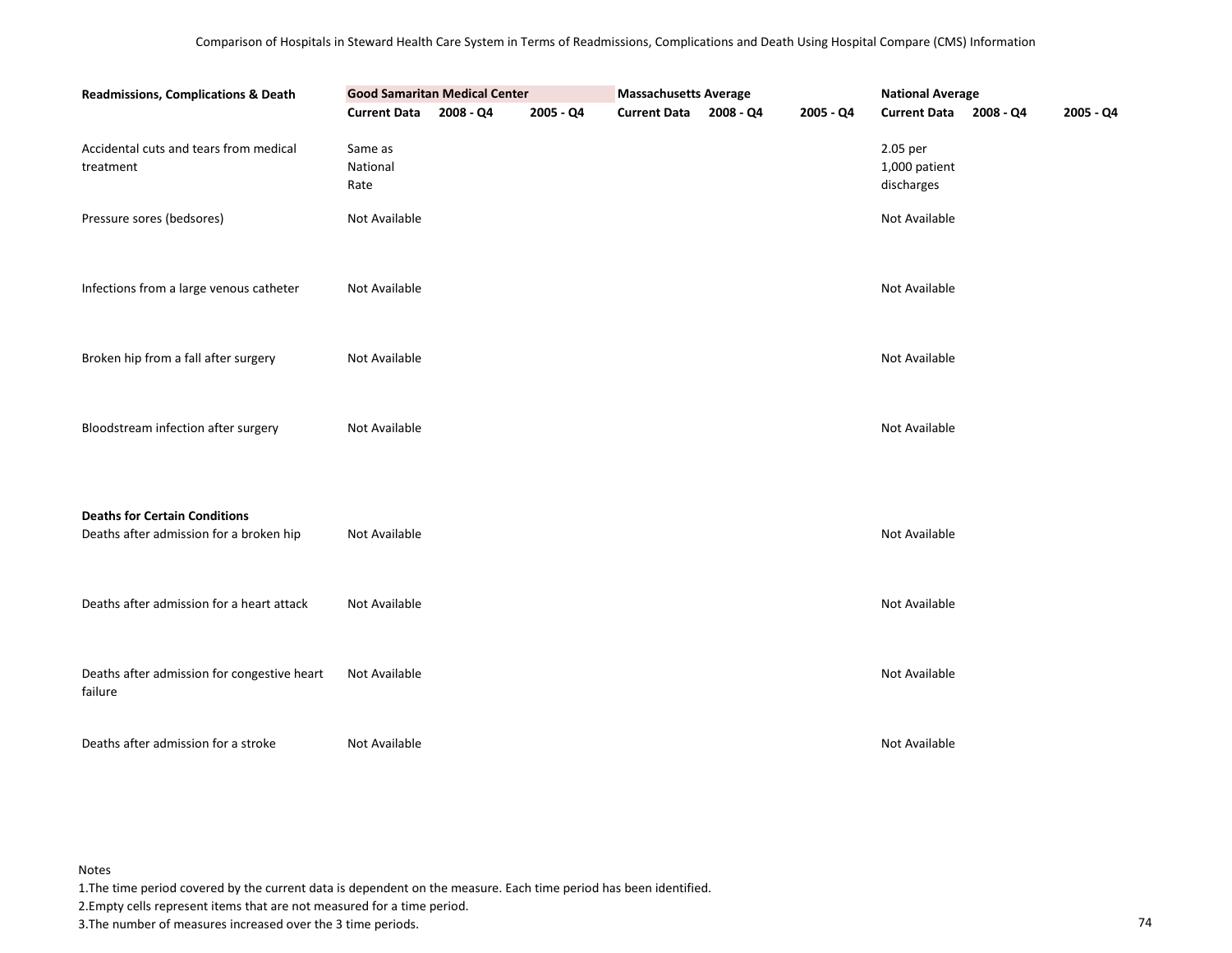| <b>Readmissions, Complications &amp; Death</b>                     |                        | <b>Good Samaritan Medical Center</b> |           | <b>Massachusetts Average</b> |           |           | <b>National Average</b> |           |           |
|--------------------------------------------------------------------|------------------------|--------------------------------------|-----------|------------------------------|-----------|-----------|-------------------------|-----------|-----------|
|                                                                    | <b>Current Data</b>    | 2008 - Q4                            | 2005 - Q4 | <b>Current Data</b>          | 2008 - Q4 | 2005 - Q4 | <b>Current Data</b>     | 2008 - Q4 | 2005 - Q4 |
| Deaths after admission for a gastrointestinal<br>(GI) bleed        | Not Available          |                                      |           |                              |           |           | Not Available           |           |           |
| Deaths after admission for pneumonia                               | Not Available          |                                      |           |                              |           |           | Not Available           |           |           |
| <b>Other Complications and Deaths</b>                              | 7/1/2009-<br>6/30/2011 |                                      |           |                              |           |           |                         |           |           |
| Deaths among patients with serious                                 | No different           |                                      |           |                              |           |           | 113.43 per              |           |           |
| treatable complications after surgery                              | than U.S.              |                                      |           |                              |           |           | 1,000 patient           |           |           |
|                                                                    | National<br>Rate       |                                      |           |                              |           |           | discharges              |           |           |
| Breathing failure after surgery                                    | No different           |                                      |           |                              |           |           | Not Available           |           |           |
|                                                                    | than U.S.              |                                      |           |                              |           |           |                         |           |           |
|                                                                    | National<br>Rate       |                                      |           |                              |           |           |                         |           |           |
| Death after surgery to repair a weakness in<br>the abdominal aorta | Not Available          |                                      |           |                              |           |           | Not Available           |           |           |
| <b>Hospital Acquired Conditions</b>                                | 7/1/2009-              |                                      |           |                              |           |           |                         |           |           |
| Objects accidentally left in the body after                        | 6/30/2011<br>0.000 per |                                      |           |                              |           |           | 0.028 per               |           |           |
| surgery                                                            | 1,000 patient          |                                      |           |                              |           |           | 1,000 patient           |           |           |
|                                                                    | discharges             |                                      |           |                              |           |           | discharges              |           |           |
| Air bubble in the bloodstream                                      | 0.000 per              |                                      |           |                              |           |           | 0.003 per               |           |           |
|                                                                    | 1,000 patient          |                                      |           |                              |           |           | 1,000 patient           |           |           |
|                                                                    | discharges             |                                      |           |                              |           |           | discharges              |           |           |
| Mismatched blood types                                             | 0.000 per              |                                      |           |                              |           |           | 0.001 per               |           |           |
|                                                                    | 1,000 patient          |                                      |           |                              |           |           | 1,000 patient           |           |           |
|                                                                    | discharges             |                                      |           |                              |           |           | discharges              |           |           |
|                                                                    |                        |                                      |           |                              |           |           |                         |           |           |

1.The time period covered by the current data is dependent on the measure. Each time period has been identified.

2.Empty cells represent items that are not measured for a time period.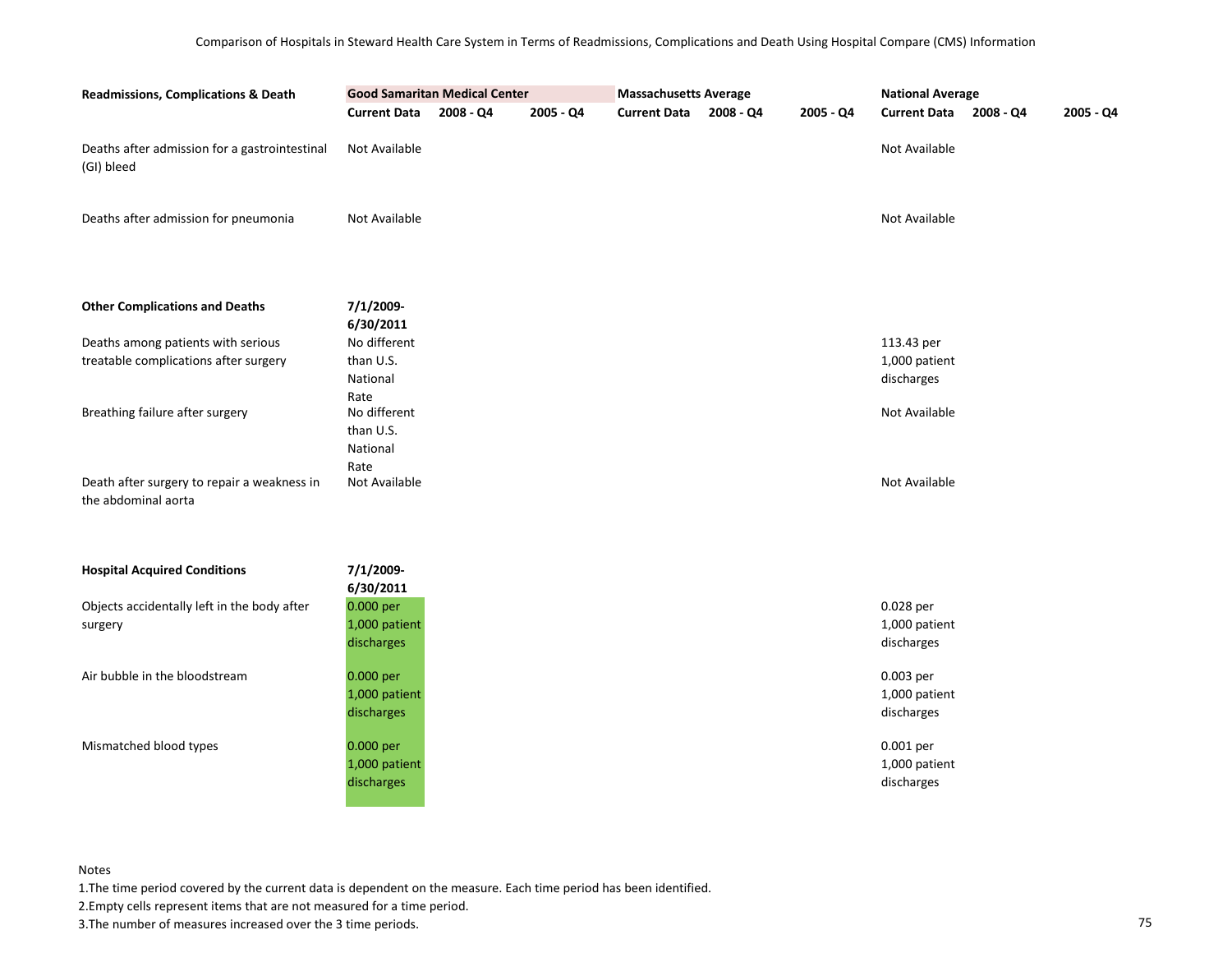| <b>Readmissions, Complications &amp; Death</b>                              | <b>Good Samaritan Medical Center</b>     |             |           | <b>Massachusetts Average</b> |           |           | <b>National Average</b>                      |             |             |  |
|-----------------------------------------------------------------------------|------------------------------------------|-------------|-----------|------------------------------|-----------|-----------|----------------------------------------------|-------------|-------------|--|
|                                                                             | <b>Current Data</b>                      | $2008 - Q4$ | 2005 - Q4 | <b>Current Data</b>          | 2008 - Q4 | 2005 - Q4 | <b>Current Data</b>                          | $2008 - Q4$ | $2005 - Q4$ |  |
| Severe pressure sores (bed sores)                                           | 0.084 per<br>1,000 patient<br>discharges |             |           |                              |           |           | 0.136 per<br>1,000 patient<br>discharges     |             |             |  |
| Falls and injuries                                                          | 0.675 per<br>1,000 patient<br>discharges |             |           |                              |           |           | 0.527 per<br>1,000 patient<br>discharges     |             |             |  |
| Blood infection from a catheter in a large<br>vein                          | 0.169 per<br>1,000 patient<br>discharges |             |           |                              |           |           | 0.372 per<br>1,0000<br>patient<br>discharges |             |             |  |
| Infection from a urinary catheter                                           | 0.169 per<br>1,000 patient<br>discharges |             |           |                              |           |           | 0.358 per<br>1,000 patient<br>discharges     |             |             |  |
| Signs of uncontrolled blood sugar                                           | 0.506 per<br>1,000 patient<br>discharges |             |           |                              |           |           | 0.058 per<br>1,000 patient<br>discharges     |             |             |  |
| <b>Healthcare Associated Infections</b>                                     | 4/1/2011<br>3/31/2012                    |             |           |                              |           |           |                                              |             |             |  |
| Central line associated blood stream<br>infections (CLABSI)                 | Same as<br>National<br>Benchmark         |             |           |                              |           |           |                                              |             |             |  |
| <b>Catheter Associated Urinary Tract Infections</b><br>(CAUTI)              | Not Available                            |             |           |                              |           |           |                                              |             |             |  |
| Surgical Site Infections from colon surgery<br>(SSI: Colon)                 | Same as<br>National<br>Benchmark         |             |           |                              |           |           |                                              |             |             |  |
| Surgical Site Infections from abdominal<br>hysterectomy (SSI: Hysterectomy) | Not Available                            |             |           |                              |           |           |                                              |             |             |  |

1.The time period covered by the current data is dependent on the measure. Each time period has been identified.

2.Empty cells represent items that are not measured for a time period.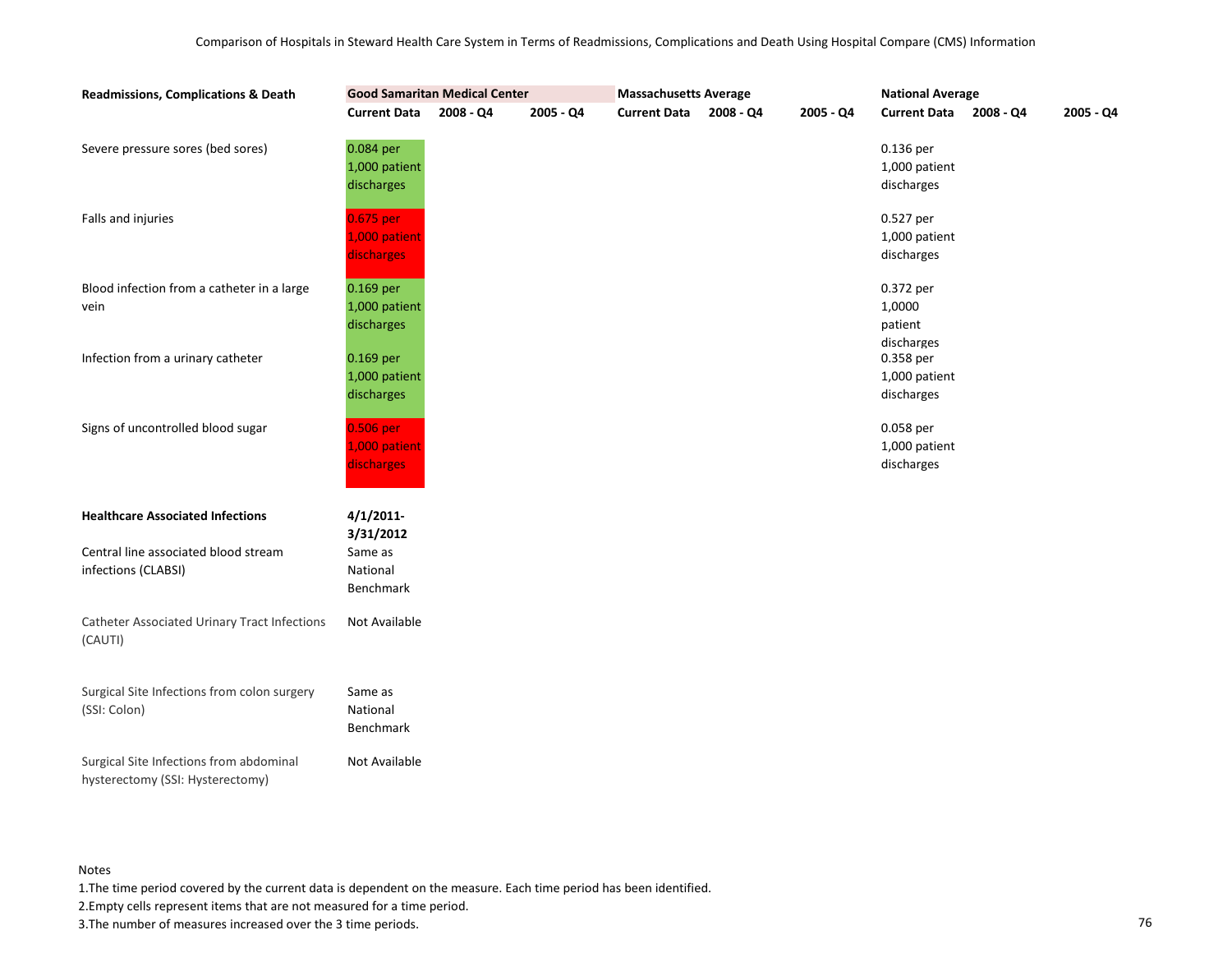| <b>Readmissions, Complications &amp; Death</b>                     | <b>Holy Family Hospital</b> |                             |      | <b>Massachusetts Average</b> |           |           | <b>National Average</b>                 |           |           |
|--------------------------------------------------------------------|-----------------------------|-----------------------------|------|------------------------------|-----------|-----------|-----------------------------------------|-----------|-----------|
|                                                                    | <b>Current Data</b>         | 2008                        | 2005 | <b>Current Data</b>          | 2008 - Q4 | 2005 - Q4 | <b>Current Data</b>                     | 2008 - Q4 | 2005 - Q4 |
| 30-Day Outcomes Readmission and Deaths                             | 7/1/2008-<br>6/30/2011      |                             |      |                              |           |           |                                         |           |           |
| Rate of readmission for heart attack patients                      | Same as<br>National<br>Rate |                             |      | Not Available                |           |           | 19.7%                                   |           |           |
| Death rate for heart attack patients                               | Same as<br>National<br>Rate | Same as<br>National<br>Rate |      | Not Available                |           |           | 15.5%                                   | 16%       |           |
| Rate of readmission for heart failure<br>patients                  | Same as<br>National<br>Rate |                             |      | Not Available                |           |           | 24.7%                                   |           |           |
| Death rate for heart failure patients                              | Same as<br>National<br>Rate | Same as<br>National<br>Rate |      | Not Available                |           |           | 11.6%                                   | 11%       |           |
| Rate of readmission for pneumonia patients                         | Same as<br>National<br>Rate |                             |      | Not Available                |           |           | 18.5%                                   |           |           |
| Death rate for pneumonia patients                                  | Same as<br>National<br>Rate | Same as<br>National<br>Rate |      | Not Available                |           |           | 12.0%                                   | 11%       |           |
| <b>Serious Complications and Deaths</b>                            | 7/1/2009-<br>6/30/2011      |                             |      |                              |           |           | Not Available                           |           |           |
| Collapsed lung due to medical treatment                            | Same as<br>National<br>Rate |                             |      |                              |           |           | 0.35 per<br>1,000 patient<br>discharges |           |           |
| Serious blood clots after surgery                                  | Same as<br>National<br>Rate |                             |      |                              |           |           | 4.71 per<br>1,000 patient<br>discharges |           |           |
| A wound that splits open after surgery on<br>the abdomen or pelvis | Same as<br>National<br>Rate |                             |      |                              |           |           | 0.95 per<br>1,000 patient<br>discharges |           |           |

1.The time period covered by the current data is dependent on the measure. Each time period has been identified.

2.Empty cells represent items that are not measured for a time period.

3. The number of measures increased over the 3 time periods. The number of measures increased over the 3 time periods.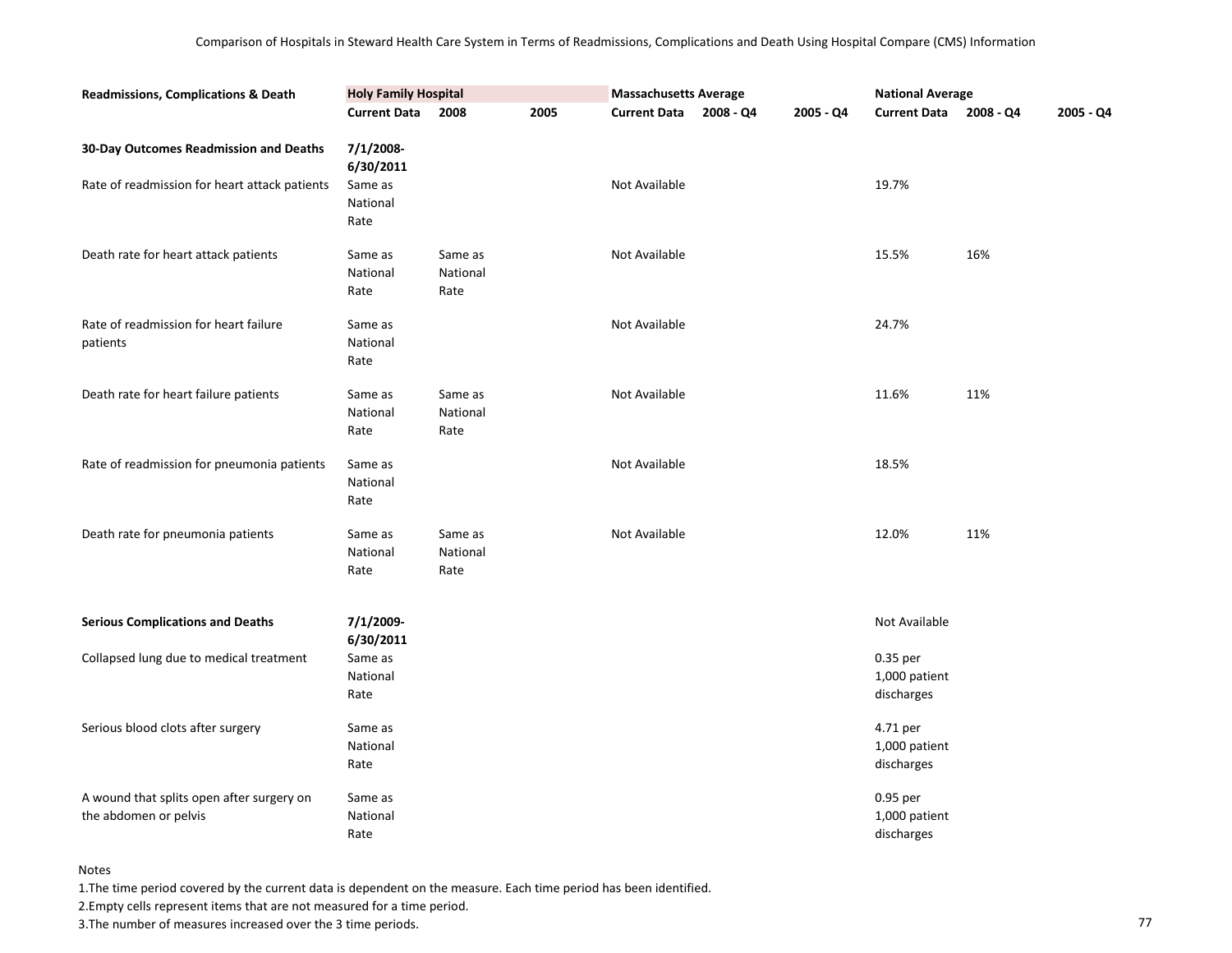| Readmissions, Complications & Death                                             | <b>Holy Family Hospital</b> |      |      | <b>Massachusetts Average</b> |           | <b>National Average</b>                 |  |           |
|---------------------------------------------------------------------------------|-----------------------------|------|------|------------------------------|-----------|-----------------------------------------|--|-----------|
|                                                                                 | <b>Current Data</b>         | 2008 | 2005 | Current Data 2008 - Q4       | 2005 - Q4 | Current Data 2008 - Q4                  |  | 2005 - Q4 |
| Accidental cuts and tears from medical<br>treatment                             | Same as<br>National<br>Rate |      |      |                              |           | 2.05 per<br>1,000 patient<br>discharges |  |           |
| Pressure sores (bedsores)                                                       | Not Available               |      |      |                              |           | Not Available                           |  |           |
| Infections from a large venous catheter                                         | Not Available               |      |      |                              |           | Not Available                           |  |           |
| Broken hip from a fall after surgery                                            | Not Available               |      |      |                              |           | Not Available                           |  |           |
| Bloodstream infection after surgery                                             | Not Available               |      |      |                              |           | Not Available                           |  |           |
| <b>Deaths for Certain Conditions</b><br>Deaths after admission for a broken hip | Not Available               |      |      |                              |           | Not Available                           |  |           |
| Deaths after admission for a heart attack                                       | Not Available               |      |      |                              |           | Not Available                           |  |           |
| Deaths after admission for congestive heart<br>failure                          | Not Available               |      |      |                              |           | Not Available                           |  |           |
| Deaths after admission for a stroke                                             | Not Available               |      |      |                              |           | Not Available                           |  |           |

1.The time period covered by the current data is dependent on the measure. Each time period has been identified.

2.Empty cells represent items that are not measured for a time period.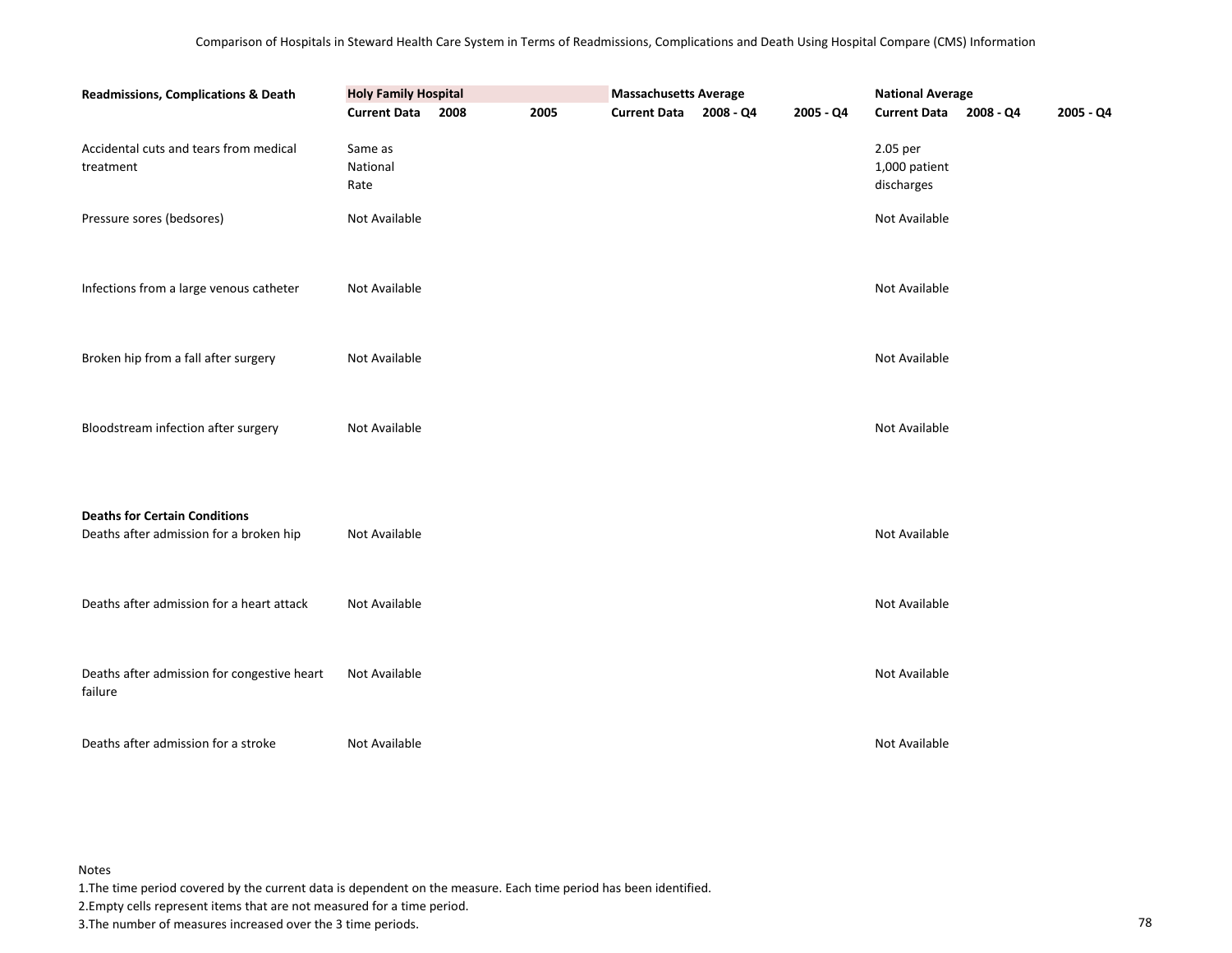| <b>Readmissions, Complications &amp; Death</b>                     | <b>Holy Family Hospital</b> |      |      | <b>Massachusetts Average</b> |           |           | <b>National Average</b>     |           |           |
|--------------------------------------------------------------------|-----------------------------|------|------|------------------------------|-----------|-----------|-----------------------------|-----------|-----------|
|                                                                    | <b>Current Data</b>         | 2008 | 2005 | <b>Current Data</b>          | 2008 - Q4 | 2005 - Q4 | <b>Current Data</b>         | 2008 - Q4 | 2005 - Q4 |
| Deaths after admission for a gastrointestinal<br>(GI) bleed        | Not Available               |      |      |                              |           |           | Not Available               |           |           |
| Deaths after admission for pneumonia                               | Not Available               |      |      |                              |           |           | Not Available               |           |           |
| <b>Other Complications and Deaths</b>                              | 7/1/2009-<br>6/30/2011      |      |      |                              |           |           |                             |           |           |
| Deaths among patients with serious                                 | Same as                     |      |      |                              |           |           | 113.43 per                  |           |           |
| treatable complications after surgery                              | National<br>Rate            |      |      |                              |           |           | 1,000 patient<br>discharges |           |           |
|                                                                    |                             |      |      |                              |           |           |                             |           |           |
| Breathing failure after surgery                                    | Same as<br>National<br>Rate |      |      |                              |           |           | Not Available               |           |           |
| Death after surgery to repair a weakness in<br>the abdominal aorta | Not Available               |      |      |                              |           |           | Not Available               |           |           |
| <b>Hospital Acquired Conditions</b>                                | 7/1/2009-                   |      |      |                              |           |           |                             |           |           |
| Objects accidentally left in the body after                        | 6/30/2011<br>0.122 per      |      |      |                              |           |           | 0.028 per                   |           |           |
| surgery                                                            | 1,000 patient               |      |      |                              |           |           | 1,000 patient               |           |           |
|                                                                    | discharges                  |      |      |                              |           |           | discharges                  |           |           |
| Air bubble in the bloodstream                                      | 0.000 per                   |      |      |                              |           |           | 0.003 per                   |           |           |
|                                                                    | 1,000 patient               |      |      |                              |           |           | 1,000 patient               |           |           |
|                                                                    | discharges                  |      |      |                              |           |           | discharges                  |           |           |
| Mismatched blood types                                             | 0.000 per                   |      |      |                              |           |           | 0.001 per                   |           |           |
|                                                                    | 1,000 patient               |      |      |                              |           |           | 1,000 patient               |           |           |
|                                                                    | discharges                  |      |      |                              |           |           | discharges                  |           |           |
|                                                                    |                             |      |      |                              |           |           |                             |           |           |

1.The time period covered by the current data is dependent on the measure. Each time period has been identified.

2.Empty cells represent items that are not measured for a time period.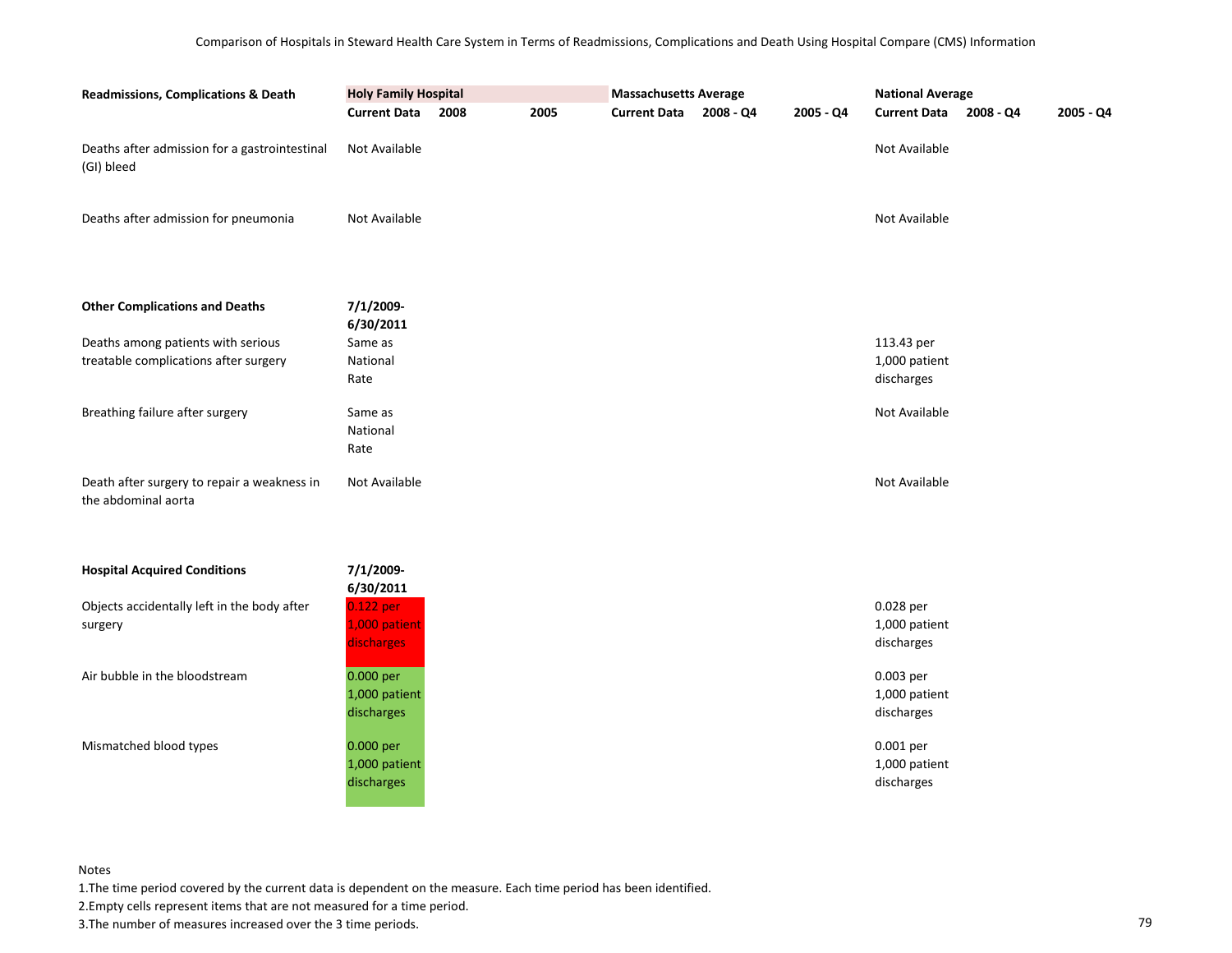| <b>Readmissions, Complications &amp; Death</b>                              | <b>Holy Family Hospital</b>              |      |      |                     |           |             | <b>National Average</b>                      |             |           |  |
|-----------------------------------------------------------------------------|------------------------------------------|------|------|---------------------|-----------|-------------|----------------------------------------------|-------------|-----------|--|
|                                                                             | <b>Current Data</b>                      | 2008 | 2005 | <b>Current Data</b> | 2008 - Q4 | $2005 - Q4$ | <b>Current Data</b>                          | $2008 - Q4$ | 2005 - Q4 |  |
| Severe pressure sores (bed sores)                                           | 0.000 per<br>1,000 patient<br>discharges |      |      |                     |           |             | 0.136 per<br>1,000 patient<br>discharges     |             |           |  |
| Falls and injuries                                                          | 0.000 per<br>1,000 patient<br>discharges |      |      |                     |           |             | 0.527 per<br>1,000 patient<br>discharges     |             |           |  |
| Blood infection from a catheter in a large<br>vein                          | 0.122 per<br>1,000 patient<br>discharges |      |      |                     |           |             | 0.372 per<br>1,0000<br>patient<br>discharges |             |           |  |
| Infection from a urinary catheter                                           | 0.000 per<br>1,000 patient<br>discharges |      |      |                     |           |             | 0.358 per<br>1,000 patient<br>discharges     |             |           |  |
| Signs of uncontrolled blood sugar                                           | 0.122 per<br>1,000 patient<br>discharges |      |      |                     |           |             | 0.058 per<br>1,000 patient<br>discharges     |             |           |  |
| <b>Healthcare Associated Infections</b>                                     | 4/1/2011<br>3/31/2012                    |      |      |                     |           |             |                                              |             |           |  |
| Central line associated blood stream<br>infections (CLABSI)                 | Same as<br>National<br>Benchmark         |      |      |                     |           |             |                                              |             |           |  |
| <b>Catheter Associated Urinary Tract Infections</b><br>(CAUTI)              | Not Available                            |      |      |                     |           |             |                                              |             |           |  |
| Surgical Site Infections from colon surgery<br>(SSI: Colon)                 | Not Available                            |      |      |                     |           |             |                                              |             |           |  |
| Surgical Site Infections from abdominal<br>hysterectomy (SSI: Hysterectomy) | Not Available                            |      |      |                     |           |             |                                              |             |           |  |

1.The time period covered by the current data is dependent on the measure. Each time period has been identified.

2.Empty cells represent items that are not measured for a time period.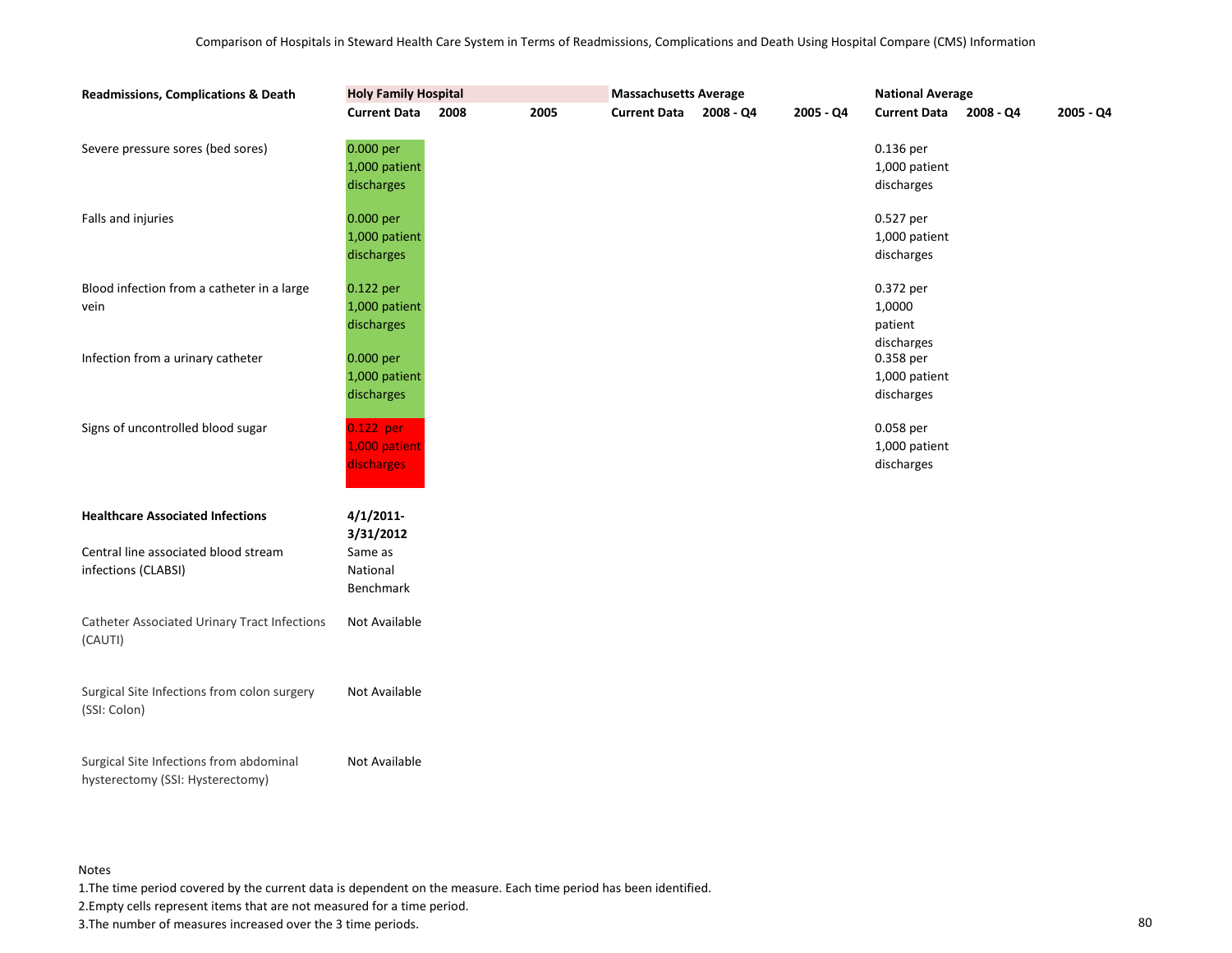| <b>Readmissions, Complications &amp; Death</b>                                          | <b>Merrimack Valley Hospital</b>                      |                             |           | <b>Massachusetts Average</b> |             |           | <b>National Average</b>                 |             |           |
|-----------------------------------------------------------------------------------------|-------------------------------------------------------|-----------------------------|-----------|------------------------------|-------------|-----------|-----------------------------------------|-------------|-----------|
|                                                                                         | <b>Current Data</b>                                   | $2008 - Q4$                 | 2005 - Q4 | <b>Current Data</b>          | $2008 - Q4$ | 2005 - Q4 | <b>Current Data</b>                     | $2008 - Q4$ | 2005 - Q4 |
| 30-Day Outcomes Readmission and Deaths<br>Rate of readmission for heart attack patients | 7/1/2008-<br>6/30/2011<br>Same as<br>National<br>Rate |                             |           | Not Available                |             |           | 19.7%                                   |             |           |
| Death rate for heart attack patients                                                    | Same as<br>National<br>Rate                           | Same as<br>National<br>Rate |           | Not Available                |             |           | 15.5%                                   | 16%         |           |
| Rate of readmission for heart failure<br>patients                                       | Same as<br>National<br>Rate                           |                             |           | Not Available                |             |           | 24.7%                                   |             |           |
| Death rate for heart failure patients                                                   | Same as<br>National<br>Rate                           | Same as<br>National<br>Rate |           | Not Available                |             |           | 11.6%                                   | 11%         |           |
| Rate of readmission for pneumonia patients                                              | Same as<br>National<br>Rate                           |                             |           | Not Available                |             |           | 18.5%                                   |             |           |
| Death rate for pneumonia patients                                                       | Same as<br>National<br>Rate                           | Same as<br>National<br>Rate |           | Not Available                |             |           | 12.0%                                   | 11%         |           |
| <b>Serious Complications and Deaths</b>                                                 | 7/1/2009-<br>6/30/2011                                |                             |           |                              |             |           | Not Available                           |             |           |
| Collapsed lung due to medical treatment                                                 | Same as<br>National<br>Rate                           |                             |           |                              |             |           | 0.35 per<br>1,000 patient<br>discharges |             |           |
| Serious blood clots after surgery                                                       | Same as<br>National<br>Rate                           |                             |           |                              |             |           | 4.71 per<br>1,000 patient<br>discharges |             |           |
| A wound that splits open after surgery on<br>the abdomen or pelvis                      | Same as<br>National<br>Rate                           |                             |           |                              |             |           | 0.95 per<br>1,000 patient<br>discharges |             |           |

1.The time period covered by the current data is dependent on the measure. Each time period has been identified.

2.Empty cells represent items that are not measured for a time period.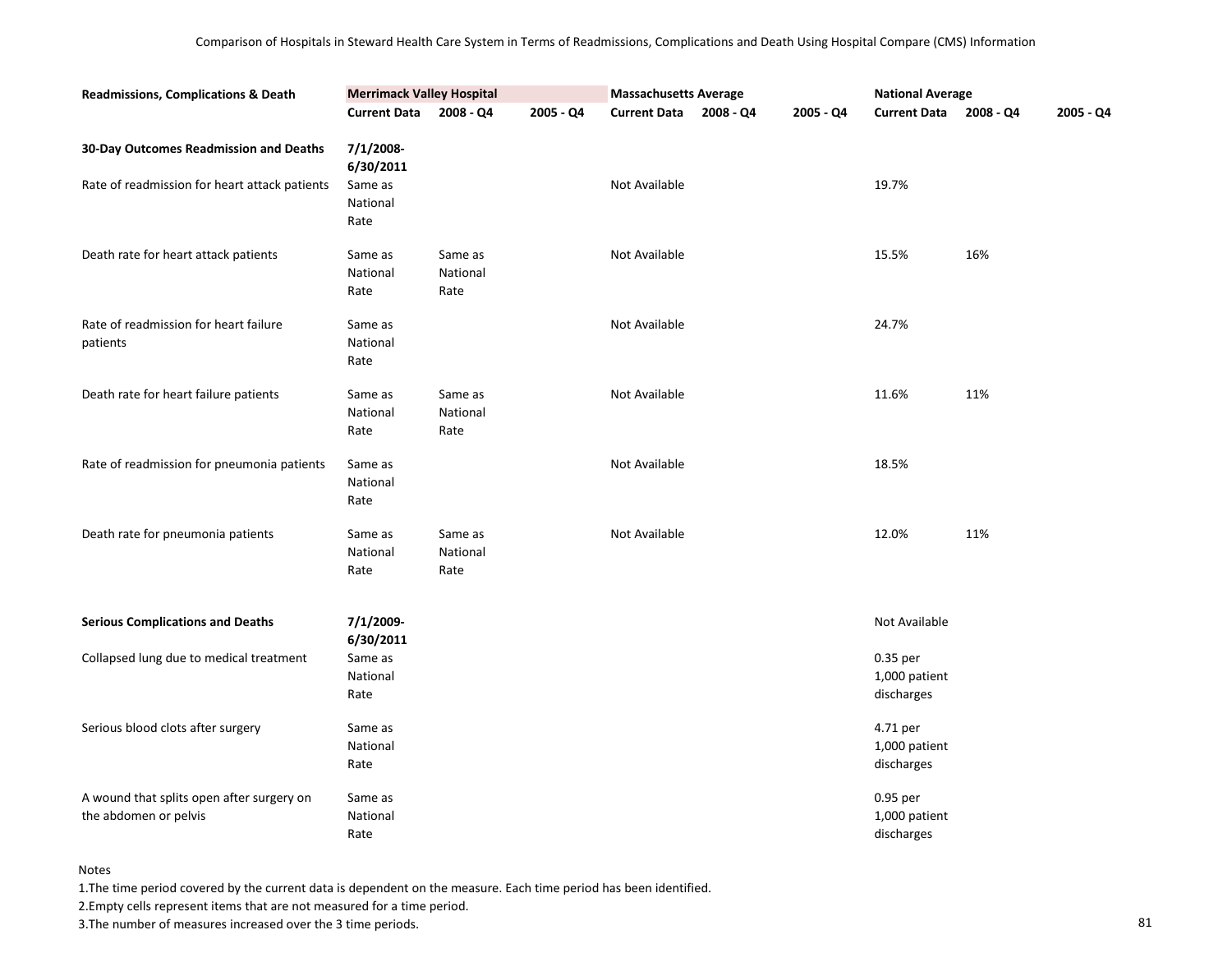| <b>Readmissions, Complications &amp; Death</b>         | <b>Merrimack Valley Hospital</b> |           |           | <b>Massachusetts Average</b> |           | <b>National Average</b>                 |           |           |
|--------------------------------------------------------|----------------------------------|-----------|-----------|------------------------------|-----------|-----------------------------------------|-----------|-----------|
|                                                        | <b>Current Data</b>              | 2008 - Q4 | 2005 - Q4 | Current Data 2008 - Q4       | 2005 - Q4 | <b>Current Data</b>                     | 2008 - Q4 | 2005 - Q4 |
| Accidental cuts and tears from medical<br>treatment    | Same as<br>National<br>Rate      |           |           |                              |           | 2.05 per<br>1,000 patient<br>discharges |           |           |
| Pressure sores (bedsores)                              | Not Available                    |           |           |                              |           | Not Available                           |           |           |
| Infections from a large venous catheter                | Not Available                    |           |           |                              |           | Not Available                           |           |           |
| Broken hip from a fall after surgery                   | Not Available                    |           |           |                              |           | Not Available                           |           |           |
| Bloodstream infection after surgery                    | Not Available                    |           |           |                              |           | Not Available                           |           |           |
| <b>Deaths for Certain Conditions</b>                   |                                  |           |           |                              |           |                                         |           |           |
| Deaths after admission for a broken hip                | Not Available                    |           |           |                              |           | Not Available                           |           |           |
|                                                        |                                  |           |           |                              |           |                                         |           |           |
| Deaths after admission for a heart attack              | Not Available                    |           |           |                              |           | Not Available                           |           |           |
|                                                        |                                  |           |           |                              |           |                                         |           |           |
| Deaths after admission for congestive heart<br>failure | Not Available                    |           |           |                              |           | Not Available                           |           |           |
| Deaths after admission for a stroke                    | Not Available                    |           |           |                              |           | Not Available                           |           |           |

1.The time period covered by the current data is dependent on the measure. Each time period has been identified.

2.Empty cells represent items that are not measured for a time period.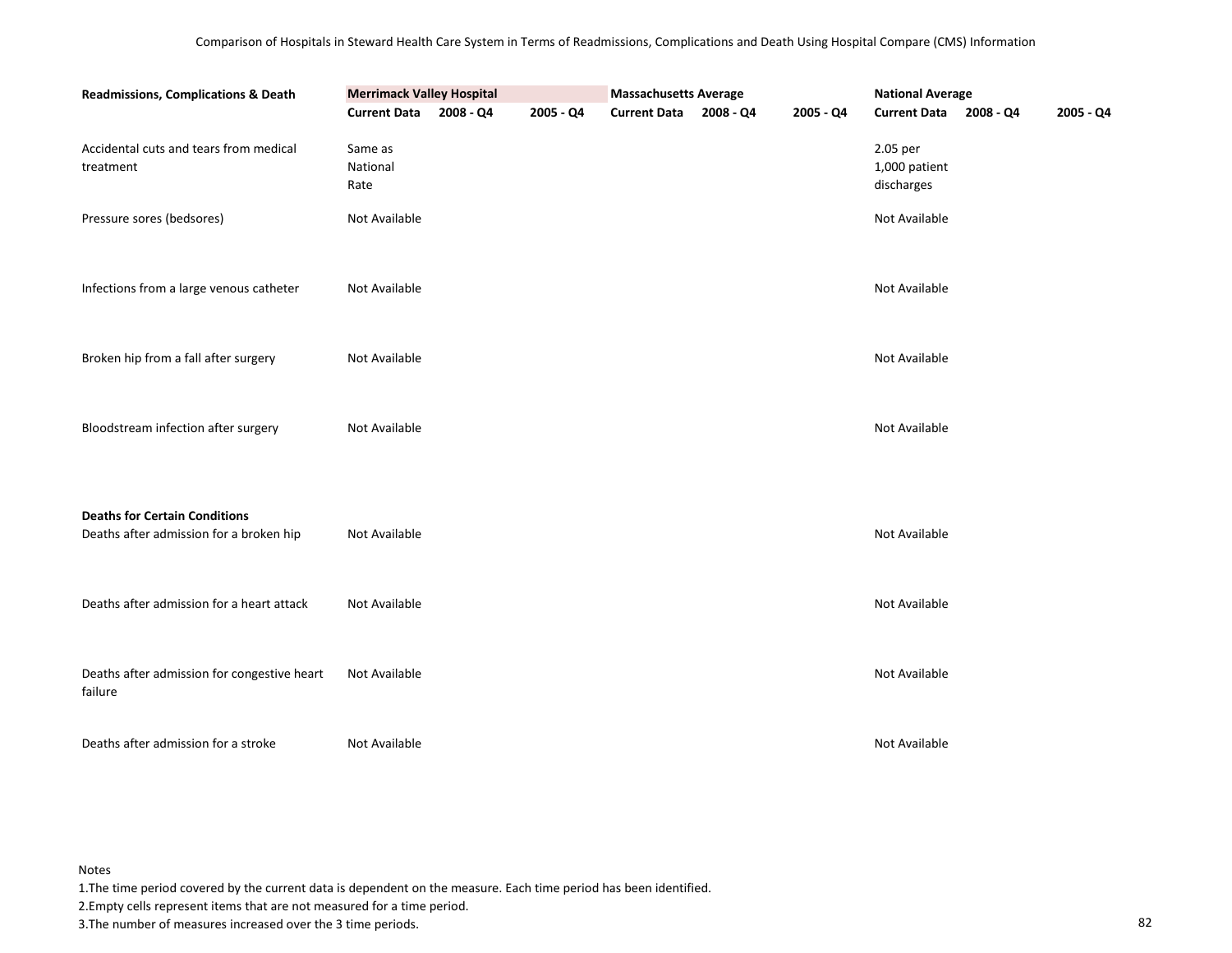| <b>Readmissions, Complications &amp; Death</b>                              | <b>Merrimack Valley Hospital</b>         |           | <b>Massachusetts Average</b> |                     |           | <b>National Average</b> |                                           |             |             |
|-----------------------------------------------------------------------------|------------------------------------------|-----------|------------------------------|---------------------|-----------|-------------------------|-------------------------------------------|-------------|-------------|
|                                                                             | <b>Current Data</b>                      | 2008 - Q4 | 2005 - Q4                    | <b>Current Data</b> | 2008 - Q4 | 2005 - Q4               | <b>Current Data</b>                       | $2008 - Q4$ | $2005 - Q4$ |
| Deaths after admission for a gastrointestinal<br>(GI) bleed                 | Not Available                            |           |                              |                     |           |                         | Not Available                             |             |             |
| Deaths after admission for pneumonia                                        | Not Available                            |           |                              |                     |           |                         | Not Available                             |             |             |
| <b>Other Complications and Deaths</b>                                       | 7/1/2009-<br>6/30/2011                   |           |                              |                     |           |                         |                                           |             |             |
| Deaths among patients with serious<br>treatable complications after surgery | Number of<br>Cases Too<br>Small          |           |                              |                     |           |                         | 113.43 per<br>1,000 patient<br>discharges |             |             |
| Breathing failure after surgery                                             | No different<br>than U.S.<br>National    |           |                              |                     |           |                         | Not Available                             |             |             |
| Death after surgery to repair a weakness in<br>the abdominal aorta          | Rate<br>Not Available                    |           |                              |                     |           |                         | Not Available                             |             |             |
| <b>Hospital Acquired Conditions</b>                                         | 7/1/2009-<br>6/30/2011                   |           |                              |                     |           |                         |                                           |             |             |
| Objects accidentally left in the body after<br>surgery                      | 0.000 per<br>1,000 patient<br>discharges |           |                              |                     |           |                         | 0.028 per<br>1,000 patient<br>discharges  |             |             |
| Air bubble in the bloodstream                                               | 0.000 per<br>1,000 patient<br>discharges |           |                              |                     |           |                         | 0.003 per<br>1,000 patient<br>discharges  |             |             |
| Mismatched blood types                                                      | 0.000 per<br>1,000 patient<br>discharges |           |                              |                     |           |                         | 0.001 per<br>1,000 patient<br>discharges  |             |             |

1.The time period covered by the current data is dependent on the measure. Each time period has been identified.

2.Empty cells represent items that are not measured for a time period.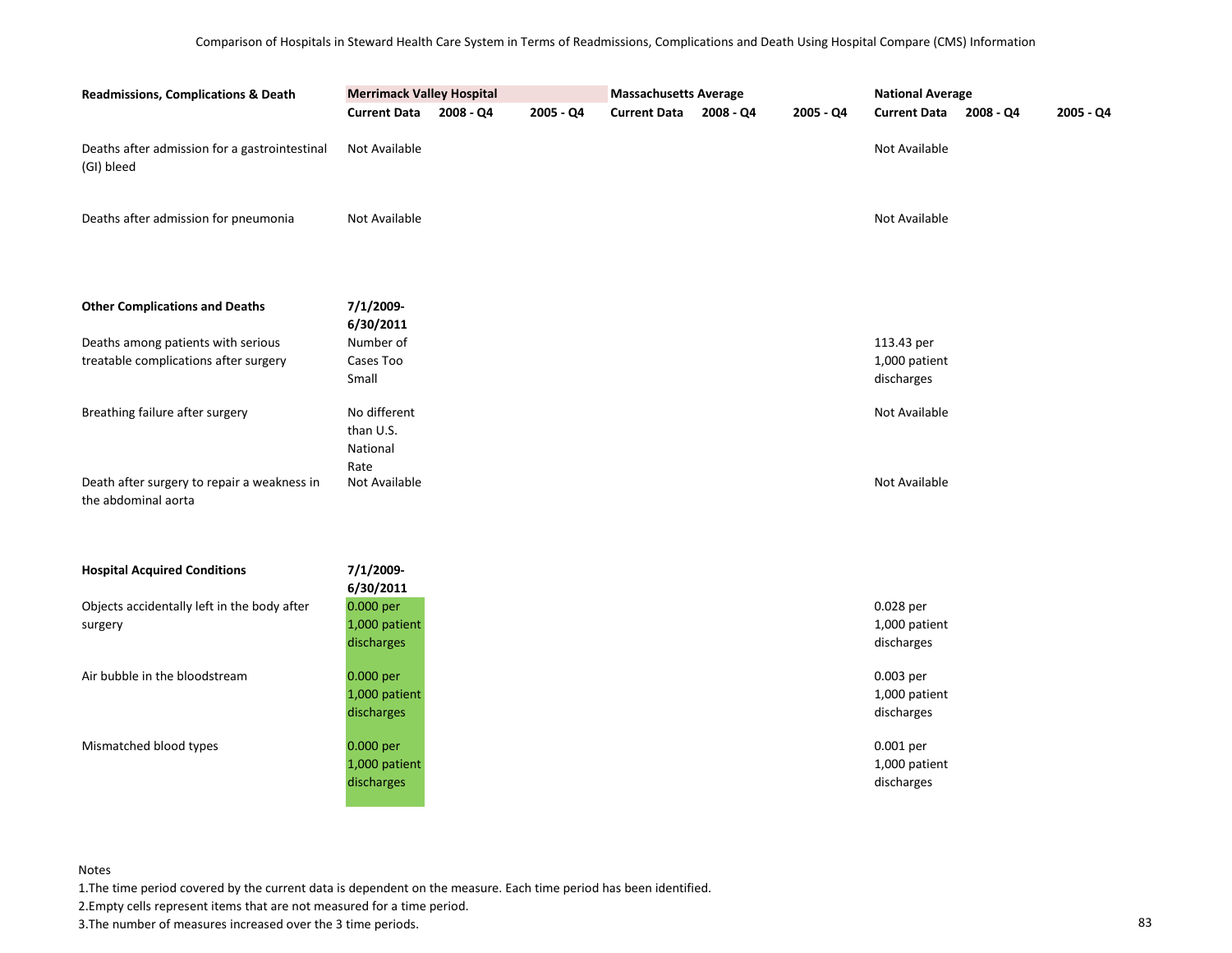| <b>Readmissions, Complications &amp; Death</b>                              | <b>Merrimack Valley Hospital</b>         |           |           |                     |           |           | <b>National Average</b>                      |             |             |  |
|-----------------------------------------------------------------------------|------------------------------------------|-----------|-----------|---------------------|-----------|-----------|----------------------------------------------|-------------|-------------|--|
|                                                                             | <b>Current Data</b>                      | 2008 - Q4 | 2005 - Q4 | <b>Current Data</b> | 2008 - Q4 | 2005 - Q4 | <b>Current Data</b>                          | $2008 - Q4$ | $2005 - Q4$ |  |
| Severe pressure sores (bed sores)                                           | 0.240 per<br>1,000 patient<br>discharges |           |           |                     |           |           | 0.136 per<br>1,000 patient<br>discharges     |             |             |  |
| Falls and injuries                                                          | 0.958 per<br>1,000 patient<br>discharges |           |           |                     |           |           | 0.527 per<br>1,000 patient<br>discharges     |             |             |  |
| Blood infection from a catheter in a large<br>vein                          | 0.000 per<br>1,000 patient<br>discharges |           |           |                     |           |           | 0.372 per<br>1,0000<br>patient<br>discharges |             |             |  |
| Infection from a urinary catheter                                           | 0.000 per<br>1,000 patient<br>discharges |           |           |                     |           |           | 0.358 per<br>1,000 patient<br>discharges     |             |             |  |
| Signs of uncontrolled blood sugar                                           | 0.000 per<br>1,000 patient<br>discharges |           |           |                     |           |           | 0.058 per<br>1,000 patient<br>discharges     |             |             |  |
| <b>Healthcare Associated Infections</b>                                     | 4/1/2011                                 |           |           |                     |           |           |                                              |             |             |  |
| Central line associated blood stream<br>infections (CLABSI)                 | 3/31/2012<br>Not Available               |           |           |                     |           |           |                                              |             |             |  |
| <b>Catheter Associated Urinary Tract Infections</b><br>(CAUTI)              | Not Available                            |           |           |                     |           |           |                                              |             |             |  |
| Surgical Site Infections from colon surgery<br>(SSI: Colon)                 | Not Available                            |           |           |                     |           |           |                                              |             |             |  |
| Surgical Site Infections from abdominal<br>hysterectomy (SSI: Hysterectomy) | Not Available                            |           |           |                     |           |           |                                              |             |             |  |

1.The time period covered by the current data is dependent on the measure. Each time period has been identified.

2.Empty cells represent items that are not measured for a time period.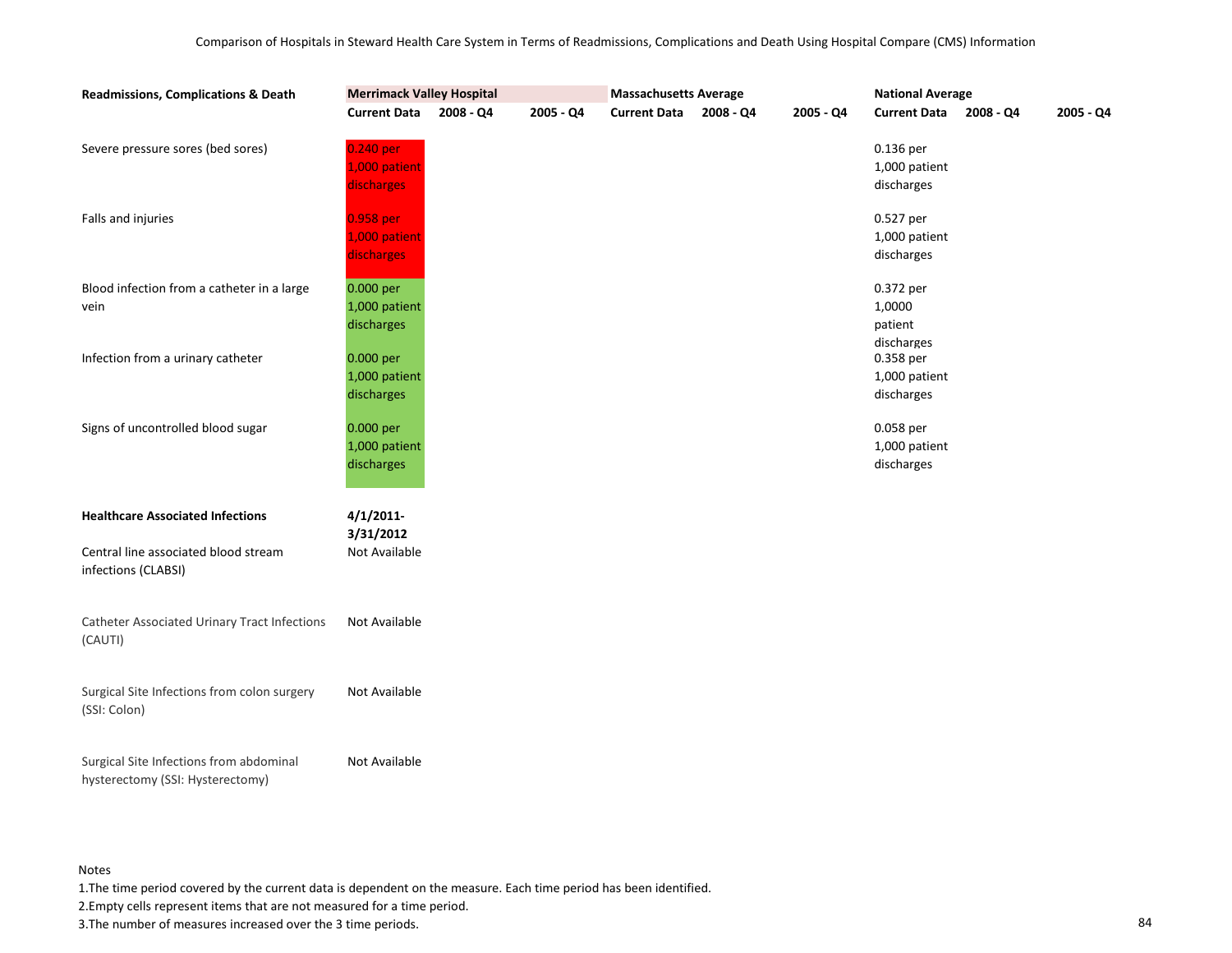| <b>Readmissions, Complications &amp; Death</b>                     | <b>Morton Hospital</b>      |                             |      | <b>Massachusetts Average</b> |             |           | <b>National Average</b>                 |           |           |
|--------------------------------------------------------------------|-----------------------------|-----------------------------|------|------------------------------|-------------|-----------|-----------------------------------------|-----------|-----------|
|                                                                    | <b>Current Data</b>         | 2008                        | 2005 | <b>Current Data</b>          | $2008 - Q4$ | 2005 - Q4 | <b>Current Data</b>                     | 2008 - Q4 | 2005 - Q4 |
| 30-Day Outcomes Readmission and Deaths                             | 7/1/2008-<br>6/30/2011      |                             |      |                              |             |           |                                         |           |           |
| Rate of readmission for heart attack patients                      | Same as<br>National<br>Rate |                             |      | Not Available                |             |           | 19.7%                                   |           |           |
| Death rate for heart attack patients                               | Same as<br>National<br>Rate | Same as<br>National<br>Rate |      | <b>Not Available</b>         |             |           | 15.5%                                   | 16%       |           |
| Rate of readmission for heart failure<br>patients                  | Same as<br>National<br>Rate |                             |      | Not Available                |             |           | 24.7%                                   |           |           |
| Death rate for heart failure patients                              | Same as<br>National<br>Rate | Same as<br>National<br>Rate |      | Not Available                |             |           | 11.6%                                   | 11%       |           |
| Rate of readmission for pneumonia patients                         | Same as<br>National<br>Rate |                             |      | Not Available                |             |           | 18.5%                                   |           |           |
| Death rate for pneumonia patients                                  | Same as<br>National<br>Rate | Same as<br>National<br>Rate |      | <b>Not Available</b>         |             |           | 12.0%                                   | 11%       |           |
| <b>Serious Complications and Deaths</b>                            | 7/1/2009-<br>6/30/2011      |                             |      |                              |             |           | Not Available                           |           |           |
| Collapsed lung due to medical treatment                            | Same as<br>National<br>Rate |                             |      |                              |             |           | 0.35 per<br>1,000 patient<br>discharges |           |           |
| Serious blood clots after surgery                                  | Same as<br>National<br>Rate |                             |      |                              |             |           | 4.71 per<br>1,000 patient<br>discharges |           |           |
| A wound that splits open after surgery on<br>the abdomen or pelvis | Same as<br>National<br>Rate |                             |      |                              |             |           | 0.95 per<br>1,000 patient<br>discharges |           |           |

1.The time period covered by the current data is dependent on the measure. Each time period has been identified.

2.Empty cells represent items that are not measured for a time period.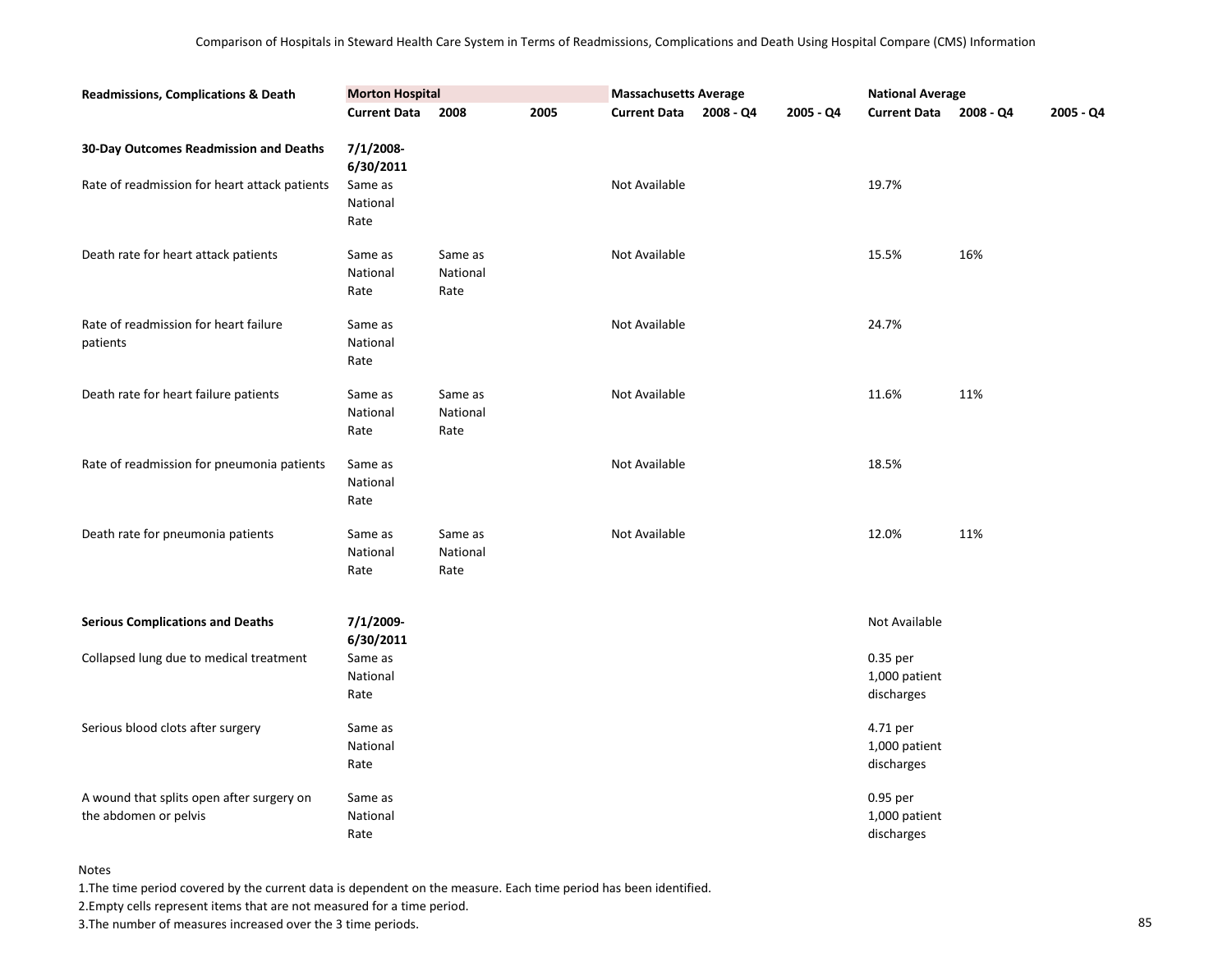| Readmissions, Complications & Death                                             | <b>Morton Hospital</b>      |      |      |                     | <b>Massachusetts Average</b> |           | <b>National Average</b>                 |  |           |
|---------------------------------------------------------------------------------|-----------------------------|------|------|---------------------|------------------------------|-----------|-----------------------------------------|--|-----------|
|                                                                                 | <b>Current Data</b>         | 2008 | 2005 | <b>Current Data</b> | 2008 - Q4                    | 2005 - Q4 | Current Data 2008 - Q4                  |  | 2005 - Q4 |
| Accidental cuts and tears from medical<br>treatment                             | Same as<br>National<br>Rate |      |      |                     |                              |           | 2.05 per<br>1,000 patient<br>discharges |  |           |
| Pressure sores (bedsores)                                                       | Not Available               |      |      |                     |                              |           | Not Available                           |  |           |
| Infections from a large venous catheter                                         | Not Available               |      |      |                     |                              |           | Not Available                           |  |           |
| Broken hip from a fall after surgery                                            | Not Available               |      |      |                     |                              |           | Not Available                           |  |           |
| Bloodstream infection after surgery                                             | Not Available               |      |      |                     |                              |           | Not Available                           |  |           |
| <b>Deaths for Certain Conditions</b><br>Deaths after admission for a broken hip | Not Available               |      |      |                     |                              |           | Not Available                           |  |           |
| Deaths after admission for a heart attack                                       | Not Available               |      |      |                     |                              |           | Not Available                           |  |           |
| Deaths after admission for congestive heart<br>failure                          | Not Available               |      |      |                     |                              |           | Not Available                           |  |           |
| Deaths after admission for a stroke                                             | Not Available               |      |      |                     |                              |           | Not Available                           |  |           |

1.The time period covered by the current data is dependent on the measure. Each time period has been identified.

2.Empty cells represent items that are not measured for a time period.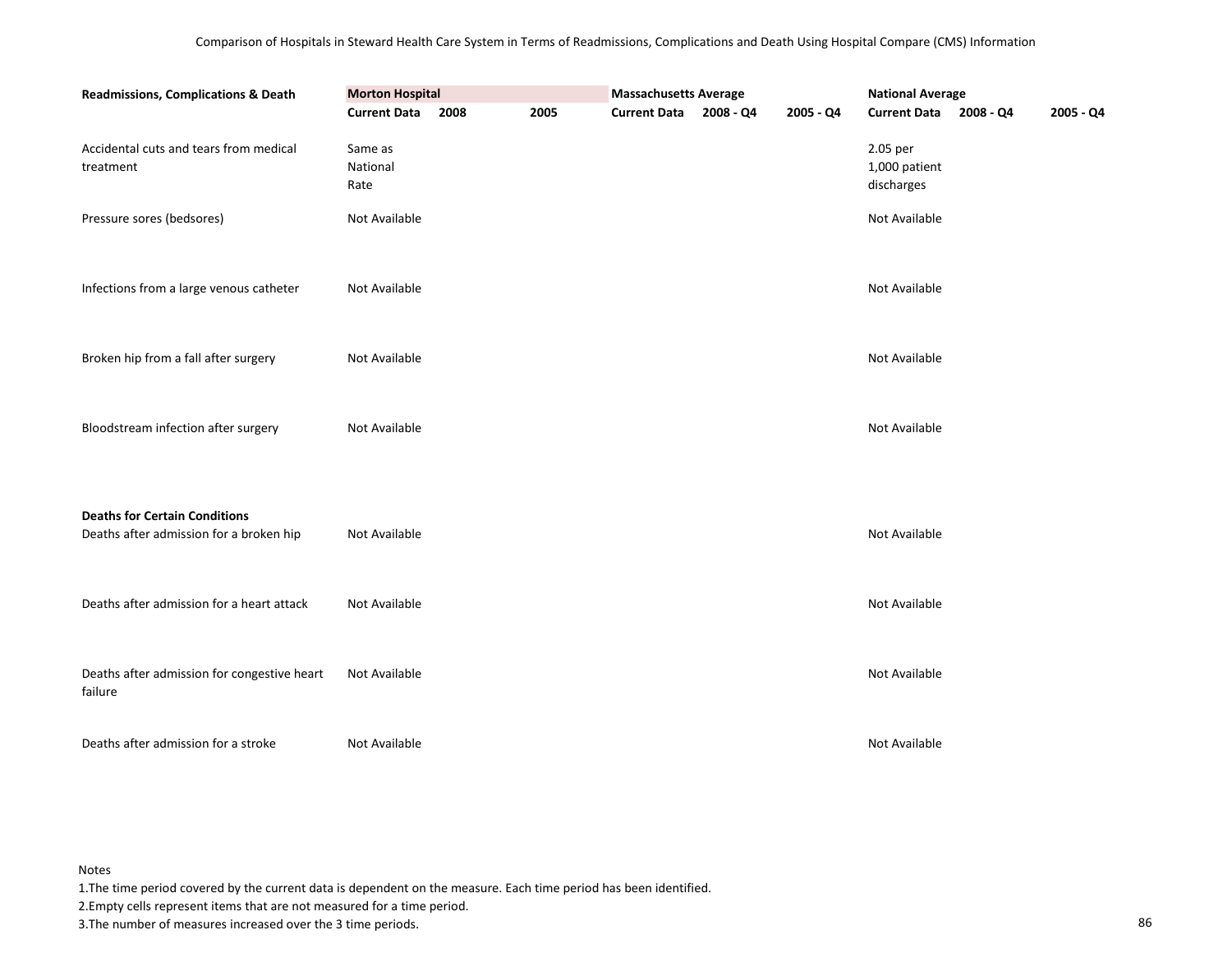| <b>Readmissions, Complications &amp; Death</b>                     | <b>Morton Hospital</b>      |      |      | <b>Massachusetts Average</b> |           |           | <b>National Average</b> |           |             |
|--------------------------------------------------------------------|-----------------------------|------|------|------------------------------|-----------|-----------|-------------------------|-----------|-------------|
|                                                                    | <b>Current Data</b>         | 2008 | 2005 | <b>Current Data</b>          | 2008 - Q4 | 2005 - Q4 | <b>Current Data</b>     | 2008 - Q4 | $2005 - Q4$ |
| Deaths after admission for a gastrointestinal<br>(GI) bleed        | Not Available               |      |      |                              |           |           | Not Available           |           |             |
| Deaths after admission for pneumonia                               | Not Available               |      |      |                              |           |           | Not Available           |           |             |
| <b>Other Complications and Deaths</b>                              | 7/1/2009-<br>6/30/2011      |      |      |                              |           |           |                         |           |             |
| Deaths among patients with serious                                 | Same as                     |      |      |                              |           |           | 113.43 per              |           |             |
| treatable complications after surgery                              | National                    |      |      |                              |           |           | 1,000 patient           |           |             |
|                                                                    | Rate                        |      |      |                              |           |           | discharges              |           |             |
| Breathing failure after surgery                                    | Same as<br>National<br>Rate |      |      |                              |           |           | Not Available           |           |             |
| Death after surgery to repair a weakness in<br>the abdominal aorta | Not Available               |      |      |                              |           |           | Not Available           |           |             |
| <b>Hospital Acquired Conditions</b>                                | 7/1/2009-                   |      |      |                              |           |           |                         |           |             |
| Objects accidentally left in the body after                        | 6/30/2011<br>0.000 per      |      |      |                              |           |           | 0.028 per               |           |             |
| surgery                                                            | 1,000 patient               |      |      |                              |           |           | 1,000 patient           |           |             |
|                                                                    | discharges                  |      |      |                              |           |           | discharges              |           |             |
| Air bubble in the bloodstream                                      | 0.000 per                   |      |      |                              |           |           | 0.003 per               |           |             |
|                                                                    | 1,000 patient               |      |      |                              |           |           | 1,000 patient           |           |             |
|                                                                    | discharges                  |      |      |                              |           |           | discharges              |           |             |
| Mismatched blood types                                             | 0.000 per                   |      |      |                              |           |           | 0.001 per               |           |             |
|                                                                    | 1,000 patient               |      |      |                              |           |           | 1,000 patient           |           |             |
|                                                                    | discharges                  |      |      |                              |           |           | discharges              |           |             |
|                                                                    |                             |      |      |                              |           |           |                         |           |             |

1.The time period covered by the current data is dependent on the measure. Each time period has been identified.

2.Empty cells represent items that are not measured for a time period.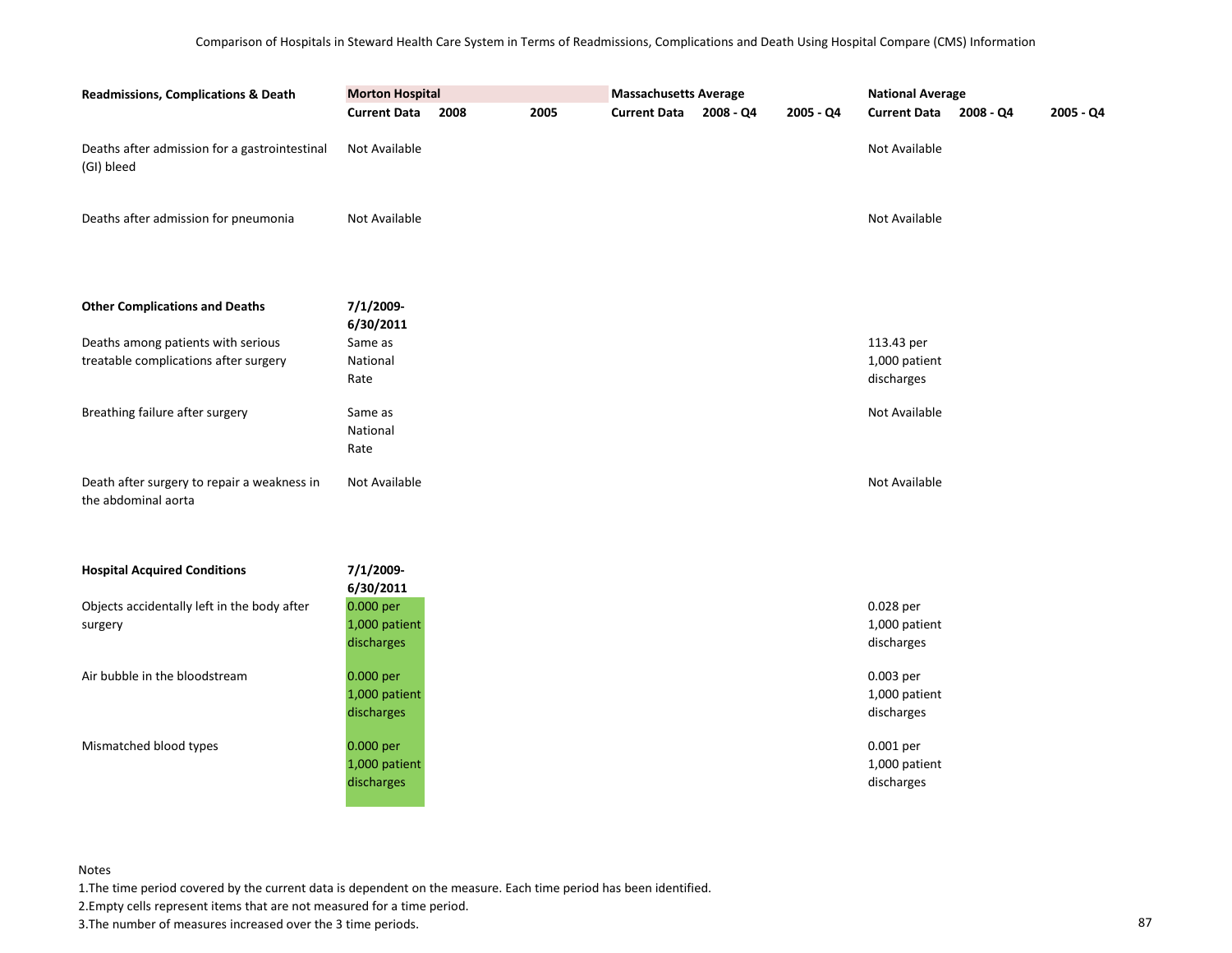| <b>Readmissions, Complications &amp; Death</b>                              | <b>Morton Hospital</b>                   |      |      |                     |           |           | <b>National Average</b>                      |           |             |  |
|-----------------------------------------------------------------------------|------------------------------------------|------|------|---------------------|-----------|-----------|----------------------------------------------|-----------|-------------|--|
|                                                                             | <b>Current Data</b>                      | 2008 | 2005 | <b>Current Data</b> | 2008 - Q4 | 2005 - Q4 | <b>Current Data</b>                          | 2008 - Q4 | $2005 - Q4$ |  |
| Severe pressure sores (bed sores)                                           | 0.000 per<br>1,000 patient<br>discharges |      |      |                     |           |           | 0.136 per<br>1,000 patient<br>discharges     |           |             |  |
| Falls and injuries                                                          | 0.000 per<br>1,000 patient<br>discharges |      |      |                     |           |           | 0.527 per<br>1,000 patient<br>discharges     |           |             |  |
| Blood infection from a catheter in a large<br>vein                          | 0.125 per<br>1,000 patient<br>discharges |      |      |                     |           |           | 0.372 per<br>1,0000<br>patient<br>discharges |           |             |  |
| Infection from a urinary catheter                                           | 0.626 per<br>1,000 patient<br>discharges |      |      |                     |           |           | 0.358 per<br>1,000 patient<br>discharges     |           |             |  |
| Signs of uncontrolled blood sugar                                           | 0.000 per<br>1,000 patient<br>discharges |      |      |                     |           |           | 0.058 per<br>1,000 patient<br>discharges     |           |             |  |
| <b>Healthcare Associated Infections</b>                                     | $4/1/2011$ -<br>3/31/2012                |      |      |                     |           |           |                                              |           |             |  |
| Central line associated blood stream<br>infections (CLABSI)                 | Same as<br>National<br>Benchmark         |      |      |                     |           |           |                                              |           |             |  |
| <b>Catheter Associated Urinary Tract Infections</b><br>(CAUTI)              | Not Available                            |      |      |                     |           |           |                                              |           |             |  |
| Surgical Site Infections from colon surgery<br>(SSI: Colon)                 | Not Available                            |      |      |                     |           |           |                                              |           |             |  |
| Surgical Site Infections from abdominal<br>hysterectomy (SSI: Hysterectomy) | Not Available                            |      |      |                     |           |           |                                              |           |             |  |

1.The time period covered by the current data is dependent on the measure. Each time period has been identified.

2.Empty cells represent items that are not measured for a time period.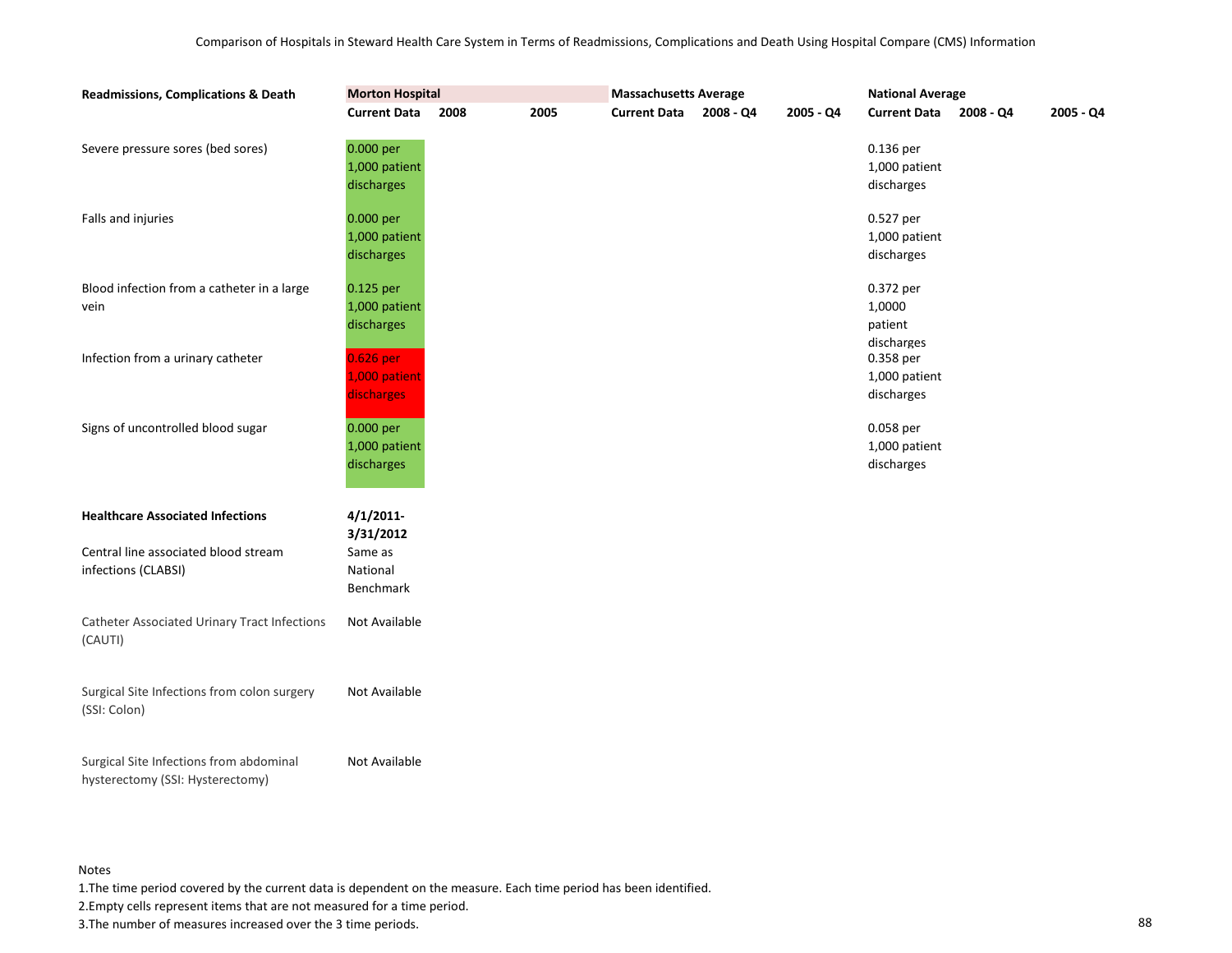| <b>Readmissions, Complications &amp; Death</b>                     |                                 | <b>Nashoba Valley Medical Center</b> |           | <b>Massachusetts Average</b> |           |           | <b>National Average</b>                 |           |           |
|--------------------------------------------------------------------|---------------------------------|--------------------------------------|-----------|------------------------------|-----------|-----------|-----------------------------------------|-----------|-----------|
|                                                                    | <b>Current Data</b>             | $2008 - Q4$                          | 2005 - Q4 | <b>Current Data</b>          | 2008 - Q4 | 2005 - Q4 | <b>Current Data</b>                     | 2008 - Q4 | 2005 - Q4 |
| 30-Day Outcomes Readmission and Deaths                             | 7/1/2008-<br>6/30/2011          |                                      |           |                              |           |           |                                         |           |           |
| Rate of readmission for heart attack patients                      | Number of<br>Cases Too<br>Small |                                      |           | Not Available                |           |           | 19.7%                                   |           |           |
| Death rate for heart attack patients                               | Same as<br>National<br>Rate     | Same as<br>National<br>Rate          |           | Not Available                |           |           | 15.5%                                   | 16%       |           |
| Rate of readmission for heart failure<br>patients                  | Same as<br>National<br>Rate     |                                      |           | Not Available                |           |           | 24.7%                                   |           |           |
| Death rate for heart failure patients                              | Same as<br>National<br>Rate     | Same as<br>National<br>Rate          |           | Not Available                |           |           | 11.6%                                   | 11%       |           |
| Rate of readmission for pneumonia patients                         | Same as<br>National<br>Rate     |                                      |           | Not Available                |           |           | 18.5%                                   |           |           |
| Death rate for pneumonia patients                                  | Same as<br>National<br>Rate     | Same as<br>National<br>Rate          |           | Not Available                |           |           | 12.0%                                   | 11%       |           |
| <b>Serious Complications and Deaths</b>                            | 7/1/2009-<br>6/30/2011          |                                      |           |                              |           |           | Not Available                           |           |           |
| Collapsed lung due to medical treatment                            | Same as<br>National<br>Rate     |                                      |           |                              |           |           | 0.35 per<br>1,000 patient<br>discharges |           |           |
| Serious blood clots after surgery                                  | Same as<br>National<br>Rate     |                                      |           |                              |           |           | 4.71 per<br>1,000 patient<br>discharges |           |           |
| A wound that splits open after surgery on<br>the abdomen or pelvis | Same as<br>National<br>Rate     |                                      |           |                              |           |           | 0.95 per<br>1,000 patient<br>discharges |           |           |

1.The time period covered by the current data is dependent on the measure. Each time period has been identified.

2.Empty cells represent items that are not measured for a time period.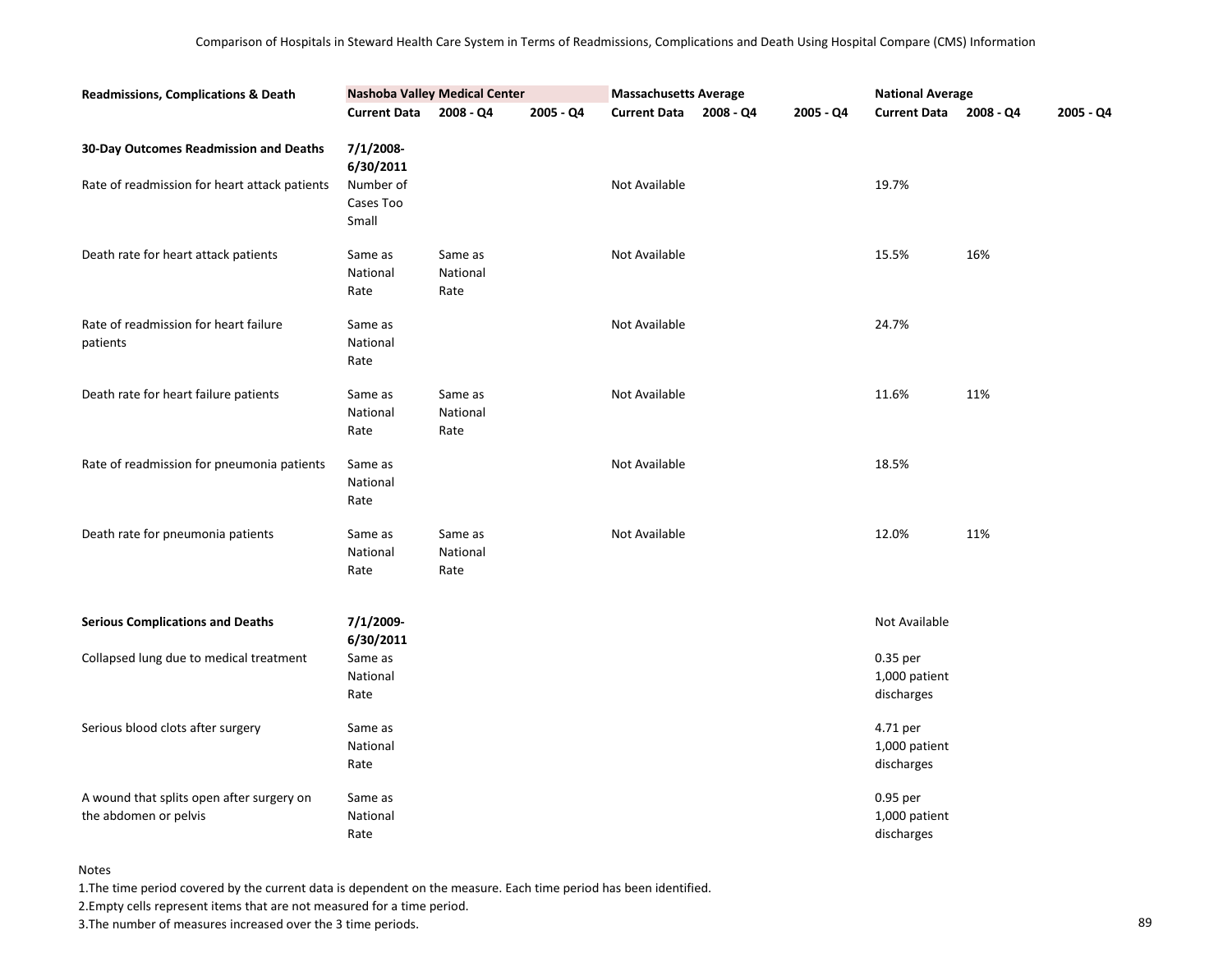| <b>Readmissions, Complications &amp; Death</b>                                  | <b>Nashoba Valley Medical Center</b> | <b>Massachusetts Average</b><br><b>National Average</b> |           |                        |  |           |                                         |  |           |
|---------------------------------------------------------------------------------|--------------------------------------|---------------------------------------------------------|-----------|------------------------|--|-----------|-----------------------------------------|--|-----------|
|                                                                                 | <b>Current Data</b>                  | 2008 - Q4                                               | 2005 - Q4 | Current Data 2008 - Q4 |  | 2005 - Q4 | Current Data 2008 - Q4                  |  | 2005 - Q4 |
| Accidental cuts and tears from medical<br>treatment                             | Same as<br>National<br>Rate          |                                                         |           |                        |  |           | 2.05 per<br>1,000 patient<br>discharges |  |           |
| Pressure sores (bedsores)                                                       | Not Available                        |                                                         |           |                        |  |           | Not Available                           |  |           |
| Infections from a large venous catheter                                         | Not Available                        |                                                         |           |                        |  |           | Not Available                           |  |           |
| Broken hip from a fall after surgery                                            | Not Available                        |                                                         |           |                        |  |           | Not Available                           |  |           |
| Bloodstream infection after surgery                                             | Not Available                        |                                                         |           |                        |  |           | Not Available                           |  |           |
| <b>Deaths for Certain Conditions</b><br>Deaths after admission for a broken hip | Not Available                        |                                                         |           |                        |  |           | Not Available                           |  |           |
| Deaths after admission for a heart attack                                       | Not Available                        |                                                         |           |                        |  |           | Not Available                           |  |           |
| Deaths after admission for congestive heart<br>failure                          | Not Available                        |                                                         |           |                        |  |           | Not Available                           |  |           |
| Deaths after admission for a stroke                                             | Not Available                        |                                                         |           |                        |  |           | Not Available                           |  |           |

1.The time period covered by the current data is dependent on the measure. Each time period has been identified.

2.Empty cells represent items that are not measured for a time period.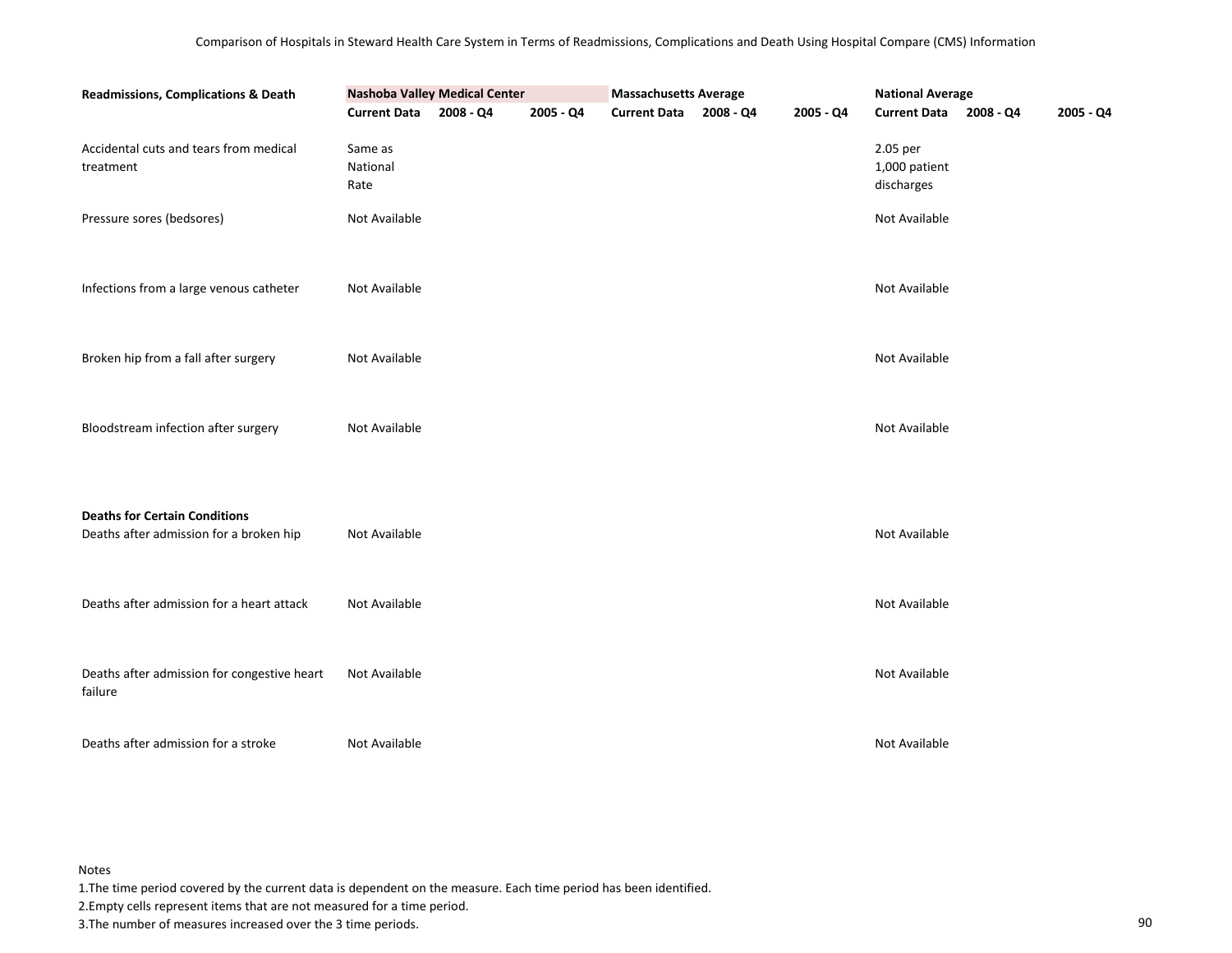| <b>Readmissions, Complications &amp; Death</b>                     | <b>Nashoba Valley Medical Center</b> |           |             | <b>Massachusetts Average</b> |             |           | <b>National Average</b> |           |           |
|--------------------------------------------------------------------|--------------------------------------|-----------|-------------|------------------------------|-------------|-----------|-------------------------|-----------|-----------|
|                                                                    | <b>Current Data</b>                  | 2008 - Q4 | $2005 - Q4$ | <b>Current Data</b>          | $2008 - Q4$ | 2005 - Q4 | <b>Current Data</b>     | 2008 - Q4 | 2005 - Q4 |
| Deaths after admission for a gastrointestinal<br>(GI) bleed        | Not Available                        |           |             |                              |             |           | Not Available           |           |           |
| Deaths after admission for pneumonia                               | Not Available                        |           |             |                              |             |           | Not Available           |           |           |
| <b>Other Complications and Deaths</b>                              | 7/1/2009-<br>6/30/2011               |           |             |                              |             |           |                         |           |           |
| Deaths among patients with serious                                 | Number of                            |           |             |                              |             |           | 113.43 per              |           |           |
| treatable complications after surgery                              | Cases Too                            |           |             |                              |             |           | 1,000 patient           |           |           |
|                                                                    | Small                                |           |             |                              |             |           | discharges              |           |           |
| Breathing failure after surgery                                    | No different<br>than U.S.            |           |             |                              |             |           | Not Available           |           |           |
|                                                                    | National                             |           |             |                              |             |           |                         |           |           |
| Death after surgery to repair a weakness in<br>the abdominal aorta | Rate<br>Not Available                |           |             |                              |             |           | Not Available           |           |           |
| <b>Hospital Acquired Conditions</b>                                | 7/1/2009-                            |           |             |                              |             |           |                         |           |           |
|                                                                    | 6/30/2011<br>0.000 per               |           |             |                              |             |           | 0.028 per               |           |           |
| Objects accidentally left in the body after<br>surgery             | 1,000 patient                        |           |             |                              |             |           | 1,000 patient           |           |           |
|                                                                    | discharges                           |           |             |                              |             |           | discharges              |           |           |
| Air bubble in the bloodstream                                      | 0.000 per                            |           |             |                              |             |           | 0.003 per               |           |           |
|                                                                    | 1,000 patient                        |           |             |                              |             |           | 1,000 patient           |           |           |
|                                                                    | discharges                           |           |             |                              |             |           | discharges              |           |           |
| Mismatched blood types                                             | 0.000 per                            |           |             |                              |             |           | 0.001 per               |           |           |
|                                                                    | 1,000 patient                        |           |             |                              |             |           | 1,000 patient           |           |           |
|                                                                    | discharges                           |           |             |                              |             |           | discharges              |           |           |

1.The time period covered by the current data is dependent on the measure. Each time period has been identified.

2.Empty cells represent items that are not measured for a time period.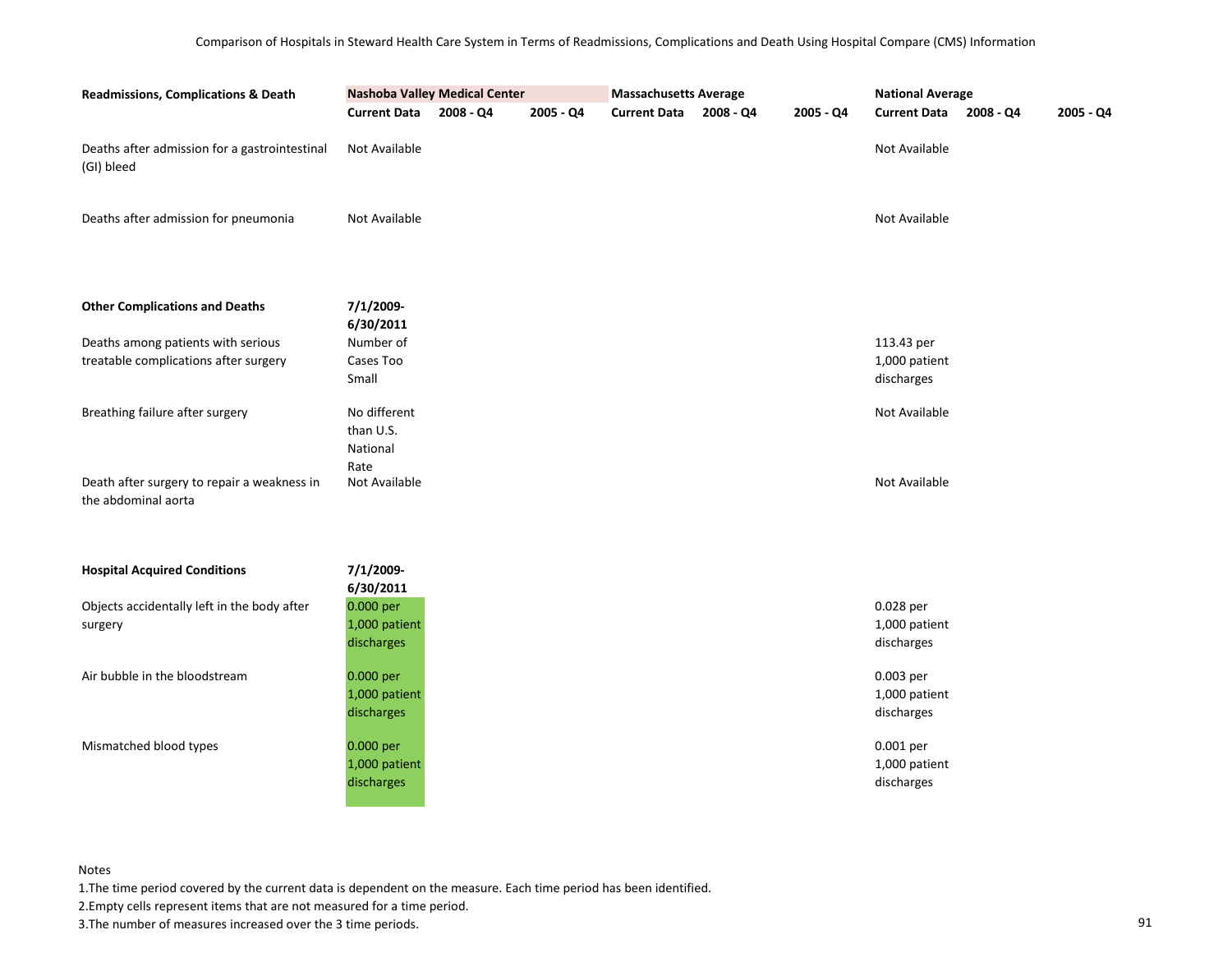| <b>Readmissions, Complications &amp; Death</b>                              |                                          | Nashoba Valley Medical Center | <b>Massachusetts Average</b> |                     |           | <b>National Average</b> |                                              |             |           |
|-----------------------------------------------------------------------------|------------------------------------------|-------------------------------|------------------------------|---------------------|-----------|-------------------------|----------------------------------------------|-------------|-----------|
|                                                                             | <b>Current Data</b>                      | 2008 - Q4                     | $2005 - Q4$                  | <b>Current Data</b> | 2008 - Q4 | $2005 - Q4$             | <b>Current Data</b>                          | $2008 - Q4$ | 2005 - Q4 |
| Severe pressure sores (bed sores)                                           | 0.000 per<br>1,000 patient<br>discharges |                               |                              |                     |           |                         | 0.136 per<br>1,000 patient<br>discharges     |             |           |
| Falls and injuries                                                          | 0.521 per<br>1,000 patient<br>discharges |                               |                              |                     |           |                         | 0.527 per<br>1,000 patient<br>discharges     |             |           |
| Blood infection from a catheter in a large<br>vein                          | 0.000 per<br>1,000 patient<br>discharges |                               |                              |                     |           |                         | 0.372 per<br>1,0000<br>patient<br>discharges |             |           |
| Infection from a urinary catheter                                           | 0.521 per<br>1,000 patient<br>discharges |                               |                              |                     |           |                         | 0.358 per<br>1,000 patient<br>discharges     |             |           |
| Signs of uncontrolled blood sugar                                           | 0.521 per<br>1,000 patient<br>discharges |                               |                              |                     |           |                         | 0.058 per<br>1,000 patient<br>discharges     |             |           |
| <b>Healthcare Associated Infections</b>                                     | $4/1/2011$ -                             |                               |                              |                     |           |                         |                                              |             |           |
| Central line associated blood stream<br>infections (CLABSI)                 | 3/31/2012<br>Not Available               |                               |                              |                     |           |                         |                                              |             |           |
| <b>Catheter Associated Urinary Tract Infections</b><br>(CAUTI)              | Not Available                            |                               |                              |                     |           |                         |                                              |             |           |
| Surgical Site Infections from colon surgery<br>(SSI: Colon)                 | Not Available                            |                               |                              |                     |           |                         |                                              |             |           |
| Surgical Site Infections from abdominal<br>hysterectomy (SSI: Hysterectomy) | Not Available                            |                               |                              |                     |           |                         |                                              |             |           |

1.The time period covered by the current data is dependent on the measure. Each time period has been identified.

2.Empty cells represent items that are not measured for a time period.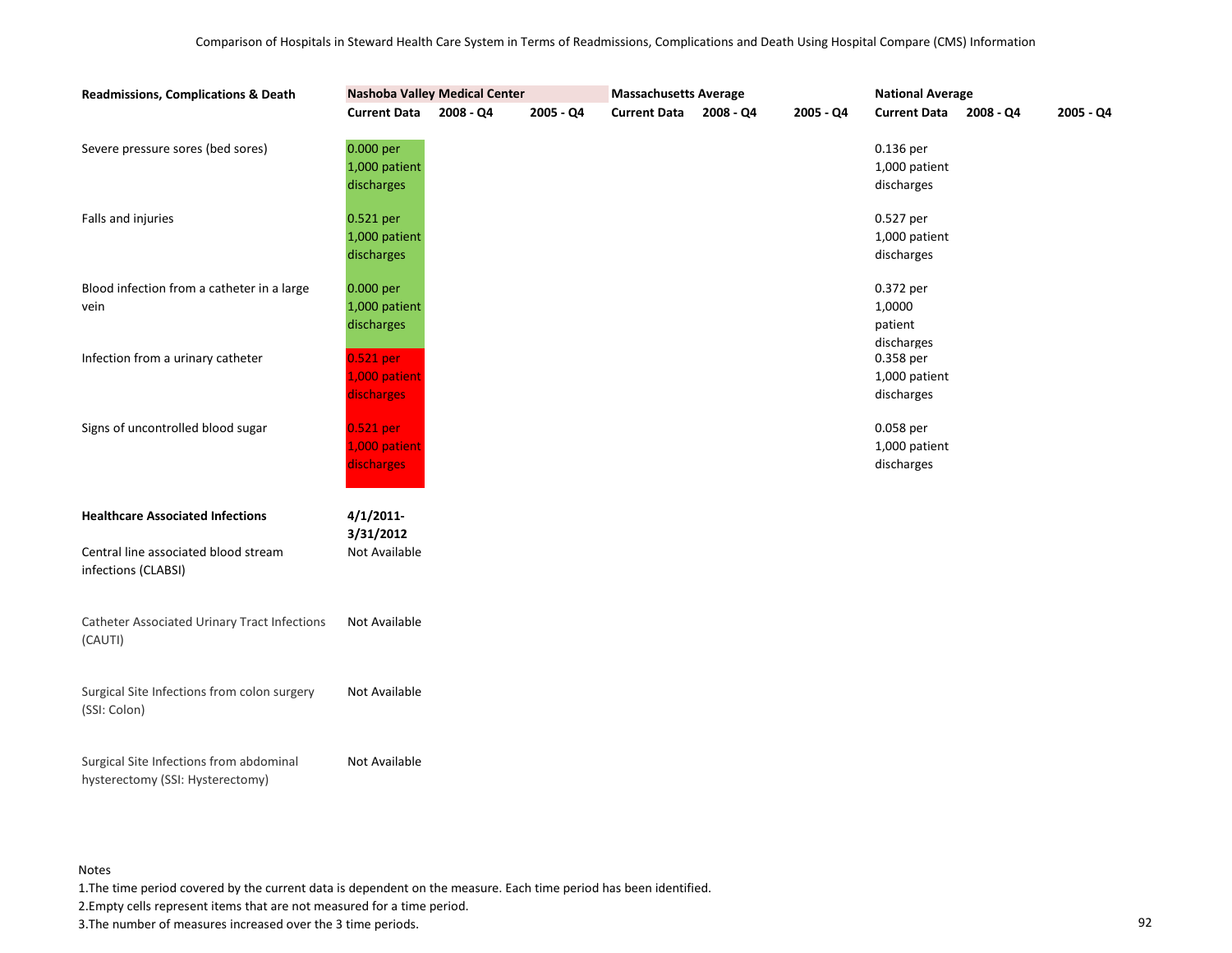| <b>Readmissions, Complications &amp; Death</b>                     | <b>Norwood Hospital</b>                           |                             |           | <b>Massachusetts Average</b> |           |           | <b>National Average</b>                 |           |           |
|--------------------------------------------------------------------|---------------------------------------------------|-----------------------------|-----------|------------------------------|-----------|-----------|-----------------------------------------|-----------|-----------|
|                                                                    | <b>Current Data</b>                               | 2008 - Q4                   | 2005 - Q4 | <b>Current Data</b>          | 2008 - Q4 | 2005 - Q4 | <b>Current Data</b>                     | 2008 - Q4 | 2005 - Q4 |
| 30-Day Outcomes Readmission and Deaths                             | 7/1/2008-<br>6/30/2011                            |                             |           |                              |           |           |                                         |           |           |
| Rate of readmission for heart attack patients                      | Same as<br>National<br>Rate                       |                             |           | Not Available                |           |           | 19.7%                                   |           |           |
| Death rate for heart attack patients                               | Same as<br>National<br>Rate                       | Same as<br>National<br>Rate |           | Not Available                |           |           | 15.5%                                   | 16%       |           |
| Rate of readmission for heart failure<br>patients                  | Same as<br>National<br>Rate                       |                             |           | Not Available                |           |           | 24.7%                                   |           |           |
| Death rate for heart failure patients                              | Same as<br>National<br>Rate                       | Same as<br>National<br>Rate |           | Not Available                |           |           | 11.6%                                   | 11%       |           |
| Rate of readmission for pneumonia patients                         | Same as<br>National<br>Rate                       |                             |           | Not Available                |           |           | 18.5%                                   |           |           |
| Death rate for pneumonia patients                                  | <b>Better than</b><br><b>U.S National</b><br>Rate | Same as<br>National<br>Rate |           | Not Available                |           |           | 12.0%                                   | 11%       |           |
| <b>Serious Complications and Deaths</b>                            | 7/1/2009-<br>6/30/2011                            |                             |           |                              |           |           | Not Available                           |           |           |
| Collapsed lung due to medical treatment                            | Same as<br>National<br>Rate                       |                             |           |                              |           |           | 0.35 per<br>1,000 patient<br>discharges |           |           |
| Serious blood clots after surgery                                  | Same as<br>National<br>Rate                       |                             |           |                              |           |           | 4.71 per<br>1,000 patient<br>discharges |           |           |
| A wound that splits open after surgery on<br>the abdomen or pelvis | Same as<br>National<br>Rate                       |                             |           |                              |           |           | 0.95 per<br>1,000 patient<br>discharges |           |           |

1.The time period covered by the current data is dependent on the measure. Each time period has been identified.

2.Empty cells represent items that are not measured for a time period.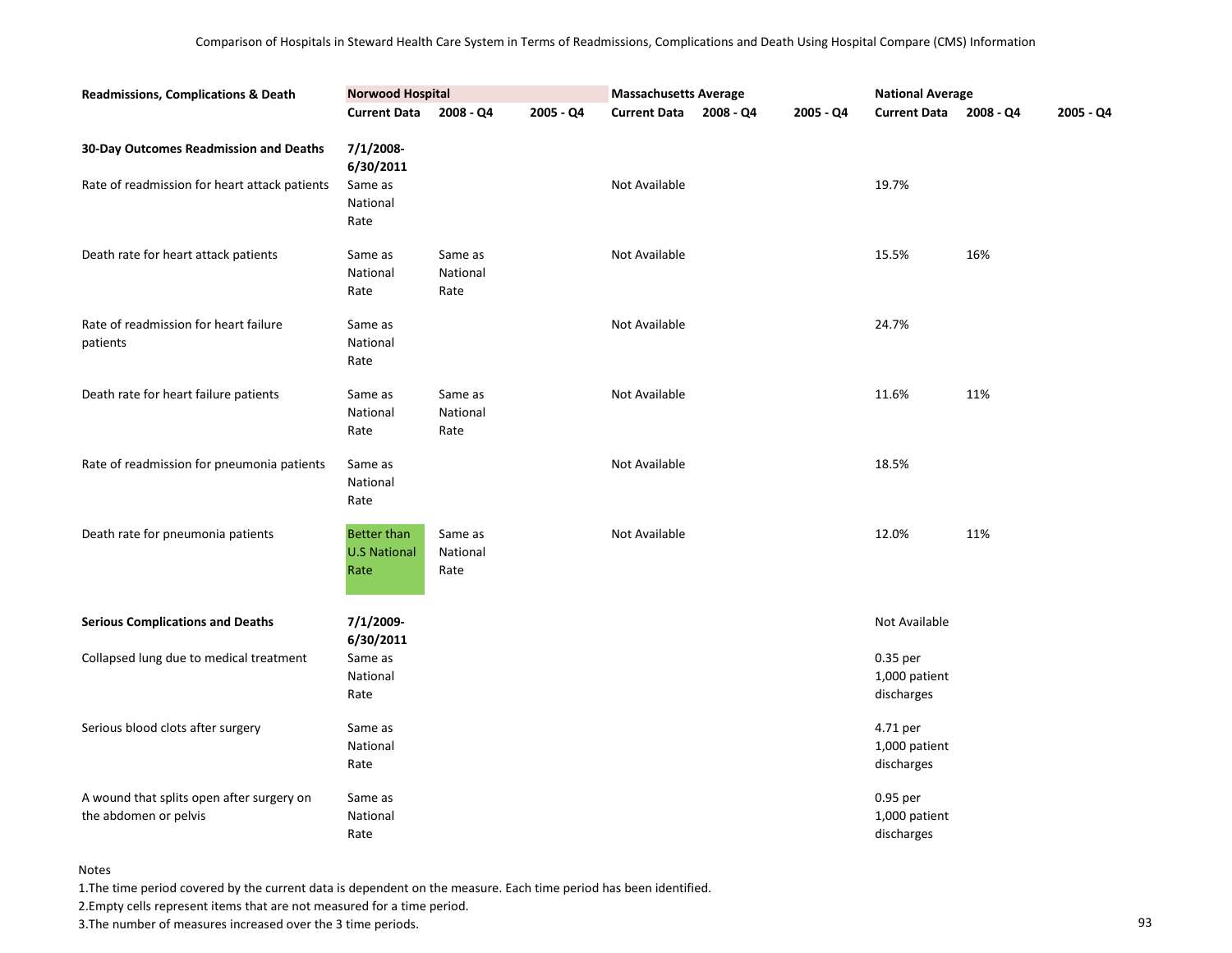| Readmissions, Complications & Death                                             |                             | <b>Massachusetts Average</b><br><b>National Average</b> |           |                        |  |           |                                         |  |           |
|---------------------------------------------------------------------------------|-----------------------------|---------------------------------------------------------|-----------|------------------------|--|-----------|-----------------------------------------|--|-----------|
|                                                                                 | <b>Current Data</b>         | 2008 - Q4                                               | 2005 - Q4 | Current Data 2008 - Q4 |  | 2005 - Q4 | Current Data 2008 - Q4                  |  | 2005 - Q4 |
| Accidental cuts and tears from medical<br>treatment                             | Same as<br>National<br>Rate |                                                         |           |                        |  |           | 2.05 per<br>1,000 patient<br>discharges |  |           |
| Pressure sores (bedsores)                                                       | Not Available               |                                                         |           |                        |  |           | Not Available                           |  |           |
| Infections from a large venous catheter                                         | Not Available               |                                                         |           |                        |  |           | Not Available                           |  |           |
| Broken hip from a fall after surgery                                            | Not Available               |                                                         |           |                        |  |           | Not Available                           |  |           |
| Bloodstream infection after surgery                                             | Not Available               |                                                         |           |                        |  |           | Not Available                           |  |           |
| <b>Deaths for Certain Conditions</b><br>Deaths after admission for a broken hip | Not Available               |                                                         |           |                        |  |           | Not Available                           |  |           |
| Deaths after admission for a heart attack                                       | Not Available               |                                                         |           |                        |  |           | Not Available                           |  |           |
| Deaths after admission for congestive heart<br>failure                          | Not Available               |                                                         |           |                        |  |           | Not Available                           |  |           |
| Deaths after admission for a stroke                                             | Not Available               |                                                         |           |                        |  |           | Not Available                           |  |           |

1.The time period covered by the current data is dependent on the measure. Each time period has been identified.

2.Empty cells represent items that are not measured for a time period.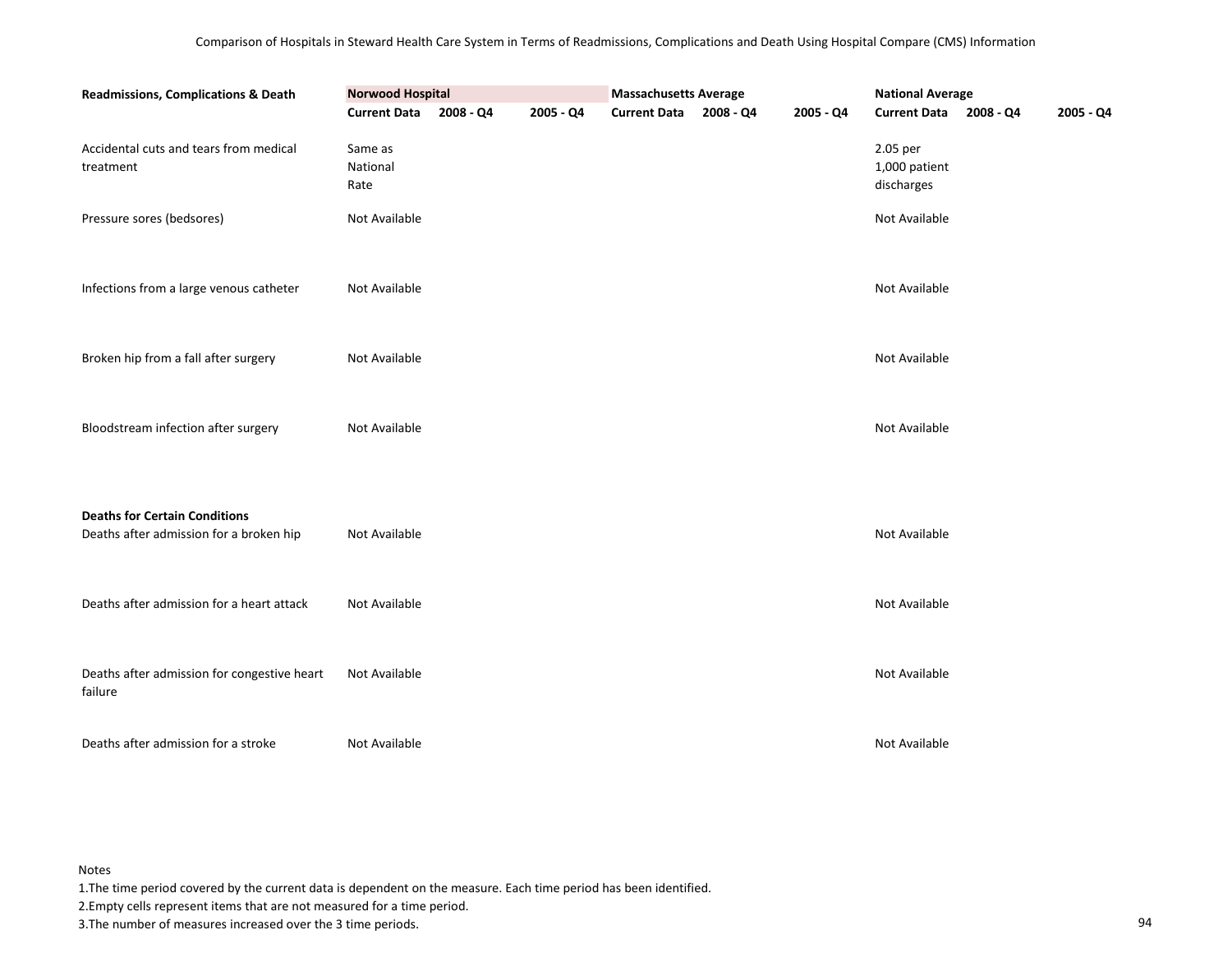| Readmissions, Complications & Death                                         | <b>Norwood Hospital</b>                  |           |           | <b>Massachusetts Average</b> |           |           | <b>National Average</b>                   |           |           |
|-----------------------------------------------------------------------------|------------------------------------------|-----------|-----------|------------------------------|-----------|-----------|-------------------------------------------|-----------|-----------|
|                                                                             | <b>Current Data</b>                      | 2008 - Q4 | 2005 - Q4 | <b>Current Data</b>          | 2008 - Q4 | 2005 - Q4 | <b>Current Data</b>                       | 2008 - Q4 | 2005 - Q4 |
| Deaths after admission for a gastrointestinal<br>(GI) bleed                 | Not Available                            |           |           |                              |           |           | Not Available                             |           |           |
| Deaths after admission for pneumonia                                        | Not Available                            |           |           |                              |           |           | Not Available                             |           |           |
| <b>Other Complications and Deaths</b>                                       | 7/1/2009-<br>6/30/2011                   |           |           |                              |           |           |                                           |           |           |
| Deaths among patients with serious<br>treatable complications after surgery | Same as<br>National<br>Rate              |           |           |                              |           |           | 113.43 per<br>1,000 patient<br>discharges |           |           |
| Breathing failure after surgery                                             | Same as<br>National<br>Rate              |           |           |                              |           |           | Not Available                             |           |           |
| Death after surgery to repair a weakness in<br>the abdominal aorta          | Not Available                            |           |           |                              |           |           | Not Available                             |           |           |
| <b>Hospital Acquired Conditions</b>                                         | 7/1/2009-<br>6/30/2011                   |           |           |                              |           |           |                                           |           |           |
| Objects accidentally left in the body after<br>surgery                      | 0.000 per<br>1,000 patient<br>discharges |           |           |                              |           |           | 0.028 per<br>1,000 patient<br>discharges  |           |           |
| Air bubble in the bloodstream                                               | 0.000 per<br>1,000 patient<br>discharges |           |           |                              |           |           | 0.003 per<br>1,000 patient<br>discharges  |           |           |
| Mismatched blood types                                                      | 0.000 per<br>1,000 patient<br>discharges |           |           |                              |           |           | 0.001 per<br>1,000 patient<br>discharges  |           |           |

1.The time period covered by the current data is dependent on the measure. Each time period has been identified.

2.Empty cells represent items that are not measured for a time period.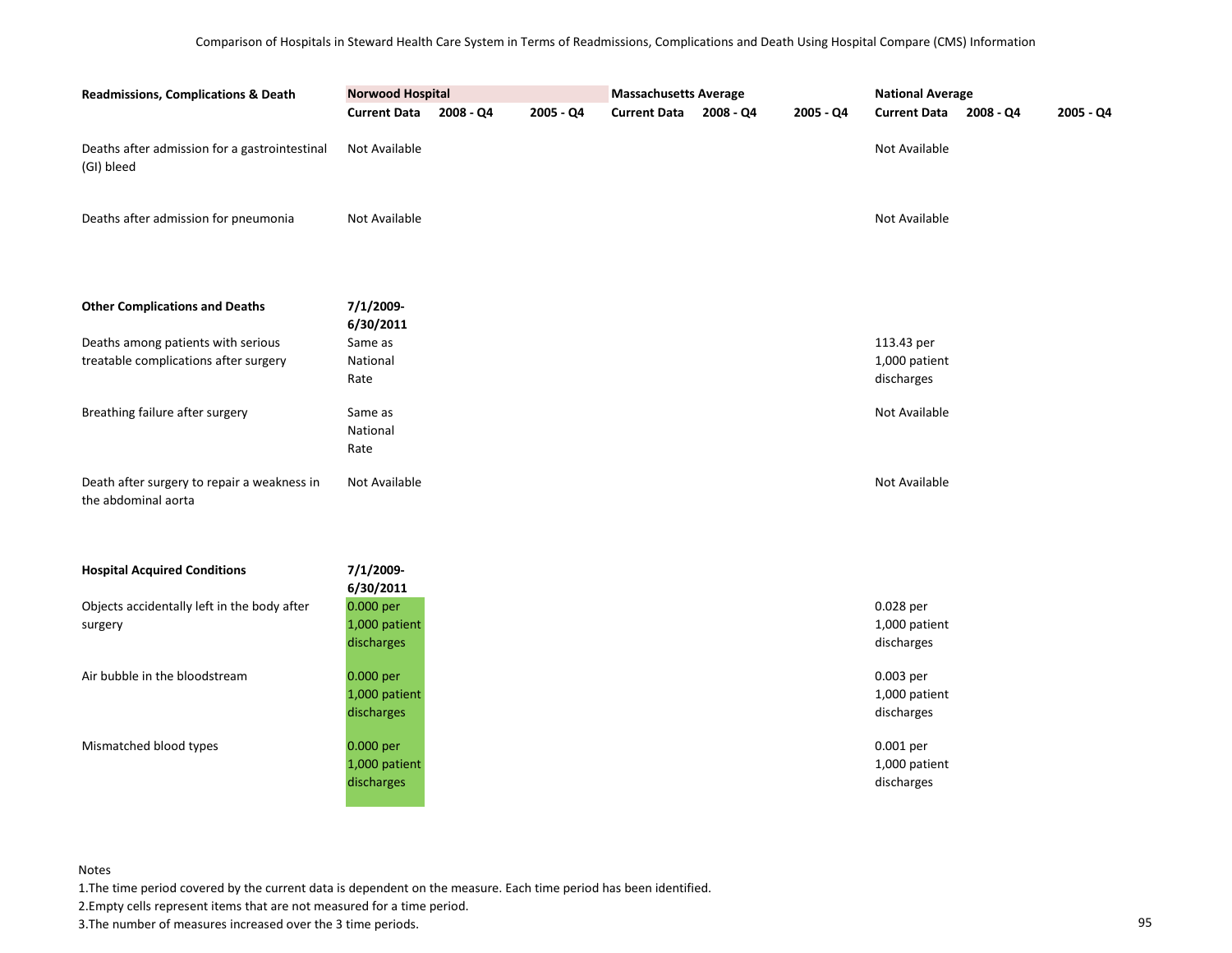| <b>Readmissions, Complications &amp; Death</b>                              | <b>Norwood Hospital</b>                  |           |           | <b>Massachusetts Average</b> |           |             | <b>National Average</b>                      |           |             |
|-----------------------------------------------------------------------------|------------------------------------------|-----------|-----------|------------------------------|-----------|-------------|----------------------------------------------|-----------|-------------|
|                                                                             | <b>Current Data</b>                      | 2008 - Q4 | 2005 - Q4 | <b>Current Data</b>          | 2008 - Q4 | $2005 - Q4$ | <b>Current Data</b>                          | 2008 - Q4 | $2005 - Q4$ |
| Severe pressure sores (bed sores)                                           | 0.000 per<br>1,000 patient<br>discharges |           |           |                              |           |             | 0.136 per<br>1,000 patient<br>discharges     |           |             |
| Falls and injuries                                                          | 0.189 per<br>1,000<br>discharges         |           |           |                              |           |             | 0.527 per<br>1,000 patient<br>discharges     |           |             |
| Blood infection from a catheter in a large<br>vein                          | 0.000 per<br>1,000 patient<br>discharges |           |           |                              |           |             | 0.372 per<br>1,0000<br>patient<br>discharges |           |             |
| Infection from a urinary catheter                                           | 0.378 per<br>1,000 patient<br>discharges |           |           |                              |           |             | 0.358 per<br>1,000 patient<br>discharges     |           |             |
| Signs of uncontrolled blood sugar                                           | 0.189 per<br>1,000 patient<br>discharges |           |           |                              |           |             | 0.058 per<br>1,000 patient<br>discharges     |           |             |
| <b>Healthcare Associated Infections</b>                                     | $4/1/2011$ -<br>3/31/2012                |           |           |                              |           |             |                                              |           |             |
| Central line associated blood stream<br>infections (CLABSI)                 | Same as<br>National<br>Benchmark         |           |           |                              |           |             |                                              |           |             |
| <b>Catheter Associated Urinary Tract Infections</b><br>(CAUTI)              | Not Available                            |           |           |                              |           |             |                                              |           |             |
| Surgical Site Infections from colon surgery<br>(SSI: Colon)                 | Not Available                            |           |           |                              |           |             |                                              |           |             |
| Surgical Site Infections from abdominal<br>hysterectomy (SSI: Hysterectomy) | Not Available                            |           |           |                              |           |             |                                              |           |             |

1.The time period covered by the current data is dependent on the measure. Each time period has been identified.

2.Empty cells represent items that are not measured for a time period.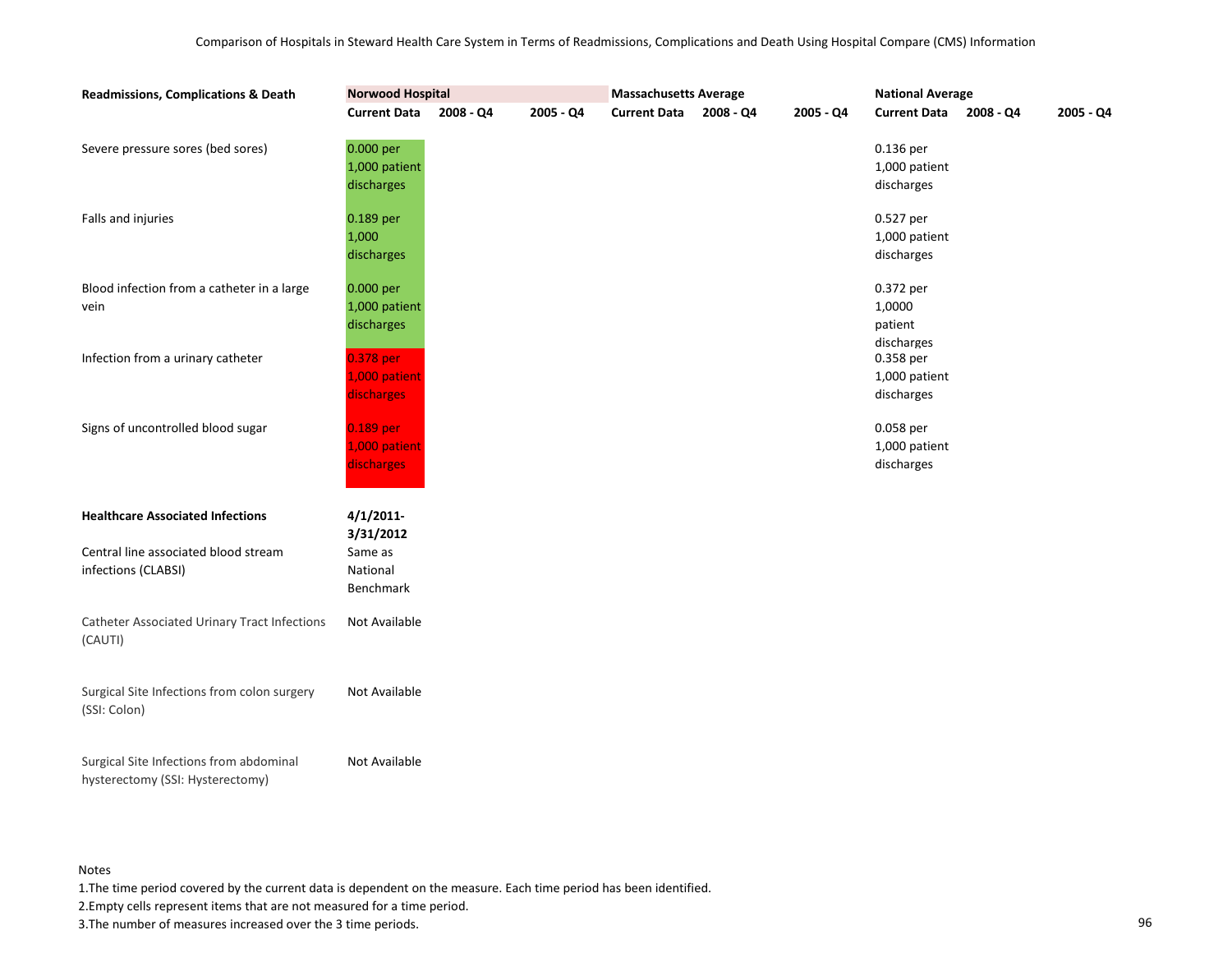| <b>Readmissions, Complications &amp; Death</b>                     | <b>Quincy Medical Center</b> |                             |      | <b>Massachusetts Average</b> |             |           | <b>National Average</b>                 |           |           |
|--------------------------------------------------------------------|------------------------------|-----------------------------|------|------------------------------|-------------|-----------|-----------------------------------------|-----------|-----------|
|                                                                    | <b>Current Data</b>          | 2008                        | 2005 | <b>Current Data</b>          | $2008 - Q4$ | 2005 - Q4 | <b>Current Data</b>                     | 2008 - Q4 | 2005 - Q4 |
| 30-Day Outcomes Readmission and Deaths                             | 7/1/2008-<br>6/30/2011       |                             |      |                              |             |           |                                         |           |           |
| Rate of readmission for heart attack patients                      | Same as<br>National<br>Rate  |                             |      | Not Available                |             |           | 19.7%                                   |           |           |
| Death rate for heart attack patients                               | Same as<br>National<br>Rate  | Same as<br>National<br>Rate |      | Not Available                |             |           | 15.5%                                   | 16%       |           |
| Rate of readmission for heart failure<br>patients                  | Same as<br>National<br>Rate  |                             |      | Not Available                |             |           | 24.7%                                   |           |           |
| Death rate for heart failure patients                              | Same as<br>National<br>Rate  | Same as<br>National<br>Rate |      | Not Available                |             |           | 11.6%                                   | 11%       |           |
| Rate of readmission for pneumonia patients                         | Same as<br>National<br>Rate  |                             |      | Not Available                |             |           | 18.5%                                   |           |           |
| Death rate for pneumonia patients                                  | Same as<br>National<br>Rate  | Same as<br>National<br>Rate |      | Not Available                |             |           | 12.0%                                   | 11%       |           |
| <b>Serious Complications and Deaths</b>                            | 7/1/2009-<br>6/30/2011       |                             |      |                              |             |           | Not Available                           |           |           |
| Collapsed lung due to medical treatment                            | Same as<br>National<br>Rate  |                             |      |                              |             |           | 0.35 per<br>1,000 patient<br>discharges |           |           |
| Serious blood clots after surgery                                  | Same as<br>National<br>Rate  |                             |      |                              |             |           | 4.71 per<br>1,000 patient<br>discharges |           |           |
| A wound that splits open after surgery on<br>the abdomen or pelvis | Same as<br>National<br>Rate  |                             |      |                              |             |           | 0.95 per<br>1,000 patient<br>discharges |           |           |

1.The time period covered by the current data is dependent on the measure. Each time period has been identified.

2.Empty cells represent items that are not measured for a time period.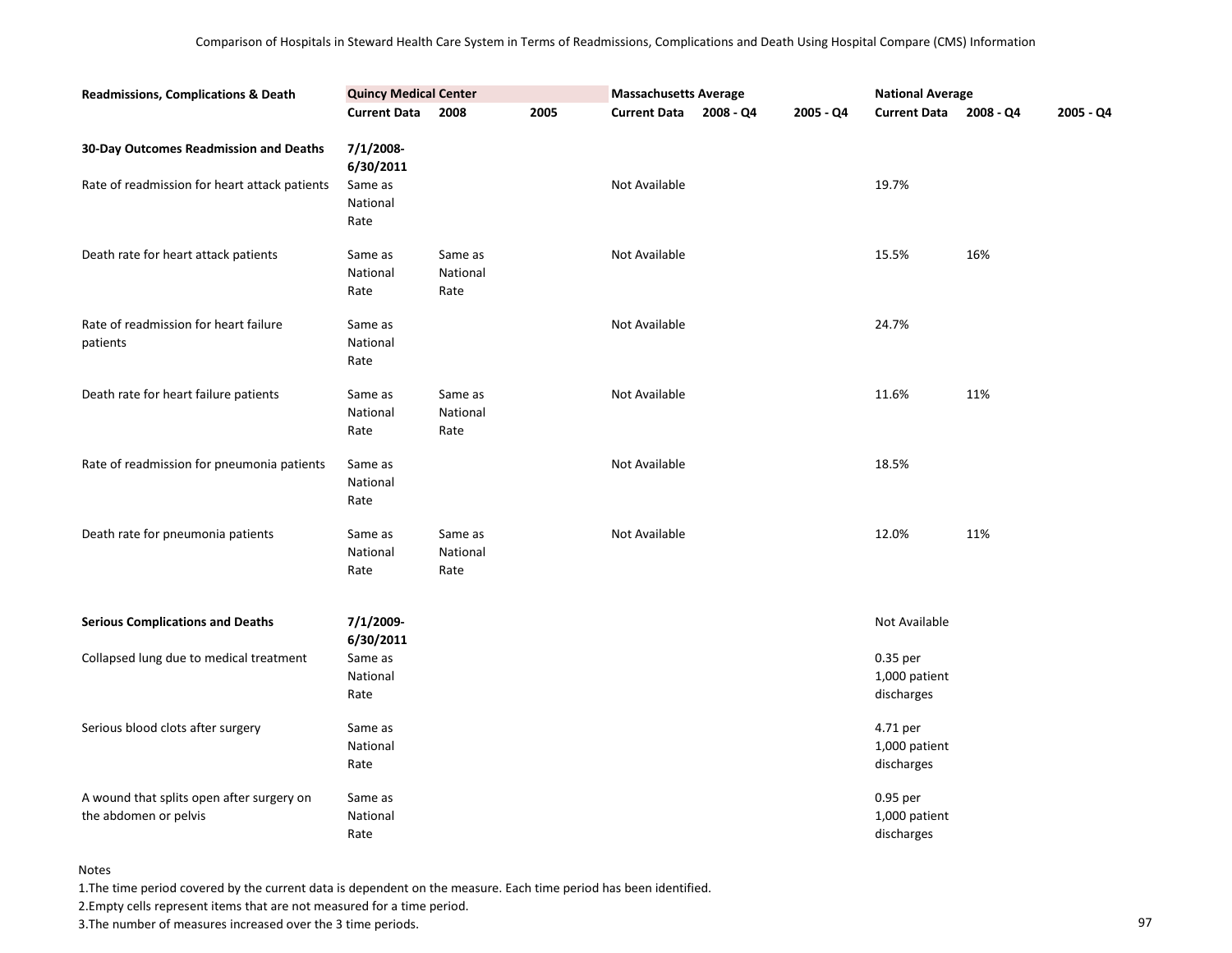| Readmissions, Complications & Death                                             | <b>Quincy Medical Center</b> |      |      | <b>Massachusetts Average</b> |           | <b>National Average</b>                 |           |
|---------------------------------------------------------------------------------|------------------------------|------|------|------------------------------|-----------|-----------------------------------------|-----------|
|                                                                                 | <b>Current Data</b>          | 2008 | 2005 | Current Data 2008 - Q4       | 2005 - Q4 | Current Data 2008 - Q4                  | 2005 - Q4 |
| Accidental cuts and tears from medical<br>treatment                             | Same as<br>National<br>Rate  |      |      |                              |           | 2.05 per<br>1,000 patient<br>discharges |           |
| Pressure sores (bedsores)                                                       | Not Available                |      |      |                              |           | Not Available                           |           |
| Infections from a large venous catheter                                         | Not Available                |      |      |                              |           | Not Available                           |           |
| Broken hip from a fall after surgery                                            | Not Available                |      |      |                              |           | Not Available                           |           |
| Bloodstream infection after surgery                                             | Not Available                |      |      |                              |           | Not Available                           |           |
| <b>Deaths for Certain Conditions</b><br>Deaths after admission for a broken hip | Not Available                |      |      |                              |           | Not Available                           |           |
| Deaths after admission for a heart attack                                       | Not Available                |      |      |                              |           | Not Available                           |           |
| Deaths after admission for congestive heart<br>failure                          | Not Available                |      |      |                              |           | Not Available                           |           |
| Deaths after admission for a stroke                                             | Not Available                |      |      |                              |           | Not Available                           |           |

1.The time period covered by the current data is dependent on the measure. Each time period has been identified.

2.Empty cells represent items that are not measured for a time period.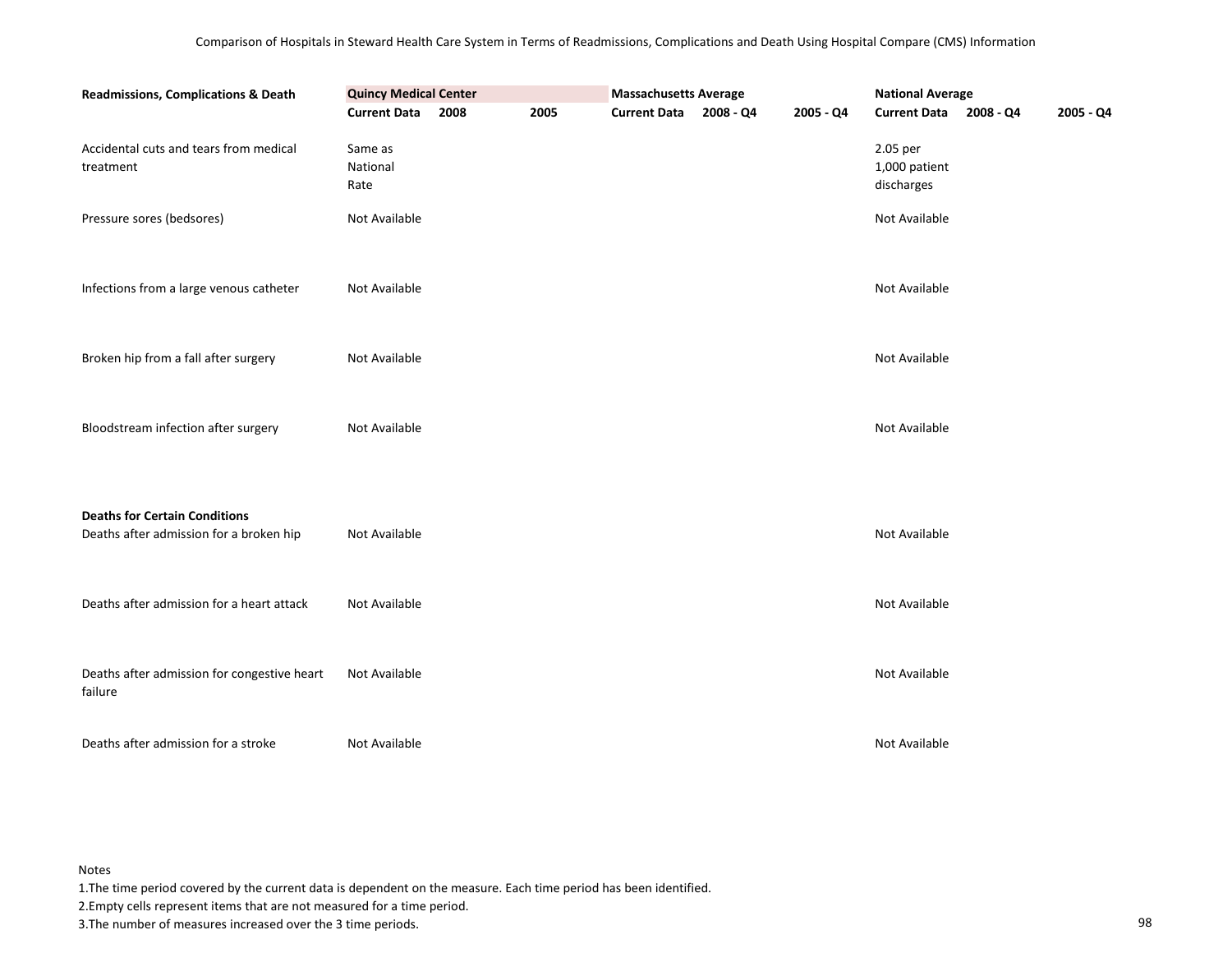| <b>Readmissions, Complications &amp; Death</b>                              | <b>Quincy Medical Center</b><br><b>Current Data</b> | 2008 | 2005 | <b>Massachusetts Average</b><br><b>Current Data</b> | 2008 - Q4 | 2005 - Q4 | <b>National Average</b><br><b>Current Data</b><br>2005 - Q4<br>$2008 - Q4$ |  |  |
|-----------------------------------------------------------------------------|-----------------------------------------------------|------|------|-----------------------------------------------------|-----------|-----------|----------------------------------------------------------------------------|--|--|
| Deaths after admission for a gastrointestinal<br>(GI) bleed                 | Not Available                                       |      |      |                                                     |           |           | Not Available                                                              |  |  |
| Deaths after admission for pneumonia                                        | Not Available                                       |      |      |                                                     |           |           | Not Available                                                              |  |  |
| <b>Other Complications and Deaths</b>                                       | 7/1/2009-<br>6/30/2011                              |      |      |                                                     |           |           |                                                                            |  |  |
| Deaths among patients with serious<br>treatable complications after surgery | Same as<br>National<br>Rate                         |      |      |                                                     |           |           | 113.43 per<br>1,000 patient<br>discharges                                  |  |  |
| Breathing failure after surgery                                             | Same as<br>National<br>Rate                         |      |      |                                                     |           |           | Not Available                                                              |  |  |
| Death after surgery to repair a weakness in<br>the abdominal aorta          | Not Available                                       |      |      |                                                     |           |           | Not Available                                                              |  |  |
| <b>Hospital Acquired Conditions</b>                                         | 7/1/2009-<br>6/30/2011                              |      |      |                                                     |           |           |                                                                            |  |  |
| Objects accidentally left in the body after<br>surgery                      | 0.000 per<br>1,000 patient<br>discharges            |      |      |                                                     |           |           | 0.028 per<br>1,000 patient<br>discharges                                   |  |  |
| Air bubble in the bloodstream                                               | 0.000 per<br>1,000 patient<br>discharges            |      |      |                                                     |           |           | 0.003 per<br>1,000 patient<br>discharges                                   |  |  |
| Mismatched blood types                                                      | 0.000 per<br>1,000 patient<br>discharges            |      |      |                                                     |           |           | 0.001 per<br>1,000 patient<br>discharges                                   |  |  |

1.The time period covered by the current data is dependent on the measure. Each time period has been identified.

2.Empty cells represent items that are not measured for a time period.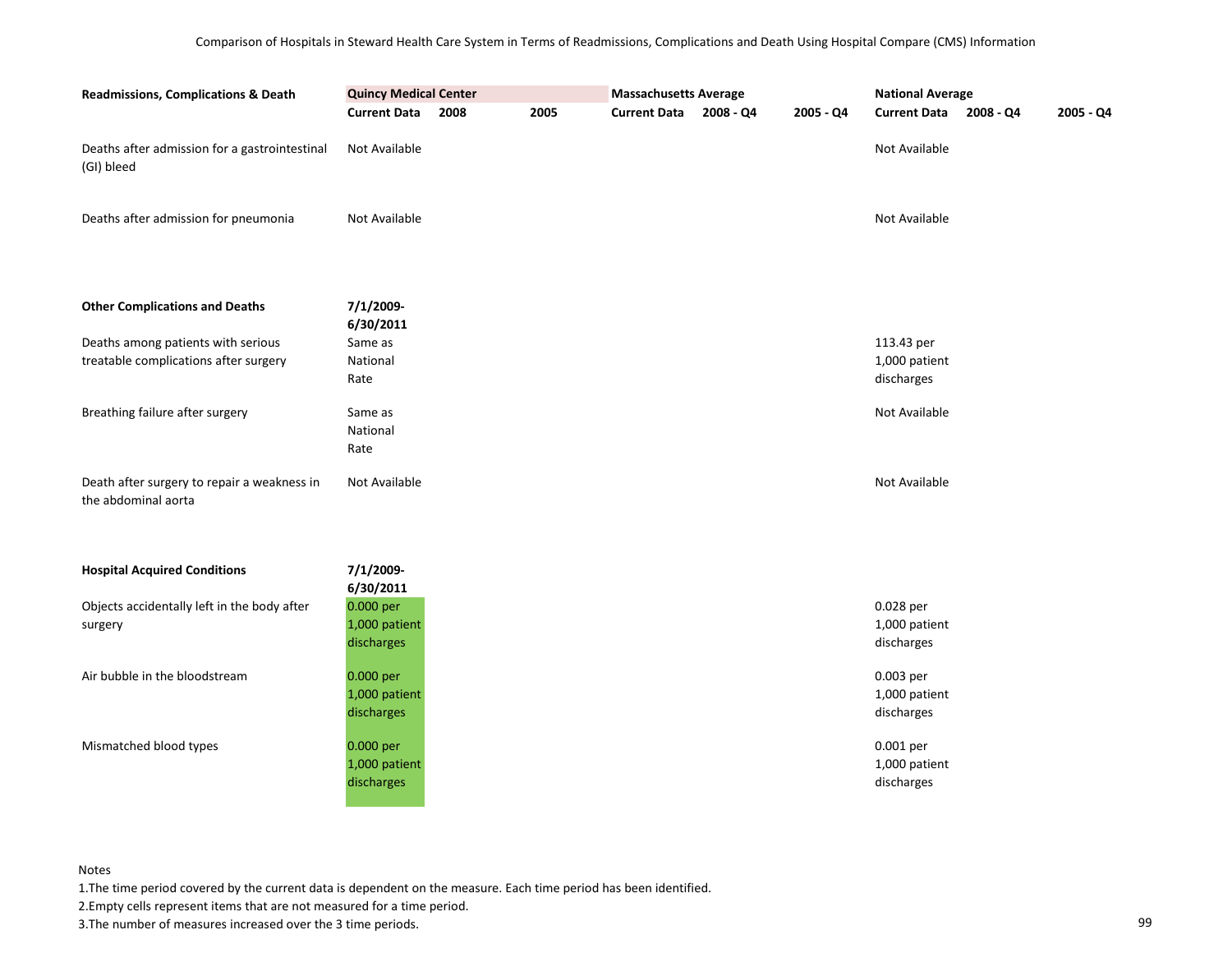| <b>Readmissions, Complications &amp; Death</b>                              | <b>Quincy Medical Center</b>             |      |      | <b>Massachusetts Average</b> |           |           | <b>National Average</b>                      |           |           |
|-----------------------------------------------------------------------------|------------------------------------------|------|------|------------------------------|-----------|-----------|----------------------------------------------|-----------|-----------|
|                                                                             | <b>Current Data</b>                      | 2008 | 2005 | <b>Current Data</b>          | 2008 - Q4 | 2005 - Q4 | <b>Current Data</b>                          | 2008 - Q4 | 2005 - Q4 |
| Severe pressure sores (bed sores)                                           | 0.206 per<br>1,000 patient<br>discharges |      |      |                              |           |           | $0.136$ per<br>1,000 patient<br>discharges   |           |           |
| Falls and injuries                                                          | 0.823 per<br>1,000 patient<br>discharges |      |      |                              |           |           | 0.527 per<br>1,000 patient<br>discharges     |           |           |
| Blood infection from a catheter in a large<br>vein                          | 0.206 per<br>1,000 patient<br>discharges |      |      |                              |           |           | 0.372 per<br>1,0000<br>patient<br>discharges |           |           |
| Infection from a urinary catheter                                           | 0.000 per<br>1,000 patient<br>discharges |      |      |                              |           |           | 0.358 per<br>1,000 patient<br>discharges     |           |           |
| Signs of uncontrolled blood sugar                                           | 0.411 per<br>1,000 patient<br>discharges |      |      |                              |           |           | 0.058 per<br>1,000 patient<br>discharges     |           |           |
| <b>Healthcare Associated Infections</b>                                     | 4/1/2011                                 |      |      |                              |           |           |                                              |           |           |
| Central line associated blood stream<br>infections (CLABSI)                 | 3/31/2012<br>Not Available               |      |      |                              |           |           |                                              |           |           |
| <b>Catheter Associated Urinary Tract Infections</b><br>(CAUTI)              | Not Available                            |      |      |                              |           |           |                                              |           |           |
| Surgical Site Infections from colon surgery<br>(SSI: Colon)                 | Not Available                            |      |      |                              |           |           |                                              |           |           |
| Surgical Site Infections from abdominal<br>hysterectomy (SSI: Hysterectomy) | Not Available                            |      |      |                              |           |           |                                              |           |           |

1.The time period covered by the current data is dependent on the measure. Each time period has been identified.

2.Empty cells represent items that are not measured for a time period.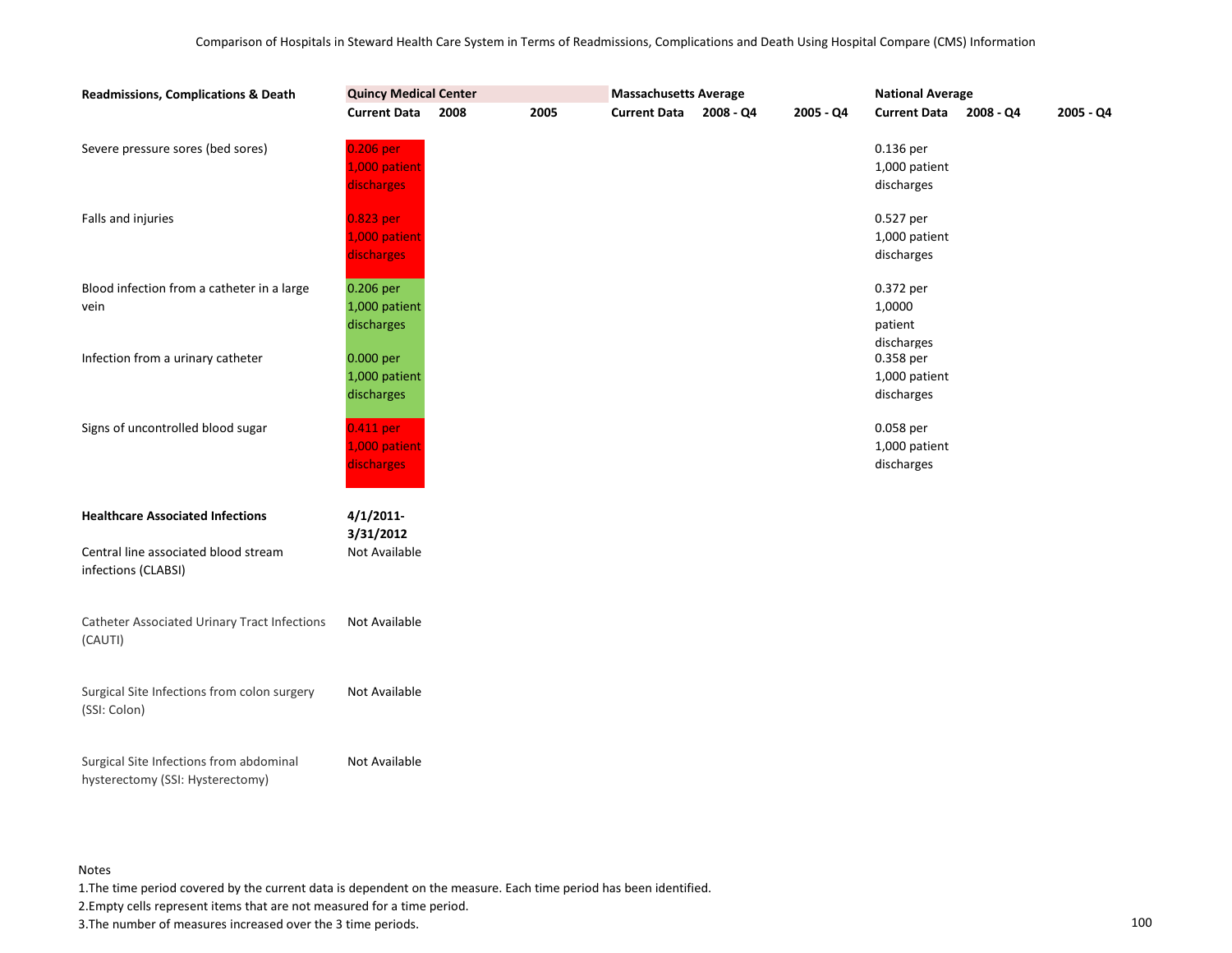| <b>Readmissions, Complications &amp; Death</b>                     | <b>Saint Anne's Hospital</b>                 |                             |           | <b>Massachusetts Average</b> |             |           | <b>National Average</b>                 |           |           |
|--------------------------------------------------------------------|----------------------------------------------|-----------------------------|-----------|------------------------------|-------------|-----------|-----------------------------------------|-----------|-----------|
|                                                                    | <b>Current Data</b>                          | $2008 - Q4$                 | 2005 - Q4 | <b>Current Data</b>          | $2008 - Q4$ | 2005 - Q4 | <b>Current Data</b>                     | 2008 - Q4 | 2005 - Q4 |
| 30-Day Outcomes Readmission and Deaths                             | 7/1/2008-<br>6/30/2011                       |                             |           |                              |             |           |                                         |           |           |
| Rate of readmission for heart attack patients                      | Same as<br>National<br>Rate                  |                             |           | Not Available                |             |           | 19.7%                                   |           |           |
| Death rate for heart attack patients                               | Same as<br>National<br>Rate                  | Same as<br>National<br>Rate |           | Not Available                |             |           | 15.5%                                   | 16%       |           |
| Rate of readmission for heart failure<br>patients                  | Same as<br>National<br>Rate                  |                             |           | Not Available                |             |           | 24.7%                                   |           |           |
| Death rate for heart failure patients                              | Same as<br>National<br>Rate                  | Same as<br>National<br>Rate |           | Not Available                |             |           | 11.6%                                   | 11%       |           |
| Rate of readmission for pneumonia patients                         | <b>Worse than</b><br><b>National</b><br>Rate |                             |           | Not Available                |             |           | 18.5%                                   |           |           |
| Death rate for pneumonia patients                                  | Same as<br>National<br>Rate                  | Same as<br>National<br>Rate |           | Not Available                |             |           | 12.0%                                   | 11%       |           |
| <b>Serious Complications and Deaths</b>                            | 7/1/2009-<br>6/30/2011                       |                             |           |                              |             |           | Not Available                           |           |           |
| Collapsed lung due to medical treatment                            | Same as<br>National<br>Rate                  |                             |           |                              |             |           | 0.35 per<br>1,000 patient<br>discharges |           |           |
| Serious blood clots after surgery                                  | Same as<br>National<br>Rate                  |                             |           |                              |             |           | 4.71 per<br>1,000 patient<br>discharges |           |           |
| A wound that splits open after surgery on<br>the abdomen or pelvis | Same as<br>National<br>Rate                  |                             |           |                              |             |           | 0.95 per<br>1,000 patient<br>discharges |           |           |

1.The time period covered by the current data is dependent on the measure. Each time period has been identified.

2.Empty cells represent items that are not measured for a time period.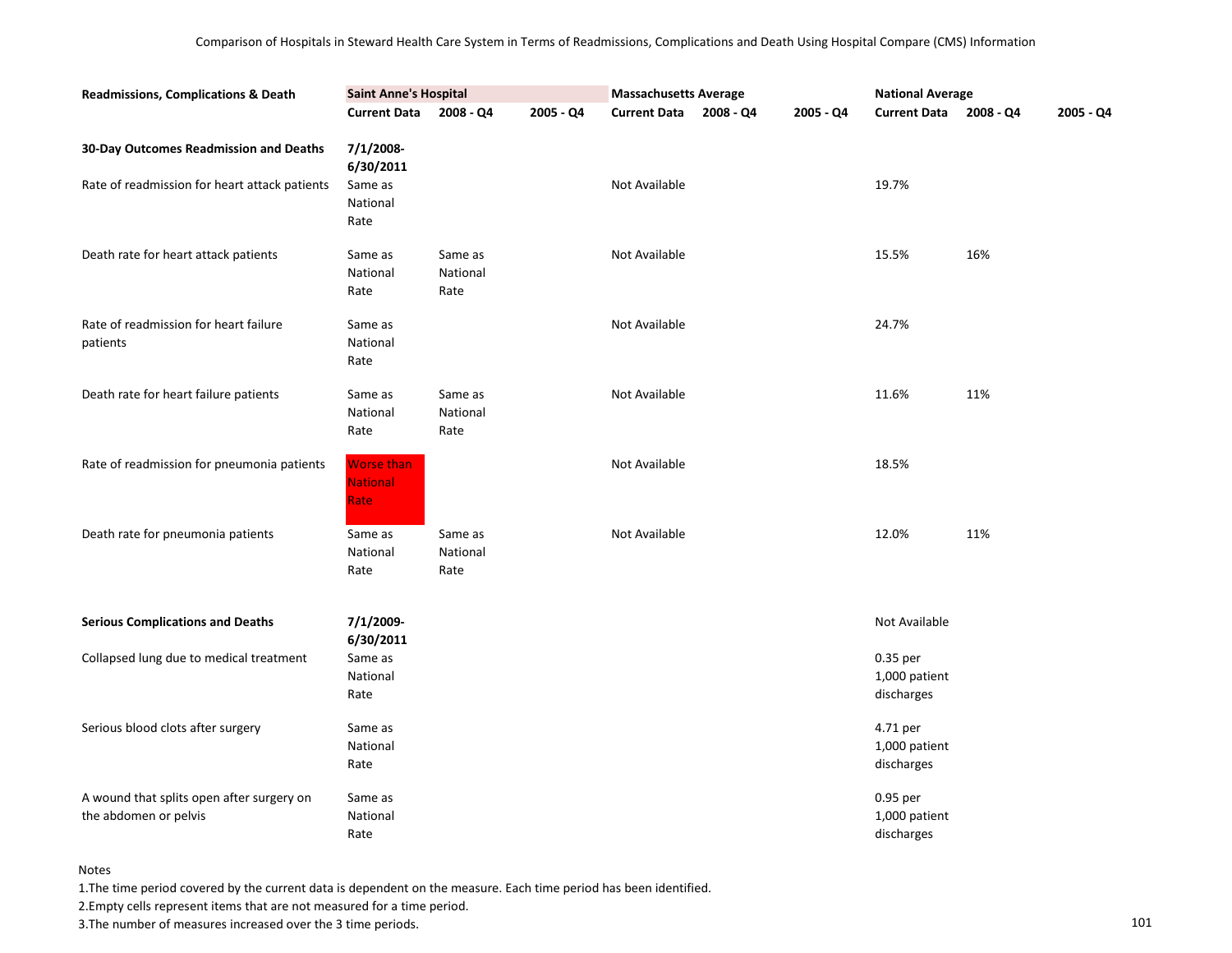| Readmissions, Complications & Death                                             | <b>Saint Anne's Hospital</b> |           |           | <b>Massachusetts Average</b> |           | <b>National Average</b>                 |           |
|---------------------------------------------------------------------------------|------------------------------|-----------|-----------|------------------------------|-----------|-----------------------------------------|-----------|
|                                                                                 | <b>Current Data</b>          | 2008 - Q4 | 2005 - Q4 | Current Data 2008 - Q4       | 2005 - Q4 | Current Data 2008 - Q4                  | 2005 - Q4 |
| Accidental cuts and tears from medical<br>treatment                             | Same as<br>National<br>Rate  |           |           |                              |           | 2.05 per<br>1,000 patient<br>discharges |           |
| Pressure sores (bedsores)                                                       | Not Available                |           |           |                              |           | Not Available                           |           |
|                                                                                 |                              |           |           |                              |           |                                         |           |
| Infections from a large venous catheter                                         | Not Available                |           |           |                              |           | Not Available                           |           |
|                                                                                 |                              |           |           |                              |           |                                         |           |
| Broken hip from a fall after surgery                                            | Not Available                |           |           |                              |           | Not Available                           |           |
| Bloodstream infection after surgery                                             | Not Available                |           |           |                              |           | Not Available                           |           |
|                                                                                 |                              |           |           |                              |           |                                         |           |
| <b>Deaths for Certain Conditions</b><br>Deaths after admission for a broken hip | Not Available                |           |           |                              |           | Not Available                           |           |
|                                                                                 |                              |           |           |                              |           |                                         |           |
|                                                                                 |                              |           |           |                              |           |                                         |           |
| Deaths after admission for a heart attack                                       | Not Available                |           |           |                              |           | Not Available                           |           |
|                                                                                 |                              |           |           |                              |           |                                         |           |
|                                                                                 |                              |           |           |                              |           |                                         |           |
| Deaths after admission for congestive heart<br>failure                          | Not Available                |           |           |                              |           | Not Available                           |           |
|                                                                                 |                              |           |           |                              |           |                                         |           |
| Deaths after admission for a stroke                                             | Not Available                |           |           |                              |           | Not Available                           |           |

1.The time period covered by the current data is dependent on the measure. Each time period has been identified.

2.Empty cells represent items that are not measured for a time period.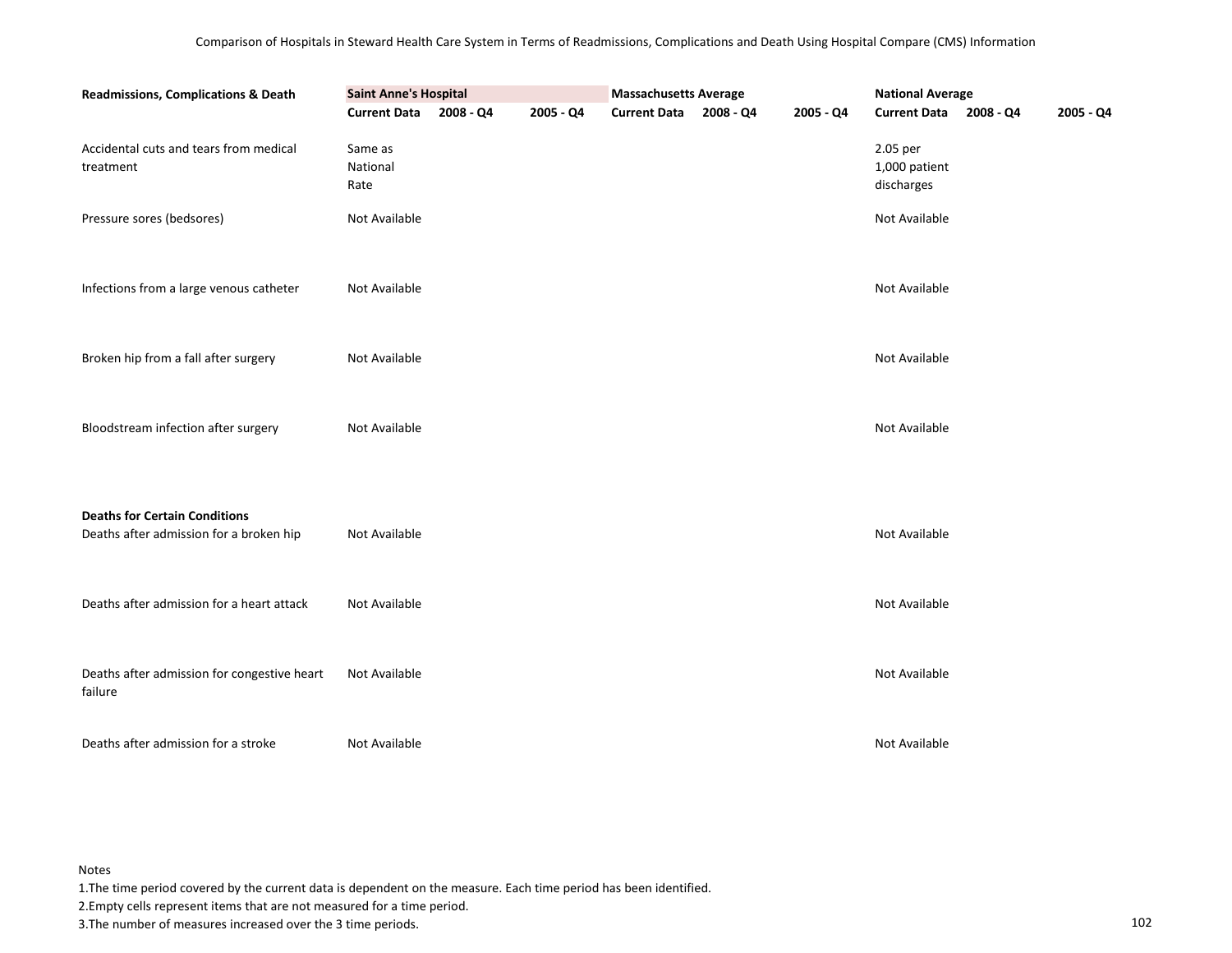| <b>Readmissions, Complications &amp; Death</b>              | <b>Saint Anne's Hospital</b><br><b>Current Data</b> | 2008 - Q4 | 2005 - Q4 | <b>Massachusetts Average</b><br><b>Current Data</b> | 2008 - Q4 | <b>National Average</b><br>Current Data 2008 - Q4<br>2005 - Q4 |                             |  |  |
|-------------------------------------------------------------|-----------------------------------------------------|-----------|-----------|-----------------------------------------------------|-----------|----------------------------------------------------------------|-----------------------------|--|--|
|                                                             |                                                     |           |           |                                                     |           | 2005 - Q4                                                      |                             |  |  |
| Deaths after admission for a gastrointestinal<br>(GI) bleed | Not Available                                       |           |           |                                                     |           |                                                                | Not Available               |  |  |
| Deaths after admission for pneumonia                        | Not Available                                       |           |           |                                                     |           |                                                                | Not Available               |  |  |
| <b>Other Complications and Deaths</b>                       | 7/1/2009-<br>6/30/2011                              |           |           |                                                     |           |                                                                |                             |  |  |
| Deaths among patients with serious                          | Same as                                             |           |           |                                                     |           |                                                                | 113.43 per                  |  |  |
| treatable complications after surgery                       | National                                            |           |           |                                                     |           |                                                                | 1,000 patient<br>discharges |  |  |
|                                                             | Rate                                                |           |           |                                                     |           |                                                                |                             |  |  |
| Breathing failure after surgery                             | Same as                                             |           |           |                                                     |           |                                                                | Not Available               |  |  |
|                                                             | National                                            |           |           |                                                     |           |                                                                |                             |  |  |
|                                                             | Rate                                                |           |           |                                                     |           |                                                                |                             |  |  |
| Death after surgery to repair a weakness in                 | Same as                                             |           |           |                                                     |           |                                                                | Not Available               |  |  |
| the abdominal aorta                                         | National                                            |           |           |                                                     |           |                                                                |                             |  |  |
|                                                             | Rate                                                |           |           |                                                     |           |                                                                |                             |  |  |
|                                                             |                                                     |           |           |                                                     |           |                                                                |                             |  |  |
| <b>Hospital Acquired Conditions</b>                         | 7/1/2009-<br>6/30/2011                              |           |           |                                                     |           |                                                                |                             |  |  |
| Objects accidentally left in the body after                 | 0.000 per                                           |           |           |                                                     |           |                                                                | 0.028 per                   |  |  |
| surgery                                                     | 1,000 patient                                       |           |           |                                                     |           |                                                                | 1,000 patient               |  |  |
|                                                             | discharges                                          |           |           |                                                     |           |                                                                | discharges                  |  |  |
| Air bubble in the bloodstream                               | 0.000 per                                           |           |           |                                                     |           |                                                                | 0.003 per                   |  |  |
|                                                             | 1,000 patient                                       |           |           |                                                     |           |                                                                | 1,000 patient               |  |  |
|                                                             | discharges                                          |           |           |                                                     |           |                                                                | discharges                  |  |  |
| Mismatched blood types                                      | 0.000 per                                           |           |           |                                                     |           |                                                                | 0.001 per                   |  |  |
|                                                             | 1,000 patient                                       |           |           |                                                     |           |                                                                | 1,000 patient               |  |  |
|                                                             | discharges                                          |           |           |                                                     |           |                                                                | discharges                  |  |  |
|                                                             |                                                     |           |           |                                                     |           |                                                                |                             |  |  |

1.The time period covered by the current data is dependent on the measure. Each time period has been identified.

2.Empty cells represent items that are not measured for a time period.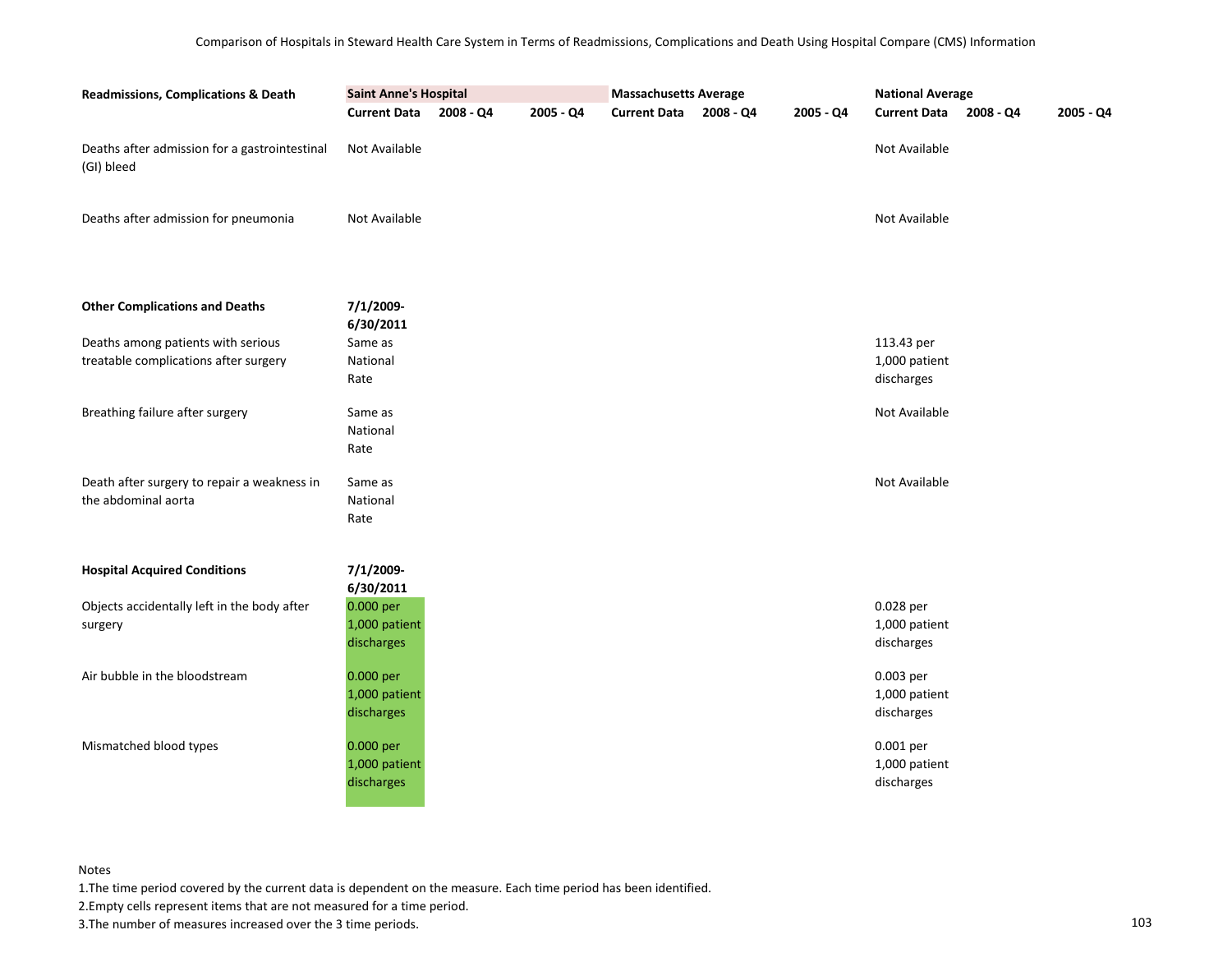| <b>Readmissions, Complications &amp; Death</b>                              |                                          | <b>Massachusetts Average</b> |           |                     | <b>National Average</b> |             |                                              |           |             |
|-----------------------------------------------------------------------------|------------------------------------------|------------------------------|-----------|---------------------|-------------------------|-------------|----------------------------------------------|-----------|-------------|
|                                                                             | <b>Current Data</b>                      | 2008 - Q4                    | 2005 - Q4 | <b>Current Data</b> | 2008 - Q4               | $2005 - Q4$ | <b>Current Data</b>                          | 2008 - Q4 | $2005 - Q4$ |
| Severe pressure sores (bed sores)                                           | 0.000 per<br>1,000 patient<br>discharges |                              |           |                     |                         |             | 0.136 per<br>1,000 patient<br>discharges     |           |             |
| Falls and injuries                                                          | 0.000 per<br>1,000 patient<br>discharges |                              |           |                     |                         |             | 0.527 per<br>1,000 patient<br>discharges     |           |             |
| Blood infection from a catheter in a large<br>vein                          | 0.000 per<br>1,000 patient<br>discharges |                              |           |                     |                         |             | 0.372 per<br>1,0000<br>patient<br>discharges |           |             |
| Infection from a urinary catheter                                           | 0.000 per<br>1,000 patient<br>discharges |                              |           |                     |                         |             | 0.358 per<br>1,000 patient<br>discharges     |           |             |
| Signs of uncontrolled blood sugar                                           | 0.000 per<br>1,000 patient<br>discharges |                              |           |                     |                         |             | 0.058 per<br>1,000 patient<br>discharges     |           |             |
| <b>Healthcare Associated Infections</b>                                     | 4/1/2011<br>3/31/2012                    |                              |           |                     |                         |             |                                              |           |             |
| Central line associated blood stream<br>infections (CLABSI)                 | Same as<br>National<br>Benchmark         |                              |           |                     |                         |             |                                              |           |             |
| <b>Catheter Associated Urinary Tract Infections</b><br>(CAUTI)              | Not Available                            |                              |           |                     |                         |             |                                              |           |             |
| Surgical Site Infections from colon surgery<br>(SSI: Colon)                 | Not Available                            |                              |           |                     |                         |             |                                              |           |             |
| Surgical Site Infections from abdominal<br>hysterectomy (SSI: Hysterectomy) | Not Available                            |                              |           |                     |                         |             |                                              |           |             |

1.The time period covered by the current data is dependent on the measure. Each time period has been identified.

2.Empty cells represent items that are not measured for a time period.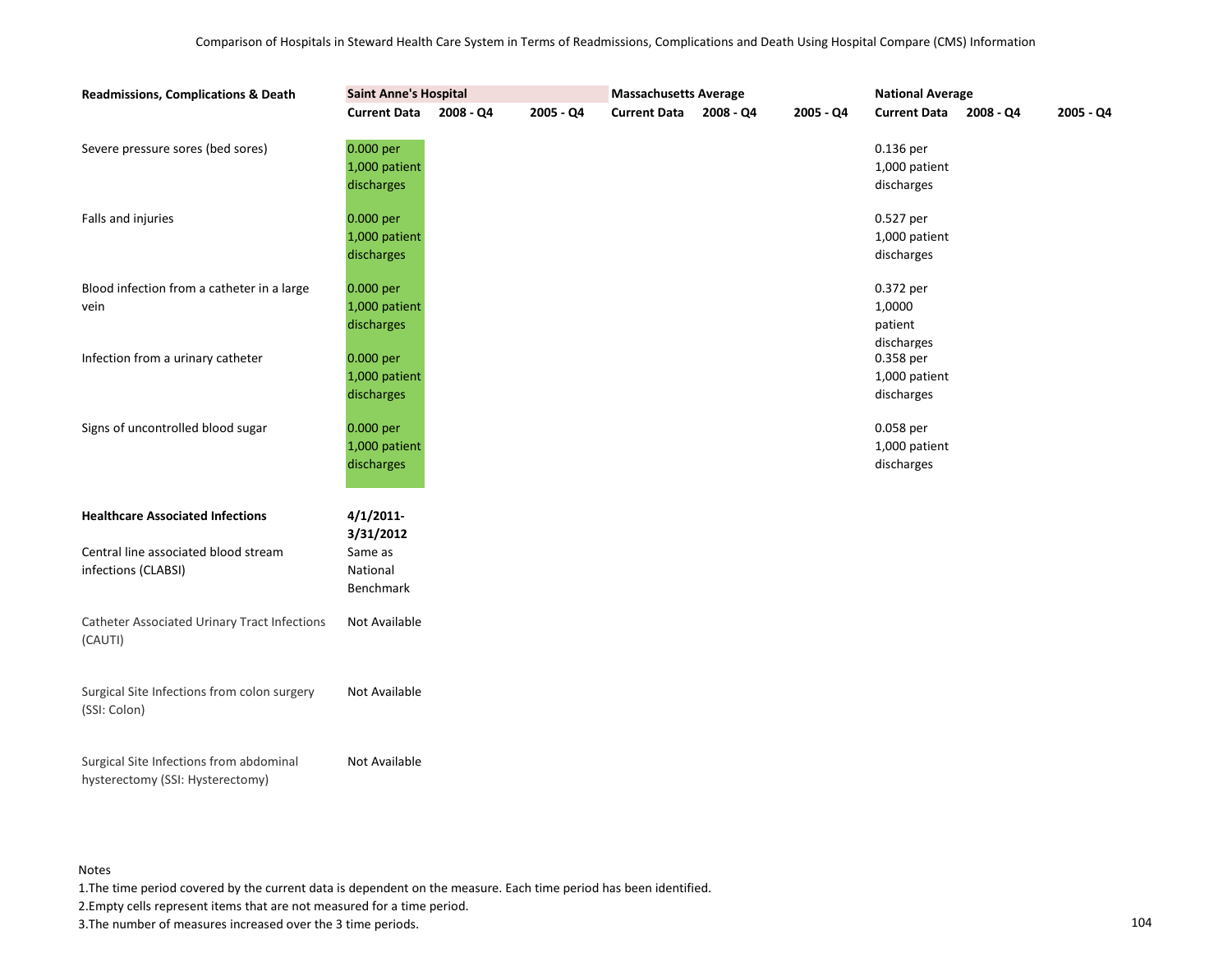| <b>Readmissions, Complications &amp; Death</b>                     |                                        | St. Elizabeth's Medical Center |           | <b>Massachusetts Average</b> |           | <b>National Average</b>                 |           |           |
|--------------------------------------------------------------------|----------------------------------------|--------------------------------|-----------|------------------------------|-----------|-----------------------------------------|-----------|-----------|
|                                                                    | <b>Current Data</b>                    | 2008 - Q4                      | 2005 - Q4 | Current Data 2008 - Q4       | 2005 - Q4 | <b>Current Data</b>                     | 2008 - Q4 | 2005 - Q4 |
| 30-Day Outcomes Readmission and Deaths                             | 7/1/2008-<br>6/30/2011                 |                                |           |                              |           |                                         |           |           |
| Rate of readmission for heart attack patients                      | Same as<br>National<br>Rate            |                                |           | Not Available                |           | 19.7%                                   |           |           |
| Death rate for heart attack patients                               | Same as<br>National<br>Rate            | Same as<br>National<br>Rate    |           | Not Available                |           | 15.5%                                   | 16%       |           |
| Rate of readmission for heart failure<br>patients                  | Worse than<br><b>National</b><br>Rate  |                                |           | Not Available                |           | 24.7%                                   |           |           |
| Death rate for heart failure patients                              | Better than<br><b>National</b><br>Rate | Same as<br>National<br>Rate    |           | Not Available                |           | 11.6%                                   | 11%       |           |
| Rate of readmission for pneumonia patients                         | Same as<br>National<br>Rate            |                                |           | Not Available                |           | 18.5%                                   |           |           |
| Death rate for pneumonia patients                                  | Same as<br>National<br>Rate            | Same as<br>National<br>Rate    |           | Not Available                |           | 12.0%                                   | 11%       |           |
| <b>Serious Complications and Deaths</b>                            | 7/1/2009-<br>6/30/2011                 |                                |           |                              |           | Not Available                           |           |           |
| Collapsed lung due to medical treatment                            | Same as<br>National<br>Rate            |                                |           |                              |           | 0.35 per<br>1,000 patient<br>discharges |           |           |
| Serious blood clots after surgery                                  | Same as<br>National<br>Rate            |                                |           |                              |           | 4.71 per<br>1,000 patient<br>discharges |           |           |
| A wound that splits open after surgery on<br>the abdomen or pelvis | Same as<br>National<br>Rate            |                                |           |                              |           | 0.95 per<br>1,000 patient<br>discharges |           |           |

1.The time period covered by the current data is dependent on the measure. Each time period has been identified.

2.Empty cells represent items that are not measured for a time period.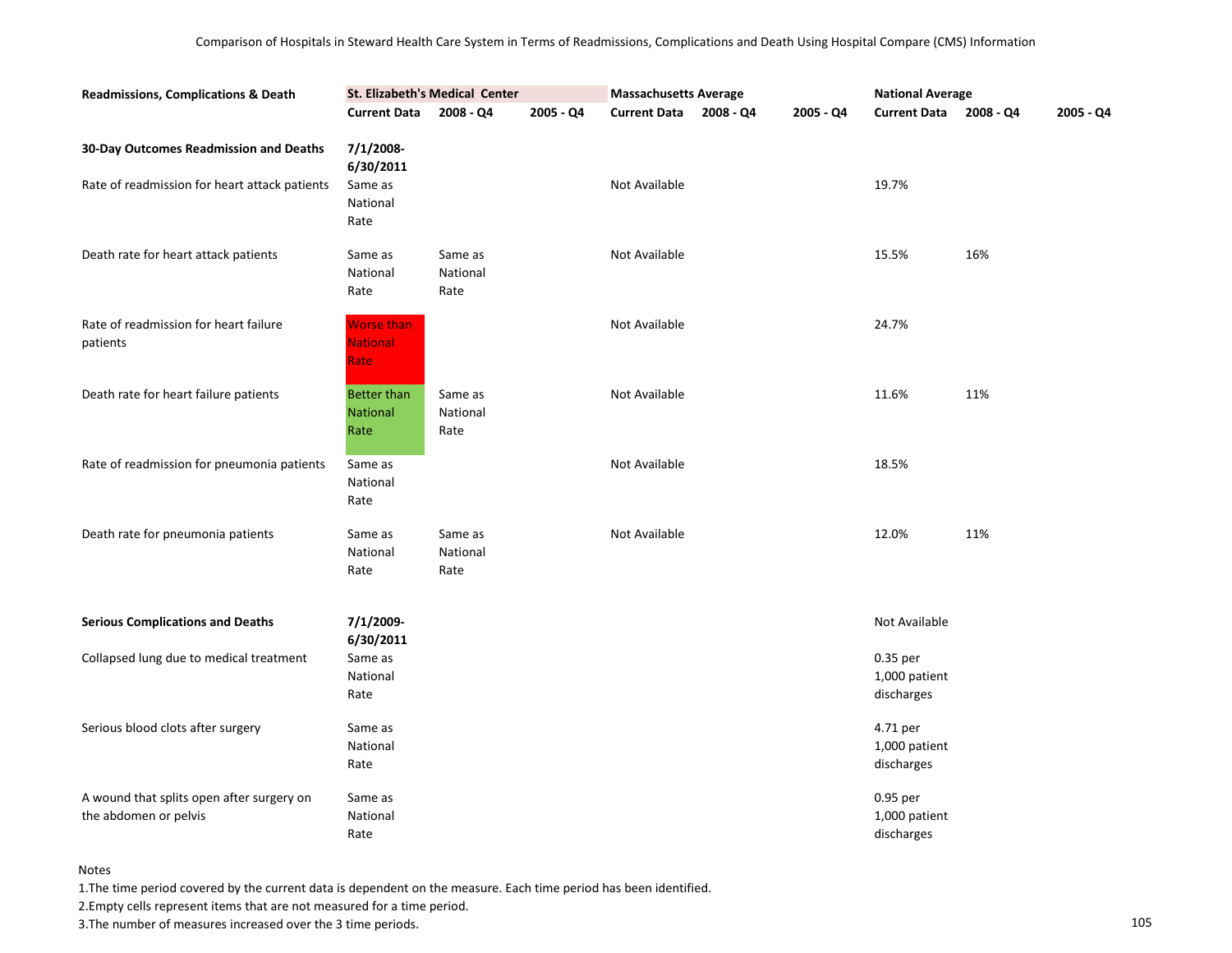| <b>Readmissions, Complications &amp; Death</b>                                  |                             | <b>Massachusetts Average</b> |           | <b>National Average</b> |           |                                         |  |           |
|---------------------------------------------------------------------------------|-----------------------------|------------------------------|-----------|-------------------------|-----------|-----------------------------------------|--|-----------|
|                                                                                 | <b>Current Data</b>         | 2008 - Q4                    | 2005 - Q4 | Current Data 2008 - Q4  | 2005 - Q4 | Current Data 2008 - Q4                  |  | 2005 - Q4 |
| Accidental cuts and tears from medical<br>treatment                             | Same as<br>National<br>Rate |                              |           |                         |           | 2.05 per<br>1,000 patient<br>discharges |  |           |
| Pressure sores (bedsores)                                                       | Not Available               |                              |           |                         |           | Not Available                           |  |           |
| Infections from a large venous catheter                                         | Not Available               |                              |           |                         |           | Not Available                           |  |           |
| Broken hip from a fall after surgery                                            | Not Available               |                              |           |                         |           | Not Available                           |  |           |
| Bloodstream infection after surgery                                             | Not Available               |                              |           |                         |           | Not Available                           |  |           |
| <b>Deaths for Certain Conditions</b><br>Deaths after admission for a broken hip | Not Available               |                              |           |                         |           | Not Available                           |  |           |
| Deaths after admission for a heart attack                                       | Not Available               |                              |           |                         |           | Not Available                           |  |           |
| Deaths after admission for congestive heart<br>failure                          | Not Available               |                              |           |                         |           | Not Available                           |  |           |
| Deaths after admission for a stroke                                             | Not Available               |                              |           |                         |           | Not Available                           |  |           |

1.The time period covered by the current data is dependent on the measure. Each time period has been identified.

2.Empty cells represent items that are not measured for a time period.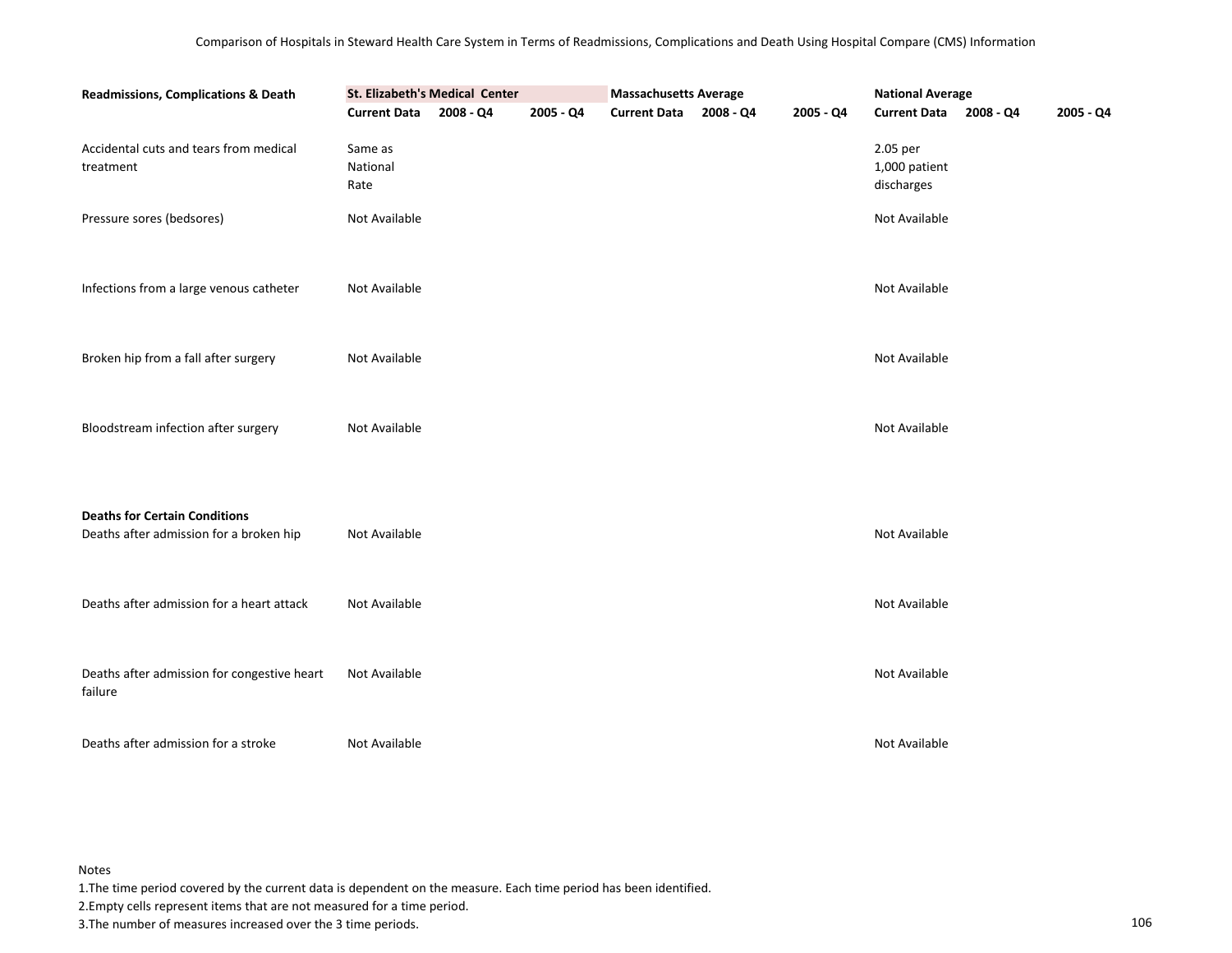| Readmissions, Complications & Death                                         | St. Elizabeth's Medical Center           |           |             | <b>Massachusetts Average</b> |           |             | <b>National Average</b>                   |             |             |
|-----------------------------------------------------------------------------|------------------------------------------|-----------|-------------|------------------------------|-----------|-------------|-------------------------------------------|-------------|-------------|
|                                                                             | <b>Current Data</b>                      | 2008 - Q4 | $2005 - Q4$ | <b>Current Data</b>          | 2008 - Q4 | $2005 - Q4$ | <b>Current Data</b>                       | $2008 - Q4$ | $2005 - Q4$ |
| Deaths after admission for a gastrointestinal<br>(GI) bleed                 | Not Available                            |           |             |                              |           |             | Not Available                             |             |             |
| Deaths after admission for pneumonia                                        | Not Available                            |           |             |                              |           |             | Not Available                             |             |             |
| <b>Other Complications and Deaths</b>                                       | 7/1/2009-<br>6/30/2011                   |           |             |                              |           |             |                                           |             |             |
| Deaths among patients with serious<br>treatable complications after surgery | Same as<br>National<br>Rate              |           |             |                              |           |             | 113.43 per<br>1,000 patient<br>discharges |             |             |
| Breathing failure after surgery                                             | Same as<br>National<br>Rate              |           |             |                              |           |             | Not Available                             |             |             |
| Death after surgery to repair a weakness in<br>the abdominal aorta          | Not Available                            |           |             |                              |           |             | Not Available                             |             |             |
| <b>Hospital Acquired Conditions</b>                                         | 7/1/2009-<br>6/30/2011                   |           |             |                              |           |             |                                           |             |             |
| Objects accidentally left in the body after<br>surgery                      | 0.102 per<br>1,000 patient<br>discharges |           |             |                              |           |             | 0.028 per<br>1,000 patient<br>discharges  |             |             |
| Air bubble in the bloodstream                                               | 0.000 per<br>1,000 patient<br>discharges |           |             |                              |           |             | 0.003 per<br>1,000 patient<br>discharges  |             |             |
| Mismatched blood types                                                      | 0.000 per<br>1,000 patient<br>discharges |           |             |                              |           |             | 0.001 per<br>1,000 patient<br>discharges  |             |             |

1.The time period covered by the current data is dependent on the measure. Each time period has been identified.

2.Empty cells represent items that are not measured for a time period.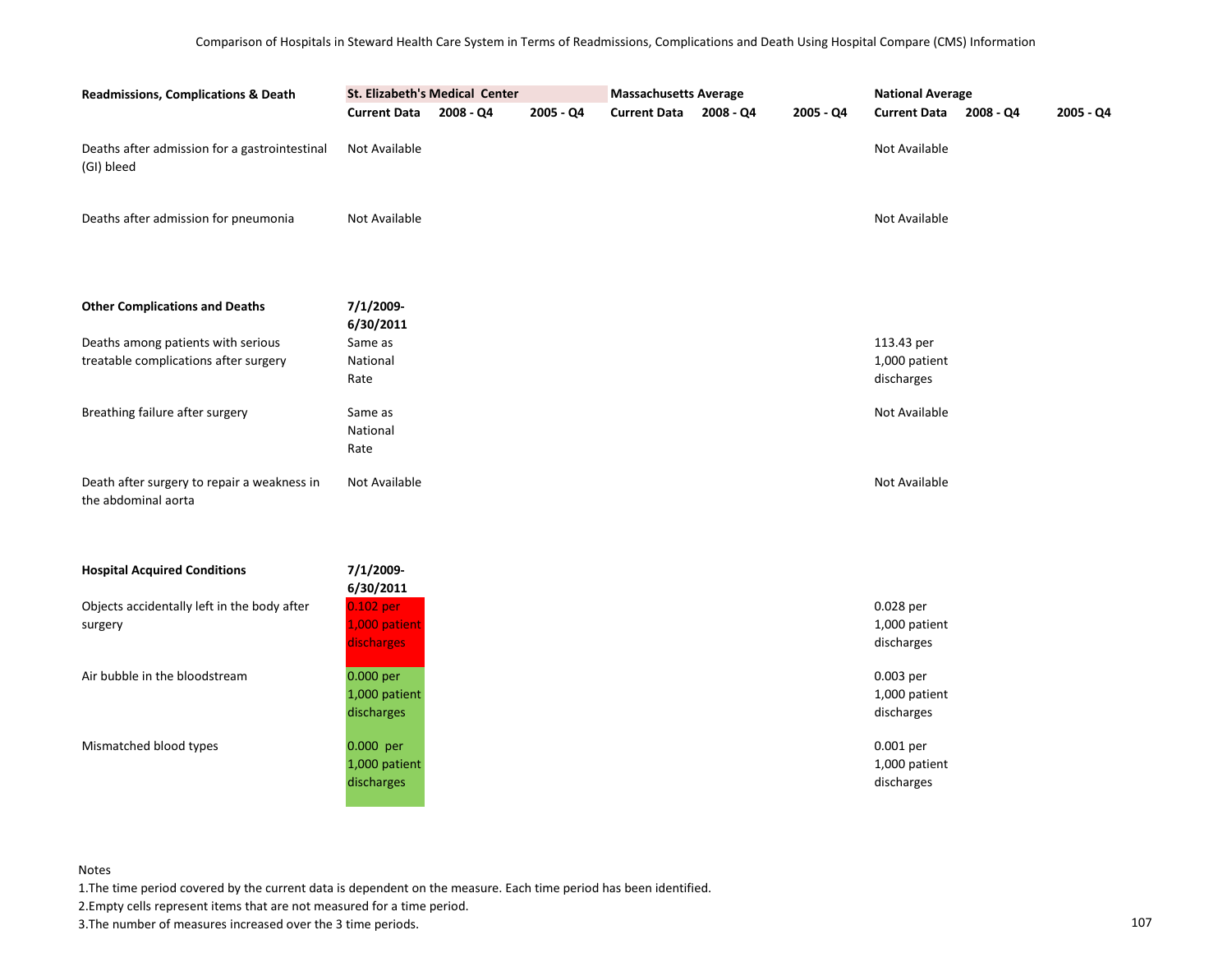| <b>Readmissions, Complications &amp; Death</b>                              | St. Elizabeth's Medical Center           |             |           | <b>Massachusetts Average</b> |           |             | <b>National Average</b>                      |             |             |
|-----------------------------------------------------------------------------|------------------------------------------|-------------|-----------|------------------------------|-----------|-------------|----------------------------------------------|-------------|-------------|
|                                                                             | <b>Current Data</b>                      | $2008 - Q4$ | 2005 - Q4 | <b>Current Data</b>          | 2008 - Q4 | $2005 - Q4$ | <b>Current Data</b>                          | $2008 - Q4$ | $2005 - Q4$ |
| Severe pressure sores (bed sores)                                           | 0.000 per<br>1,000 patient<br>discharges |             |           |                              |           |             | 0.136 per<br>1,000 patient<br>discharges     |             |             |
| Falls and injuries                                                          | 0.306 per<br>1,000 patient<br>discharges |             |           |                              |           |             | 0.527 per<br>1,000 patient<br>discharges     |             |             |
| Blood infection from a catheter in a large<br>vein                          | 0.204 per<br>1,000 patient<br>discharges |             |           |                              |           |             | 0.372 per<br>1,0000<br>patient<br>discharges |             |             |
| Infection from a urinary catheter                                           | 0.510 per<br>1,000 patient<br>discharges |             |           |                              |           |             | 0.358 per<br>1,000 patient<br>discharges     |             |             |
| Signs of uncontrolled blood sugar                                           | 0.000 per<br>1,000 patient<br>discharges |             |           |                              |           |             | 0.058 per<br>1,000 patient<br>discharges     |             |             |
| <b>Healthcare Associated Infections</b>                                     | 4/1/2011<br>3/31/2012                    |             |           |                              |           |             |                                              |             |             |
| Central line associated blood stream<br>infections (CLABSI)                 | Same as<br>National<br>Benchmark         |             |           |                              |           |             |                                              |             |             |
| <b>Catheter Associated Urinary Tract Infections</b><br>(CAUTI)              | Same as<br>National<br>Benchmark         |             |           |                              |           |             |                                              |             |             |
| Surgical Site Infections from colon surgery<br>(SSI: Colon)                 | Not Available                            |             |           |                              |           |             |                                              |             |             |
| Surgical Site Infections from abdominal<br>hysterectomy (SSI: Hysterectomy) | Not Available                            |             |           |                              |           |             |                                              |             |             |

1.The time period covered by the current data is dependent on the measure. Each time period has been identified.

2.Empty cells represent items that are not measured for a time period.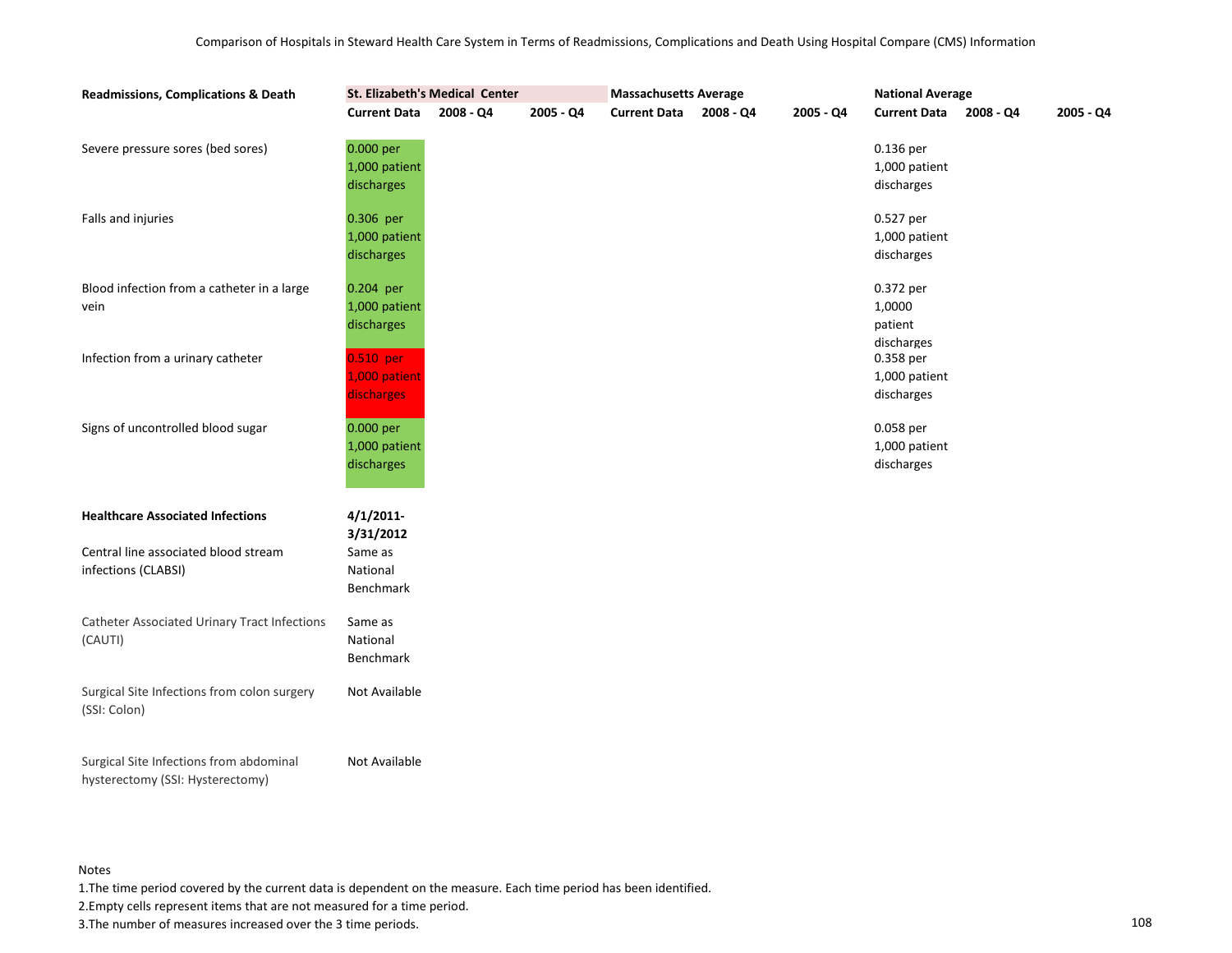| <b>Patient Survey Results</b>                                                                                                      | <b>Carney Hospital</b> |           |             | <b>Massachusetts Average</b> |           |             | <b>National Average</b> |           |             |
|------------------------------------------------------------------------------------------------------------------------------------|------------------------|-----------|-------------|------------------------------|-----------|-------------|-------------------------|-----------|-------------|
|                                                                                                                                    | <b>Current Data</b>    | 2008 - Q4 | $2005 - Q4$ | <b>Current Data</b>          | 2008 - Q4 | $2005 - Q4$ | Current<br><b>Data</b>  | 2008 - Q4 | $2005 - Q4$ |
|                                                                                                                                    | 4/1/2011<br>3/31/2012  |           |             |                              |           |             |                         |           |             |
| Patients who reported that their nurses "Always"<br>communicated well.                                                             | 79%                    | 79%       |             | 79%                          | 76%       |             | 78%                     | 74%       |             |
| Patients who reported that their doctors "Always"<br>communicated well.                                                            | 83%                    | 79%       |             | 80%                          | 79%       |             | 81%                     | 80%       |             |
| Patients who reported that they "Always" received<br>help as soon as they wanted.                                                  | 65%                    | 65%       |             | 65%                          | 61%       |             | 66%                     | 63%       |             |
| Patients who reported that their pain was<br>"Always" well controlled.                                                             | 71%                    | 68%       |             | 71%                          | 69%       |             | 70%                     | 68%       |             |
| Patients who reported that staff "Always"<br>explained about medicines before giving it to<br>them.                                | 67%                    | 65%       |             | 63%                          | 60%       |             | 63%                     | 59%       |             |
| Patients who reported that their room and<br>bathroom were "Always" clean.                                                         | 71%                    | 67%       |             | 73%                          | 70%       |             | 73%                     | 70%       |             |
| Patients who reported that the area around their<br>room was "Always" quiet at night.                                              | 55%                    | 57%       |             | 52%                          | 49%       |             | 60%                     | 56%       |             |
| Patients at each hospital who reported that YES,<br>they were given information about what to do<br>during their recovery at home. | 85%                    | 84%       |             | 87%                          | 84%       |             | 84%                     | 80%       |             |
| Patients who gave their hospital a rating of 9 or 10<br>on a scale from 0 (lowest) to 10 (highest).                                | 62%                    | 64%       |             | 69%                          | 65%       |             | 69%                     | 64%       |             |
| Patients who reported YES, they would definitely<br>recommend the hospital.                                                        | 63%                    | 66%       |             | 73%                          | 71%       |             | 70%                     | 68%       |             |

1.The time period covered by the current data is dependent on the measure. Each time period has been identified.

and the state of the

2.Empty cells represent items that are not measured for a time period.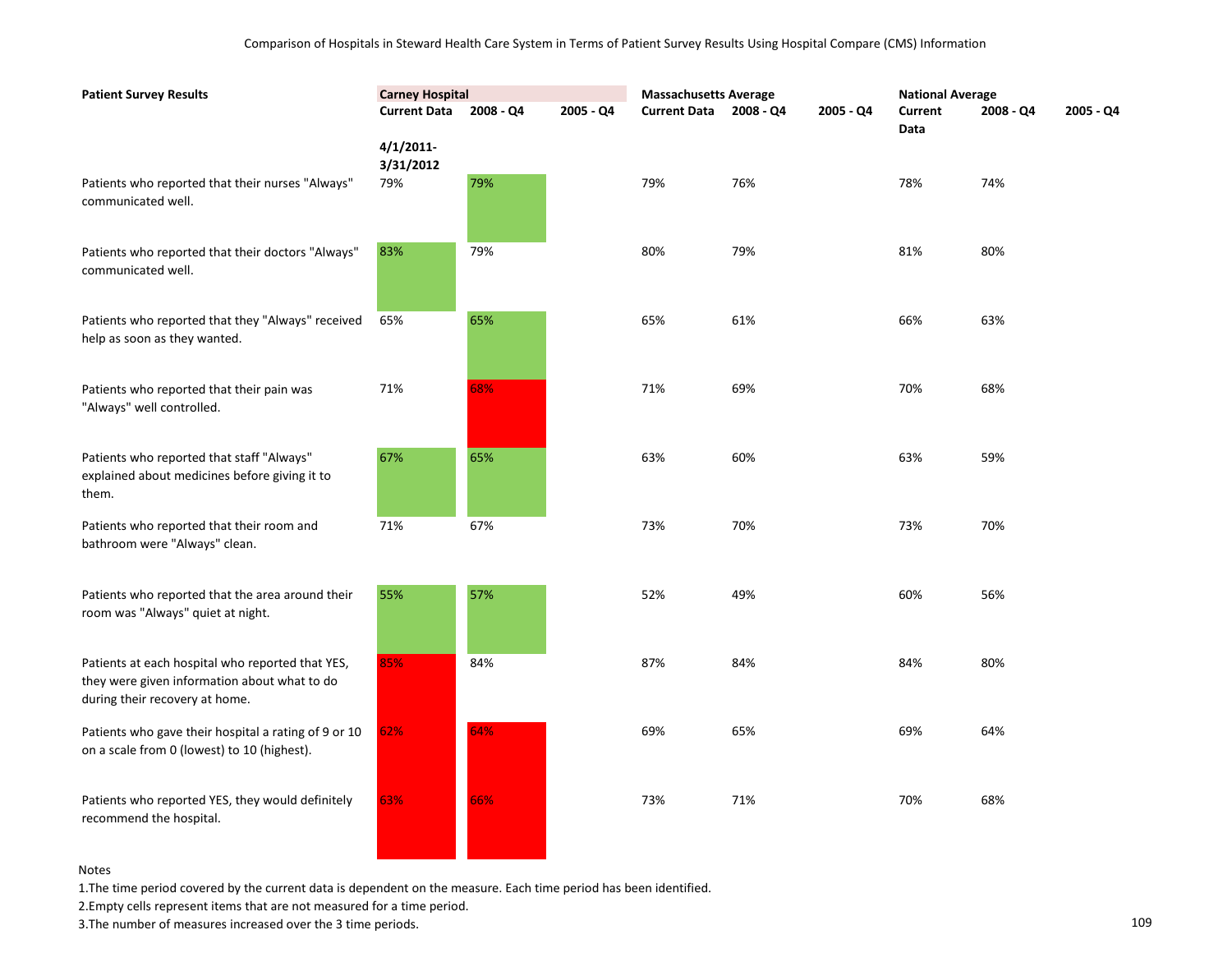| <b>Patient Survey Results</b>                                                                                                      | <b>Good Samaritan Medical Center</b> |           | <b>Massachusetts Average</b> |                 |           | <b>National Average</b> |                 |           |           |
|------------------------------------------------------------------------------------------------------------------------------------|--------------------------------------|-----------|------------------------------|-----------------|-----------|-------------------------|-----------------|-----------|-----------|
|                                                                                                                                    | <b>Current Data</b>                  | 2008 - Q4 | 2005 - Q4                    | Current<br>Data | 2008 - Q4 | 2005 - Q4               | Current<br>Data | 2008 - Q4 | 2005 - Q4 |
|                                                                                                                                    | $4/1/2011$ -<br>3/31/2012            |           |                              |                 |           |                         |                 |           |           |
| Patients who reported that their nurses "Always"<br>communicated well.                                                             | 75%                                  | 75%       |                              | 79%             | 76%       |                         | 78%             | 74%       |           |
| Patients who reported that their doctors "Always"<br>communicated well.                                                            | 77%                                  | 79%       |                              | 80%             | 79%       |                         | 81%             | 80%       |           |
| Patients who reported that they "Always" received<br>help as soon as they wanted.                                                  | 56%                                  | 58%       |                              | 65%             | 61%       |                         | 66%             | 63%       |           |
| Patients who reported that their pain was<br>"Always" well controlled.                                                             | 67%                                  | 71%       |                              | 71%             | 69%       |                         | 70%             | 68%       |           |
| Patients who reported that staff "Always"<br>explained about medicines before giving it to<br>them.                                | 57%                                  | 59%       |                              | 63%             | 60%       |                         | 63%             | 59%       |           |
| Patients who reported that their room and<br>bathroom were "Always" clean.                                                         | 67%                                  | 66%       |                              | 73%             | 70%       |                         | 73%             | 70%       |           |
| Patients who reported that the area around their<br>room was "Always" quiet at night.                                              | 47%                                  | 48%       |                              | 52%             | 49%       |                         | 60%             | 56%       |           |
| Patients at each hospital who reported that YES,<br>they were given information about what to do<br>during their recovery at home. | 84%                                  | 81%       |                              | 87%             | 84%       |                         | 84%             | 80%       |           |
| Patients who gave their hospital a rating of 9 or 10<br>on a scale from 0 (lowest) to 10 (highest).                                | 61%                                  | 60%       |                              | 69%             | 65%       |                         | 69%             | 64%       |           |
| Patients who reported YES, they would definitely<br>recommend the hospital.                                                        | 63%                                  | 67%       |                              | 73%             | 71%       |                         | 70%             | 68%       |           |

1.The time period covered by the current data is dependent on the measure. Each time period has been identified.

2.Empty cells represent items that are not measured for a time period.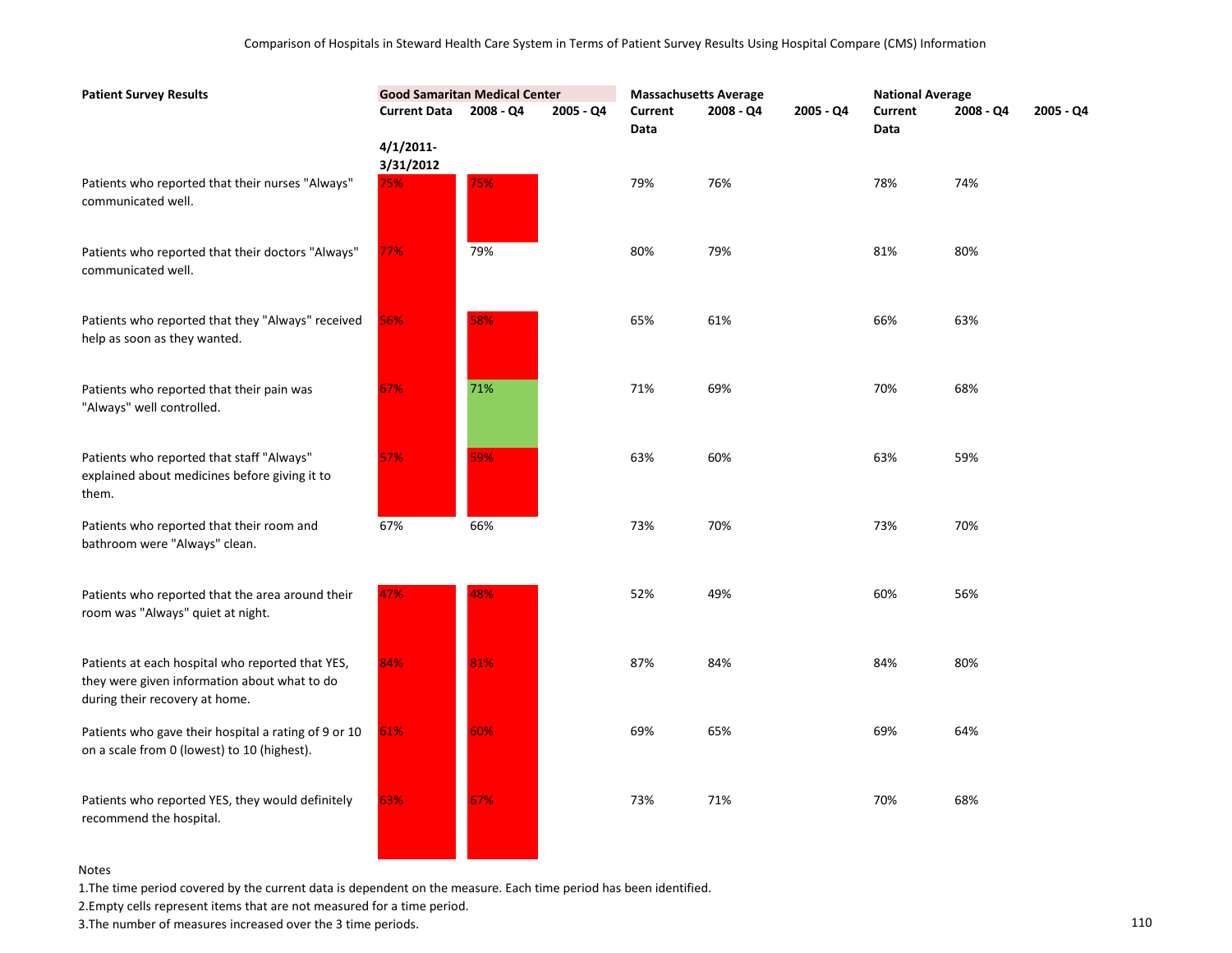| <b>Patient Survey Results</b>                                                                                                      | <b>Holy Family Hospital</b> |             |           | <b>Massachusetts Average</b> |           |           | <b>National Average</b> |           |           |
|------------------------------------------------------------------------------------------------------------------------------------|-----------------------------|-------------|-----------|------------------------------|-----------|-----------|-------------------------|-----------|-----------|
|                                                                                                                                    | <b>Current Data</b>         | $2008 - Q4$ | 2005 - Q4 | <b>Current</b><br>Data       | 2008 - Q4 | 2005 - Q4 | Current<br>Data         | 2008 - Q4 | 2005 - Q4 |
|                                                                                                                                    | 4/1/2011<br>3/31/2012       |             |           |                              |           |           |                         |           |           |
| Patients who reported that their nurses "Always"<br>communicated well.                                                             | 80%                         | 74%         |           | 79%                          | 76%       |           | 78%                     | 74%       |           |
| Patients who reported that their doctors "Always"<br>communicated well.                                                            | 81%                         | 80%         |           | 80%                          | 79%       |           | 81%                     | 80%       |           |
| Patients who reported that they "Always" received<br>help as soon as they wanted.                                                  | 64%                         | 59%         |           | 65%                          | 61%       |           | 66%                     | 63%       |           |
| Patients who reported that their pain was<br>"Always" well controlled.                                                             | 69%                         | 67%         |           | 71%                          | 69%       |           | 70%                     | 68%       |           |
| Patients who reported that staff "Always"<br>explained about medicines before giving it to<br>them.                                | 62%                         | 64%         |           | 63%                          | 60%       |           | 63%                     | 59%       |           |
| Patients who reported that their room and<br>bathroom were "Always" clean.                                                         | 69%                         | 66%         |           | 73%                          | 70%       |           | 73%                     | 70%       |           |
| Patients who reported that the area around their<br>room was "Always" quiet at night.                                              | 51%                         | 50%         |           | 52%                          | 49%       |           | 60%                     | 56%       |           |
| Patients at each hospital who reported that YES,<br>they were given information about what to do<br>during their recovery at home. | 86%                         | 82%         |           | 87%                          | 84%       |           | 84%                     | 80%       |           |
| Patients who gave their hospital a rating of 9 or 10<br>on a scale from 0 (lowest) to 10 (highest).                                | 65%                         | 59%         |           | 69%                          | 65%       |           | 69%                     | 64%       |           |
| Patients who reported YES, they would definitely<br>recommend the hospital.                                                        | 72%                         | 65%         |           | 73%                          | 71%       |           | 70%                     | 68%       |           |

1.The time period covered by the current data is dependent on the measure. Each time period has been identified.

2.Empty cells represent items that are not measured for a time period.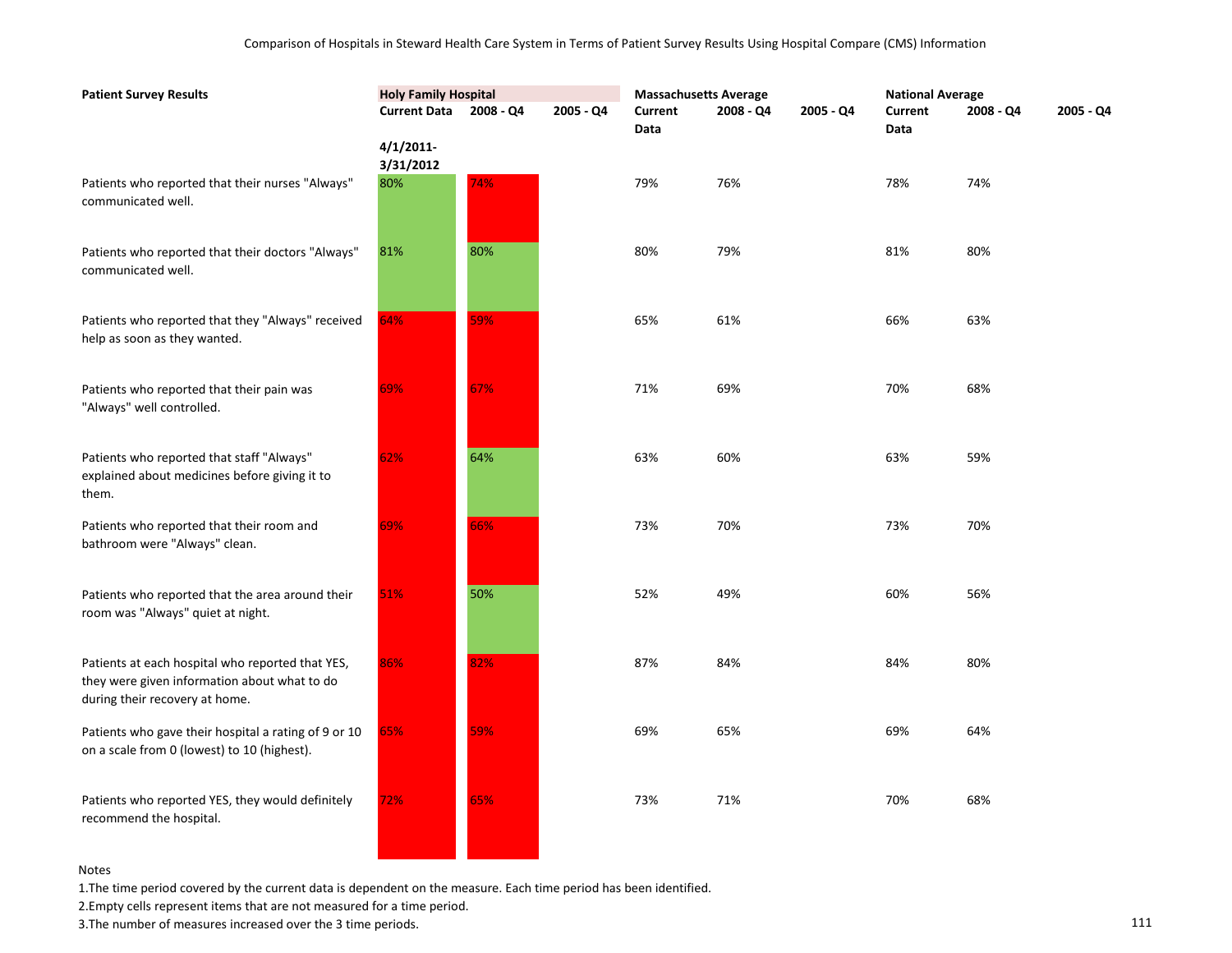| <b>Patient Survey Results</b>                                                                                                      |                                                 | <b>Merrimack Valley Hospital</b> |           |                 | <b>Massachusetts Average</b> |           |                        | <b>National Average</b> |           |  |
|------------------------------------------------------------------------------------------------------------------------------------|-------------------------------------------------|----------------------------------|-----------|-----------------|------------------------------|-----------|------------------------|-------------------------|-----------|--|
|                                                                                                                                    | Current<br><b>Data</b><br>4/1/2011<br>3/31/2012 | 2008 - Q4                        | 2005 - Q4 | Current<br>Data | $2008 - Q4$                  | 2005 - Q4 | Current Data 2008 - Q4 |                         | 2005 - Q4 |  |
| Patients who reported that their nurses "Always"<br>communicated well.                                                             | 77%                                             | 72%                              |           | 79%             | 76%                          |           | 78%                    | 74%                     |           |  |
| Patients who reported that their doctors "Always"<br>communicated well.                                                            | 77%                                             | 80%                              |           | 80%             | 79%                          |           | 81%                    | 80%                     |           |  |
| Patients who reported that they "Always" received<br>help as soon as they wanted.                                                  | 63%                                             | 59%                              |           | 65%             | 61%                          |           | 66%                    | 63%                     |           |  |
| Patients who reported that their pain was<br>"Always" well controlled.                                                             | 73%                                             | 69%                              |           | 71%             | 69%                          |           | 70%                    | 68%                     |           |  |
| Patients who reported that staff "Always"<br>explained about medicines before giving it to<br>them.                                | 59%                                             | 58%                              |           | 63%             | 60%                          |           | 63%                    | 59%                     |           |  |
| Patients who reported that their room and<br>bathroom were "Always" clean.                                                         | 70%                                             | 63%                              |           | 73%             | 70%                          |           | 73%                    | 70%                     |           |  |
| Patients who reported that the area around their<br>room was "Always" quiet at night.                                              | 51%                                             | 49%                              |           | 52%             | 49%                          |           | 60%                    | 56%                     |           |  |
| Patients at each hospital who reported that YES,<br>they were given information about what to do<br>during their recovery at home. | 84%                                             | 85%                              |           | 87%             | 84%                          |           | 84%                    | 80%                     |           |  |
| Patients who gave their hospital a rating of 9 or 10<br>on a scale from 0 (lowest) to 10 (highest).                                | 62%                                             | 58%                              |           | 69%             | 65%                          |           | 69%                    | 64%                     |           |  |
| Patients who reported YES, they would definitely<br>recommend the hospital.                                                        | 64%                                             | 67%                              |           | 73%             | 71%                          |           | 70%                    | 68%                     |           |  |

1.The time period covered by the current data is dependent on the measure. Each time period has been identified.

2.Empty cells represent items that are not measured for a time period.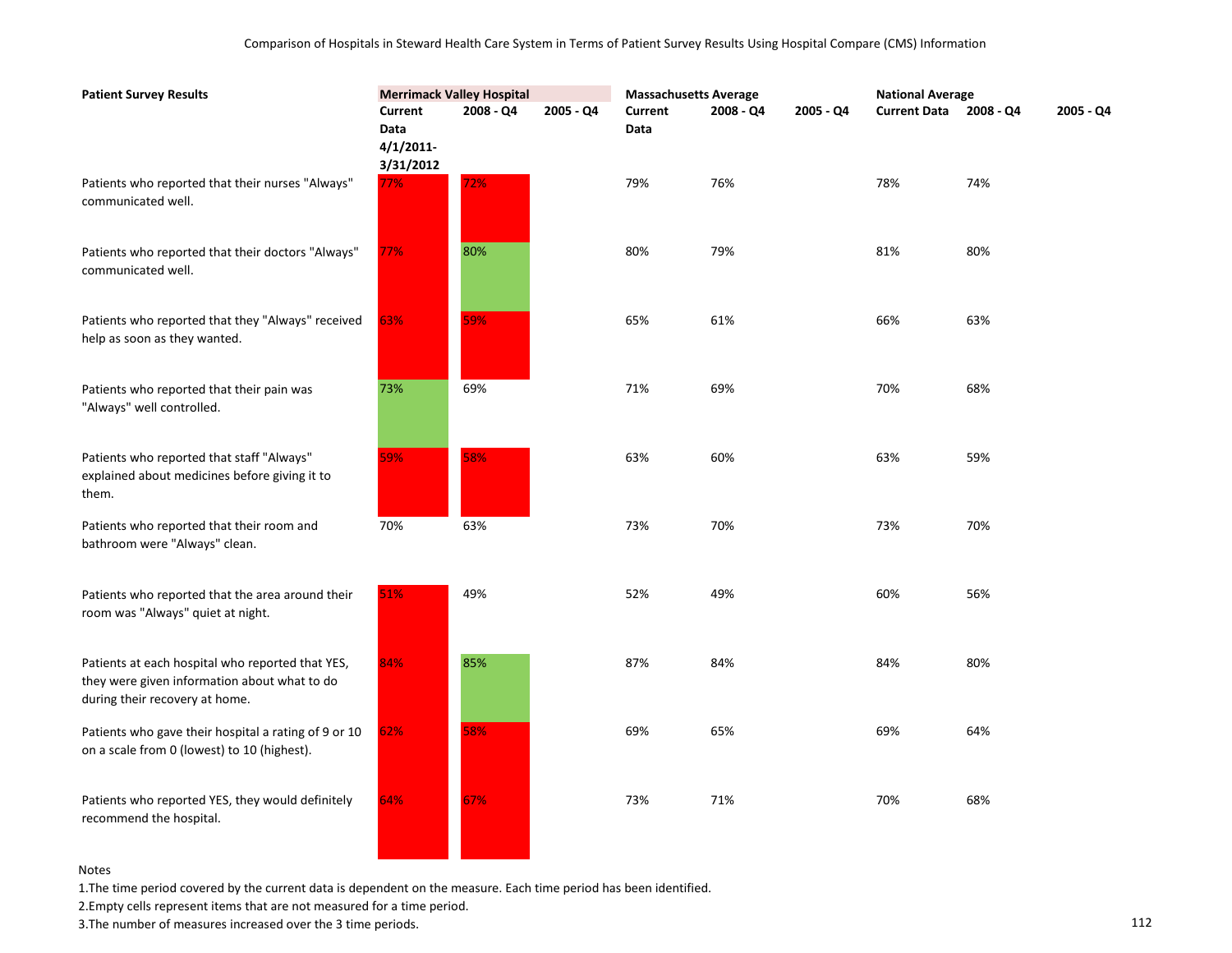| <b>Patient Survey Results</b>                                                                                                      | <b>Morton Hospital</b>                              |           |           | <b>Massachusetts Average</b> |           |           | <b>National Average</b> |             |           |
|------------------------------------------------------------------------------------------------------------------------------------|-----------------------------------------------------|-----------|-----------|------------------------------|-----------|-----------|-------------------------|-------------|-----------|
|                                                                                                                                    | <b>Current</b><br>Data<br>$4/1/2011$ -<br>3/31/2012 | 2008 - Q4 | 2005 - Q4 | Current<br>Data              | 2008 - Q4 | 2005 - Q4 | <b>Current</b><br>Data  | $2008 - Q4$ | 2005 - Q4 |
| Patients who reported that their nurses "Always"<br>communicated well.                                                             | 74%                                                 | 73%       |           | 79%                          | 76%       |           | 78%                     | 74%         |           |
| Patients who reported that their doctors "Always"<br>communicated well.                                                            | 77%                                                 | 78%       |           | 80%                          | 79%       |           | 81%                     | 80%         |           |
| Patients who reported that they "Always" received<br>help as soon as they wanted.                                                  | 61%                                                 | 56%       |           | 65%                          | 61%       |           | 66%                     | 63%         |           |
| Patients who reported that their pain was<br>"Always" well controlled.                                                             | 70%                                                 | 66%       |           | 71%                          | 69%       |           | 70%                     | 68%         |           |
| Patients who reported that staff "Always"<br>explained about medicines before giving it to<br>them.                                | 61%                                                 | 55%       |           | 63%                          | 60%       |           | 63%                     | 59%         |           |
| Patients who reported that their room and<br>bathroom were "Always" clean.                                                         | 69%                                                 | 72%       |           | 73%                          | 70%       |           | 73%                     | 70%         |           |
| Patients who reported that the area around their<br>room was "Always" quiet at night.                                              | 48%                                                 | 44%       |           | 52%                          | 49%       |           | 60%                     | 56%         |           |
| Patients at each hospital who reported that YES,<br>they were given information about what to do<br>during their recovery at home. | 85%                                                 | 85%       |           | 87%                          | 84%       |           | 84%                     | 80%         |           |
| Patients who gave their hospital a rating of 9 or 10<br>on a scale from 0 (lowest) to 10 (highest).                                | 51%                                                 | 52%       |           | 69%                          | 65%       |           | 69%                     | 64%         |           |
| Patients who reported YES, they would definitely<br>recommend the hospital.                                                        | 51%                                                 | 54%       |           | 73%                          | 71%       |           | 70%                     | 68%         |           |

1.The time period covered by the current data is dependent on the measure. Each time period has been identified.

2.Empty cells represent items that are not measured for a time period.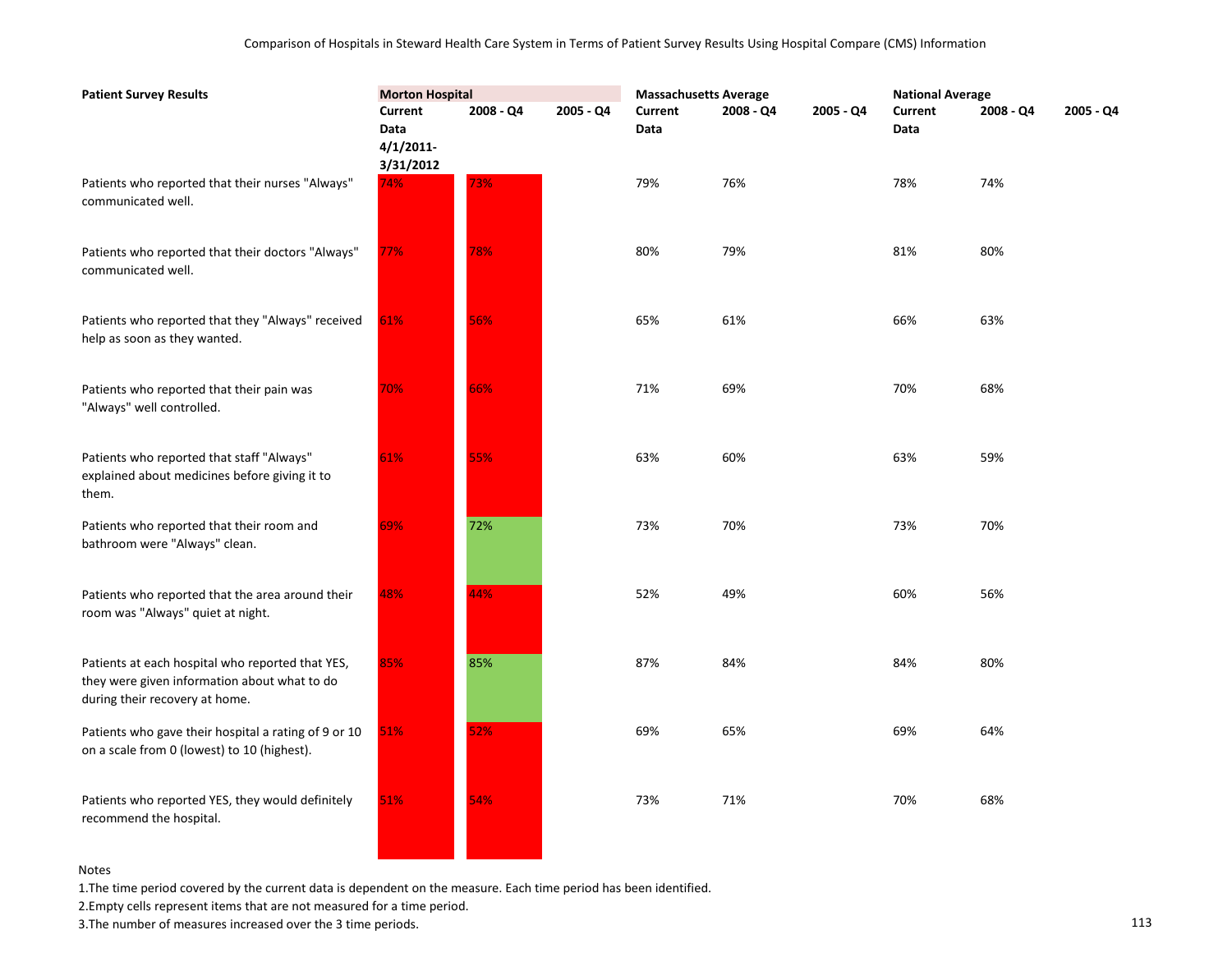| <b>Patient Survey Results</b>                                                                                                      | <b>Nashoba Valley Medical Center</b>         |           | <b>Massachusetts Average</b> |                 |           | <b>National Average</b> |                 |           |           |
|------------------------------------------------------------------------------------------------------------------------------------|----------------------------------------------|-----------|------------------------------|-----------------|-----------|-------------------------|-----------------|-----------|-----------|
|                                                                                                                                    | Current<br>Data<br>$4/1/2011$ -<br>3/31/2012 | 2008 - Q4 | 2005 - Q4                    | Current<br>Data | 2008 - Q4 | 2005 - Q4               | Current<br>Data | 2008 - Q4 | 2005 - Q4 |
| Patients who reported that their nurses "Always"<br>communicated well.                                                             | 76%                                          | 72%       |                              | 79%             | 76%       |                         | 78%             | 74%       |           |
| Patients who reported that their doctors "Always"<br>communicated well.                                                            | 78%                                          | 81%       |                              | 80%             | 79%       |                         | 81%             | 80%       |           |
| Patients who reported that they "Always" received<br>help as soon as they wanted.                                                  | 58%                                          | 54%       |                              | 65%             | 61%       |                         | 66%             | 63%       |           |
| Patients who reported that their pain was<br>"Always" well controlled.                                                             | 72%                                          | 67%       |                              | 71%             | 69%       |                         | 70%             | 68%       |           |
| Patients who reported that staff "Always"<br>explained about medicines before giving it to<br>them.                                | 63%                                          | 57%       |                              | 63%             | 60%       |                         | 63%             | 59%       |           |
| Patients who reported that their room and<br>bathroom were "Always" clean.                                                         | 78%                                          | 70%       |                              | 73%             | 70%       |                         | 73%             | 70%       |           |
| Patients who reported that the area around their<br>room was "Always" quiet at night.                                              | 55%                                          | 57%       |                              | 52%             | 49%       |                         | 60%             | 56%       |           |
| Patients at each hospital who reported that YES,<br>they were given information about what to do<br>during their recovery at home. | 85%                                          | 84%       |                              | 87%             | 84%       |                         | 84%             | 80%       |           |
| Patients who gave their hospital a rating of 9 or 10<br>on a scale from 0 (lowest) to 10 (highest).                                | 59%                                          | 62%       |                              | 69%             | 65%       |                         | 69%             | 64%       |           |
| Patients who reported YES, they would definitely<br>recommend the hospital.                                                        | 62%                                          | 65%       |                              | 73%             | 71%       |                         | 70%             | 68%       |           |

1.The time period covered by the current data is dependent on the measure. Each time period has been identified.

2.Empty cells represent items that are not measured for a time period.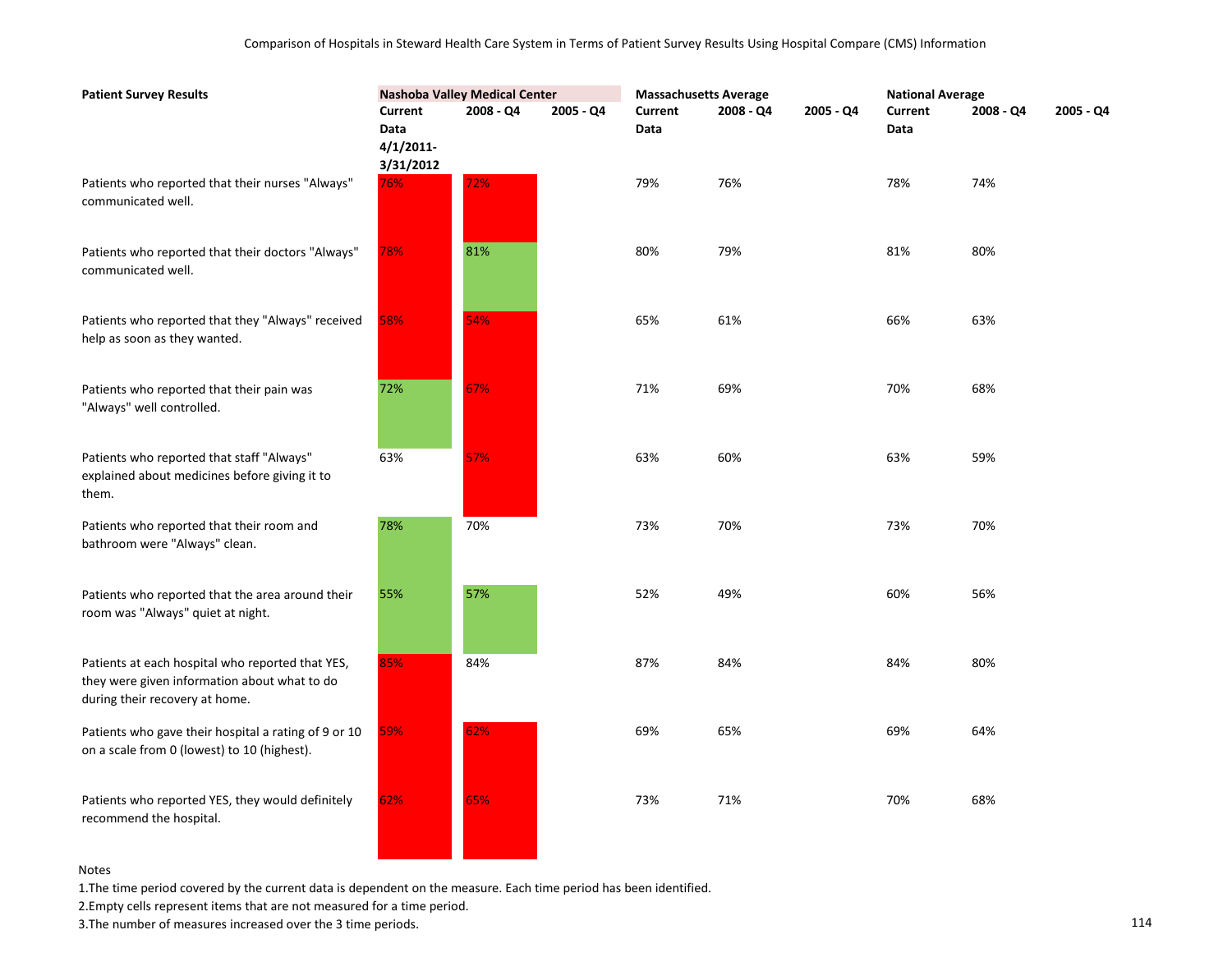| <b>Patient Survey Results</b>                                                                                                      | <b>Norwood Hospital</b> |           |           | <b>Massachusetts Average</b> |           |           | <b>National Average</b> |             |           |
|------------------------------------------------------------------------------------------------------------------------------------|-------------------------|-----------|-----------|------------------------------|-----------|-----------|-------------------------|-------------|-----------|
|                                                                                                                                    | <b>Current Data</b>     | 2008 - Q4 | 2005 - Q4 | <b>Current</b><br>Data       | 2008 - Q4 | 2005 - Q4 | <b>Current Data</b>     | $2008 - Q4$ | 2005 - Q4 |
|                                                                                                                                    | 4/1/2011<br>3/31/2012   |           |           |                              |           |           |                         |             |           |
| Patients who reported that their nurses "Always"<br>communicated well.                                                             | 80%                     | 77%       |           | 79%                          | 76%       |           | 78%                     | 74%         |           |
| Patients who reported that their doctors "Always"<br>communicated well.                                                            | 78%                     | 81%       |           | 80%                          | 79%       |           | 81%                     | 80%         |           |
| Patients who reported that they "Always" received<br>help as soon as they wanted.                                                  | 65%                     | 62%       |           | 65%                          | 61%       |           | 66%                     | 63%         |           |
| Patients who reported that their pain was<br>"Always" well controlled.                                                             | 70%                     | 74%       |           | 71%                          | 69%       |           | 70%                     | 68%         |           |
| Patients who reported that staff "Always"<br>explained about medicines before giving it to<br>them.                                | 60%                     | 62%       |           | 63%                          | 60%       |           | 63%                     | 59%         |           |
| Patients who reported that their room and<br>bathroom were "Always" clean.                                                         | 76%                     | 73%       |           | 73%                          | 70%       |           | 73%                     | 70%         |           |
| Patients who reported that the area around their<br>room was "Always" quiet at night.                                              | 42%                     | 42%       |           | 52%                          | 49%       |           | 60%                     | 56%         |           |
| Patients at each hospital who reported that YES,<br>they were given information about what to do<br>during their recovery at home. | 85%                     | 81%       |           | 87%                          | 84%       |           | 84%                     | 80%         |           |
| Patients who gave their hospital a rating of 9 or 10<br>on a scale from 0 (lowest) to 10 (highest).                                | 63%                     | 59%       |           | 69%                          | 65%       |           | 69%                     | 64%         |           |
| Patients who reported YES, they would definitely<br>recommend the hospital.                                                        | 64%                     | 63%       |           | 73%                          | 71%       |           | 70%                     | 68%         |           |
|                                                                                                                                    |                         |           |           |                              |           |           |                         |             |           |

1.The time period covered by the current data is dependent on the measure. Each time period has been identified.

2.Empty cells represent items that are not measured for a time period.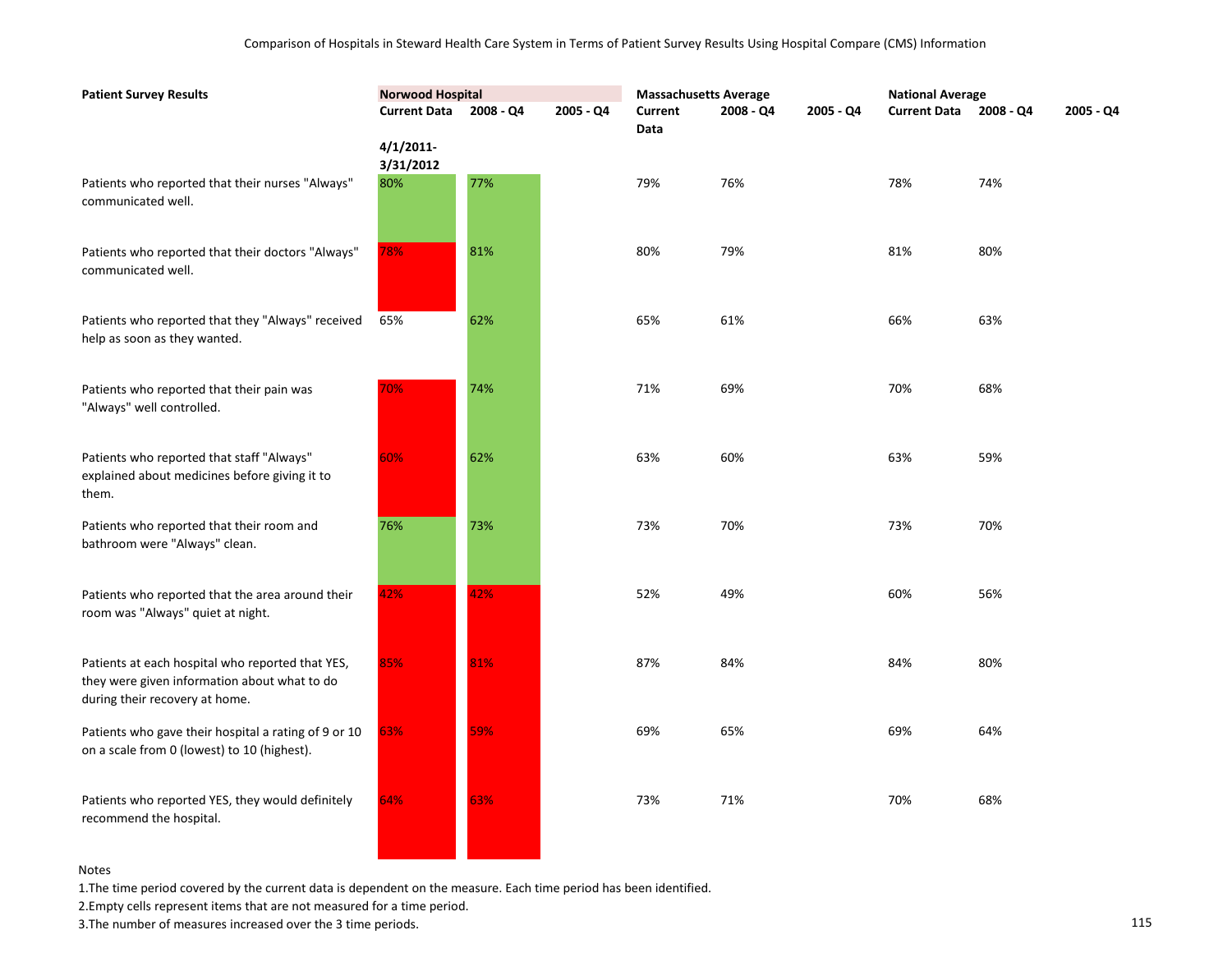| <b>Patient Survey Results</b>                                                                                                      | <b>Quincy Medical Center</b>     |             |           | <b>Massachusetts Average</b> |           |           | <b>National Average</b> |           |           |
|------------------------------------------------------------------------------------------------------------------------------------|----------------------------------|-------------|-----------|------------------------------|-----------|-----------|-------------------------|-----------|-----------|
|                                                                                                                                    | <b>Current Data</b>              | $2008 - Q4$ | 2005 - Q4 | <b>Current Data</b>          | 2008 - Q4 | 2005 - Q4 | Current<br>Data         | 2008 - Q4 | 2005 - Q4 |
| Patients who reported that their nurses "Always"<br>communicated well.                                                             | $4/1/2011$ -<br>3/31/2012<br>76% | 73%         |           | 79%                          | 76%       |           | 78%                     | 74%       |           |
| Patients who reported that their doctors "Always"<br>communicated well.                                                            | 76%                              | 78%         |           | 80%                          | 79%       |           | 81%                     | 80%       |           |
| Patients who reported that they "Always" received<br>help as soon as they wanted.                                                  | 59%                              | 57%         |           | 65%                          | 61%       |           | 66%                     | 63%       |           |
| Patients who reported that their pain was<br>"Always" well controlled.                                                             | 69%                              | 67%         |           | 71%                          | 69%       |           | 70%                     | 68%       |           |
| Patients who reported that staff "Always"<br>explained about medicines before giving it to<br>them.                                | 61%                              | 59%         |           | 63%                          | 60%       |           | 63%                     | 59%       |           |
| Patients who reported that their room and<br>bathroom were "Always" clean.                                                         | 66%                              | 70%         |           | 73%                          | 70%       |           | 73%                     | 70%       |           |
| Patients who reported that the area around their<br>room was "Always" quiet at night.                                              | 47%                              | 44%         |           | 52%                          | 49%       |           | 60%                     | 56%       |           |
| Patients at each hospital who reported that YES,<br>they were given information about what to do<br>during their recovery at home. | 80%                              | 83%         |           | 87%                          | 84%       |           | 84%                     | 80%       |           |
| Patients who gave their hospital a rating of 9 or 10<br>on a scale from 0 (lowest) to 10 (highest).                                | 54%                              | 57%         |           | 69%                          | 65%       |           | 69%                     | 64%       |           |
| Patients who reported YES, they would definitely<br>recommend the hospital.                                                        | 59%                              | 63%         |           | 73%                          | 71%       |           | 70%                     | 68%       |           |

1.The time period covered by the current data is dependent on the measure. Each time period has been identified.

2.Empty cells represent items that are not measured for a time period.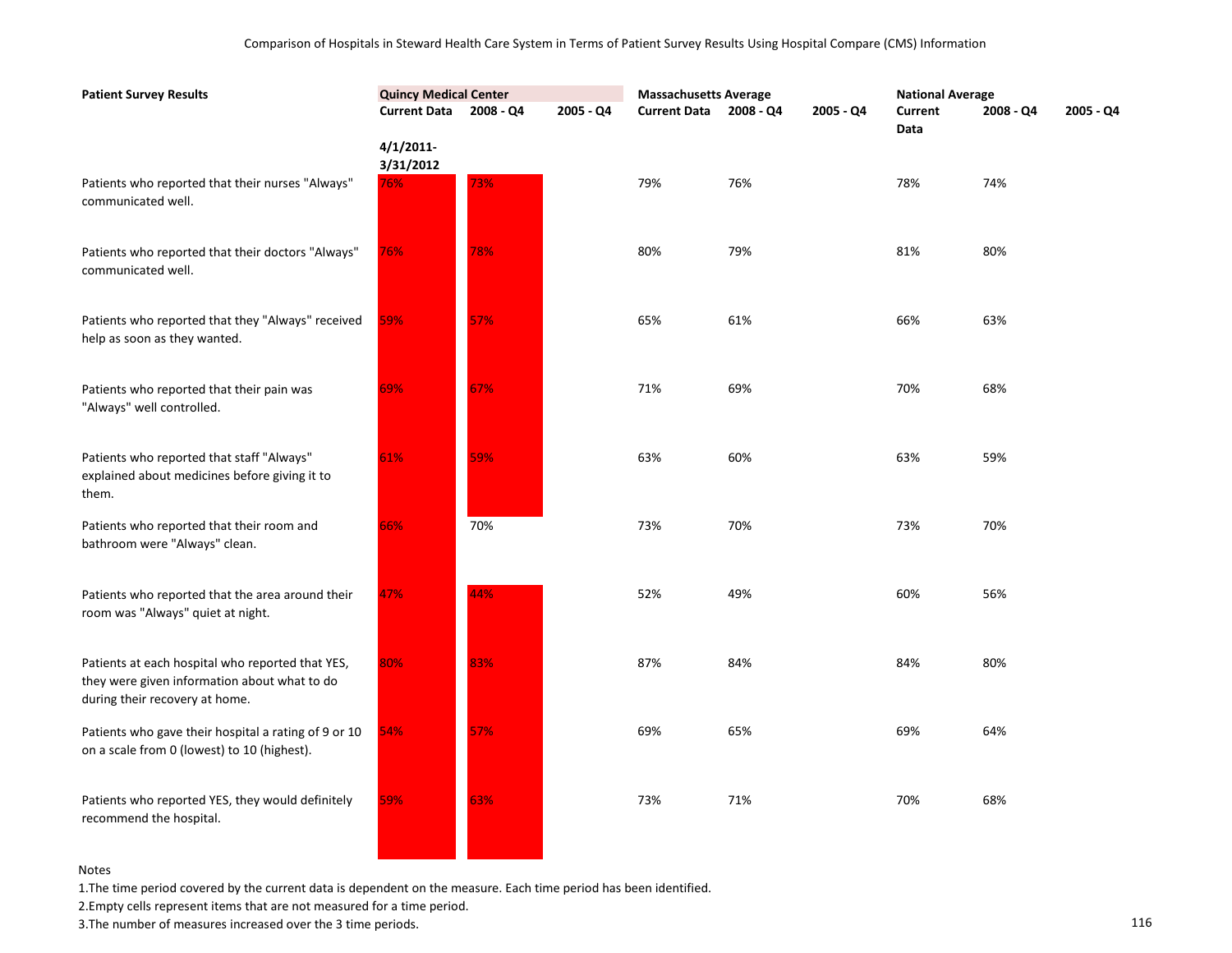| <b>Patient Survey Results</b>                                                                                                      | <b>Saint Anne's Hospital</b> |             |           | <b>Massachusetts Average</b> |           |             | <b>National Average</b> |           |           |
|------------------------------------------------------------------------------------------------------------------------------------|------------------------------|-------------|-----------|------------------------------|-----------|-------------|-------------------------|-----------|-----------|
|                                                                                                                                    | <b>Current Data</b>          | $2008 - Q4$ | 2005 - Q4 | Current<br>Data              | 2008 - Q4 | $2005 - Q4$ | Current<br>Data         | 2008 - Q4 | 2005 - Q4 |
|                                                                                                                                    | $4/1/2011$ -<br>3/31/2012    |             |           |                              |           |             |                         |           |           |
| Patients who reported that their nurses "Always"<br>communicated well.                                                             | 81%                          | 78%         |           | 79%                          | 76%       |             | 78%                     | 74%       |           |
| Patients who reported that their doctors "Always"<br>communicated well.                                                            | 79%                          | 80%         |           | 80%                          | 79%       |             | 81%                     | 80%       |           |
| Patients who reported that they "Always" received<br>help as soon as they wanted.                                                  | 66%                          | 63%         |           | 65%                          | 61%       |             | 66%                     | 63%       |           |
| Patients who reported that their pain was<br>"Always" well controlled.                                                             | 71%                          | 72%         |           | 71%                          | 69%       |             | 70%                     | 68%       |           |
| Patients who reported that staff "Always"<br>explained about medicines before giving it to<br>them.                                | 63%                          | 63%         |           | 63%                          | 60%       |             | 63%                     | 59%       |           |
| Patients who reported that their room and<br>bathroom were "Always" clean.                                                         | 73%                          | 72%         |           | 73%                          | 70%       |             | 73%                     | 70%       |           |
| Patients who reported that the area around their<br>room was "Always" quiet at night.                                              | 53%                          | 54%         |           | 52%                          | 49%       |             | 60%                     | 56%       |           |
| Patients at each hospital who reported that YES,<br>they were given information about what to do<br>during their recovery at home. | 90%                          | 88%         |           | 87%                          | 84%       |             | 84%                     | 80%       |           |
| Patients who gave their hospital a rating of 9 or 10<br>on a scale from 0 (lowest) to 10 (highest).                                | 65%                          | 68%         |           | 69%                          | 65%       |             | 69%                     | 64%       |           |
| Patients who reported YES, they would definitely<br>recommend the hospital.                                                        | 68%                          | 72%         |           | 73%                          | 71%       |             | 70%                     | 68%       |           |

1.The time period covered by the current data is dependent on the measure. Each time period has been identified.

<u> 1989 - John Barn Barn, mars a</u>

2.Empty cells represent items that are not measured for a time period.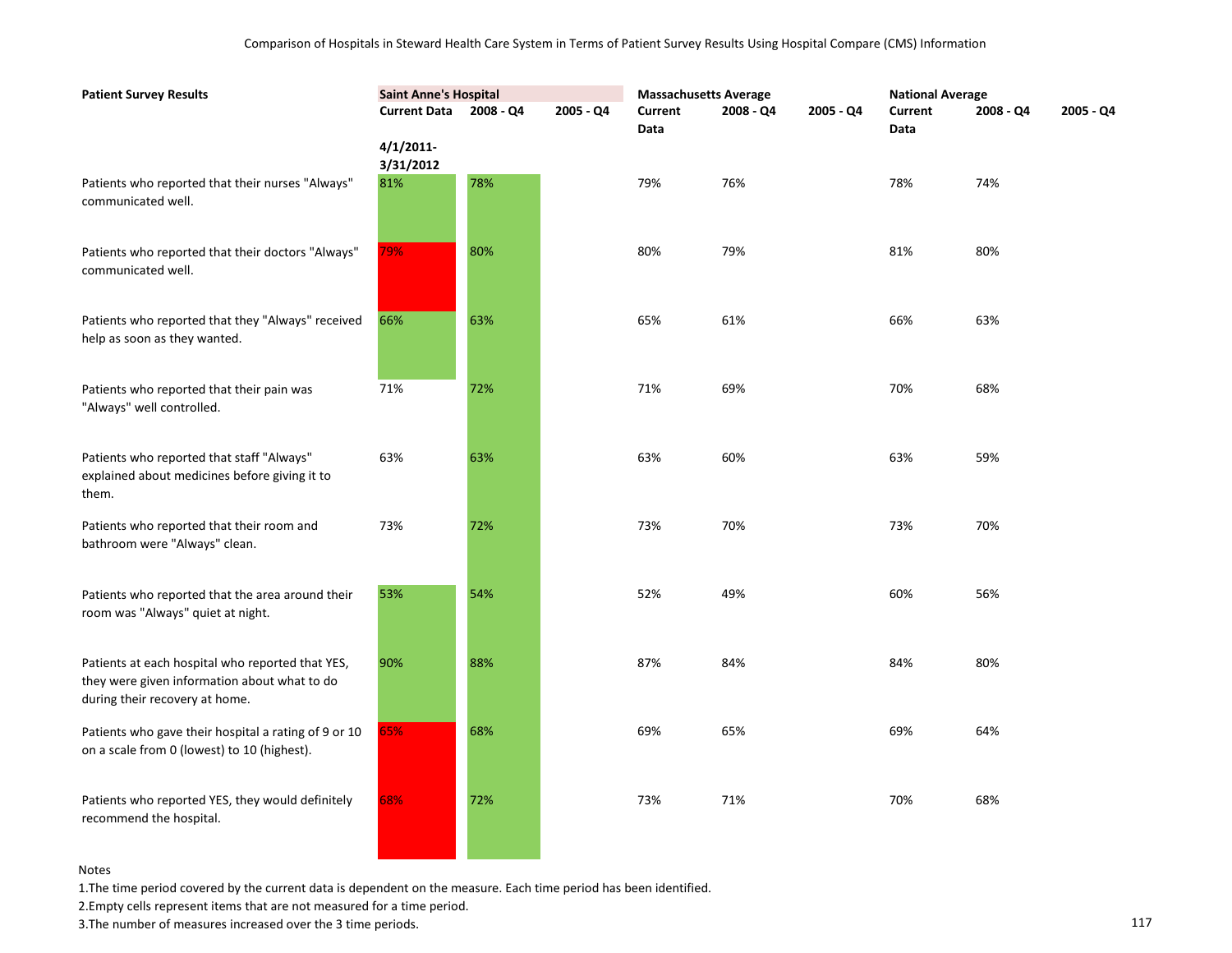| <b>Patient Survey Results</b>                                                                                                      | <b>St. Elizabeth's Medical Center</b> |           | <b>Massachusetts Average</b> |                 |             | <b>National Average</b> |                        |           |           |
|------------------------------------------------------------------------------------------------------------------------------------|---------------------------------------|-----------|------------------------------|-----------------|-------------|-------------------------|------------------------|-----------|-----------|
|                                                                                                                                    | <b>Current Data</b>                   | 2008 - Q4 | 2005 - Q4                    | Current<br>Data | $2008 - Q4$ | 2005 - Q4               | <b>Current</b><br>Data | 2008 - Q4 | 2005 - Q4 |
|                                                                                                                                    | 4/1/2011<br>3/31/2012                 |           |                              |                 |             |                         |                        |           |           |
| Patients who reported that their nurses "Always"<br>communicated well.                                                             | 79%                                   | 75%       |                              | 79%             | 76%         |                         | 78%                    | 74%       |           |
| Patients who reported that their doctors "Always"<br>communicated well.                                                            | 80%                                   | 81%       |                              | 80%             | 79%         |                         | 81%                    | 80%       |           |
| Patients who reported that they "Always" received<br>help as soon as they wanted.                                                  | 64%                                   | 63%       |                              | 65%             | 61%         |                         | 66%                    | 63%       |           |
| Patients who reported that their pain was<br>"Always" well controlled.                                                             | 75%                                   | 69%       |                              | 71%             | 69%         |                         | 70%                    | 68%       |           |
| Patients who reported that staff "Always"<br>explained about medicines before giving it to<br>them.                                | 66%                                   | 62%       |                              | 63%             | 60%         |                         | 63%                    | 59%       |           |
| Patients who reported that their room and<br>bathroom were "Always" clean.                                                         | 69%                                   | 68%       |                              | 73%             | 70%         |                         | 73%                    | 70%       |           |
| Patients who reported that the area around their<br>room was "Always" quiet at night.                                              | 49%                                   | 49%       |                              | 52%             | 49%         |                         | 60%                    | 56%       |           |
| Patients at each hospital who reported that YES,<br>they were given information about what to do<br>during their recovery at home. | 87%                                   | 86%       |                              | 87%             | 84%         |                         | 84%                    | 80%       |           |
| Patients who gave their hospital a rating of 9 or 10<br>on a scale from 0 (lowest) to 10 (highest).                                | 69%                                   | 69%       |                              | 69%             | 65%         |                         | 69%                    | 64%       |           |
| Patients who reported YES, they would definitely<br>recommend the hospital.                                                        | 73%                                   | 72%       |                              | 73%             | 71%         |                         | 70%                    | 68%       |           |

1.The time period covered by the current data is dependent on the measure. Each time period has been identified.

2.Empty cells represent items that are not measured for a time period.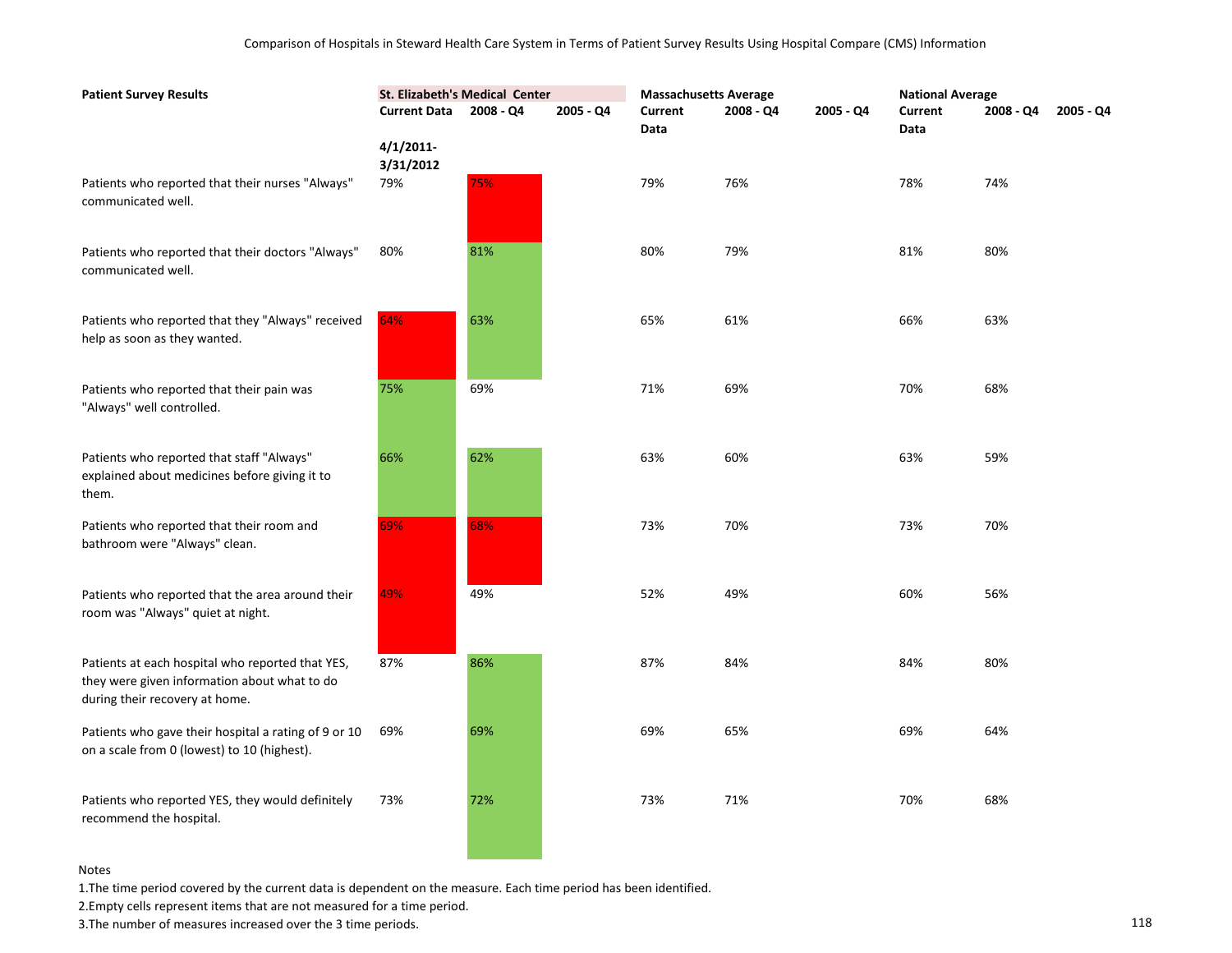| <b>Use of Medical Imaging</b>                                                                                                                                                                                                                                                  | <b>Carney Hospital</b> |           |             | <b>Massachusetts Average</b> |             |             | <b>National Average</b> |             |           |
|--------------------------------------------------------------------------------------------------------------------------------------------------------------------------------------------------------------------------------------------------------------------------------|------------------------|-----------|-------------|------------------------------|-------------|-------------|-------------------------|-------------|-----------|
|                                                                                                                                                                                                                                                                                | <b>Current Data</b>    | 2008 - Q4 | $2005 - Q4$ | <b>Current</b><br>Data       | $2008 - Q4$ | $2005 - Q4$ | Current<br>Data         | $2008 - Q4$ | 2005 - Q4 |
|                                                                                                                                                                                                                                                                                | 1/1/2010<br>12/31/2010 |           |             |                              |             |             |                         |             |           |
| Outpatients with low back pain who had an MRI<br>without trying recommended treatments first,<br>such as physical therapy. (If a number is high, it<br>may mean the facility is doing too many<br>unnecessary MRIs for low back pain.)                                         | 52.8%                  |           |             | 34.2%                        |             |             | 36.3%                   |             |           |
| Outpatients who had a follow-up mammogram or<br>ultrasound within 45 days after a screening<br>mammogram. (A number that is much lower than<br>8% may mean there's not enough follow-up. A<br>number much higher than 14% may mean there's<br>too much unnecessary follow-up). | 24.9%                  |           |             | 9.2%                         |             |             | 8.5%                    |             |           |
| Outpatient CT scans of the chest that were<br>"combination" (double) scans. (The range for this<br>measure is 0 to 1. A number very close to 1 may<br>mean that too many patients are being given a<br>double scan when a single scan is all they need.)                       | 0.017                  |           |             | 0.008                        |             |             | 0.044                   |             |           |
| Outpatient CT scans of the abdomen that were<br>"combination" (double) scans. (The range for this<br>measure is 0 to 1. A number very close to 1 may<br>mean that too many patients are being given a<br>double scan when a single scan is all they need.)                     | 0.109                  |           |             | 0.076                        |             |             | 0.149                   |             |           |
| Outpatients who got cardiac imaging stress tests<br>before low-risk outpatient surgery.                                                                                                                                                                                        | 6.5%                   |           |             | 5.5%                         |             |             | 5.6%                    |             |           |
| Outpatients with brain CT scans who got a sinus<br>CT scan at the same time.                                                                                                                                                                                                   | Not Available          |           |             | 2.3%                         |             |             | 2.7%                    |             |           |

# Notes

1.The time period covered by the current data is dependent on the measure. Each time period has been identified.

2.Empty cells represent items that are not measured for a time period.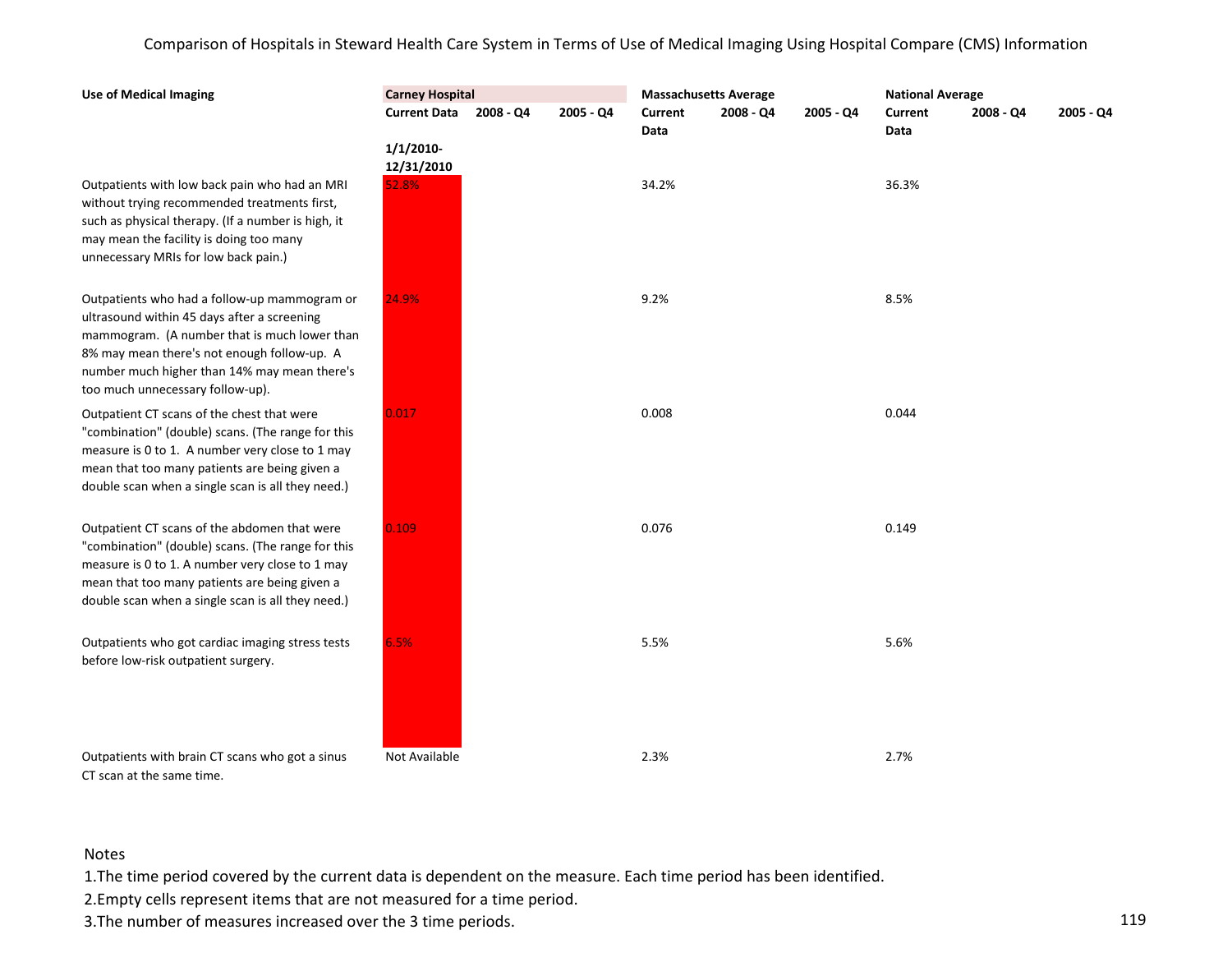| Outpatients with low back pain who had an MRI      |
|----------------------------------------------------|
| without trying recommended treatments first,       |
| such as physical therapy. (If a number is high, it |
| may mean the facility is doing too many            |
| unnecessary MRIs for low back pain.)               |

**Use of Medical Imaging**

Outpatients who had a follow-up mammogram or ultrasound within 45 days after a screening mammogram. (A number that is much lower than 8% may mean there's not enough follow-up. A number much higher than 14% may mean there's too much unnecessary follow-up).

Outpatient CT scans of the chest that were "combination" (double) scans. (The range for this measure is 0 to 1. A number very close to 1 may mean that too many patients are being given a double scan when a single scan is all they need.)

Outpatient CT scans of the abdomen that were "combination" (double) scans. (The range for this measure is 0 to 1. A number very close to 1 may mean that too many patients are being given a double scan when a single scan is all they need.)

Outpatients who got cardiac imaging stress tests before low-risk outpatient surgery.

Outpatients with brain CT scans who got a sinus CT scan at the same time.

| <b>Good Samaritan Medical Center</b> |           |           |                 | <b>Massachusetts Average</b> |           | 1 National Average |           |           |
|--------------------------------------|-----------|-----------|-----------------|------------------------------|-----------|--------------------|-----------|-----------|
| <b>Current Data</b>                  | 2008 - Q4 | 2005 - Q4 | Current<br>Data | 2008 - Q4                    | 2005 - Q4 | Current<br>Data    | 2008 - Q4 | 2005 - Q4 |
| $1/1/2010$ -<br>12/31/2010           |           |           |                 |                              |           |                    |           |           |
| 44.8%                                |           |           | 34.2%           |                              |           | 36.3%              |           |           |
| 10.3%                                |           |           | 9.2%            |                              |           | 8.5%               |           |           |
| 0.000                                |           |           | 0.008           |                              |           | 0.044              |           |           |
| 0.078                                |           |           | 0.076           |                              |           | 0.149              |           |           |
| 4.6%                                 |           |           | 5.5%            |                              |           | 5.6%               |           |           |
| 4.6%                                 |           |           | 2.3%            |                              |           | 2.7%               |           |           |
|                                      |           |           |                 |                              |           |                    |           |           |

### Notes

1.The time period covered by the current data is dependent on the measure. Each time period has been identified.

2.Empty cells represent items that are not measured for a time period.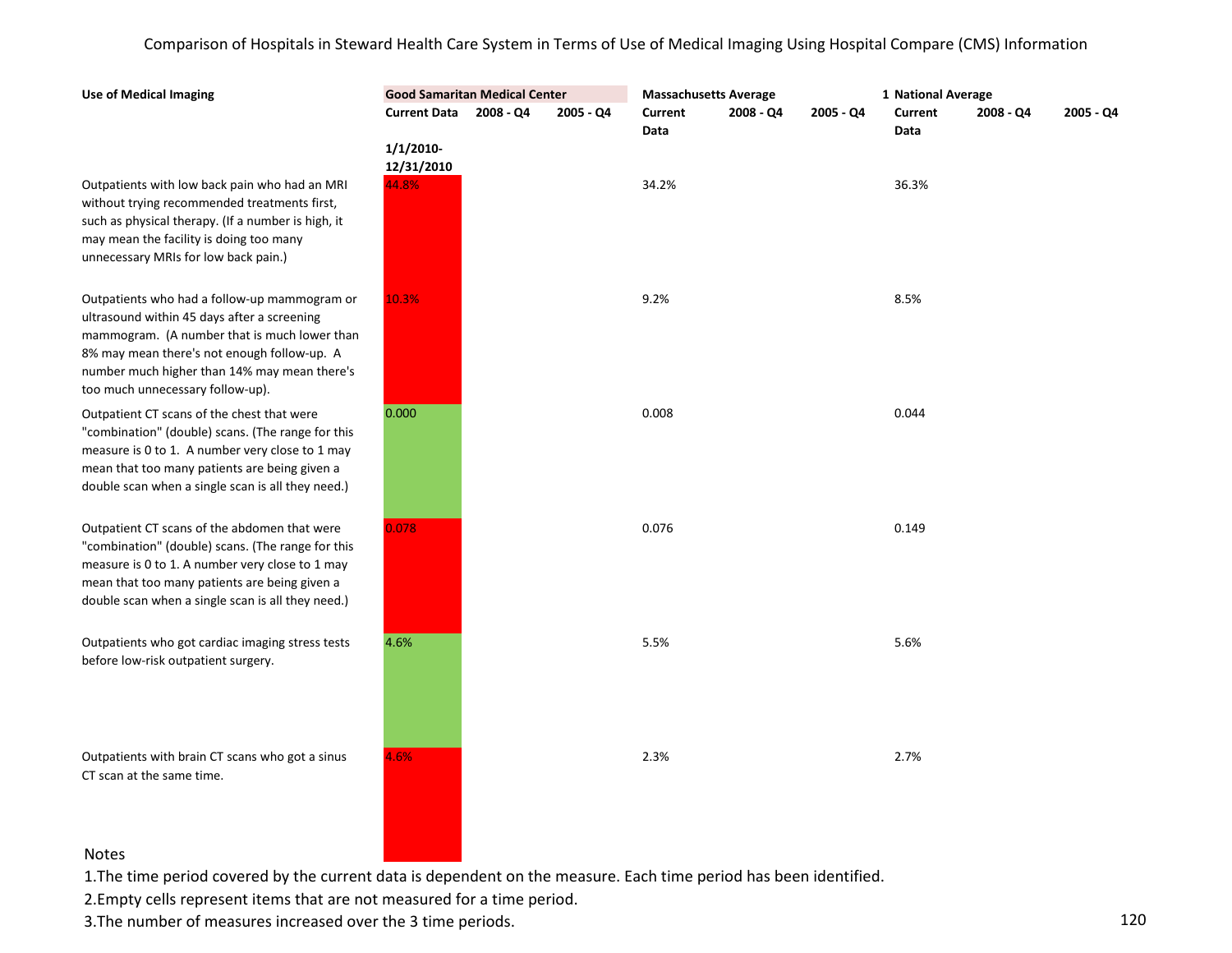| <b>Use of Medical Imaging</b>                                                                                                                                                                                                                                                  | <b>Holy Family Hospital</b>      |             |           | <b>Massachusetts Average</b> |             |           | <b>National Average</b> |           |           |
|--------------------------------------------------------------------------------------------------------------------------------------------------------------------------------------------------------------------------------------------------------------------------------|----------------------------------|-------------|-----------|------------------------------|-------------|-----------|-------------------------|-----------|-----------|
|                                                                                                                                                                                                                                                                                | <b>Current Data</b>              | $2008 - Q4$ | 2005 - Q4 | Current<br>Data              | $2008 - Q4$ | 2005 - Q4 | Current<br>Data         | 2008 - Q4 | 2005 - Q4 |
| Outpatients with low back pain who had an MRI<br>without trying recommended treatments first,                                                                                                                                                                                  | 1/1/2010<br>12/31/2010<br>34.70% |             |           | 34.2%                        |             |           | 36.3%                   |           |           |
| such as physical therapy. (If a number is high, it<br>may mean the facility is doing too many<br>unnecessary MRIs for low back pain.)                                                                                                                                          |                                  |             |           |                              |             |           |                         |           |           |
| Outpatients who had a follow-up mammogram or<br>ultrasound within 45 days after a screening<br>mammogram. (A number that is much lower than<br>8% may mean there's not enough follow-up. A<br>number much higher than 14% may mean there's<br>too much unnecessary follow-up). | 10.70%                           |             |           | 9.2%                         |             |           | 8.5%                    |           |           |
| Outpatient CT scans of the chest that were<br>"combination" (double) scans. (The range for this<br>measure is 0 to 1. A number very close to 1 may<br>mean that too many patients are being given a<br>double scan when a single scan is all they need.)                       | 0.027                            |             |           | 0.008                        |             |           | 0.044                   |           |           |
| Outpatient CT scans of the abdomen that were<br>"combination" (double) scans. (The range for this<br>measure is 0 to 1. A number very close to 1 may<br>mean that too many patients are being given a<br>double scan when a single scan is all they need.)                     | 0.144                            |             |           | 0.076                        |             |           | 0.149                   |           |           |
| Outpatients who got cardiac imaging stress tests<br>before low-risk outpatient surgery.                                                                                                                                                                                        | 3.90%                            |             |           | 5.5%                         |             |           | 5.6%                    |           |           |
| Outpatients with brain CT scans who got a sinus<br>CT scan at the same time.                                                                                                                                                                                                   | 2.30%                            |             |           | 2.3%                         |             |           | 2.7%                    |           |           |

## Notes

1.The time period covered by the current data is dependent on the measure. Each time period has been identified.

2.Empty cells represent items that are not measured for a time period.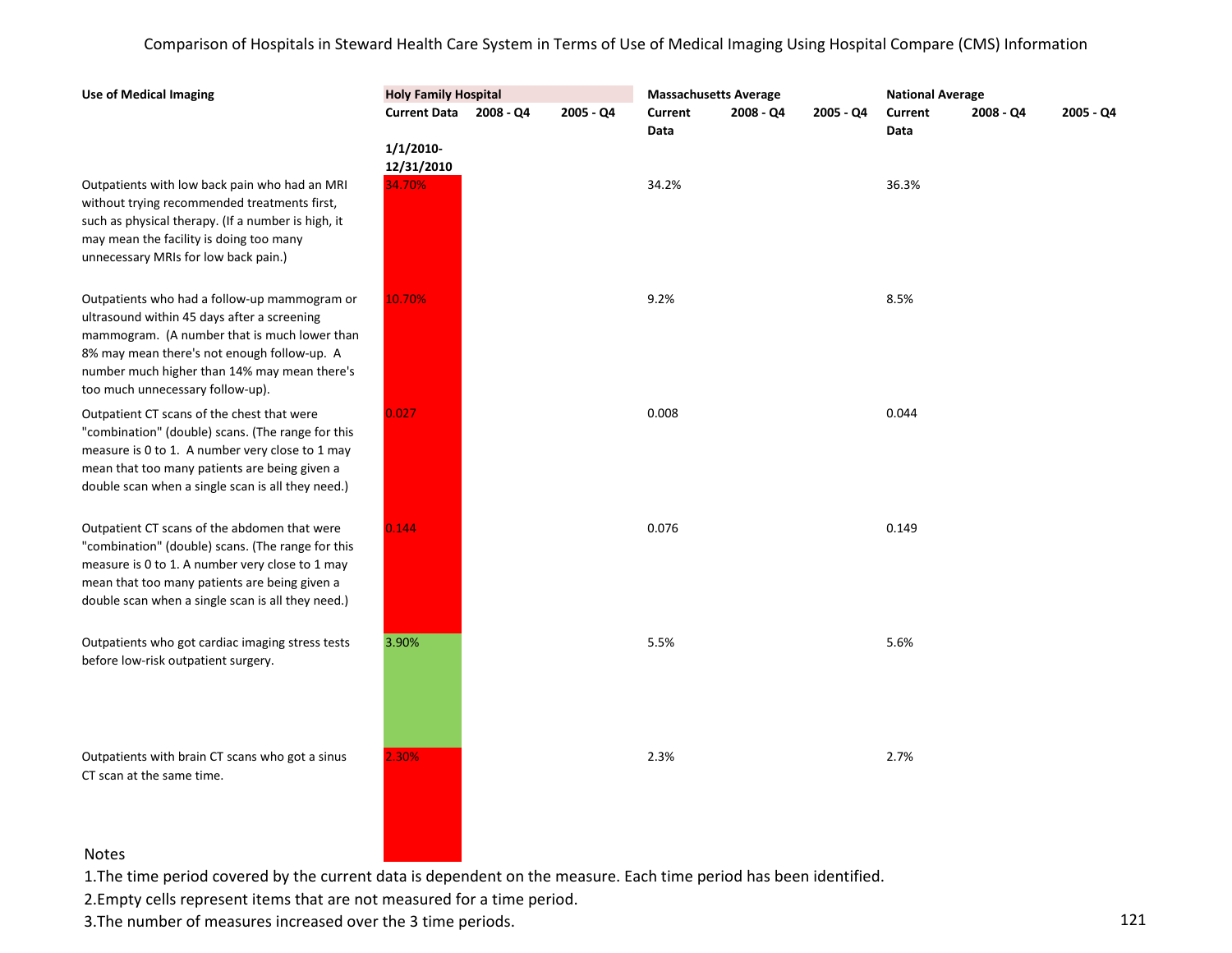| Outpatients with low back pain who had an MRI      |
|----------------------------------------------------|
| without trying recommended treatments first,       |
| such as physical therapy. (If a number is high, it |
| may mean the facility is doing too many            |
| unnecessary MRIs for low back pain.)               |

**Use of Medical Imaging**

Outpatients who had a follow-up mammogram or ultrasound within 45 days after a screening mammogram. (A number that is much lower than 8% may mean there's not enough follow-up. A number much higher than 14% may mean there's too much unnecessary follow-up).

Outpatient CT scans of the chest that were "combination" (double) scans. (The range for this measure is 0 to 1. A number very close to 1 may mean that too many patients are being given a double scan when a single scan is all they need.)

Outpatient CT scans of the abdomen that were "combination" (double) scans. (The range for this measure is 0 to 1. A number very close to 1 may mean that too many patients are being given a double scan when a single scan is all they need.)

Outpatients who got cardiac imaging stress tests before low-risk outpatient surgery.

Outpatients with brain CT scans who got a sinus CT scan at the same time.

| <b>Merrimack Valley Hospital</b> |           |           | <b>Massachusetts Average</b> |           |           | <b>National Average</b> |  |           |  |  |  |
|----------------------------------|-----------|-----------|------------------------------|-----------|-----------|-------------------------|--|-----------|--|--|--|
| <b>Current Data</b>              | 2008 - Q4 | 2005 - Q4 | <b>Current</b><br>Data       | 2008 - Q4 | 2005 - Q4 | Current Data 2008 - Q4  |  | 2005 - Q4 |  |  |  |
| $1/1/2010$ -<br>12/31/2010       |           |           |                              |           |           |                         |  |           |  |  |  |
| 32.7%                            |           |           | 34.2%                        |           |           | 36.3%                   |  |           |  |  |  |
| 9.8%                             |           |           | 9.2%                         |           |           | 8.5%                    |  |           |  |  |  |
| 0.038                            |           |           | 0.008                        |           |           | 0.044                   |  |           |  |  |  |
| 0.086                            |           |           | 0.076                        |           |           | 0.149                   |  |           |  |  |  |
| 6.6%                             |           |           | 5.5%                         |           |           | 5.6%                    |  |           |  |  |  |
| Not Available                    |           |           | 2.3%                         |           |           | 2.7%                    |  |           |  |  |  |

## Notes

1.The time period covered by the current data is dependent on the measure. Each time period has been identified.

2.Empty cells represent items that are not measured for a time period.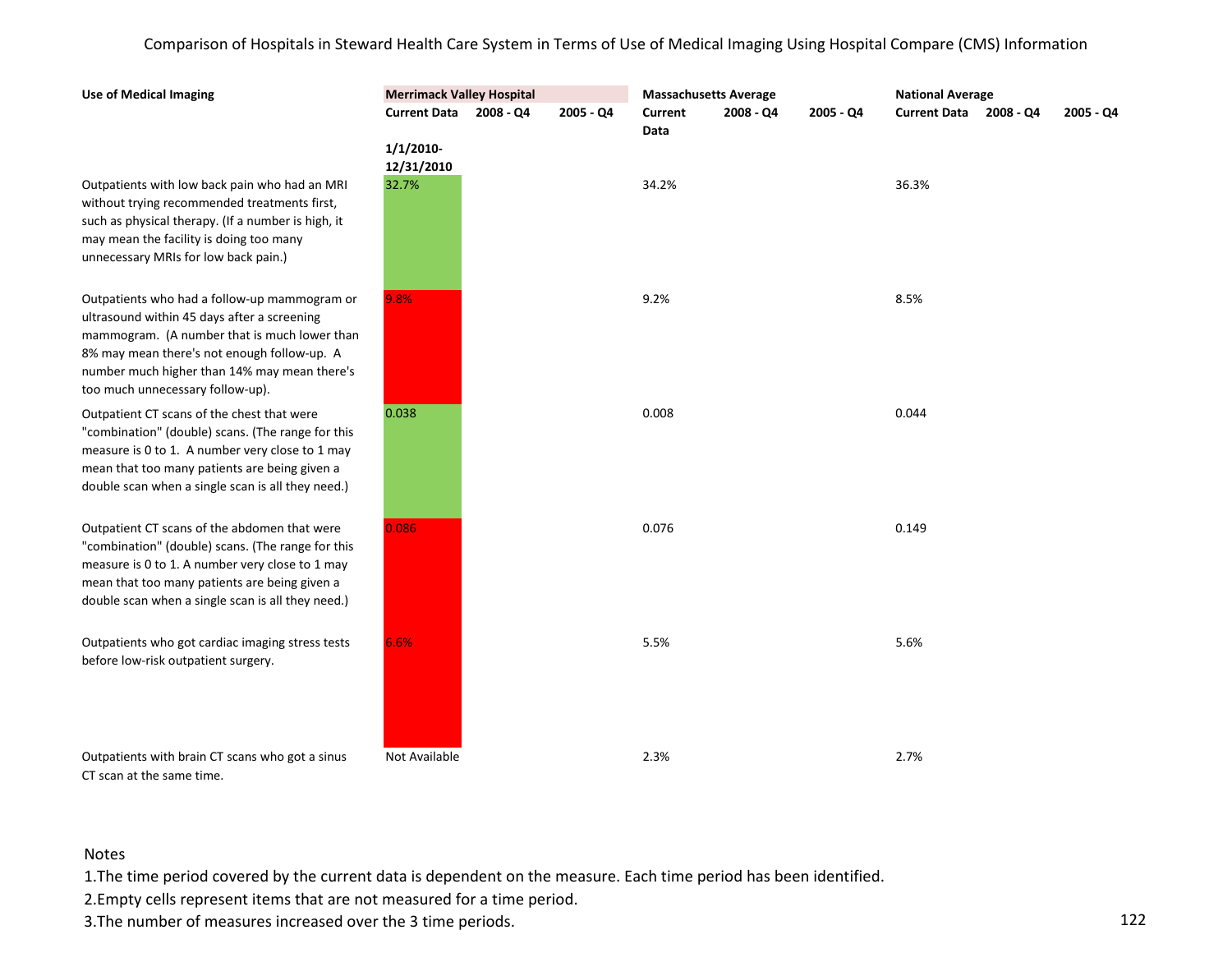Outpatients with low back pain who had an MRI without trying recommended treatments first, such as physical therapy. (If a number is high, it may mean the facility is doing too many unnecessary MRIs for low back pain.)

**Use of Medical Imaging**

Outpatients who had a follow-up mammogram or ultrasound within 45 days after a screening mammogram. (A number that is much lower than 8% may mean there's not enough follow-up. A number much higher than 14% may mean there's too much unnecessary follow-up).

Outpatient CT scans of the chest that were "combination" (double) scans. (The range for this measure is 0 to 1. A number very close to 1 may mean that too many patients are being given a double scan when a single scan is all they need.)

Outpatient CT scans of the abdomen that were "combination" (double) scans. (The range for this measure is 0 to 1. A number very close to 1 may mean that too many patients are being given a double scan when a single scan is all they need.)

Outpatients who got cardiac imaging stress tests before low-risk outpatient surgery.

Outpatients with brain CT scans who got a sinus CT scan at the same time.

| <b>Morton Hospital</b>     |           |           | <b>Massachusetts Average</b> |           |           | <b>National Average</b> |           |           |
|----------------------------|-----------|-----------|------------------------------|-----------|-----------|-------------------------|-----------|-----------|
| <b>Current Data</b>        | 2008 - Q4 | 2005 - Q4 | Current<br>Data              | 2008 - Q4 | 2005 - Q4 | <b>Current</b><br>Data  | 2008 - Q4 | 2005 - Q4 |
| $1/1/2010$ -<br>12/31/2010 |           |           |                              |           |           |                         |           |           |
| 30.40%                     |           |           | 34.2%                        |           |           | 36.3%                   |           |           |
| 9.30%                      |           |           | 9.2%                         |           |           | 8.5%                    |           |           |
| 0.008                      |           |           | 0.008                        |           |           | 0.044                   |           |           |
| 0.055                      |           |           | 0.076                        |           |           | 0.149                   |           |           |
| 7.10%                      |           |           | 5.5%                         |           |           | 5.6%                    |           |           |
| 1.60%                      |           |           | 2.3%                         |           |           | 2.7%                    |           |           |

### Notes

1.The time period covered by the current data is dependent on the measure. Each time period has been identified.

2.Empty cells represent items that are not measured for a time period.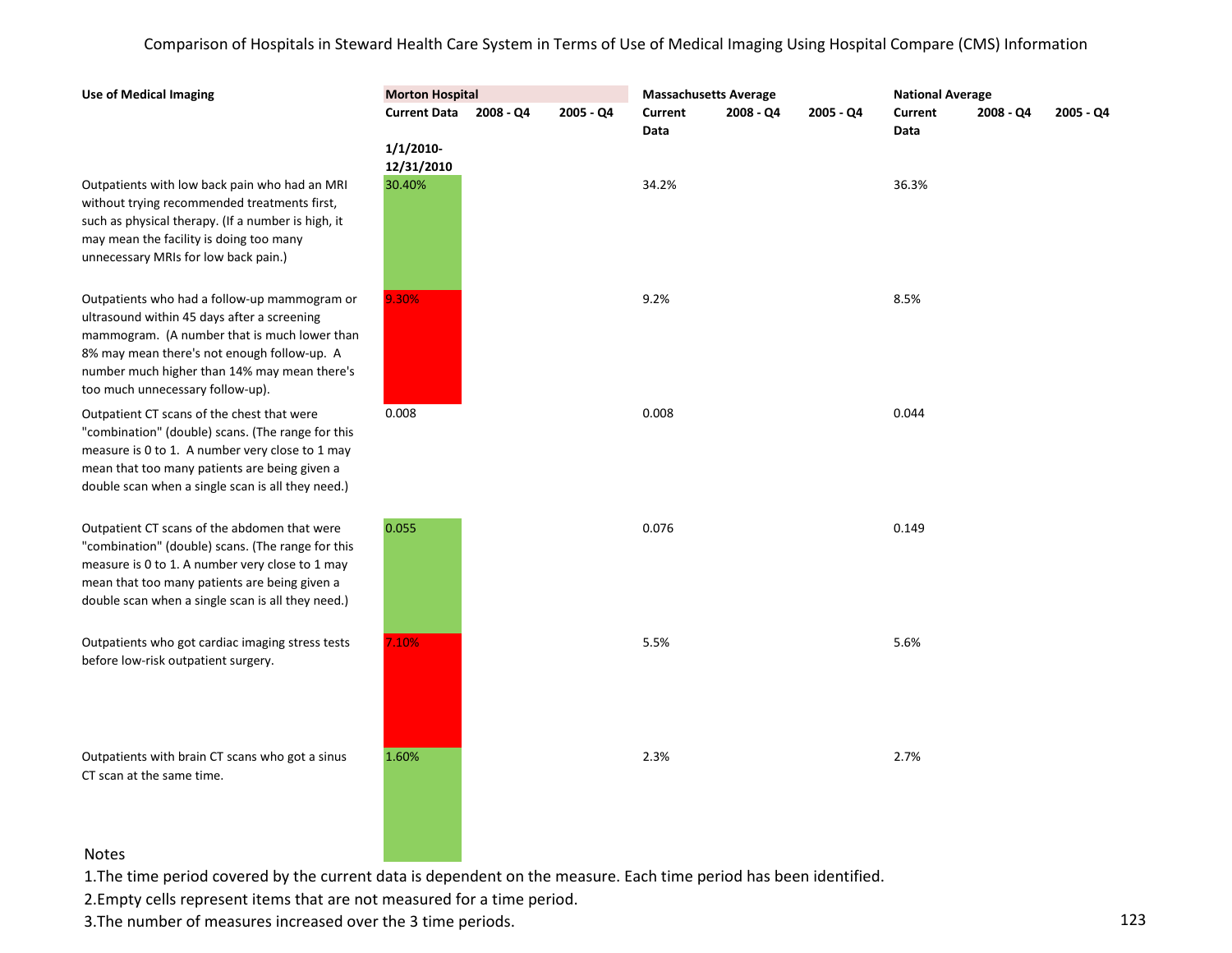| <b>Use of Medical Imaging</b>                                                                                                                                                                                                                                                  | <b>Nashoba Valley Medical Center</b>    |           |                        | <b>Massachusetts Average</b> |           | <b>National Average</b> |  |           |
|--------------------------------------------------------------------------------------------------------------------------------------------------------------------------------------------------------------------------------------------------------------------------------|-----------------------------------------|-----------|------------------------|------------------------------|-----------|-------------------------|--|-----------|
|                                                                                                                                                                                                                                                                                | Current Data 2008 - Q4                  | 2005 - Q4 | <b>Current</b><br>Data | 2008 - Q4                    | 2005 - Q4 | Current Data 2008 - Q4  |  | 2005 - Q4 |
| Outpatients with low back pain who had an MRI<br>without trying recommended treatments first,<br>such as physical therapy. (If a number is high, it<br>may mean the facility is doing too many<br>unnecessary MRIs for low back pain.)                                         | 1/1/2010<br>12/31/2010<br>Not Available |           | 34.2%                  |                              |           | 36.3%                   |  |           |
| Outpatients who had a follow-up mammogram or<br>ultrasound within 45 days after a screening<br>mammogram. (A number that is much lower than<br>8% may mean there's not enough follow-up. A<br>number much higher than 14% may mean there's<br>too much unnecessary follow-up). | 18.3%                                   |           | 9.2%                   |                              |           | 8.5%                    |  |           |
| Outpatient CT scans of the chest that were<br>"combination" (double) scans. (The range for this<br>measure is 0 to 1. A number very close to 1 may<br>mean that too many patients are being given a<br>double scan when a single scan is all they need.)                       | 0.000                                   |           | 0.008                  |                              |           | 0.044                   |  |           |
| Outpatient CT scans of the abdomen that were<br>"combination" (double) scans. (The range for this<br>measure is 0 to 1. A number very close to 1 may<br>mean that too many patients are being given a<br>double scan when a single scan is all they need.)                     | 0.087                                   |           | 0.076                  |                              |           | 0.149                   |  |           |
| Outpatients who got cardiac imaging stress tests<br>before low-risk outpatient surgery.                                                                                                                                                                                        | 4.0%                                    |           | 5.5%                   |                              |           | 5.6%                    |  |           |
| Outpatients with brain CT scans who got a sinus<br>CT scan at the same time.                                                                                                                                                                                                   | Not Available                           |           | 2.3%                   |                              |           | 2.7%                    |  |           |

# Notes

1.The time period covered by the current data is dependent on the measure. Each time period has been identified.

2.Empty cells represent items that are not measured for a time period.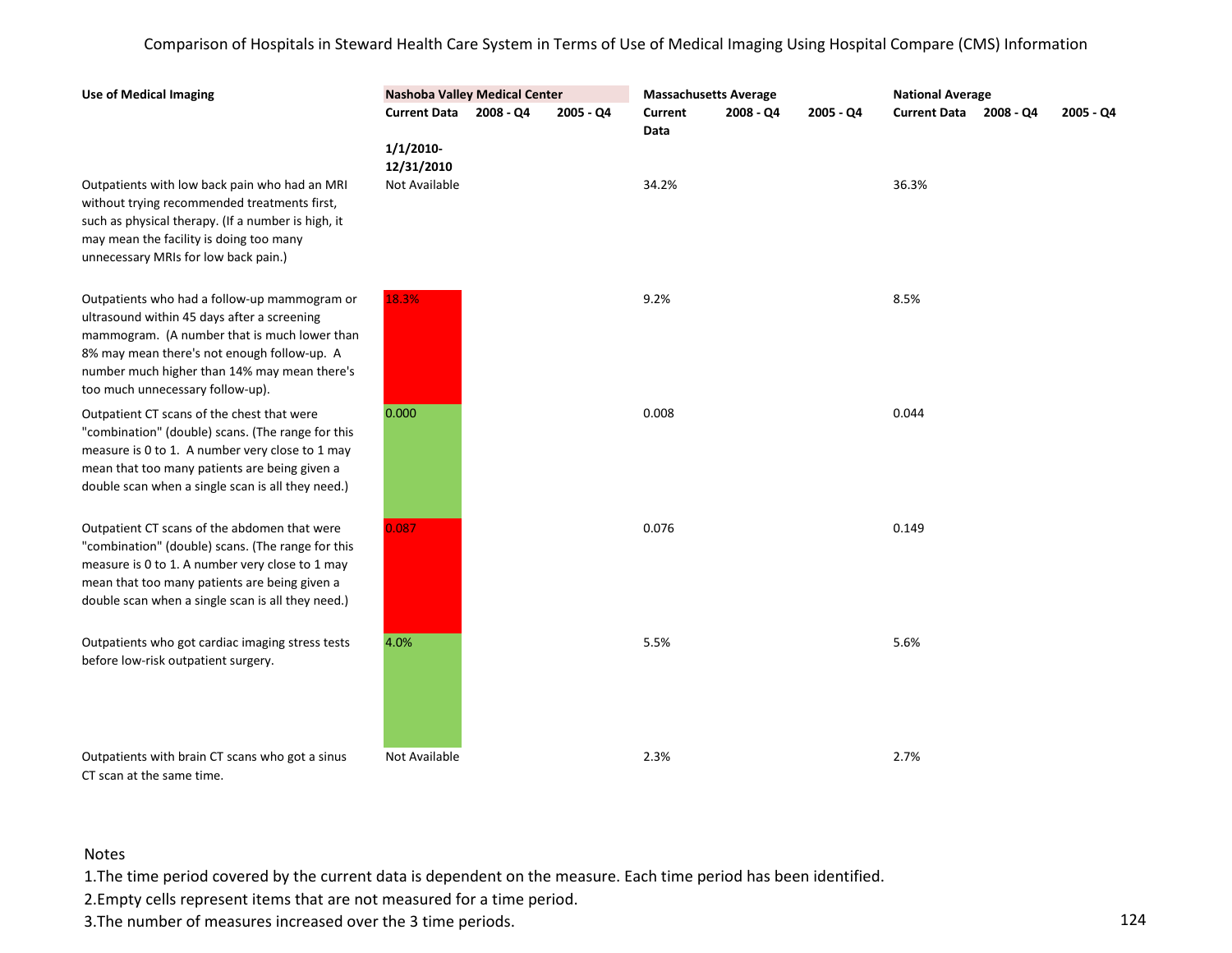| <b>Use of Medical Imaging</b>                                                                                                                                                                                                                                                  | <b>Norwood Hospital</b>                     |           | <b>Massachusetts Average</b> |             |           | <b>National Average</b> |           |
|--------------------------------------------------------------------------------------------------------------------------------------------------------------------------------------------------------------------------------------------------------------------------------|---------------------------------------------|-----------|------------------------------|-------------|-----------|-------------------------|-----------|
|                                                                                                                                                                                                                                                                                | Current Data 2008 - Q4                      | 2005 - Q4 | <b>Current</b><br>Data       | $2008 - Q4$ | 2005 - Q4 | Current Data 2008 - Q4  | 2005 - Q4 |
| Outpatients with low back pain who had an MRI<br>without trying recommended treatments first,<br>such as physical therapy. (If a number is high, it<br>may mean the facility is doing too many<br>unnecessary MRIs for low back pain.)                                         | $1/1/2010$ -<br>12/31/2010<br>Not Available |           | 34.2%                        |             |           | 36.3%                   |           |
| Outpatients who had a follow-up mammogram or<br>ultrasound within 45 days after a screening<br>mammogram. (A number that is much lower than<br>8% may mean there's not enough follow-up. A<br>number much higher than 14% may mean there's<br>too much unnecessary follow-up). | 12.8%                                       |           | 9.2%                         |             |           | 8.5%                    |           |
| Outpatient CT scans of the chest that were<br>"combination" (double) scans. (The range for this<br>measure is 0 to 1. A number very close to 1 may<br>mean that too many patients are being given a<br>double scan when a single scan is all they need.)                       | 0.007                                       |           | 0.008                        |             |           | 0.044                   |           |
| Outpatient CT scans of the abdomen that were<br>"combination" (double) scans. (The range for this<br>measure is 0 to 1. A number very close to 1 may<br>mean that too many patients are being given a<br>double scan when a single scan is all they need.)                     | 0.054                                       |           | 0.076                        |             |           | 0.149                   |           |
| Outpatients who got cardiac imaging stress tests<br>before low-risk outpatient surgery.                                                                                                                                                                                        | Not Available                               |           | 5.5%                         |             |           | 5.6%                    |           |
| Outpatients with brain CT scans who got a sinus<br>CT scan at the same time.                                                                                                                                                                                                   | 2.6%                                        |           | 2.3%                         |             |           | 2.7%                    |           |
|                                                                                                                                                                                                                                                                                |                                             |           |                              |             |           |                         |           |

### Notes

1.The time period covered by the current data is dependent on the measure. Each time period has been identified.

2.Empty cells represent items that are not measured for a time period.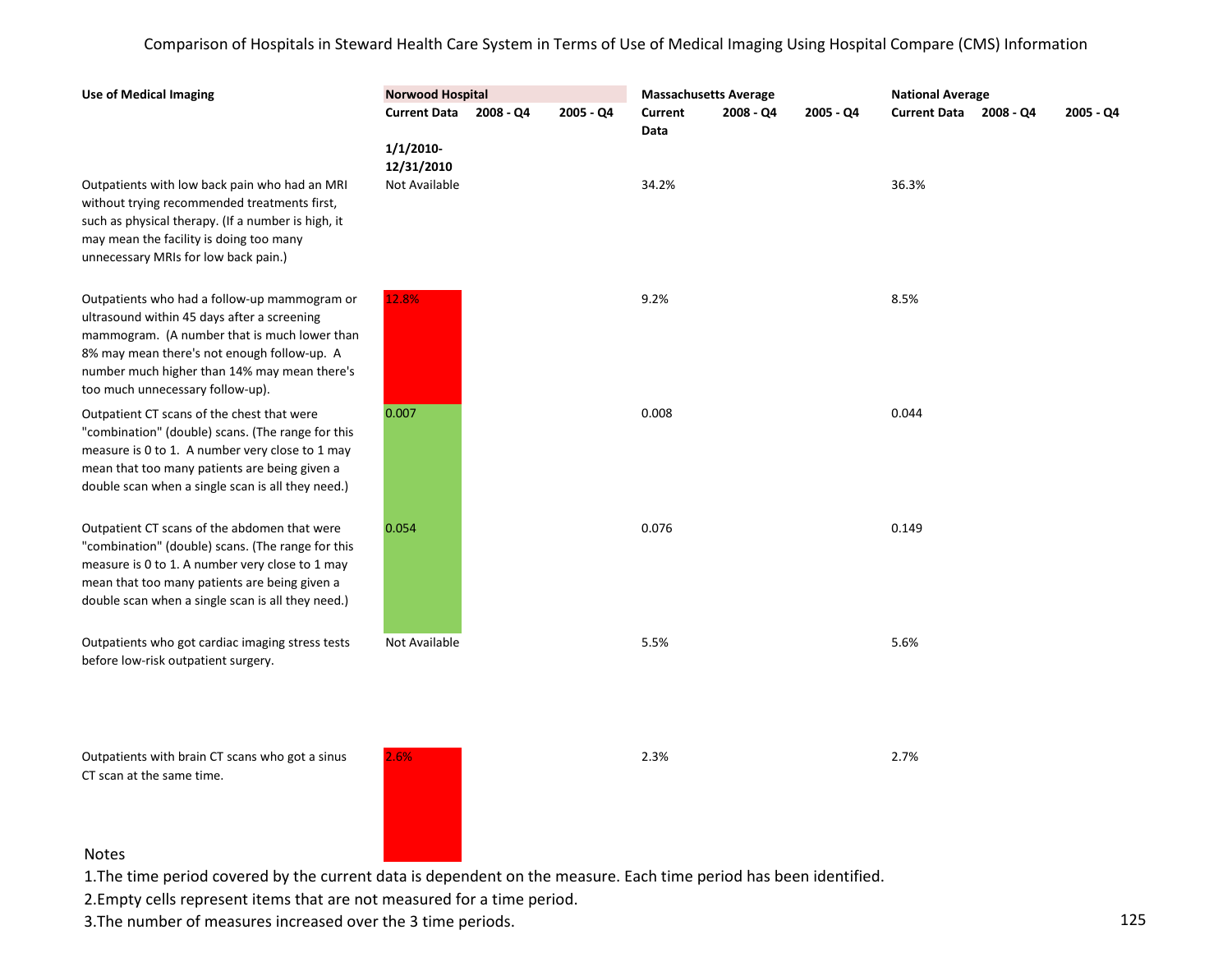| Outpatients with low back pain who had an MRI      |
|----------------------------------------------------|
| without trying recommended treatments first,       |
| such as physical therapy. (If a number is high, it |
| may mean the facility is doing too many            |
| unnecessary MRIs for low back pain.)               |

**Use of Medical Imaging**

Outpatients who had a follow-up mammogram or ultrasound within 45 days after a screening mammogram. (A number that is much lower than 8% may mean there's not enough follow-up. A number much higher than 14% may mean there's too much unnecessary follow-up).

Outpatient CT scans of the chest that were "combination" (double) scans. (The range for this measure is 0 to 1. A number very close to 1 may mean that too many patients are being given a double scan when a single scan is all they need.)

Outpatient CT scans of the abdomen that were "combination" (double) scans. (The range for this measure is 0 to 1. A number very close to 1 may mean that too many patients are being given a double scan when a single scan is all they need.)

Outpatients who got cardiac imaging stress tests before low-risk outpatient surgery.

Outpatients with brain CT scans who got a sinus CT scan at the same time.

| <b>Quincy Medical Center</b> |           |           | <b>Massachusetts Average</b> |           |           | <b>National Average</b>          |  |
|------------------------------|-----------|-----------|------------------------------|-----------|-----------|----------------------------------|--|
| <b>Current Data</b>          | 2008 - Q4 | 2005 - Q4 | <b>Current</b><br>Data       | 2008 - Q4 | 2005 - Q4 | Current Data 2008 - Q4 2005 - Q4 |  |
| $1/1/2010-$<br>12/31/2010    |           |           |                              |           |           |                                  |  |
| 47.50%                       |           |           | 34.2%                        |           |           | 36.3%                            |  |
| 8.40%                        |           |           | 9.2%                         |           |           | 8.5%                             |  |
| 0.01                         |           |           | 0.008                        |           |           | 0.044                            |  |
| 0.036                        |           |           | 0.076                        |           |           | 0.149                            |  |
| 7.40%                        |           |           | 5.5%                         |           |           | 5.6%                             |  |
| 2.40%                        |           |           | 2.3%                         |           |           | 2.7%                             |  |
|                              |           |           |                              |           |           |                                  |  |

### Notes

1.The time period covered by the current data is dependent on the measure. Each time period has been identified.

2.Empty cells represent items that are not measured for a time period.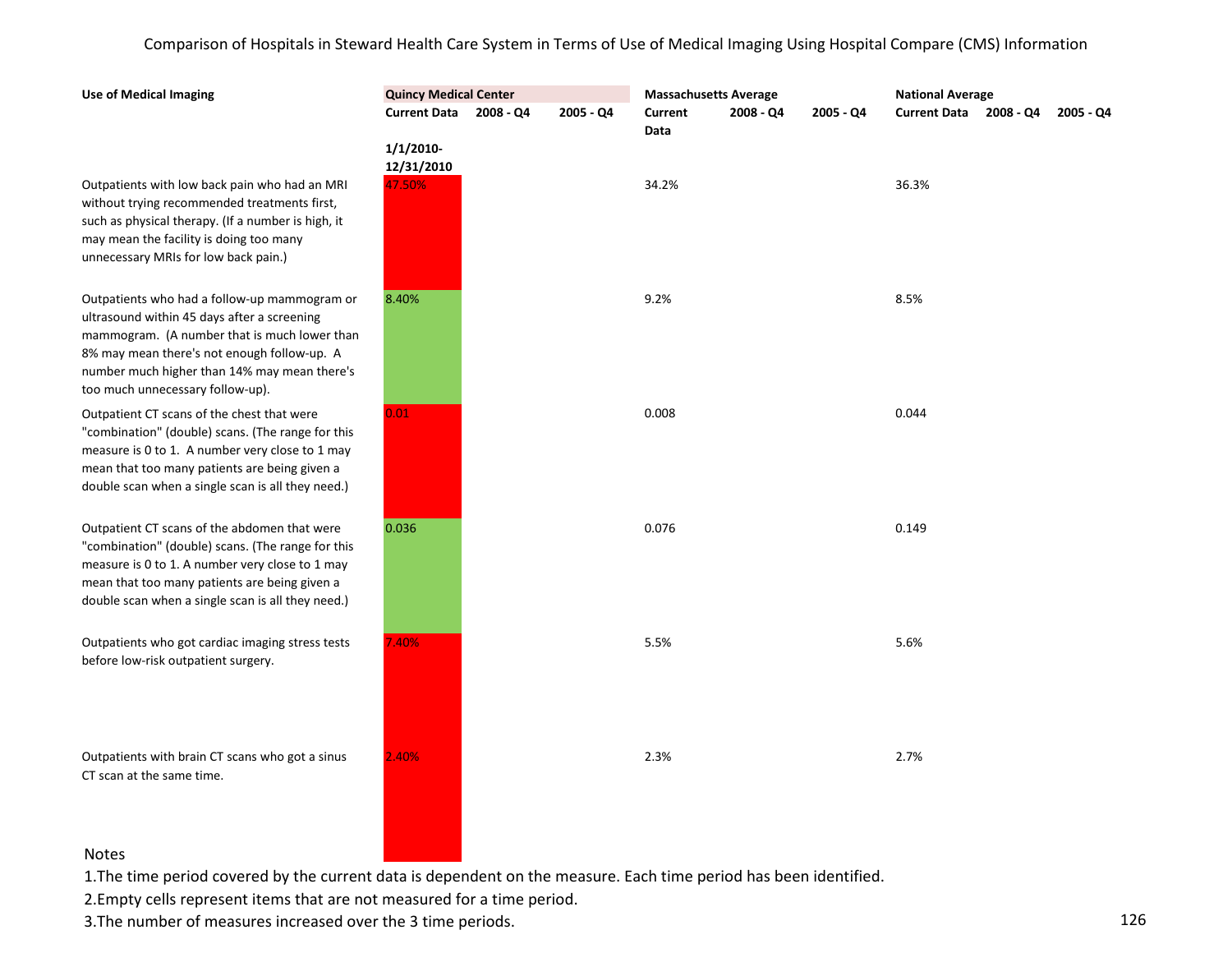Outpatients with low back pain who had an MRI without trying recommended treatments first, such as physical therapy. (If a number is high, it may mean the facility is doing too many unnecessary MRIs for low back pain.)

**Use of Medical Imaging**

Outpatients who had a follow-up mammogram or ultrasound within 45 days after a screening mammogram. (A number that is much lower than 8% may mean there's not enough follow-up. A number much higher than 14% may mean there's too much unnecessary follow-up).

Outpatient CT scans of the chest that were "combination" (double) scans. (The range for this measure is 0 to 1. A number very close to 1 may mean that too many patients are being given a double scan when a single scan is all they need.)

Outpatient CT scans of the abdomen that were "combination" (double) scans. (The range for this measure is 0 to 1. A number very close to 1 may mean that too many patients are being given a double scan when a single scan is all they need.)

Outpatients who got cardiac imaging stress tests before low-risk outpatient surgery.

Outpatients with brain CT scans who got a sinus CT scan at the same time.

| <b>Saint Anne's Hospital</b> |           |           |                 | <b>Massachusetts Average</b> |           | <b>National Average</b> |           |           |
|------------------------------|-----------|-----------|-----------------|------------------------------|-----------|-------------------------|-----------|-----------|
| <b>Current Data</b>          | 2008 - Q4 | 2005 - Q4 | Current<br>Data | 2008 - Q4                    | 2005 - Q4 | Current<br>Data         | 2008 - Q4 | 2005 - Q4 |
| $1/1/2010$ -<br>12/31/2010   |           |           |                 |                              |           |                         |           |           |
| 34.1%                        |           |           | 34.2%           |                              |           | 36.3%                   |           |           |
| 12.3%                        |           |           | 9.2%            |                              |           | 8.5%                    |           |           |
| 0.000                        |           |           | 0.008           |                              |           | 0.044                   |           |           |
| 0.056                        |           |           | 0.076           |                              |           | 0.149                   |           |           |
| 5.3%                         |           |           | 5.5%            |                              |           | 5.6%                    |           |           |
| 2.4%                         |           |           | 2.3%            |                              |           | 2.7%                    |           |           |

### Notes

1.The time period covered by the current data is dependent on the measure. Each time period has been identified.

2.Empty cells represent items that are not measured for a time period.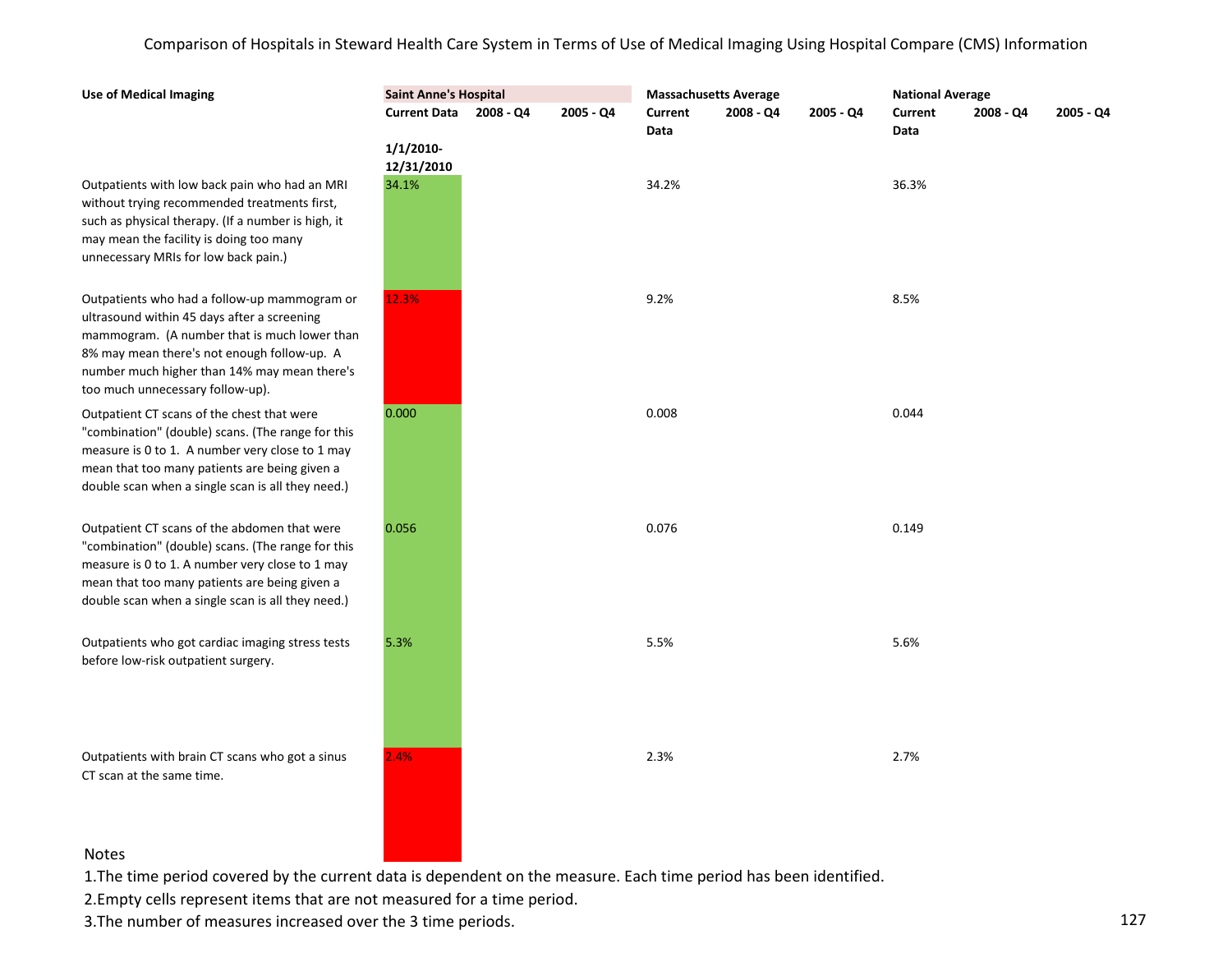| <b>Use of Medical Imaging</b>                                                                                                                                                                                                                                                  |                            | St. Elizabeth's Medical Center |             | <b>Massachusetts Average</b> |             |           | <b>National Average</b> |           |             |
|--------------------------------------------------------------------------------------------------------------------------------------------------------------------------------------------------------------------------------------------------------------------------------|----------------------------|--------------------------------|-------------|------------------------------|-------------|-----------|-------------------------|-----------|-------------|
|                                                                                                                                                                                                                                                                                | <b>Current Data</b>        | 2008 - Q4                      | $2005 - Q4$ | Current<br>Data              | $2008 - Q4$ | 2005 - Q4 | <b>Current</b><br>Data  | 2008 - Q4 | $2005 - Q4$ |
|                                                                                                                                                                                                                                                                                | $1/1/2010$ -<br>12/31/2010 |                                |             |                              |             |           |                         |           |             |
| Outpatients with low back pain who had an MRI<br>without trying recommended treatments first,<br>such as physical therapy. (If a number is high, it<br>may mean the facility is doing too many<br>unnecessary MRIs for low back pain.)                                         | 29.30%                     |                                |             | 34.2%                        |             |           | 36.3%                   |           |             |
| Outpatients who had a follow-up mammogram or<br>ultrasound within 45 days after a screening<br>mammogram. (A number that is much lower than<br>8% may mean there's not enough follow-up. A<br>number much higher than 14% may mean there's<br>too much unnecessary follow-up). | 10.90%                     |                                |             | 9.2%                         |             |           | 8.5%                    |           |             |
| Outpatient CT scans of the chest that were<br>"combination" (double) scans. (The range for this<br>measure is 0 to 1. A number very close to 1 may<br>mean that too many patients are being given a<br>double scan when a single scan is all they need.)                       | 0.045                      |                                |             | 0.008                        |             |           | 0.044                   |           |             |
| Outpatient CT scans of the abdomen that were<br>"combination" (double) scans. (The range for this<br>measure is 0 to 1. A number very close to 1 may<br>mean that too many patients are being given a<br>double scan when a single scan is all they need.)                     | 0.158                      |                                |             | 0.076                        |             |           | 0.149                   |           |             |
| Outpatients who got cardiac imaging stress tests<br>before low-risk outpatient surgery.                                                                                                                                                                                        | 5.60%                      |                                |             | 5.5%                         |             |           | 5.6%                    |           |             |
| Outpatients with brain CT scans who got a sinus<br>CT scan at the same time.                                                                                                                                                                                                   | Not Available              |                                |             | 2.3%                         |             |           | 2.7%                    |           |             |

## Notes

1.The time period covered by the current data is dependent on the measure. Each time period has been identified.

2.Empty cells represent items that are not measured for a time period.